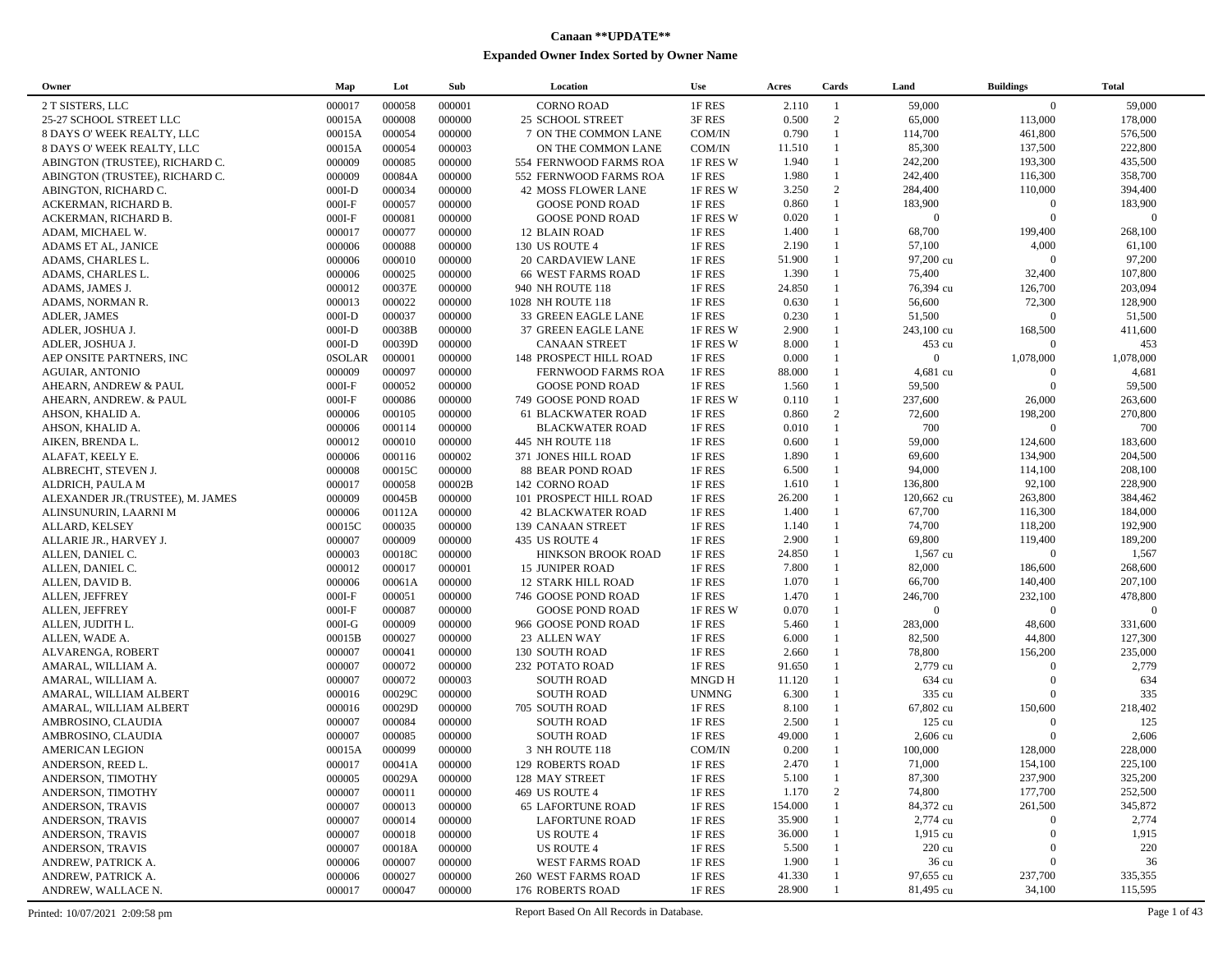| Owner                                | Map      | Lot        | Sub        | Location                       | <b>Use</b>    | Acres  | Cards          | Land               | <b>Buildings</b> | <b>Total</b>   |  |
|--------------------------------------|----------|------------|------------|--------------------------------|---------------|--------|----------------|--------------------|------------------|----------------|--|
| ANDREW, WALLACE N.                   | 000017   | 000047     | 000001     | 178 ROBERTS ROAD               | 1F RES        | 5.250  | -1             | 67,755 cu          | 246,000          | 313,755        |  |
| ANDREWS, CATHERINE L.                | 000007   | 00039B     | 000000     | 88 SOUTH ROAD                  | 1F RES        | 5.750  | $\mathbf{1}$   | 81,800             | 160,200          | 242,000        |  |
| ANTHONY, JAMES F.                    | 000014   | 00014A     | 000000     | JERUSALEM ROAD                 | 1F RES        | 13.200 | $\mathbf{1}$   | 879 cu             | $\overline{0}$   | 879            |  |
| ANTLER, ANTHONY D.                   | 000017   | 00059E     | 000000     | 647 FERNWOOD FARMS ROA         | 1F RES        | 19.930 |                | 72,636 cu          | 209,600          | 282,236        |  |
| ARMBRUST, BRYAN R.                   | 000015   | 00041A     | 000000     | <b>88 ORANGE ROAD</b>          | 1F RES        | 3.300  | $\mathbf{1}$   | 63,800             | 160,200          | 224,000        |  |
| ARMSTRONG, HAROLD                    | 000007   | 000020     | 000000     | 616 US ROUTE 4                 | 1F RES        | 15.500 |                | 67,778 cu          | 179,900          | 247,678        |  |
| ARMSTRONG, PATRICIA                  | 00015A   | 000112     | 000000     | 21 HILL COURT                  | 1F RES        | 0.280  | $\mathbf{1}$   | 47,000             | 91,500           | 138,500        |  |
| ARNESEN, ERIC                        | 000008   | 000040     | 000000     | 399 SWITCH ROAD                | 1F RES        | 1.000  | $\mathbf{1}$   | 47,300             | $\overline{0}$   | 47,300         |  |
| ARNEY, MAURICE W. & JENNIFER         | 000017   | 000042     | 000001     | 28 ANDREW LANE                 | 1F RES        | 5.050  | 1              | 76,400             | 220,500          | 296,900        |  |
| ARNEY, MAURICE W. & JENNIFER         | 000017   | 000042     | 000004     | <b>ANDREW LANE</b>             | 1F RES        | 2.590  | $\mathbf{1}$   | 46,300             | $\boldsymbol{0}$ | 46,300         |  |
| ARNOLD (TRUSTEE)ET AL, LUCY          | $000I-F$ | 00039A     | 000000     | 678 GOOSE POND ROAD            | 1F RES        | 1.420  | $\mathbf{1}$   | 246,600            | 104,200          | 350,800        |  |
| ARNOLD JR. (TRUSTEE), ROBERT CARLTON | 000012   | 00023D     | 000000     | 175 STEVENS ROAD               | 1F RES        | 30.000 | 1              | 74,669 cu          | 251,100          | 325,769        |  |
| ARNOLD JR. (TRUSTEE), ROBERT CARLTON | 00015A   | 000123     | 000000     | 31 CANAAN STREET               | 1F RES        | 0.540  | 1              | 55,400             | 118,400          | 173,800        |  |
| ARNOLD, PETER K.                     | 000012   | 00039C     | 000000     | <b>74 SPLIT ROCK ROAD</b>      | 1F RES        | 20.460 | $\mathbf{1}$   | 98,100             | 169,000          | 267,100        |  |
| ARNOLD, STEVEN E.                    | 000012   | 00039A     | 000000     | 24 SPLIT ROCK ROAD             | 1F RES        | 5.200  | 2              | 78,800             | 158,900          | 237,700        |  |
| ARNOLD, WILLIAM S.                   | 00015A   | 000122     | 000000     | <b>35 CANAAN STREET</b>        | 1F RES        | 0.300  | $\mathbf{1}$   | 48,200             | 89,300           | 137,500        |  |
|                                      |          | 000056     | 000000     |                                | 1F RES W      | 0.700  | $\mathbf{1}$   | 413,500            | 223,200          | 636,700        |  |
| ASHARE, ALIX                         | $000I-G$ | 000086     | 000000     | 229 SANDS OF TIME ROAD         |               | 0.750  | $\mathbf{1}$   | 35,800             | $\boldsymbol{0}$ | 35,800         |  |
| ASHARE, ALIX                         | $000I-G$ |            |            | SANDS OF TIME ROAD             | 1F RES        |        | $\mathbf{1}$   |                    |                  |                |  |
| <b>ASHLEY JR., EUGENE</b>            | 000008   | 000072     | 000000     | 131 GRAFTON TURNPIKE RD        | 1F RES        | 5.200  | $\mathbf{1}$   | 72,400             | 75,800           | 148,200        |  |
| ASSEMBLY OF GOD CHURCH               | 00015A   | 000028     | 000000     | 1162 US ROUTE 4                | 1F RES        | 0.500  | $\mathbf{1}$   | 113,800            | 431,200          | 545,000        |  |
| ASSEMBLY OF GOD PARSONAGE            | 00015A   | 000017     | 000000     | 1163 US ROUTE 4                | 1F RES        | 0.750  | $\mathbf{1}$   | 114,600            | 169,600          | 284,200        |  |
| ASTORIA 15, LLC                      | 000017   | 000103     | 000000     | 1024 US ROUTE 4                | COM/IN        | 1.400  | $\mathbf{1}$   | 132,700            | 616,900          | 749,600        |  |
| AUERBACH, DAVID G.                   | 000009   | 000075     | 000000     | 402 FERNWOOD FARMS ROA         | 1F RES        | 4.800  |                | 71,300             | 152,700          | 224,000        |  |
| AVERINE, BRUCE W.                    | 000016   | 000028     | 000000     | <b>19 ENGLEHARDT LANE</b>      | 1F RES        | 5.030  | $\mathbf{1}$   | 83,700             | 23,400           | 107,100        |  |
| AYRES, KEELY S.                      | 000007   | 000062     | 000000     | <b>CHOATE ROAD</b>             | <b>FARM L</b> | 5.700  | $\mathbf{1}$   | 2,338 cu           | $\mathbf{0}$     | 2,338          |  |
| AYRES, KEELY S.                      | 000007   | 000063     | 000000     | 365 CHOATE ROAD                | 1F RES        | 13.300 | $\mathbf{1}$   | 105,328 cu         | 228,100          | 333,428        |  |
| BABCHYCK, MELISSA A.                 | 000011   | 000009     | 00000A     | <b>180 STEVENS ROAD</b>        | 1F RES        | 5.000  | 1              | 75,000             | 116,900          | 191,900        |  |
| BAGLEY, WENDY J.                     | 000017   | 00076E     | 000000     | <b>BLAIN ROAD</b>              | 1F RES        | 19.000 | 1              | $1,104 \text{ cu}$ | $\overline{0}$   | 1,104          |  |
| BAGLEY, WENDY J.                     | 000017   | 00076F     | 000000     | <b>CANAAN STREET</b>           | 1F RES        | 7.700  |                | 426 cu             | $\Omega$         | 426            |  |
| <b>BAILEY, DOUGLAS</b>               | $000I-D$ | 00056B     | 000000     | 246 CANAAN STREET              | 1F RES        | 2.950  | 1              | 70,400             | 325,600          | 396,000        |  |
| <b>BAILEY, TREVOR</b>                | 000017   | 000020     | 000000     | 233 ROBERTS ROAD               | 1F RES        | 2.100  | $\mathbf{1}$   | 70,800             | 84,600           | 155,400        |  |
| <b>BAILLARGEON, ANDRE P.</b>         | 000013   | 000016     | 000000     | 1078 NH ROUTE 118              | 1F RES        | 5.100  | $\mathbf{1}$   | 68,200             | 26,800           | 95,000         |  |
| BAKER, TIMOTHY E.                    | 000003   | 000044     | 000001     | 261 RIVER ROAD                 | 1F RES        | 5.010  | $\mathbf{1}$   | 65,241 cu          | 183,600          | 248,841        |  |
| BAKER, TIMOTHY E.                    | 000003   | 000044     | 00001B     | <b>RIVER ROAD</b>              | <b>UNMNG</b>  | 6.920  |                | 415 cu             | $\theta$         | 415            |  |
| BAKER, TIMOTHY E.                    | 000003   | 000044     | 00001C     | <b>RIVER ROAD</b>              | <b>UNMNG</b>  | 5.710  | $\mathbf{1}$   | 343 cu             | $\Omega$         | 343            |  |
| BAKER, TIMOTHY E.                    | 000003   | 000044     | $0012 - 1$ | <b>182 GRAFTON TURNPIKE RD</b> | 1F RES        | 2.150  | $\mathbf{1}$   | 46,100             | 32,400           | 78,500         |  |
| BALDWIN JR., ROGER C.                | $000I-D$ | 000010     | 000001     | <b>432 CANAAN STREET</b>       | 1F RES W      | 2.040  | $\mathbf{1}$   | 331,300            | 327,200          | 658,500        |  |
| BALDWIN, ELIZABETH W ET AL           | 000017   | 000050     | 000000     | <b>CANAAN STREET</b>           | 1F RES        | 36.000 |                | 81,723 cu          | $\boldsymbol{0}$ | 81,723         |  |
| <b>BALLARD, JEFFREY</b>              | $000I-D$ | 00056C     | 000000     | 238 CANAAN STREET              | 1F RES        | 1.510  | $\mathbf{1}$   | 69,000             | 189,900          | 258,900        |  |
| <b>BALLARD, MICHELE</b>              | 00015A   | 000115     | 000000     | 5 HILL COURT                   | 3F RES        | 0.870  | $\mathbf{1}$   | 56,400             | 184,500          | 240,900        |  |
| BALTIC RT. 4, LLC                    | 000008   | 000068     | 000000     | <b>RIVER ROAD</b>              | 1F RES        | 0.200  | $\mathbf{1}$   | 28,600             | 4,100            | 32,700         |  |
| BALTIC RT. 4, LLC                    | 000009   | 000023     | 000000     | <b>CANAAN STREET</b>           | 1F RES        | 0.200  | $\mathbf{1}$   | 28,600             | $\Omega$         | 28,600         |  |
| BALTIC RT. 4, LLC                    | 000009   | 000024     | 000000     | <b>4 RIVER ROAD</b>            | 1F RES        | 0.200  | $\mathbf{1}$   | 36,700             | 135,400          | 172,100        |  |
| <b>BANFIELD, RYAN S.</b>             | 000017   | 000042     | 000008     | <b>42 ERINGLEN WAY</b>         | 1F RES        | 2.460  | $\mathbf{1}$   | 58,900             | 317,900          | 376,800        |  |
| <b>BANFIELD, RYAN SCOTT</b>          | 00015A   | 000101     | 000000     | 8 CANAAN STREET                | 2F RES        | 0.100  | 2              | 23,800             | 120,300          | 144,100        |  |
| <b>BANKS, TERESA A.</b>              | 000012   | $0026 - 2$ | 000000     | <b>26 JUNIPER ROAD</b>         | 1F RES        | 1.720  | $\mathbf{1}$   | 66,800             | 121,200          | 188,000        |  |
| BARBIERI (TRUSTEE), ARLENE P.        | 000003   | 000043     | 000000     | 208 GRAFTON TURNPIKE RD        | 1F RES        | 2.000  |                | 67,500             | 43,600           | 111,100        |  |
| BARBIERI JR., JOHN J.                | $000I-F$ | 000013     | 000000     | <b>29 WEST SHORE ROAD</b>      | 1F RES        | 2.470  | $\overline{1}$ | 107,200            | 83,100           | 190,300        |  |
| BARKER TRUST, MILDRED BAILEY         | 000001   | 000030     | 000000     | 850 GRAFTON TURNPIKE RD        | 1F RES W      | 25.300 | $\overline{1}$ | 98,493 cu          | 11,700           | 110,193        |  |
| BARKER, ROBERT R.                    | 00015A   | 000098     | 000000     | 7 NH ROUTE 118                 | 2F RES        | 0.260  |                | 54,000             | 125,400          | 179,400        |  |
| <b>BARKER, ROBERT R.</b>             | $000I-G$ | 000034     | 000000     | 1134 GOOSE POND ROAD           | 1F RES        | 0.260  |                | 207,700            | 36,300           | 244,000        |  |
| <b>BARKER, ROBERT R.</b>             | $000I-G$ | 000040     | 000000     | <b>GOOSE POND ROAD</b>         | 1F RES W      | 0.090  |                | $\bf{0}$           | $\mathbf{0}$     | $\overline{0}$ |  |
| <b>BARNA, LYNETTE</b>                | 000009   | 000086     | 000000     | 562 FERNWOOD FARMS ROA         | 1F RES W      | 3.000  |                | 235,000            | 29,000           | 264,000        |  |
| <b>BARNA, LYNETTE</b>                | 000009   | 000087     | 000000     | 549 FERNWOOD FARMS ROA         | 1F RES        | 6.500  |                | 84,900             | 175,700          | 260,600        |  |
| BARNES, SHANE A.                     | 000006   | 000094     | 000000     | <b>248 US ROUTE 4</b>          | 1F RES        | 12.550 |                | 69,749 cu          | 140,500          | 210,249        |  |
| BARNES, SHANE A.                     | 000006   | 000095     | 000000     | <b>US ROUTE 4</b>              | 1F RES        | 0.050  |                | 6,400              | $\mathbf{0}$     | 6,400          |  |
| BARNEY (TRUSTEE), DALE W.            | $000I-D$ | 000054     | 000000     | 151 CORNO ROAD                 | 1F RES W      | 0.520  |                | 186,300            | 1,500            | 187,800        |  |
| BARNEY, CHARLES D.                   | 000003   | 000012     | 000000     | 950 GOOSE POND ROAD            | 1F RES        | 37.000 |                | 247,060 cu         | 194,700          | 441,760        |  |
| BARNEY, DALE W.                      | 00015A   | 000012     | 000000     | <b>36 SCHOOL STREET</b>        | 1F RES        | 0.250  |                | 53,300             | 89,100           | 142,400        |  |
| BARNEY, DALE W.                      | 00015C   | 000051     | 000000     | 1120 US ROUTE 4                | 1F RES        | 0.450  |                | 63,300             | 163,000          | 226,300        |  |
|                                      |          |            |            |                                |               |        |                |                    |                  |                |  |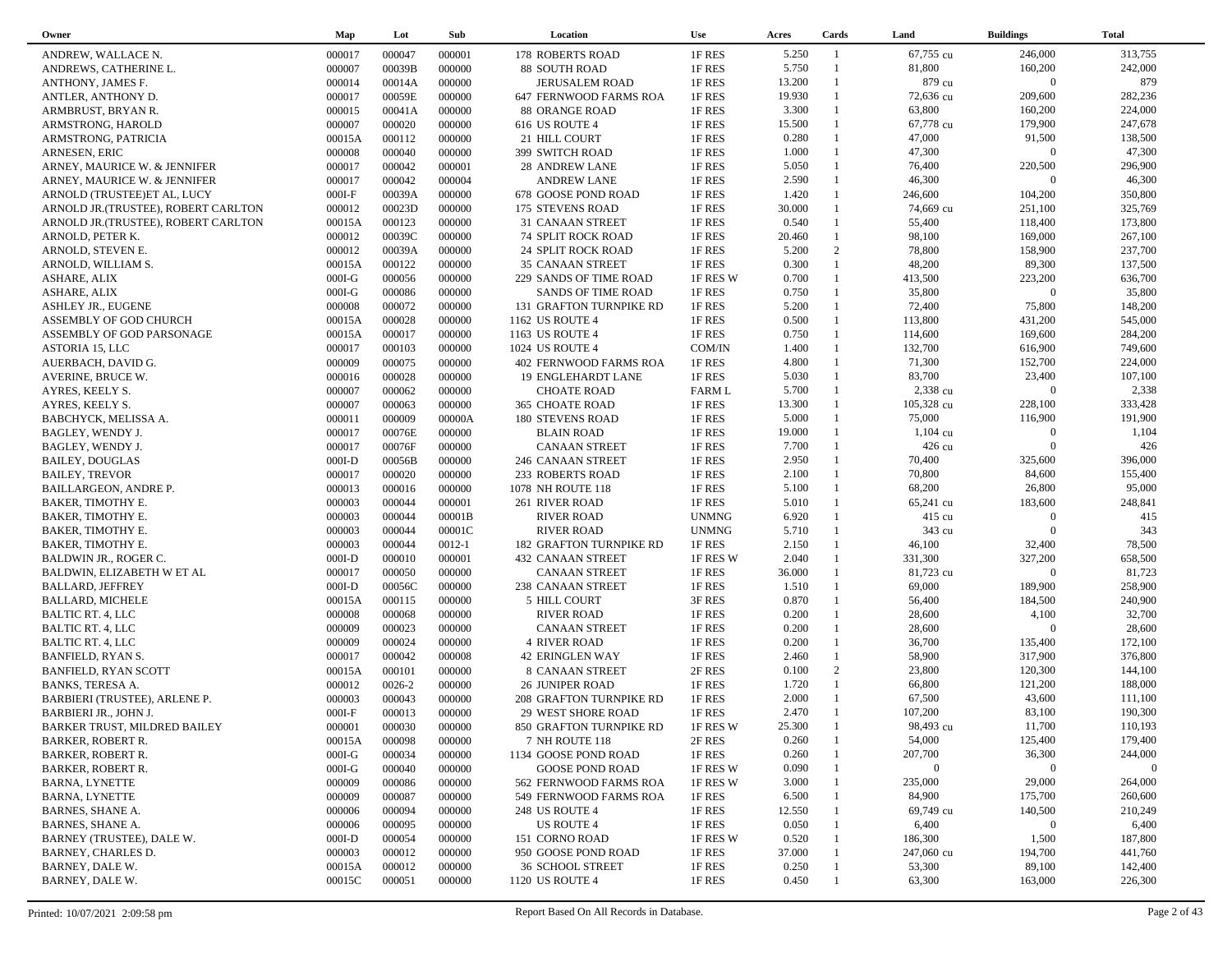| Owner                       | Map      | Lot    | Sub        | Location                     | <b>Use</b>   | Acres   | Cards        | Land               | <b>Buildings</b>        | <b>Total</b> |  |
|-----------------------------|----------|--------|------------|------------------------------|--------------|---------|--------------|--------------------|-------------------------|--------------|--|
| BARNEY, EDWIN M.            | $000I-G$ | 00013A | 000000     | 992 GOOSE POND ROAD          | 1F RES       | 1.000   | -1           | 233,100            | 88,100                  | 321,200      |  |
| BARNEY, JOCELYN M.          | 00015C   | 000052 | 000000     | 1112 US ROUTE 4              | 2F RES       | 1.100   |              | 66,800             | 233,900                 | 300,700      |  |
| <b>BARNEY, PAULINE</b>      | 000012   | 000041 | 000001     | 668 NH ROUTE 118             | 1F RES       | 1.090   | $\mathbf{1}$ | 65,200             | 158,600                 | 223,800      |  |
| <b>BARNUM, RICHARD</b>      | 000012   | 000065 | 000000     | <b>JERUSALEM ROAD</b>        | 1F RES       | 40.000  |              | $2,400 \text{ cu}$ | $\overline{0}$          | 2,400        |  |
| <b>BARRELL, BRIAN S.</b>    | 000003   | 000048 | 000003     | <b>OAK LANE</b>              | 1F RES       | 5.610   | $\mathbf{1}$ | 52,100             | $\Omega$                | 52,100       |  |
| BARRETT, ROBERT L.          | 000016   | 000010 | 000001     | 792 SOUTH ROAD               | 1F RES       | 11.000  |              | 68,032 cu          | 229,100                 | 297,132      |  |
| BARRETT, SHELLEY E. N.      | 000017   | 00041B | 000000     | <b>153 ROBERTS ROAD</b>      | 1F RES       | 2.060   | 1            | 70,000             | 53,200                  | 123,200      |  |
| <b>BARTEK, THOMAS J.</b>    | 00015A   | 000063 | 000000     | 81 NH ROUTE 118              | 1F RES       | 2.540   | $\mathbf{1}$ | 93,000             | 127,900                 | 220,900      |  |
| <b>BARTEK, THOMAS J.</b>    | 00015A   | 000063 | 000001     | <b>REAGAN ROAD</b>           | 1F RES       | 1.710   | $\mathbf{1}$ | 47,000             | $\Omega$                | 47,000       |  |
| <b>BARTLETT, JEREMY</b>     | 000012   | 00037A | 000000     | NH ROUTE 118                 | 1F RES       | 35.380  |              | 1,882 cu           | $\Omega$                | 1,882        |  |
| <b>BARTLETT, JEREMY</b>     | 000012   | 00037B | 000000     | NH ROUTE 118                 | 1F RES       | 19.960  |              | 1,728 cu           | $\Omega$                | 1,728        |  |
| <b>BARTON, MICHAEL</b>      | $000I-G$ | 000046 | 000000     | 7 STONE WAY                  | 1F RES W     | 1.900   | $\mathbf{1}$ | 344,500            | 14,600                  | 359,100      |  |
| BARTON, SCOTT L.            | 000009   | 000001 | 000000     | 123 RIVER ROAD               | 1F RES       | 0.300   | 1            | 47,100             | 83,900                  | 131,000      |  |
| <b>BARTON, TRAVIS ALLEN</b> | $000I-E$ | 000016 | 000000     | 542 CANAAN STREET            | 1F RES       | 0.510   | $\mathbf{1}$ | 82,800             | 164,200                 | 247,000      |  |
| BASSETT, DANIEL G.          | 000017   | 000107 | 000000     | 33 GRISTMILL HILL ROAD       | 1F RES       | 2.600   | $\mathbf{1}$ | 77,700             | 128,400                 | 206,100      |  |
|                             |          | 000004 | 000000     |                              |              | 85.000  |              | 8,758 cu           | $\boldsymbol{0}$        | 8,758        |  |
| BATCHELOR, WILLIAM H.       | 000016   |        |            | <b>SOUTH ROAD</b>            | 1F RES       |         | 1            |                    |                         |              |  |
| BATEMAN JR., JOHN R.        | 000007   | 00076B | 000000     | 172 POTATO ROAD              | 1F RES       | 2.900   |              | 73,200             | 285,100<br>$\mathbf{0}$ | 358,300      |  |
| BATEMAN JR., JOHN R.        | 000007   | 00076C | 000000     | POTATO ROAD                  | 1F RES       | 4.100   | $\mathbf{1}$ | 59,900             |                         | 59,900       |  |
| BATEMAN JR., JOHN R.        | 000007   | 00076D | 000000     | <b>158 POTATO ROAD</b>       | COM/IN       | 4.300   |              | 111,200            | 159,900                 | 271,100      |  |
| <b>BATES, GARY</b>          | 000015   | 00004D | 000000     | 347 NH ROUTE 118             | 1F RES       | 10.200  |              | 62,500             | 42,700                  | 105,200      |  |
| BATES, JAMES M.             | 000008   | 000051 | 000000     | 281 SWITCH ROAD              | 1F RES       | 18.200  | $\mathbf{1}$ | 69,200             | 20,900                  | 90,100       |  |
| <b>BATES, MARION</b>        | $000I-F$ | 00098A | 000000     | 601 GOOSE POND ROAD          | 1F RES       | 0.450   | 2            | 407,900            | 103,600                 | 511,500      |  |
| <b>BATES, PHILIP</b>        | 000008   | 000006 | 000000     | 612 GOOSE POND ROAD          | 1F RES       | 6.250   | $\mathbf{1}$ | 374,300            | 294,600                 | 668,900      |  |
| BATTEN II, MICHAEL O.       | 000015   | 00054A | 000000     | 20 JERUSALEM ROAD            | 1F RES       | 3.500   |              | 84,800             | 144,700                 | 229,500      |  |
| <b>BATTEN, KEITH</b>        | 00015A   | 000006 | $00MH-1$   | <b>12 BATTEN LANE</b>        | 1F RES       |         |              | $\overline{0}$     | 67,700                  | 67,700       |  |
| BATTEN, LINDSAY G.          | 00015A   | 000006 | 000000     | <b>BATTEN LANE</b>           | 1F RES       | 1.190   |              | 50,900             | 5,500                   | 56,400       |  |
| BATTEN, LINDSAY G.          | 00015C   | 000047 | 000000     | 1123 US ROUTE 4              | 1F RES       | 0.940   |              | 66,300             | 112,500                 | 178,800      |  |
| <b>BATTEN, MICHAEL</b>      | 000008   | 000026 | 000000     | <b>45 CODFISH HILL ROAD</b>  | 1F RES       | 1.160   |              | 65,400             | 166,800                 | 232,200      |  |
| BATTEN, MICHAEL O.          | 00015A   | 000006 | 00MH-3     | <b>11 BATTEN LANE</b>        | 1F RES       |         |              | $\overline{0}$     | 108,400                 | 108,400      |  |
| <b>BATTIS, ROBERT B.</b>    | 000007   | 00031H | 000000     | 7 PERRY ROAD                 | 1F RES       | 1.180   |              | 68,000             | 149,000                 | 217,000      |  |
| BEACH, PAUL A.              | 00015A   | 00065B | 000000     | 59 NH ROUTE 118              | 1F RES       | 0.610   | $\mathbf{1}$ | 62,000             | 97,900                  | 159,900      |  |
| BEAN, ANDREW R.             | 00015C   | 000023 | 000002     | <b>25 BRUCE ROAD</b>         | 1F RES       | 0.700   | $\mathbf{1}$ | 65,600             | 109,000                 | 174,600      |  |
| <b>BEAN, CORY</b>           | 000003   | 000022 | 000000     | 499 GRAFTON TURNPIKE RD      | 1F RES       | 10.000  |              | 94,800             | 101,300                 | 196,100      |  |
| BEAN, DONNA M.              | 000017   | 000057 | 000000     | 9 FOLLANSBEE ROAD            | 1F RES       | 1.720   |              | 69,400             | 74,800                  | 144,200      |  |
| BEAN, MARY L.               | 000009   | 000033 | $0002 - 2$ | 23 TIBBITS LANE              | 1F RES       | 2.180   | $\mathbf{1}$ | 64,800             | 99,500                  | 164,300      |  |
| BEAN, STUART K.             | 000006   | 000071 | 000000     | 253 US ROUTE 4               | COM/IN       | 0.600   |              | 97,800             | 324,000                 | 421,800      |  |
| BEAN, STUART K.             | 00015B   | 00035A | 000001     | <b>6 MIRROR LAKE HEIGHTS</b> | COM/IN       | 1.790   | $\mathbf{1}$ | 133,900            | 114,400                 | 248,300      |  |
| BEAN, WILLIAM W.            | 000015   | 000007 | 000000     | 293 NH ROUTE 118             | 1F RES       | 5.750   |              | 91,900             | 175,700                 | 267,600      |  |
| BEAR HILL CONSERVANCY TRUST | 000010   | 000024 | 000000     | 488 PROSPECT HILL ROAD       | 1F RES       | 106.100 | 1            | 70,725 cu          | 111,800                 | 182,525      |  |
| BEAR HILL CONSERVANCY TRUST | 000011   | 000002 | 000000     | <b>CLARK HILL ROAD</b>       | <b>UNMNG</b> | 30.000  |              | $4,150 \text{ cu}$ | $\Omega$                | 4,150        |  |
| BEAR HILL CONSERVANCY TRUST | 000011   | 000021 | 000000     | <b>DODGE ROAD</b>            | <b>UNMNG</b> | 29.810  |              | 909 cu             | $\Omega$                | 909          |  |
| BEAR HILL CONSERVANCY TRUST | 000011   | 000022 | 000000     | <b>DODGE ROAD</b>            | <b>UNMNG</b> | 4.500   |              | 387 cu             | $\Omega$                | 387          |  |
| <b>BEARDSLEE, KATHARINE</b> | 000017   | 000051 | 000000     | 379 CANAAN STREET            | 1F RES       | 2.500   |              | 144,600            | 304,300                 | 448,900      |  |
| BEECH COBBLE ASSOCIATION    | 000001   | 000005 | 000000     | KIMBALL HILL ROAD            | 1F RES       | 26.800  |              | 4,088 cu           | $\Omega$                | 4,088        |  |
| BEECH COBBLE ASSOCIATION    | 000003   | 000001 | 000000     | KIMBALL HILL ROAD            | 1F RES       | 90.400  |              | 6,464 cu           | $\Omega$                | 6,464        |  |
| BEECH COBBLE ASSOCIATION    | 000003   | 000004 | 000000     | KIMBALL HILL ROAD            | 1F RES       | 10.000  |              | $1,526$ cu         | $\Omega$                | 1,526        |  |
| BEECH COBBLE ASSOCIATION    | $000I-G$ | 000032 | 000000     | 1104 GOOSE POND ROAD         | MNGD H       | 0.130   |              | 6 cu               | $\Omega$                | 6            |  |
| BEGOR, JACQUI L.            | 000004   | 000058 | 000000     | 410 GOOSE POND ROAD          | 1F RES       | 0.200   | $\mathbf{1}$ | 49,400             | 63,000                  | 112,400      |  |
| BEJNAR, TOR J. M.           | 000003   | 000003 | 000000     | KIMBALL HILL ROAD            | $1F$ RES     | 20.000  |              | $2,211$ cu         | $\overline{0}$          | 2,211        |  |
| BELISLE JR., RICHARD D.     | 000007   | 000044 | 000000     | 104 MUD POND ROAD            | 1F RES       | 3.000   |              | 70,500             | 35,400                  | 105,900      |  |
| BELIVEAU, LEONARD           | 000007   | 00090B | 0000A3     | <b>16 SMITH DRIVE</b>        | 1F RES       | 0.000   |              | $\overline{0}$     | 37,800                  | 37,800       |  |
| <b>BELL, CARLTON</b>        | 000016   | 000048 | 000000     | <b>78 SUGAR HILL ROAD</b>    | 1F RES       | 6.400   |              | 77,800             | 54,200                  | 132,000      |  |
| <b>BELL, RICHARD</b>        | 000016   | 000021 | 000000     | <b>ABBOTT ROAD</b>           | 1F RES       | 3.000   |              | 9,000              | $\mathbf{0}$            | 9,000        |  |
| BELLEMSIEH, YASMEN MARWA    | 000006   | 000033 | 000000     | 171 GOOSE POND ROAD          | 1F RES       | 13.000  |              | 102,600            | 96,400                  | 199,000      |  |
| <b>BELLION, WILLIAM</b>     | 000016   | 000059 | 000000     | 239 GRISTMILL HILL ROAD      | 1F RES       | 14.290  |              | 75,527 cu          | 175,900                 | 251,427      |  |
| <b>BELLIOR, DARLENE</b>     | 000009   | 00033A | 000000     | 9 TIBBITS LANE               | 1F RES       | 1.000   |              | 61,800             | 79,300                  | 141,100      |  |
| <b>BELLOIR, DARLENE</b>     | 000012   | 00068A | 000004     | <b>HILL VIEW DRIVE</b>       | 1F RES       | 1.690   |              | $101 \text{ cu}$   | $\mathbf{0}$            | 101          |  |
| <b>BELLOIR, DARLENE</b>     | 000012   | 00068A | 000005     | <b>HILL VIEW DRIVE</b>       | 1F RES       | 2.750   |              | $165 \text{ cu}$   | $\boldsymbol{0}$        | 165          |  |
| <b>BELLOIR, DARLENE</b>     | 000012   | 00068A | 000006     | <b>19 HILL VIEW DRIVE</b>    | 1F RES       | 8.710   |              | 63,533 cu          | 193,700                 | 257,233      |  |
| BELLOIR, DOUGLAS A.         | 000006   | 000096 | 000000     | 252 US ROUTE 4               | 1F RES       | 0.560   |              | 65,200             | 126,600                 | 191,800      |  |
|                             |          |        |            |                              |              |         |              |                    |                         |              |  |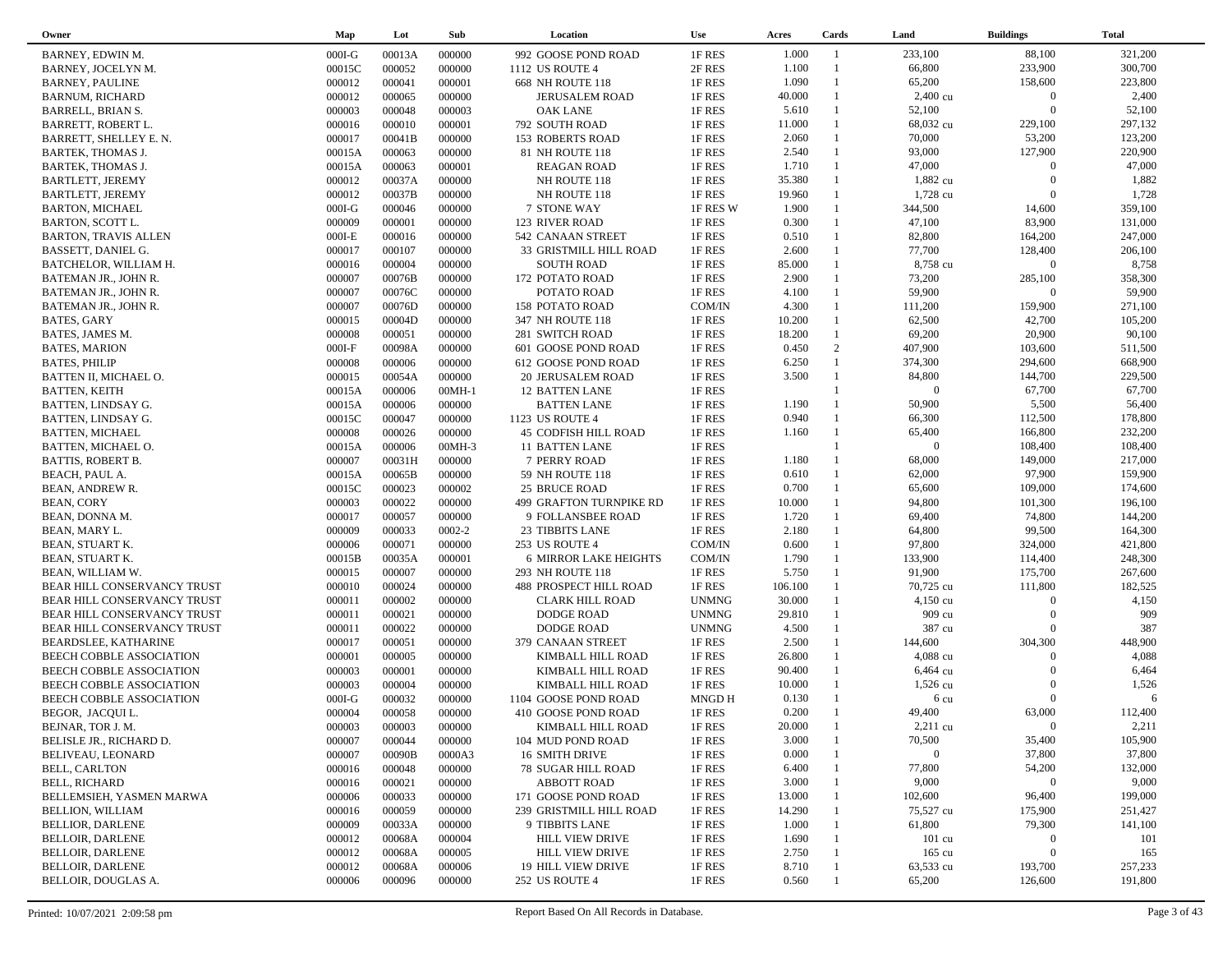| Owner                          | Map      | Lot    | Sub      | Location                    | <b>Use</b>   | Acres   | Cards        | Land           | <b>Buildings</b> | <b>Total</b> |  |
|--------------------------------|----------|--------|----------|-----------------------------|--------------|---------|--------------|----------------|------------------|--------------|--|
| <b>BELLOIR, LAWRENCE</b>       | 000004   | 000050 | 000000   | 264 GOOSE POND ROAD         | 1F RES       | 1.000   | -1           | 67,500         | 40,800           | 108,300      |  |
| BENNETT, JAMES                 | 000010   | 000016 | 000000   | 567 RIVER ROAD              | 1F RES       | 0.690   | $\mathbf{1}$ | 51,700         | 13,500           | 65,200       |  |
| BENNETT, PAMELA K.             | $000I-D$ | 000032 | 000000   | <b>MOSS FLOWER LANE</b>     | 1F RES       | 0.660   | $\mathbf{1}$ | 152,800        | $\overline{0}$   | 152,800      |  |
| BENSON, BRIAN E.               | 000014   | 000004 | 000000   | <b>SPRINGS ROAD</b>         | 1F RES       | 0.300   | $\mathbf{1}$ | 36,400         | 10,300           | 46,700       |  |
| BENSON, BRIAN E.               | 000014   | 000008 | 000000   | <b>444 JERUSALEM ROAD</b>   | 1F RES       | 0.150   | $\mathbf{1}$ | 31,400         | 30,000           | 61,400       |  |
| BERGERON, DENIS J.             | 000007   | 00031D | 000000   | 29 PERRY ROAD               | 1F RES       | 1.150   | $\mathbf{1}$ | 67,900         | 31,800           | 99,700       |  |
| BERGERON, GEOFFREY F.          | 000017   | 00099J | 000000   | 9 WHITE TAIL LANE           | 1F RES       | 2.350   | $\mathbf{1}$ | 73,700         | 227,100          | 300,800      |  |
| <b>BERGERON, JASON</b>         | 000007   | 00031G | 000002   | 23 PERRY ROAD               | 1F RES       | 1.500   | $\mathbf{1}$ | 65,600         | 237,700          | 303,300      |  |
| BERGERON, JOHN H.              | $000I-E$ | 000021 | 000000   | 570 CANAAN STREET           | 1F RES W     | 5.600   | $\mathbf{1}$ | 282,000        | 242,300          | 524,300      |  |
| BERGERON, WALTER L.            | 000012   | 000005 | 000000   | 211 FERNWOOD FARMS ROA      | 1F RES       | 20.920  |              | 70,835 cu      | 271,200          | 342,035      |  |
| BERGERON, WALTER L.            | 000012   | 000005 | 000002   | FERNWOOD FARMS ROA          | 1F RES       | 5.080   |              | 385 cu         | $\overline{0}$   | 385          |  |
| BERGERON, WALTER L.            | 000012   | 000005 | 000003   | FERNWOOD FARMS ROA          | 1F RES       | 5.070   | 1            | 436 cu         | $\Omega$         | 436          |  |
| BERNIER, SANDRA J.             | 000012   | 00029C | 000002   | NH ROUTE 118                | 1F RES       | 1.620   | $\mathbf{1}$ | 48,100         | $\Omega$         | 48,100       |  |
| BERRIOS, JOSE R.               | 000009   | 00081B | 000000   | 266 BACK BAY ROAD           | 1F RES       | 2.500   | 2            | 82,500         | 166,000          | 248,500      |  |
| <b>BERRY, ERIC</b>             | 00015B   | 000013 | 000003   | 1272 US ROUTE 4             | 1F RES       | 0.000   | $\mathbf{1}$ | $\overline{0}$ | 39,200           | 39,200       |  |
| BICKEL, BARBARA W.             | 000017   | 000042 | 000011   | 35 ERINGLEN WAY             | 1F RES       | 2.290   | $\mathbf{1}$ | 58,400         | 149,500          | 207,900      |  |
| BILL, JOSEPH P.                | 00015A   | 000059 | 000000   | 36 NH ROUTE 118             | COM/IN       | 1.500   | $\mathbf{1}$ | 114,600        | 37,500           | 152,100      |  |
| BILL, TRAVIS H.                | 000009   | 00026A | 000000   | <b>14 OVERLOOK WAY</b>      | 1F RES       | 3.100   | $\mathbf{1}$ | 70,300         | 226,100          | 296,400      |  |
| BILLINGHAM, ELVERY J.          | 000015   | 00032A | 000009   | 27 FOLIAGE VIEW             | 1F RES       | 2.130   | $\mathbf{1}$ | 61,700         | 3,500            | 65,200       |  |
| BIRCH, JAMES                   | 000017   | 000098 | 000000   | 80 GRISTMILL HILL ROAD      | 1F RES       | 18.000  |              | 82,015 cu      | 136,000          | 218,015      |  |
| <b>BIRDSEY, BARBARA L</b>      | 000003   | 000049 | 000000   | 283 GRAFTON TURNPIKE RD     | 1F RES       | 8.500   | $\mathbf{1}$ | 79,100         | 87,400           | 166,500      |  |
| <b>BIRKREM, NANCY</b>          | 000009   | 000045 | 000000   | 127 PROSPECT HILL ROAD      | 1F RES       | 22.200  |              | 133,170 cu     | 235,900          | 369,070      |  |
| <b>BISBEE, BRIAN</b>           | 000010   | 000022 | 000000   | 447 PROSPECT HILL ROAD      | 1F RES       | 12.500  | $\mathbf{1}$ | 65,552 cu      | 138,300          | 203,852      |  |
| <b>BISHOP, ANTHONY</b>         | 000009   | 000037 | 000000   | PROSPECT HILL ROAD          | <b>UNMNG</b> | 22.400  | 1            | 1,344 cu       | $\overline{0}$   | 1,344        |  |
| <b>BISHOP, ANTHONY</b>         | 000009   | 00038B | 000000   | 353 PROSPECT HILL ROAD      | 1F RES       | 11.000  |              | 65,860 cu      | 131,600          | 197,460      |  |
| <b>BISHOP, TERRENCE</b>        | 000009   | 00038A | 000000   | 331 PROSPECT HILL ROAD      | 1F RES       | 22.500  |              | 66,849 cu      | 43,500           | 110,349      |  |
| BISSET (TRUSTEE), JOHN P.      | 000012   | 000033 | 000000   | 853 NH ROUTE 118            | 1F RES       | 1.750   | 1            | 68,900         | 28,600           | 97,500       |  |
| BISSET (TRUSTEE), JOHN P.      | 000012   | 000034 | 000000   | 9 STEVENS ROAD              | 1F RES       | 2.000   | $\mathbf{1}$ | 64,500         | 800              | 65,300       |  |
| BIXBY, MERLE I.                | 000010   | 00004H | 000000   | 266 RIVER ROAD              | 1F RES       | 0.370   | 1            | 44,900         | 8,100            | 53,000       |  |
| BLACKMORE, DANIEL B.           | 000015   | 000009 | 000000   | 269 NH ROUTE 118            | 1F RES       | 0.700   | $\mathbf{1}$ | 61,000         | 121,500          | 182,500      |  |
| BLAIN, KENNETH J.              | 000005   | 000025 | 000000   | 103 MAY STREET              | 1F RES       | 0.900   | $\mathbf{1}$ | 49,900         | 38,100           | 88,000       |  |
| BLAIN, MARY E.                 | 000004   | 000032 | 000000   | 174 KILTON ROAD             | 1F RES       | 20.000  | $\mathbf{1}$ | 68,807 cu      | 190,200          | 259,007      |  |
| BLAIN, MARY E.                 | 000005   | 000023 | 000001   | 153 MAY STREET              | COM/IN       | 7.350   | $\mathbf{1}$ | 103,500        | 111,800          | 215,300      |  |
| <b>BLAIN, STUART</b>           | 000005   | 000023 | 000002   | 151 MAY STREET              | 1F RES       | 13.600  |              | 84,760 cu      | 73,300           | 158,060      |  |
| <b>BLAKE, KEVIN R.</b>         | 000003   | 000018 | 000000   | 447 GRAFTON TURNPIKE RD     | 1F RES       | 1.420   | $\mathbf{1}$ | 66,100         | 130,100          | 196,200      |  |
| BLAKE, MORGAN L.               | 00015B   | 000009 | 000000   | <b>6 FIRST STREET</b>       | 1F RES       | 0.560   | $\mathbf{1}$ | 55,500         | 138,800          | 194,300      |  |
| BLANCHETTE, DAVID J.           | 000013   | 000006 | 000000   | <b>38 CIDER MILL ROAD</b>   | 1F RES       | 0.500   | $\mathbf{1}$ | 52,500         | $\overline{0}$   | 52,500       |  |
| BLANCHETTE, DAVID J.           | 000013   | 000007 | 000000   | CIDER MILL ROAD             | 1F RES       | 1.190   | $\mathbf{1}$ | 47,300         | $\Omega$         | 47,300       |  |
| BLANCHFLOWER, DAVID (TRUSTEE)  | $000I-F$ | 00041A | 000000   | 688 GOOSE POND ROAD         | 1F RES       | 2.880   | $\mathbf{1}$ | 275,200        | 160,600          | 435,800      |  |
| BLANCHFLOWER, DAVID (TRUSTEE)  | $000I-F$ | 00097A | 000000   | <b>GOOSE POND ROAD</b>      | 1F RES W     | 0.120   | $\mathbf{1}$ | $\overline{0}$ | $\Omega$         | $\Omega$     |  |
| BLEAZARD, RICHARD T.           | 000004   | 00045C | 000000   | 418 GOOSE POND ROAD         | 1F RES       | 1.100   | $\mathbf{1}$ | 101,600        | 100,000          | 201,600      |  |
| BLISS (TRUSTEE), CLINTON       | 00015C   | 000028 | 000000   | 189 CANAAN STREET           | 1F RES       | 0.800   | $\mathbf{1}$ | 59,000         | 86,700           | 145,700      |  |
| <b>BLISS LANE REALTY TRUST</b> | 000011   | 000020 | 000000   | <b>DODGE ROAD</b>           | 1F RES       | 26.000  |              | $2,641$ cu     | $\Omega$         | 2,641        |  |
| <b>BLISS LANE REALTY TRUST</b> | 000011   | 00019A | 000000   | CIDER MILL ROAD             | 1F RES       | 51.000  | $\mathbf{1}$ | 2,907 cu       | $\Omega$         | 2,907        |  |
| <b>BMB REAL ESTATE LLC</b>     | 00015B   | 000056 | 000000   | 70 NH ROUTE 118             | COM/IN       | 2.010   | 2            | 346,000        | 1,235,900        | 1,581,900    |  |
| <b>BOCCIO, THOMAS J</b>        | 000011   | 000015 | 000000   | <b>120 STEVENS ROAD</b>     | 1F RES       | 0.710   | $\mathbf{1}$ | 58,100         | 69,600           | 127,700      |  |
| BODWELL, JACK E.               | $000I-D$ | 000041 | 000000   | 702 FERNWOOD FARMS ROA      | 1F RES       | 5.290   |              | 103,700        | 98,900           | 202,600      |  |
| BOILARD, MONIQUE TRUSTEE OF    | 000008   | 00086B | 000000   | <b>44 CODFISH HILL ROAD</b> | 1F RES       | 1.900   | $\mathbf{1}$ | 67,000         | 50,400           | 117,400      |  |
| BOISVERT, DIANE                | 00015C   | 000007 | 000000   | 1065 US ROUTE 4             | 1F RES       | 0.420   |              | 62,300         | 87,100           | 149,400      |  |
| <b>BOIVIN, MICHAEL</b>         | 000006   | 000069 | $000C-1$ | <b>STARK HILL ROAD</b>      | 1F RES       | 2.320   |              | 58,900         | $\bf{0}$         | 58,900       |  |
| <b>BOIVIN, WALTER J.</b>       | 000006   | 000069 | $000A-1$ | 91 STARK HILL ROAD          | 1F RES       | 2.860   |              | 79,400         | 138,900          | 218,300      |  |
| BOLDUC, LEONARD L.             | 000006   | 000066 | 000000   | <b>29 STARK HILL ROAD</b>   | 1F RES       | 1.870   |              | 69,100         | 93,800           | 162,900      |  |
| BOND, GEORGE T.                | 000012   | 000032 | 000037   | 9 SOLAR CIRCLE              | 1F RES       | 0.000   |              | $\overline{0}$ | 84,000           | 84,000       |  |
| BOND, MARTHA H. TRUST          | 000004   | 000001 | 000000   | WEST FARMS ROAD             | 1F RES       | 10.300  |              | 19,867 cu      | 4,900            | 24,767       |  |
|                                |          | 000030 |          |                             |              | 181.900 |              |                | 105,900          | 173,044      |  |
| BOND, MARTHA H. TRUST          | 000004   |        | 000000   | 834 WEST FARMS ROAD         | 1F RES       |         |              | 67,144 cu      |                  |              |  |
| BONIN, RONALD A.               | 000013   | 00016A | 000000   | NH ROUTE 118                | 1F RES       | 96.700  |              | 5,828 cu       | $\boldsymbol{0}$ | 5,828        |  |
| BONIN, RONALD A.               | 000013   | 00016A | 000002   | 1116 NH ROUTE 118           | 1F RES       | 2.510   |              | 64,191 cu      | 124,900          | 189,091      |  |
| BONIN, RONALD A.               | 000013   | 00016A | 000003   | 1118 NH ROUTE 118           | 1F RES       | 13.010  |              | 68,780 cu      | 218,500          | 287,280      |  |
| BONNEAU (TRUSTEE), ROBERT T.   | 000006   | 000116 | 00000A   | <b>138 BLACKWATER ROAD</b>  | 1F RES       | 1.230   |              | 67,200         | 182,200          | 249,400      |  |
| <b>BOODEN, HEIDI</b>           | 000009   | 00098A | 000000   | 465 FERNWOOD FARMS ROA      | 1F RES       | 1.700   |              | 66,800         | 127,400          | 194,200      |  |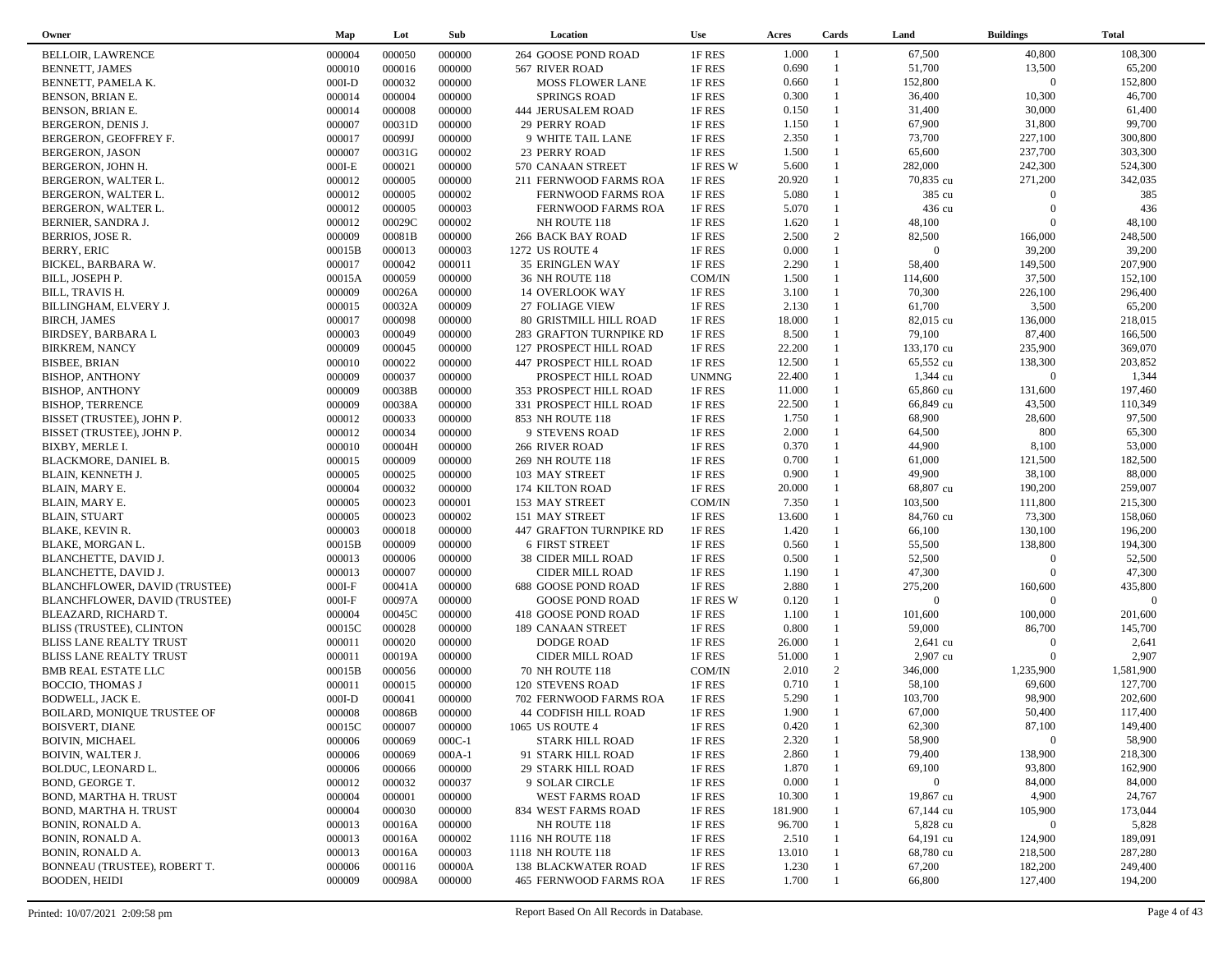| Owner                             | Map              | Lot              | Sub              | Location                               | <b>Use</b>         | Acres          | Cards          | Land               | <b>Buildings</b>          | <b>Total</b>       |
|-----------------------------------|------------------|------------------|------------------|----------------------------------------|--------------------|----------------|----------------|--------------------|---------------------------|--------------------|
| BOOKER, SARAH M.                  | $000I-E$         | 000030           | 000000           | <b>26 BERRY WAY</b>                    | 1F RES W           | 6.000          | $\overline{1}$ | 290,000            | 95,200                    | 385,200            |
| <b>BOONMA, ANGELA</b>             | 000007           | 00076A           | 000000           | <b>182 POTATO ROAD</b>                 | 1F RES             | 5.100          | $\overline{1}$ | 87,300             | 195,900                   | 283,200            |
| BORNEMAN, JAMES W.                | 000007           | 000055           | 000000           | 340 IBEY ROAD                          | 1F RES             | 2.700          | $\mathbf{1}$   | 59,100             | 40,900                    | 100,000            |
| <b>BORTHWICK, SCOTT</b>           | 000010           | 000018           | 000000           | 711 RIVER ROAD                         | 1F RES             | 11.290         | 2              | 65,288 cu          | 156,800                   | 222,088            |
| BOSWORTH (TRUSTEE), WILLIAM B.    | $000I-F$         | 000032           | 000000           | 636 GOOSE POND ROAD                    | 1F RES             | 0.310          | $\mathbf{1}$   | 210,100            | 45,800                    | 255,900            |
| <b>BOUCAKIS, JEANNETTE T.</b>     | 000013           | 000011           | 000000           | 1059 NH ROUTE 118                      | 1F RES             | 6.000          | $\mathbf{1}$   | 85,000             | 147,400                   | 232,400            |
| BOUCHARD (TRUSTEE), JEAN-YVES     | 000007           | 00031B           | 000001           | PERRY ROAD                             | 1F RES             | 26.040         | $\mathbf{1}$   | 58,534 cu          | 17,900                    | 76,434             |
| <b>BOUCHER, GERARD R.</b>         | 000008           | 000018           | 000000           | <b>BEAR POND ROAD</b>                  | 1F RES             | 14.500         | $\mathbf{1}$   | 47,710 cu          | 7,100                     | 54,810             |
| BOUTIN, MARK E.                   | 000015           | 000005           | 000000           | 323 NH ROUTE 118                       | 1F RES             | 1.000          | $\mathbf{1}$   | 65,000             | 74,900                    | 139,900            |
| <b>BOWLEY, NICHOLAS</b>           | 000003           | 000039           | 000000           | <b>GRAFTON TURNPIKE RD</b>             | 1F RES             | 6.000          | $\mathbf{1}$   | 50,800             | $\overline{0}$            | 50,800             |
| BOYCE, JUDITH A.                  | 000008           | 000037           | 000000           | 519 SWITCH ROAD                        | 1F RES             | 2.600          | $\mathbf{1}$   | 71,300             | 73,500                    | 144,800            |
| BOYLE, (TRUSTEE) MICHAEL K.       | 000017           | 00099I           | 000000           | <b>26 WHITE TAIL LANE</b>              | 1F RES             | 6.600          | $\mathbf{1}$   | 83,900             | 281,200                   | 365,100            |
| <b>BRABANT, COREY</b>             | 000009           | 00062C           | 000000           | <b>46 DERUSH ROAD</b>                  | 1F RES             | 5.050          | 2              | 80,600             | 82,200                    | 162,800            |
| BRABANT, EUGENE                   | 000009           | 00062B           | 000000           | <b>38 DERUSH ROAD</b>                  | 1F RES             | 5.090          | $\mathbf{1}$   | 79,800             | 98,100                    | 177,900            |
| BRADFORD, ALAN & CAROL A.         | 000006           | 000103           | 000000           | 89 BLACKWATER ROAD                     | 1F RES             | 1.290          | 2              | 83,700             | 131,700                   | 215,400            |
| BRADFORD, ALAN & CAROL A.         | 000017           | 000042           | 000013           | 7 ERINGLEN WAY                         | 1F RES             | 2.000          | $\mathbf{1}$   | 57,500             | 267,100                   | 324,600            |
| BRADFORD, MATTHEW R.              | 000012           | 00007B           | 000000           | 281 FERNWOOD FARMS ROA                 | 1F RES             | 1.840          | $\mathbf{1}$   | 67,100             | 143,800                   | 210,900            |
| BRADIGAN, TERRY W.                | 000003           | 00012A           | 000000           | 958 GOOSE POND ROAD                    | 1F RES             | 2.800          | $\mathbf{1}$   | 299,100            | 331,400                   | 630,500            |
| <b>BRADY, CHRISTOPER</b>          | $000I-E$         | 000032           | 000000           | <b>34 BERRY WAY</b>                    | 1F RES W           | 1.490          | $\mathbf{1}$   | 252,500            | 85,000                    | 337,500            |
| BRADY, MARK W.                    | 000006           | 000008           | 000001           | 235 WEST FARMS ROAD                    | 1F RES             | 1.370          | $\mathbf{1}$   | 75,400             | 94,800                    | 170,200            |
| <b>BRAGDON, DANIEL ROBERT</b>     | 000017           | 000108           | 000000           | 13 GRISTMILL HILL ROAD                 | 1F RES             | 1.000          | $\mathbf{1}$   | 74,300             | 185,900                   | 260,200            |
| BRALEY SR., CHESTER A.            | 000006           | 000101           | 000000           | 147 BLACKWATER ROAD                    | 1F RES             | 1.010          | $\mathbf{1}$   | 66,500             | 68,100                    | 134,600            |
| BRALEY, (TRUSTEES) DALE & SHIRLEY | 000006           | 00102A           | 000000           | <b>125 BLACKWATER ROAD</b>             | 1F RES             | 1.290          | $\mathbf{1}$   | 67,400             | 109,100                   | 176,500            |
| BRALEY, CHARLOTTE                 | 000006           | 000106           | 000000           | 57 BLACKWATER ROAD                     | 1F RES             | 0.560          | $\mathbf{1}$   | 65,200             | 56,900                    | 122,100            |
| BRALEY, ERWIN H.                  | 000001           | 000028           | 000000           | 872 GRAFTON TURNPIKE RD                | 1F RES             | 0.900          | $\mathbf{1}$   | 49,900             | 3,200                     | 53,100             |
| <b>BRALEY, KENNETH J</b>          | 000006           | 000100           | 000000           | <b>153 BLACKWATER ROAD</b>             | 1F RES             | 0.450          | $\mathbf{1}$   | 63,300             | 37,200                    | 100,500            |
| BRALEY, LYNN M.                   | 000012           | 000015           | 000000           | 525 NH ROUTE 118                       | 1F RES             | 51.000         | $\mathbf{1}$   | 69,678 cu          | 110,700                   | 180,378            |
| <b>BRALEY, MICHAEL</b>            | 000007           | 00031A           | 000000           | <b>15 PERRY ROAD</b>                   | 1F RES             | 1.070          | $\mathbf{1}$   | 67,700             | 149,300                   | 217,000            |
| <b>BRALEY, MICHAEL J.</b>         | 000007           | 00061C           | 000000           | 437 CHOATE ROAD                        | 1F RES             | 3.010          | $\mathbf{1}$   | 66,200             | 124,200                   | 190,400            |
| BRAMAN, ALEXANDER J.              | 000006           | 000052           | 000000           | 132 GOOSE POND ROAD                    | 1F RES             | 0.520          | $\mathbf{1}$   | 43,900             | 77,800                    | 121,700            |
|                                   | 000014           | 000005           | 000000           |                                        | 1F RES             | 0.200          | $\mathbf{1}$   | 36,700             | 10,200                    | 46,900             |
| BRAND, JEFFERY BUCHANAN           | 000012           | 00039B           | 000000           | 11 SPRINGS ROAD                        | 1F RES             | 5.100          | $\mathbf{1}$   | 75,300             | 128,900                   | 204,200            |
| <b>BRAUDIS SR., CHRISTOPHER</b>   | 000006           | 000021           | 000003           | 706 NH ROUTE 118<br>33 WEST FARMS ROAD | 1F RES             | 1.500          | $\mathbf{1}$   | 75,800             | 87,300                    | 163,100            |
| BRAYTON, TINA M.                  |                  | 00037C           | 000000           |                                        |                    | 13.900         | $\mathbf{1}$   | 78,440 cu          | 350,100                   | 428,540            |
| BRAZEAU, JEREMIAH                 | 000012<br>000004 | 000013           | 000000           | 918 NH ROUTE 118                       | 1F RES<br>1F RES   | 4.800          | $\mathbf{1}$   | 93,300             | 89,200                    | 182,500            |
| BREVELERI, DEAN W.                |                  | 00039A           | 00000B           | 427 WEST FARMS ROAD                    |                    | 3.700          | $\mathbf{1}$   | 75,600             | 145,900                   | 221,500            |
| BREWSTER, JUSTIN G.               | 000007           | 000044           |                  | 82 SOUTH ROAD                          | 1F RES             | 1.200          | $\mathbf{1}$   | 68,100             | 80,700                    | 148,800            |
| <b>BRIGGS, PETER</b>              | 000004           |                  | 000000           | 531 GOOSE POND ROAD                    | 1F RES             | 1.950          | $\mathbf{1}$   | 170,600            | 216,900                   | 387,500            |
| BRIGHTMAN, JEROME B.              | 000017           | 000016<br>000003 | 000000           | 433 CANAAN STREET                      | 1F RES             | 10.000         | $\mathbf{1}$   | 94,000             | 108,400                   | 202,400            |
| BROADBENT (TRUSTEE), ELEANOR      | 000014<br>000007 | 000090           | 000000           | 556 JERUSALEM ROAD                     | 1F RES             | 0.000          | $\mathbf{1}$   | $\overline{0}$     | 40,900                    | 40,900             |
| BROCK, DARREL D.                  |                  |                  | 000015           | 9 GOODWIN LANE                         | 1F RES             |                | $\mathbf{1}$   |                    |                           |                    |
| <b>BROWN III, WALTER</b>          | 000007<br>000009 | 00056A<br>000006 | 000000           | 378 IBEY ROAD                          | 1F RES             | 2.100<br>0.250 | $\mathbf{1}$   | 60,700             | 100,300<br>106,000        | 161,000<br>152,400 |
| <b>BROWN, ALAN</b>                |                  |                  | 000000           | 15 RIVER ROAD                          | 1F RES             | 1.430          | $\mathbf{1}$   | 46,400<br>21,600   | $\Omega$                  | 21,600             |
| <b>BROWN, ALAN</b>                | 000009           | 00006A<br>000031 | 000000<br>000006 | <b>RIVER ROAD</b>                      | 1F RES<br>1F RES W | 7.300          | $\mathbf{1}$   | 550,600            | 766,800                   | 1,317,400          |
| BROWN, GARY                       | 000004           | 000032           | 000010           | 274 FOREST ROAD<br>14 VISTA DRIVE      |                    | 0.000          | $\mathbf{1}$   | $\overline{0}$     | 49,500                    | 49,500             |
| BROWN, JOHN R.                    | 000012           | 000069           | 000000           | 781 JERUSALEM ROAD                     | 1F RES             | 1.000          | $\mathbf{1}$   | 71,500             | 85,000                    | 156,500            |
| BROWN, LAURIE A.                  | 000012           |                  |                  |                                        | 1F RES             | 172.000        |                | 7,307 cu           | $\Omega$                  | 7,307              |
| BROWN, MICHELE E.                 | 000004<br>000004 | 00047A<br>00048A | 000000           | <b>GOOSE POND ROAD</b>                 | 1F RES             | 10.000         |                | 400 cu             | $\overline{0}$            | 400                |
| BROWN, MICHELE E.                 | $000I-G$         | 000005           | 000000           | <b>GOOSE POND ROAD</b>                 | 1F RES             | 0.260          |                |                    |                           |                    |
| BROWN, MICHELE E.                 |                  |                  | 000000           | 920 GOOSE POND ROAD                    | 1F RES             | 1.820          |                | 230,800<br>265,000 | 43,900                    | 274,700            |
| BROWN, PATRICIA B.                | $000I-D$         | 000003           | 000000           | 474 CANAAN STREET                      | 1F RES W           |                |                |                    | 206,400<br>$\overline{0}$ | 471,400            |
| BROWN, REX E.                     | 000007           | 000077           | 000000           | SOUTH ROAD                             | 1F RES             | 0.170          |                | 8,400              |                           | 8,400              |
| BROWN, RICHARD C.                 | 000003           | 00013C           | 000000           | 828 GOOSE POND ROAD                    | 1F RES             | 1.700          |                | 271,700            | 175,300                   | 447,000            |
| <b>BROWN, RUTH</b>                | 000009           | 000026           | 000000           | <b>26 RIVER ROAD</b>                   | 1F RES             | 5.400          |                | 66,300             | 26,300                    | 92,600             |
| BRUECKNER JR., WILLIAM C.         | 000003           | 00034A           | 000000           | 346 GRAFTON TURNPIKE RD                | 1F RES             | 8.140          |                | 79,700             | 162,900                   | 242,600            |
| BRYANT ET AL, ERIC R.             | 000014           | 000017           | 000000           | 252 JERUSALEM ROAD                     | 1F RES             | 1.000          |                | 61,800             | 87,800                    | 149,600            |
| BRYSON (TRUSTEE), PATRICIA A.     | 000007           | 000073           | 000000           | 531 SOUTH ROAD                         | 1F RES             | 2.790          |                | 65,600             | 98,900                    | 164,500            |
| BRYSON (TRUSTEE), PATRICIA A.     | 000011           | 000023           | 000000           | 257 CIDER MILL ROAD                    | 1F RES             | 80.000         | $\overline{c}$ | 98,761 cu          | 63,400                    | 162,161            |
| BRYSON (TRUSTEE), PATRICIA A.     | 000013           | 000001           | 000000           | CIDER MILL ROAD                        | 1F RES             | 98.000         |                | 43,786 cu          | $\mathbf{0}$              | 43,786             |
| BRYSON (TRUSTEE), PATRICIA A.     | 000016           | 000001           | 000000           | SOUTH ROAD                             | 1F RES             | 30.000         | $\overline{c}$ | 62,991 cu          | 72,300                    | 135,291            |
| BRYSON (TRUSTEE), PATRICIA A.     | 000016           | 00053A           | 000000           | <b>GRISTMILL HILL ROAD</b>             | 1F RES             | 108.000        |                | 7,981 cu           | $\bf{0}$                  | 7,981              |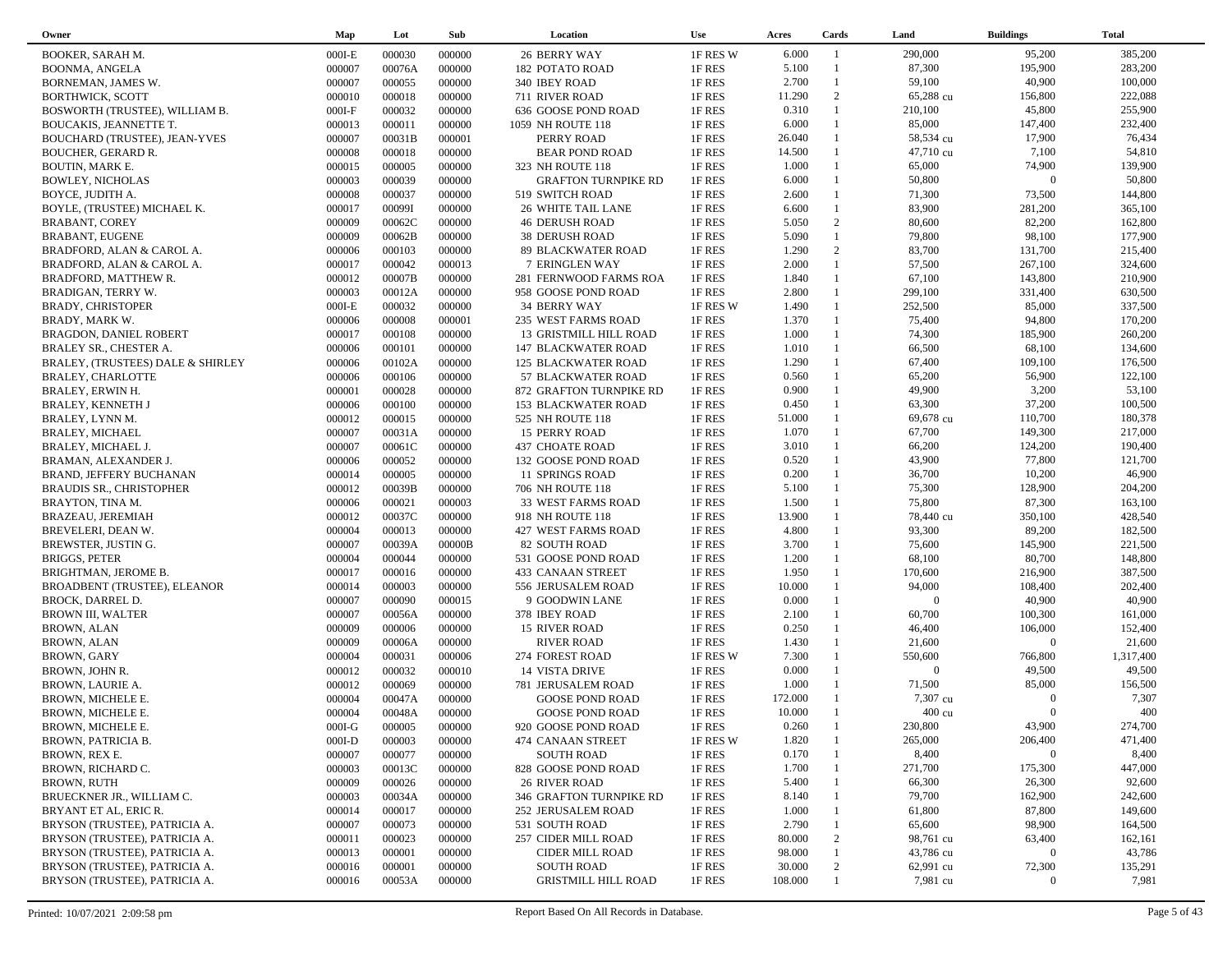| Owner                                  | Map      | Lot        | Sub    | Location                    | <b>Use</b>    | Acres  | Cards                        | Land             | <b>Buildings</b> | <b>Total</b> |  |
|----------------------------------------|----------|------------|--------|-----------------------------|---------------|--------|------------------------------|------------------|------------------|--------------|--|
| BRYSON, PATRICIA A.                    | 000016   | 000001     | 000001 | <b>307 POTATO ROAD</b>      | 1F RES        | 13.040 | $\overline{1}$               | 71,594 cu        | 213,500          | 285,094      |  |
| BUCK, KYLE J.                          | 000001   | 000010     | 000003 | 835 GRAFTON TURNPIKE RD     | 1F RES        | 2.290  | $\mathbf{1}$                 | 65,000           | 95,200           | 160,200      |  |
| BUCKWOLD, JILLIAN R.                   | 00015A   | 000051     | 000000 | 1215 US ROUTE 4             | 1F RES        | 0.340  | $\mathbf{1}$                 | 97,900           | 49,700           | 147,600      |  |
| BUCKWOLD, NORMAN R.                    | 000015   | 000019     | 000000 | 300 NH ROUTE 118            | 1F RES        | 1.000  | $\mathbf{1}$                 | 61,800           | 85,600           | 147,400      |  |
| BUCKWOLD, NORMAN R.                    | 000015   | $0019-1$   | 000000 | 310 NH ROUTE 118            | 1F RES        | 0.000  |                              | $\overline{0}$   | 81,800           | 81,800       |  |
| <b>BUCKWOLD, WALTER R.</b>             | 000001   | 000008     | 000000 | <b>BRADBURY ROAD</b>        | <b>UNMNG</b>  | 85.000 | $\mathbf{1}$                 | 4,250 cu         | $\Omega$         | 4,250        |  |
| BUCKWOLD, WALTER R.                    | 000001   | 000012     | 000000 | <b>BRADBURY ROAD</b>        | <b>UNMNG</b>  | 24.300 |                              | 3,943 cu         | $\Omega$         | 3,943        |  |
|                                        | 000001   | 000013     | 000000 |                             | 1F RES        | 11.500 | $\mathbf{1}$                 | 575 cu           | $\Omega$         | 575          |  |
| BUCKWOLD, WALTER R.                    |          |            |        | <b>GRAFTON TURNPIKE RD</b>  |               | 11.000 |                              | 4,676 cu         | $\Omega$         | 4,676        |  |
| BUCKWOLD, WALTER R.                    | 00015B   | 000055     | 000000 | NH ROUTE 118                | 1F RES        |        | $\mathbf{1}$                 |                  | $\overline{0}$   |              |  |
| BUDDINGTON, BARBARA C.                 | 000012   | 000020     | 000000 | NORTH LARY ROAD             | 1F RES        | 50.000 |                              | 157,600          |                  | 157,600      |  |
| BUNTEN, LLOYD R.                       | 000004   | 000005     | 000000 | 685 WEST FARMS ROAD         | 1F RES        | 11.000 | $\mathbf{1}$<br>$\mathbf{1}$ | 67,980 cu        | 147,900          | 215,880      |  |
| BURBANK, KYLE A.                       | 000003   | 00043C     | 000000 | 196 GRAFTON TURNPIKE RD     | 1F RES        | 2.000  |                              | 67,500           | 82,200           | 149,700      |  |
| <b>BURBANK, LEROY</b>                  | 00015C   | 000025     | 000000 | 33 BRUCE ROAD               | 1F RES        | 0.640  | $\mathbf{1}$                 | 65,400           | 166,500          | 231,900      |  |
| BURDESKI, CHRIS J.                     | 00015A   | 000084     | 000000 | 43 HILL COURT               | 1F RES        | 0.430  | $\mathbf{1}$                 | 62,700           | 118,000          | 180,700      |  |
| BURKE RIDGE NEW HAMPSHIRE LLC          | 000003   | 000013     | 000000 | <b>GOULD ROAD</b>           | 1F RES        | 94.200 | $\mathbf{1}$                 | 129,400          | $\overline{0}$   | 129,400      |  |
| BURKE RIDGE NEW HAMPSHIRE LLC          | 000003   | 000013     | 000001 | <b>GOULD ROAD</b>           | 1F RES        | 1.920  | $\mathbf{1}$                 | 48,700           | $\overline{0}$   | 48,700       |  |
| <b>BURKE, DONALD B.</b>                | 000016   | 000050     | 000000 | 61 SUGAR HILL ROAD          | 1F RES        | 3.000  | $\mathbf{1}$                 | 73,500           | 55,400           | 128,900      |  |
| BURNETT, DON S.                        | 000003   | 00059D     | 000000 | 230 SAWYER HILL ROAD        | 1F RES        | 25.700 | $\mathbf{1}$                 | 152,553 cu       | 193,600          | 346,153      |  |
| <b>BURNETT, JAMES S.</b>               | $000I-D$ | 000001     | 000000 | 484 CANAAN STREET           | 1F RES W      | 1.600  | $\mathbf{1}$                 | 264,000          | 186,100          | 450,100      |  |
| BURNETT, JOTHAN                        | 000009   | 00004A     | 000001 | 97 RIVER ROAD               | 1F RES        | 5.050  | $\mathbf{1}$                 | 60,400           | 257,900          | 318,300      |  |
| BURNHAM (TRUST), JANICE L.             | $000I-G$ | 000041     | 000000 | 157 SANDS OF TIME ROAD      | 1F RES W      | 0.160  | $\mathbf{1}$                 | 170,500          | 4,800            | 175,300      |  |
| <b>BURNHAM, RAYMOND</b>                | 00015C   | 000031     | 000000 | 165 CANAAN STREET           | 1F RES        | 0.510  | $\mathbf{1}$                 | 59,500           | 87,400           | 146,900      |  |
| <b>BURRELL, ROBIN</b>                  | 000006   | 00010A     | 000000 | 10 CARDAVIEW LANE           | 1F RES        | 5.100  | $\mathbf{1}$                 | 79,800           | 101,500          | 181,300      |  |
| BUSHOR, (CO-TRUSTEES) EDWARD & BARBARA | 000004   | 000017     | 000000 | 378 WEST FARMS ROAD         | 1F RES        | 24.300 | $\mathbf{1}$                 | 112,355 cu       | 183,600          | 295,955      |  |
| BUSHOR, (CO-TRUSTEES) EDWARD & BARBARA | 000004   | 00017B     | 000000 | 366 WEST FARMS ROAD         | 1F RES        | 4.290  | $\mathbf{1}$                 | 74,465 cu        | 126,200          | 200,665      |  |
| BUTMAN, BARBARA                        | 000015   | 0020-2     | 000000 | 278 NH ROUTE 118            | 1F RES        | 0.000  | $\mathbf{1}$                 | $\mathbf{0}$     | 34,600           | 34,600       |  |
| BUTTERFIELD (TRUSTEE), JOSEPH F.       | 00015C   | 000002     | 000000 | <b>FOLLANSBEE ROAD</b>      | <b>UNMNG</b>  | 1.400  | $\mathbf{1}$                 | 67 cu            | $\Omega$         | 67           |  |
| BUTTERFIELD (TRUSTEE), JOSEPH F.       | 00015C   | 000004     | 000000 | <b>FOLLANSBEE ROAD</b>      | 1F RES        | 10.600 |                              | 530 cu           | $\Omega$         | 530          |  |
| BUTTERFIELD (TRUSTEE), JOSEPH F.       | 00015C   | 000029     | 000000 | <b>18 LABRADOR LANE</b>     | 1F RES        | 1.470  | $\mathbf{1}$                 | 68,900           | 132,700          | 201,600      |  |
| <b>BUTTERFIELD, DONALD</b>             | 00015C   | 000003     | 000000 | 57 FOLLANSBEE ROAD          | 1F RES        | 0.910  | $\mathbf{1}$                 | 66,600           | 128,900          | 195,500      |  |
| BUZZELL (TRUSTEE), EDWARD              | 000012   | 00026A     | 000000 | 50 JUNIPER ROAD             | 1F RES        | 1.000  | $\mathbf{1}$                 | 65,000           | 136,300          | 201,300      |  |
| BYINGTON, JR., ROY E.                  | 000015   | 000053     | 000000 | 129 ORANGE ROAD             | 1F RES        | 1.870  | $\mathbf{1}$                 | 67,200           | 94,100           | 161,300      |  |
| CALKINS, BRYANT W.                     | 000017   | 000020     | 00000A | <b>227 ROBERTS ROAD</b>     | 1F RES        | 1.300  | $\mathbf{1}$                 | 68,400           | 127,500          | 195,900      |  |
| CALVIN, CHRISTOPHER                    | 000003   | 000063     | 00000D | <b>SAWYER HILL ROAD</b>     | 1F RES        | 66.100 | 1                            | 6,521 cu         | $\overline{0}$   | 6,521        |  |
| CAMPBELL, PATRICIA                     | 000017   | 000040     | 000000 | 85 ANDREW LANE              | 1F RES        | 2.670  | $\mathbf{1}$                 | 71,500           | 111,200          | 182,700      |  |
| CAMPBELL, WENDY                        | 000008   | 000077     | 000000 | <b>GRAFTON TURNPIKE RD</b>  | 1F RES        | 0.500  | $\mathbf{1}$                 | 34,100           | $\overline{0}$   | 34,100       |  |
| CANAAN ELEMENTARY SCHOOL               | 00015A   | 000009     | 000000 | 31 SCHOOL STREET            | <b>EXEMPT</b> | 16.650 | $\mathbf{1}$                 | 170,500          | 2,888,700        | 3,059,200    |  |
| CANAAN MOTOR CLUB, LLC                 | 000015   | 000039     | 000000 | ORANGE ROAD                 | 1F RES        | 0.030  | $\mathbf{1}$                 | 4,100            | $\overline{0}$   | 4,100        |  |
| CANAAN MOTOR CLUB, LLC                 | 000015   | 000040     | 000000 | 18 ORANGE ROAD              | COM/IN        | 45.900 | $\mathfrak{Z}$               | 471,300          | 897,800          | 1,369,100    |  |
|                                        | 000015   | 00041B     | 000000 |                             | 1F RES        | 5.530  | $\mathbf{1}$                 | 56,000           | $\overline{0}$   | 56,000       |  |
| CANAAN MOTOR CLUB, LLC                 |          | 000044     |        | ORANGE ROAD                 |               | 2.510  | $\mathbf{1}$                 | 56,327 cu        | 193,200          | 249,527      |  |
| CANADA, ALAN J.                        | 000003   |            | 000003 | 209 RIVER ROAD              | 1F RES        |        | $\mathbf{1}$                 |                  | $\Omega$         | 602          |  |
| CANADA, ALAN J.                        | 000003   | 000044     | 00003A | <b>WOLFSON SPRING DRIVE</b> | <b>UNMNG</b>  | 10.030 | 1                            | 602 cu           | $\Omega$         |              |  |
| CANADA, ALAN J.                        | 000003   | 000044     | 00003B | <b>WOLFSON SPRING DRIVE</b> | <b>UNMNG</b>  | 5.020  | $\mathbf{1}$                 | 301 cu           |                  | 301          |  |
| CANNEY, WILLIAM E.                     | 000016   | $0035 - 1$ | 00001A | 92 GRISTMILL HILL ROAD      | 1F RES        | 0.000  |                              | $\overline{0}$   | 26,900           | 26,900       |  |
| CANTLIN, CHRISTOPHER                   | 000012   | $0029 - 1$ | 000000 | 647 NH ROUTE 118            | 1F RES        | 5.000  | $\mathbf{1}$                 | 75,000           | 203,800          | 278,800      |  |
| CANTLIN, CHRISTOPHER                   | 000012   | 0029-2     | 000000 | NH ROUTE 118                | 1F RES        | 5.000  |                              | 922 cu           | $\Omega$         | 922          |  |
| CANTLIN, CHRISTOPHER                   | 000012   | 0029-3     | 000000 | NORTH LARY ROAD             | 1F RES        | 5.000  |                              | $120 \text{ cu}$ | $\Omega$         | 120          |  |
| CAPALDO, JOSEPH A.                     | 000012   | 000032     | 000012 | 35 VISTA DRIVE              | 1F RES        | 0.000  | $\mathbf{1}$                 | $\overline{0}$   | 43,200           | 43,200       |  |
| CAPO, SETH A.                          | 000003   | 000046     | 000000 | 154 GRAFTON TURNPIKE RD     | 1F RES        | 3.400  |                              | 71,000           | 179,900          | 250,900      |  |
| CAPPETTA, KAYLA J.                     | 000016   | 000041     | 000000 | 254 GRISTMILL HILL ROAD     | 1F RES        | 12.500 |                              | 74,990 cu        | 146,300          | 221,290      |  |
| CAPRON, NICHOLAS                       | 000012   | 00037H     | 000002 | 755 JERUSALEM ROAD          | 1F RES        | 1.300  |                              | 65,800           | 112,400          | 178,200      |  |
| CAPUTO, JOHN C.                        | 000007   | 00012C     | 000000 | 21 CRATE LANE               | 1F RES        | 1.200  |                              | 85,000           | 223,300          | 308,300      |  |
| CARDEN (TRUSTEE), MARCIA               | 000015   | 00004B     | 000000 | 321 NH ROUTE 118            | 1F RES        | 20.000 |                              | 60,631 cu        | 119,400          | 180,031      |  |
| CARDIGAN MOUNTAIN PROPERTIES, LLC      | 00015A   | 000021     | 000000 | 1141 US ROUTE 4             | 1F RES        | 0.240  |                              | 34,000           | $\overline{0}$   | 34,000       |  |
| CARDIGAN MOUNTAIN REALTY, LLC          | 00015A   | 000046     | 000000 | 1188 US ROUTE 4             | COM/IN        | 0.340  | $\overline{c}$               | 103,300          | 544,100          | 647,400      |  |
| CARDIGAN MOUNTAIN SCHOOL               | 000001   | 000032     | 000000 | <b>GRAFTON TURNPIKE RD</b>  | 1F RES W      | 1.000  | -1                           | 68,300           | 13,700           | 82,000       |  |
| CARDIGAN MOUNTAIN SCHOOL               | 000009   | 000010     | 000000 | 555 CANAAN STREET           | 1F RES        | 0.650  |                              | 108,800          | 114,900          | 223,700      |  |
| CARDIGAN MOUNTAIN SCHOOL               | 000009   | 000046     | 000000 | 147 PROSPECT HILL ROAD      | 1F RES        | 1.130  |                              | 64,700           | 156,600          | 221,300      |  |
| CARDIGAN MOUNTAIN SCHOOL               | 000009   | 000048     | 000000 | 63 PROSPECT HILL ROAD       | 1F RES        | 1.270  |                              | 65,700           | 115,700          | 181,400      |  |
| CARDIGAN MOUNTAIN SCHOOL               | 000009   | 000049     | 000000 | 55 PROSPECT HILL ROAD       | COM/IN        | 2.000  |                              | 67,500           | 346,600          | 414,100      |  |
|                                        |          |            |        |                             |               |        |                              |                  |                  |              |  |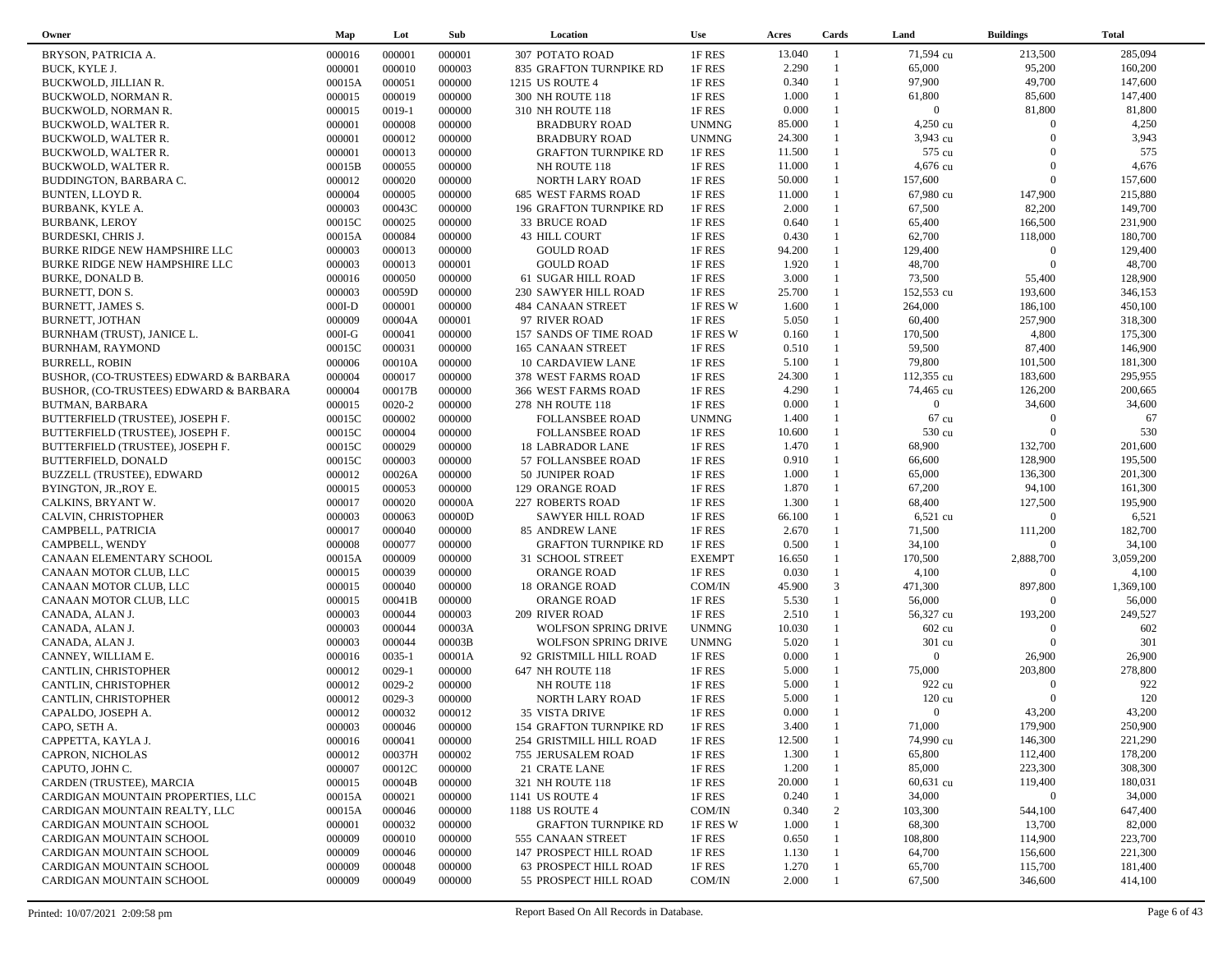| Owner                             | Map      | Lot        | Sub    | Location                    | <b>Use</b>    | Acres   | Cards        | Land               | <b>Buildings</b>    | <b>Total</b> |  |
|-----------------------------------|----------|------------|--------|-----------------------------|---------------|---------|--------------|--------------------|---------------------|--------------|--|
| CARDIGAN MOUNTAIN SCHOOL          | 000009   | 000053     | 000000 | 43 PROSPECT HILL ROAD       | COM/IN        | 9.750   | -1           | 99,700             | 412,700             | 512,400      |  |
| CARDIGAN MOUNTAIN SCHOOL          | 000009   | 000054     | 000000 | PROSPECT HILL ROAD          | COM/IN        | 3.000   |              | 75,900             | 5,400               | 81,300       |  |
| CARDIGAN MOUNTAIN SCHOOL          | 000009   | 000056     | 000000 | PROSPECT HILL ROAD          | COM/IN        | 14.920  | $\mathbf{1}$ | 50,446 cu          | $\Omega$            | 50,446       |  |
| CARDIGAN MOUNTAIN SCHOOL          | 000009   | 00045A     | 000000 | 159 PROSPECT HILL ROAD      | COM/IN        | 105.000 |              | 72,442 cu          | $\Omega$            | 72,442       |  |
| CARDIGAN MOUNTAIN SCHOOL          | 000009   | 00053A     | 000000 | <b>BACK BAY ROAD</b>        | COM/IN        | 0.130   | $\mathbf{1}$ | 12,600             | $\Omega$            | 12,600       |  |
| CARDIGAN MOUNTAIN SCHOOL          | 000009   | 00054A     | 000000 | PROSPECT HILL ROAD          | COM/IN        | 10.300  |              | 548 cu             | $\Omega$            | 548          |  |
| CARDIGAN MOUNTAIN SCHOOL          | 000009   | 00071B     | 000000 | <b>BACK BAY ROAD</b>        | 1F RES        | 21.000  | $\mathbf{1}$ | 979 cu             | $\Omega$            | 979          |  |
| CARDIGAN MOUNTAIN SCHOOL          | 000009   | 00081A     | 000000 | 230 BACK BAY ROAD           | 1F RES        | 2.140   | $\mathbf{1}$ | 74,400             | 114,000             | 188,400      |  |
| CARDIGAN MOUNTAIN SCHOOL          | 000009   | $0055 - 1$ | 000000 | <b>25 BACK BAY ROAD</b>     | COM/IN        | 123.750 | 5            | 503,500            | 1,497,800           | 2,001,300    |  |
|                                   |          | 000023     | 000000 |                             | 1F RES W      | 0.800   | $\mathbf{1}$ | 238,000            | 67,600              | 305,600      |  |
| CARDIGAN MOUNTAIN SCHOOL          | $000I-E$ |            |        | 36 PROSPECT HILL ROAD       |               |         | $\mathbf{1}$ |                    |                     |              |  |
| CARDIGAN MOUNTAIN SCHOOL          | $000I-E$ | 000025     | 000000 | 32 PROSPECT HILL ROAD       | 1F RES        | 0.750   |              | 48,800             | 8,200               | 57,000       |  |
| CARDIGAN MOUNTAIN SCHOOL          | $000I-E$ | 000026     | 000000 | 32 ALUMNI DRIVE             | COM/IN        | 73.000  | 18           | 3,239,800          | 26,916,100          | 30,155,900   |  |
| CARIELLO, ANNMARIE                | $000I-F$ | 000035     | 000000 | 654 GOOSE POND ROAD         | 1F RES        | 0.750   | $\mathbf{1}$ | 244,600            | 76,300              | 320,900      |  |
| CARIELLO, ANTHONY C.              | $000I-F$ | 00033A     | 000000 | 644 GOOSE POND ROAD         | 1F RES        | 1.150   | $\mathbf{1}$ | 245,800            | 138,500             | 384,300      |  |
| CARIELLO, MICHAEL E.              | 000003   | 00013E     | 000000 | <b>16 GOULD ROAD</b>        | 2F RES        | 2.000   | $\mathbf{1}$ | 64,300             | 252,700             | 317,000      |  |
| CARIELLO, VINCENT                 | $000I-F$ | 000034     | 000000 | 648 GOOSE POND ROAD         | 1F RES        | 0.230   | $\mathbf{1}$ | 206,200            | 32,100              | 238,300      |  |
| CARLIN, VANESSA                   | 000017   | 000106     | 000000 | 43 GRISTMILL HILL ROAD      | 1F RES        | 5.400   | $\mathbf{1}$ | 93,200             | 139,100             | 232,300      |  |
| CARMAN, JESSICA H.                | 000012   | 000032     | 000025 | 3 LEDGE LANE                | 1F RES        | 0.000   | 1            | $\overline{0}$     | 39,400              | 39,400       |  |
| CARMAN, MARYSSA R.                | 000012   | 00068A     | 000001 | <b>6 HILL VIEW DRIVE</b>    | 1F RES        | 1.600   | $\mathbf{1}$ | 63,300             | 64,900              | 128,200      |  |
| CARMAN, RUSSELL SCOTT             | 000009   | 00021A     | 000000 | <b>694 CANAAN STREET</b>    | 1F RES        | 0.820   |              | 62,800             | 154,100             | 216,900      |  |
| CARNEY, SANDRA L.                 | 000017   | 000023     | 000000 | <b>ROBERTS ROAD</b>         | 1F RES        | 8.060   | $\mathbf{1}$ | 24,200             | $\overline{0}$      | 24,200       |  |
| CARON, JEAN                       | 000010   | 00004G     | 000000 | 254 RIVER ROAD              | 1F RES        | 29.400  |              | 45,220 cu          | $\Omega$            | 45,220       |  |
| CARR, JOHN C.                     | 000003   | 00059B     | 000000 | <b>280 SAWYER HILL ROAD</b> | 1F RES        | 25.000  | $\mathbf{1}$ | 105,345 cu         | 197,600             | 302,945      |  |
| CARR, MARK A.                     | 000017   | 000078     | 000000 | 92 FOLLANSBEE ROAD          | 1F RES        | 25.000  | 2            | 70,680 cu          | 58,200              | 128,880      |  |
| CARTER, JOHN C.                   | $000I-D$ | 000026     | 000000 | <b>CANAAN STREET</b>        | 1F RES        | 0.490   | $\mathbf{1}$ | 51,100             | $\overline{0}$      | 51,100       |  |
| CARTER, JOHN C.                   | $000I-D$ | 000027     | 000000 | 358 CANAAN STREET           | 1F RES        | 0.190   | $\mathbf{1}$ | 60,600             | 99,500              | 160,100      |  |
| CARTER, PAUL F.                   | 00015B   | 000003     | 000000 | <b>18 HIGHLAND AVENUE</b>   | 1F RES        | 0.160   | 1            | 34,000             | 44,100              | 78,100       |  |
| CARTER, PHILIP                    | 000008   | 000061     | 000000 | <b>675 CANAAN STREET</b>    | 1F RES        | 13.700  | 1            | 90,478 cu          | 268,200             | 358,678      |  |
| CARTER, PHILIP                    | 000008   | 00061B     | 000000 | <b>CANAAN STREET</b>        | <b>FARM L</b> | 44.700  |              | $10,304$ cu        | $\overline{0}$      | 10,304       |  |
| CARTER, SARAH A.                  | 000009   | 000096     | 000000 | 481 FERNWOOD FARMS ROA      | 1F RES        | 15.000  | 1            | 68,766 cu          | 73,600              | 142,366      |  |
| CARTER, THOMAS P.                 | 000008   | 00061A     | 000000 | <b>617 CANAAN STREET</b>    | 1F RES        | 5.200   | $\mathbf{1}$ | 77,600             | 258,100             | 335,700      |  |
| CARTER, THOMAS P.                 | $000I-D$ | 000009     | 000000 | 440 CANAAN STREET           | 1F RES W      | 0.300   | $\mathbf{1}$ | 81,600             | 4,800               | 86,400       |  |
| CASALE, ADAM JOSEPH               | 000013   | 00026B     | 000000 | <b>668 JERUSALEM ROAD</b>   | 1F RES        | 35.000  | $\mathbf{1}$ | 118,500            | 49,700              | 168,200      |  |
| CASEY, TIMOTHY                    | 000012   | 00029A     | 000003 | <b>18 STARLIGHT LANE</b>    | 1F RES        | 5.770   | $\mathbf{1}$ | 63,827 cu          | 49,200              | 113,027      |  |
| CASEY, TIMOTHY                    | 000012   | 00029A     | 000004 | STARLIGHT LANE              | 1F RES        | 5.590   | $\mathbf{1}$ | 44,034 cu          | $\Omega$            | 44,034       |  |
| CATER, WILLIAM B.                 | $000I-E$ | 000008     | 000000 | <b>CANAAN STREET</b>        | 1F RES W      | 3.250   | $\mathbf{1}$ | 188,200            | 900                 | 189,100      |  |
| CATTABRIGA (TRUSTEE), JON M.      | $000I-F$ | 000038     | 000000 | 666 GOOSE POND ROAD         | 1F RES        | 0.690   | $\mathbf{1}$ | 232,200            | 15,600              | 247,800      |  |
| CATTABRIGA, KEVIN & ANN(TRUSTEES) | 000004   | 000012     | 000000 | 447 WEST FARMS ROAD         | 1F RES        | 6.800   |              | 99,900             | 180,400             | 280,300      |  |
| <b>CAVENEY, GARY</b>              | 000007   | 000027     | 000000 | US ROUTE 4                  | COM/IN        | 18.000  | $\mathbf{1}$ | 864 cu             | $\Omega$            | 864          |  |
| CBS REALTY LLC                    | 00015A   | 000047     | 000000 | 1194 US ROUTE 4             | COM/IN        | 0.040   |              | 25,700             | 78,200              | 103,900      |  |
|                                   | 000003   | 000032     | 000000 | WHISPERING WINDS WA         | 1F RES        | 40.000  |              | $1,600 \text{ cu}$ | $\Omega$            | 1,600        |  |
| CHABOT, WILLIAM A.                |          |            |        |                             |               | 5.000   |              |                    |                     |              |  |
| CHABOT, WILLIAM A.                | 000003   | 00059A     | 000000 | 294 SAWYER HILL ROAD        | 1F RES        |         | $\mathbf{1}$ | 97,100             | 154,600<br>$\Omega$ | 251,700      |  |
| CHAMBERS, MICHAEL C.              | 000013   | 00002B     | 000000 | <b>CIDER MILL ROAD</b>      | 1F RES        | 5.050   | $\mathbf{1}$ | 55,000             |                     | 55,000       |  |
| CHAMPAGNE, MICHELLE L.            | 00015C   | 000021     | 000000 | 1099 US ROUTE 4             | 1F RES        | 1.020   |              | 66,600             | 171,900             | 238,500      |  |
| CHAPIN PARK REALTY, LLC           | 000007   | 000017     | 000000 | <b>752 US ROUTE 4</b>       | COM/IN        | 19.500  | 3            | 154,269 cu         | 708,800             | 863,069      |  |
| CHAPMAN, WAYNE A.                 | 000015   | 00044A     | 000000 | 166 ORANGE ROAD             | 1F RES        | 2.300   | $\mathbf{1}$ | 71,600             | 132,200             | 203,800      |  |
| CHARBONO, JANICE                  | 000015   | 000006     | 000000 | 311 NH ROUTE 118            | 1F RES        | 2.000   |              | 71,100             | 41,800              | 112,900      |  |
| CHARBONO, STEPHEN V.              | 000006   | 000048     | 000000 | 20 GOOSE POND ROAD          | 1F RES        | 0.600   | $\mathbf{1}$ | 65,300             | 39,300              | 104,600      |  |
| CHASE, BRIAN                      | 000003   | 000027     | 000000 | 430 GRAFTON TURNPIKE RD     | 1F RES        | 38.500  |              | 68,302 cu          | 37,300              | 105,602      |  |
| CHASE, RICHARD S.                 | 000006   | 000116     | 000001 | 355 JONES HILL ROAD         | 1F RES        | 5.070   |              | 83,300             | 105,200             | 188,500      |  |
| CHASE, SETH                       | 000016   | 000026     | 000000 | 22 ENGLEHARDT LANE          | 1F RES        | 1.900   |              | 66,800             | 149,500             | 216,300      |  |
| CHASE, SETH                       | 000016   | 00027A     | 000000 | <b>ENGLEHARDT LANE</b>      | 1F RES        | 0.130   |              | 6,400              | $\bf{0}$            | 6,400        |  |
| CHASE, TOM R.                     | 000008   | 00025D     | 000000 | 41 CODFISH HILL ROAD        | 1F RES        | 2.020   |              | 67,600             | 78,300              | 145,900      |  |
| CHAVEZ, DAVID E.                  | $000I-F$ | 000053     | 000000 | 754 GOOSE POND ROAD         | 1F RES        | 1.290   |              | 221,800            | 29,500              | 251,300      |  |
| CHEN, JOHN                        | $000I-D$ | 00039C     | 000001 | 302 CANAAN STREET           | 1F RES W      | 3.850   |              | 76,100             | 150,800             | 226,900      |  |
| CHENEY, BETSEY L.                 | 000006   | 00049A     | 000001 | 5 EGG LANE                  | 1F RES        | 0.000   |              | $\bf{0}$           | 8,100               | 8,100        |  |
| CHENG, MING CHUNG                 | 00015A   | 000004     | 000000 | <b>15 SCHOOL STREET</b>     | 1F RES        | 0.460   |              | 63,700             | 92,300              | 156,000      |  |
| CHEY PROPERTIES LLC               | 000007   | 000016     | 000001 | <b>SWITCH ROAD</b>          | 1F RES        | 2.070   |              | 53,800             | $\mathbf{0}$        | 53,800       |  |
| CHICOINE, ALICIA                  | 000004   | 000027     | 000000 | 630 WEST FARMS ROAD         | 1F RES        | 30.000  |              | 71,480 cu          | 149,300             | 220,780      |  |
| CHILDS, CORY A.                   | 000015   | 00004C     | 000000 | 343 NH ROUTE 118            | 1F RES        | 5.200   |              | 75,500             | 25,900              | 101,400      |  |
|                                   |          |            |        |                             |               |         |              |                    |                     |              |  |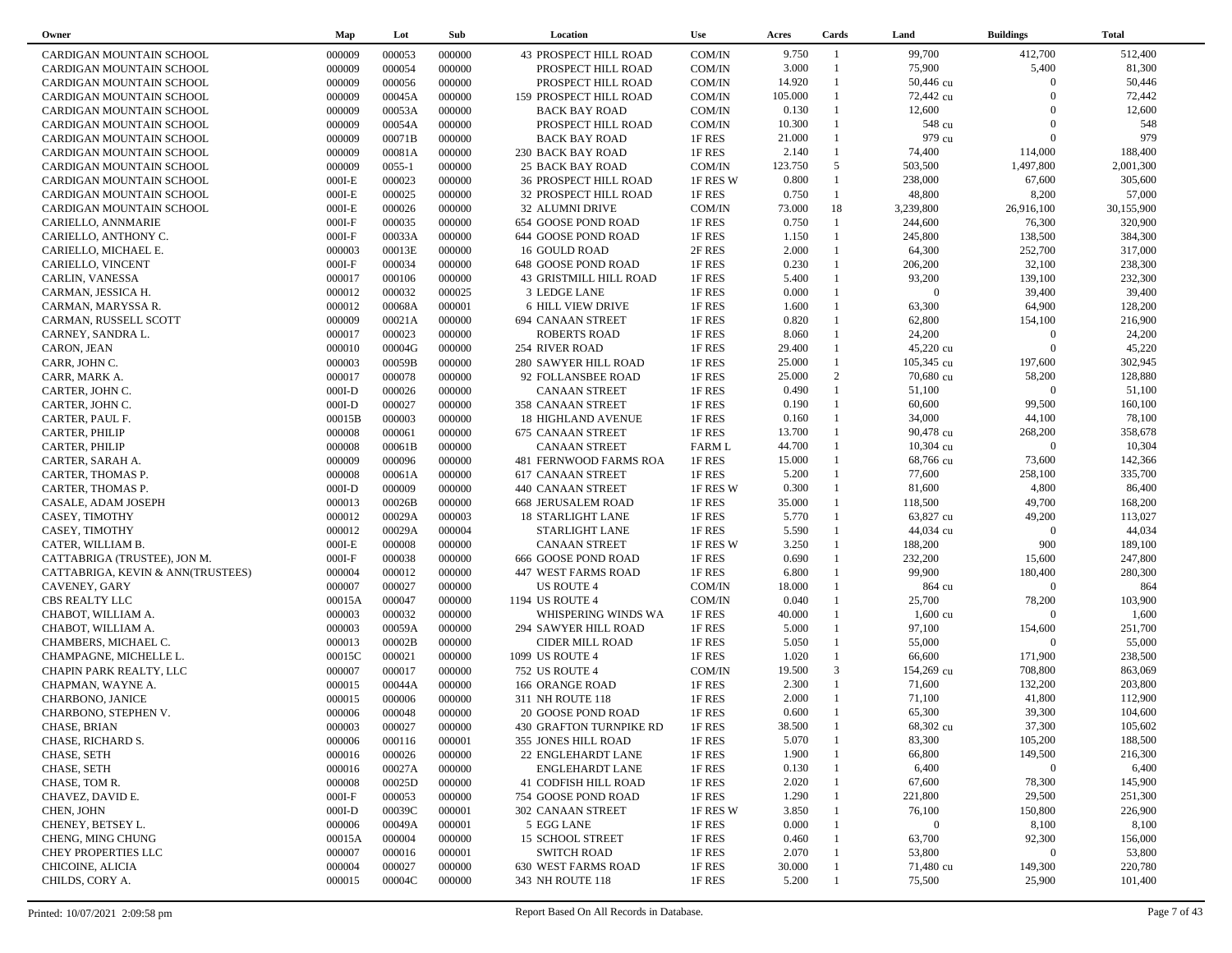| Owner                               | Map      | Lot    | Sub    | Location                       | Use          | Acres   | Cards        | Land           | <b>Buildings</b> | <b>Total</b> |
|-------------------------------------|----------|--------|--------|--------------------------------|--------------|---------|--------------|----------------|------------------|--------------|
| CHISHOLM, CHARLES J.                | 000010   | 00004B | 000000 | <b>RIVER ROAD</b>              | 1F RES       | 16.000  | -1           | 87,700         | $\overline{0}$   | 87,700       |
| CHIVVIS, ALISON B.                  | 000003   | 000044 | 000009 | <b>43 WOLFSON SPRING DRIVE</b> | 1F RES       | 5.000   |              | 47,800         | $\overline{0}$   | 47,800       |
| CHRISTIAN, ANDREA                   | 000012   | 000058 | 000000 | 337 JERUSALEM ROAD             | 1F RES       | 6.000   | $\mathbf{1}$ | 89,300         | 10,100           | 99,400       |
| CHRISTIAN, RYAN                     | 00015B   | 000018 | 000000 | 1290 US ROUTE 4                | 1F RES       | 1.260   | $\mathbf{1}$ | 99,800         | 107,900          | 207,700      |
| CHRISTIAN, SCOTT                    | 000015   | 000049 | 000000 | <b>ORANGE ROAD</b>             | 1F RES       | 0.250   | $\mathbf{1}$ | 35,600         | $\boldsymbol{0}$ | 35,600       |
| CHRISTIAN, SCOTT                    | 00015A   | 000102 | 000000 | 1181 US ROUTE 4                | 1F RES       | 0.210   | $\mathbf{1}$ | 50,700         | 98,300           | 149,000      |
| CHRISTIE, ERIC J                    | 000017   | 000034 | 000003 | 17 ANDREW LANE                 | 1F RES       | 2.920   | $\mathbf{1}$ | 73,300         | 138,100          | 211,400      |
|                                     |          | 00033A | 000000 |                                |              | 1.100   | $\mathbf{1}$ | 99,300         | 66,500           | 165,800      |
| CHRISTMAN, EVELYN R.                | 00015B   |        |        | 1358 US ROUTE 4                | 1F RES       |         | $\mathbf{1}$ |                |                  |              |
| CHU, JIN TECK                       | $000I-G$ | 00029A | 000000 | 1080 GOOSE POND ROAD           | 1F RES       | 0.230   | $\mathbf{1}$ | 252,000        | 101,400          | 353,400      |
| <b>CHURBA, LAURIE</b>               | $000I-G$ | 000036 | 000000 | 1144 GOOSE POND ROAD           | 1F RES       | 1.000   |              | 245,300        | 115,100          | 360,400      |
| CHURCHILL, JENNIFER L.              | 000007   | 000046 | 000005 | 73 MUD POND ROAD               | 1F RES       | 3.800   | $\mathbf{1}$ | 75,900         | 134,800          | 210,700      |
| CILBRITH, RYAN T.                   | 000012   | 000017 | 000000 | 571 NH ROUTE 118               | 1F RES       | 1.860   | $\mathbf{1}$ | 67,200         | 140,100          | 207,300      |
| <b>CILLEY, ARTHUR</b>               | 000001   | 000006 | 000000 | 19 BEECH COBBLE ROAD           | 1F RES       | 10.000  | $\mathbf{1}$ | 125,000        | 106,200          | 231,200      |
| CIOFFI, JOSEPH N/JOYCE A (TRUSTEES) | 000013   | 00009B | 000001 | NH ROUTE 118                   | 1F RES       | 22.430  | $\mathbf{1}$ | 79,129 cu      | $\overline{0}$   | 79,129       |
| CJM PROPERTY RENTALS LLC            | 00015A   | 000031 | 000001 | <b>DEPOT ROAD</b>              | 1F RES       | 0.320   | $\mathbf{1}$ | 41,200         | 89,800           | 131,000      |
| CLANCY, RICHARD A.                  | 000009   | 000073 | 000000 | 338 FERNWOOD FARMS ROA         | 1F RES       | 5.290   | $\mathbf{1}$ | 65,044 cu      | 244,900          | 309,944      |
| CLANCY, RICHARD A.                  | 000009   | 00073A | 000000 | FERNWOOD FARMS ROA             | 1F RES       | 5.690   | $\mathbf{1}$ | 322 cu         | $\Omega$         | 322          |
| CLARK, ALAN J.                      | 000007   | 00039A | 00000A | <b>78 SOUTH ROAD</b>           | 1F RES       | 1.900   | $\mathbf{1}$ | 69,700         | 112,800          | 182,500      |
| CLARK, CHARLES                      | $000I-D$ | 000030 | 000000 | 56 MOSS FLOWER LANE            | 1F RES W     | 1.150   | $\mathbf{1}$ | 248,900        | 93,700           | 342,600      |
| CLARK, DEAN H.                      | 000017   | 000042 | 000002 | <b>66 ANDREW LANE</b>          | 1F RES       | 5.430   | $\mathbf{1}$ | 96,600         | 132,600          | 229,200      |
| CLARK, DUSTIN JON                   | 00015A   | 000020 | 00000B | 22 SCHOOL STREET               | 1F RES       | 0.170   | $\mathbf{1}$ | 42,500         | 183,100          | 225,600      |
| CLARK, JAMES                        | 000009   | 00034B | 000000 | 220 RIVER ROAD                 | 1F RES       | 5.700   | $\mathbf{1}$ | 75,600         | 153,900          | 229,500      |
| CLARK, KENNETH W. SR                | 000012   | 000032 | 000041 | 7 LEDGE LANE                   | 1F RES       | 0.000   | $\mathbf{1}$ | $\overline{0}$ | 59,300           | 59,300       |
| CLARK, KEVIN S.                     | 000005   | 000031 | 000000 | 152 MAY STREET                 | 1F RES       | 5.140   | $\mathbf{1}$ | 86,700         | 102,700          | 189,400      |
| CLARK, MARY L.                      | 000004   | 000048 | 000000 | 233 GOOSE POND ROAD            | 1F RES       | 12.000  |              | 68,565 cu      | 86,600           | 155,165      |
| CLARK, NORMAN N.                    | 000009   | 000018 | 000000 | <b>670 CANAAN STREET</b>       | 1F RES       | 1.000   | $\mathbf{1}$ | 65,000         | 44,800           | 109,800      |
| CLARK, PHYLIP                       | 000008   | 000056 | 000000 | 12 PINE TREE LANE              | 1F RES       | 0.450   | $\mathbf{1}$ | 55,400         | 32,000           | 87,400       |
| <b>CLARK, THOMAS</b>                | 000012   | 000055 | 000000 | 271 JERUSALEM ROAD             | 1F RES       | 2.580   | $\mathbf{1}$ | 69,000         | 61,400           | 130,400      |
| <b>CLARKSON, ROGER</b>              | $000I-G$ | 000054 | 000000 | 213 SANDS OF TIME ROAD         | 1F RES W     | 0.690   | $\mathbf{1}$ | 392,900        | 195,000          | 587,900      |
| <b>CLARKSON, ROGER</b>              | $000I-G$ | 000088 | 000000 | SANDS OF TIME ROAD             | 1F RES       | 0.760   | $\mathbf{1}$ | 35,800         | $\boldsymbol{0}$ | 35,800       |
| CLAUSE, J. BARRY                    | 00015C   | 000018 | 000000 | <b>1087 US ROUTE 4</b>         | 1F RES       | 0.490   | $\mathbf{1}$ | 61,400         | 18,100           | 79,500       |
| CLAUSE, J. BARRY                    | 00015C   | 000019 | 000000 | 1091 US ROUTE 4                | 1F RES       | 0.580   | $\mathbf{1}$ | 62,000         | 148,000          | 210,000      |
| CLEMENTE, ALYSSA M.                 | 000017   | 00076G | 000000 | 80 CANAAN STREET               | 1F RES       | 2.880   | $\mathbf{1}$ | 73,100         | 207,700          | 280,800      |
| CLIFFORD ET AL, LOUISE A.           | 000007   | 000082 | 000000 | 283 SOUTH ROAD                 | 1F RES       | 71.000  | $\mathbf{1}$ | 76,269 cu      | 47,400           | 123,669      |
| CLIFFORD, CHASE                     | 000001   | 000026 | 000000 | 804 GRAFTON TURNPIKE RD        | 1F RES       | 18.600  | $\mathbf{1}$ | 72,556 cu      | 90,500           | 163,056      |
| CLIFFORD, MICHELE M.                | 000010   | 00004C | 000000 | 318 RIVER ROAD                 | 1F RES       | 16.700  |              | 72,262 cu      | 106,700          | 178,962      |
|                                     | 000006   | 000070 | 000000 |                                | 1F RES       | 0.510   | $\mathbf{1}$ | 65,000         | 100,800          | 165,800      |
| CLIFFORD, TIMOTHY A.                |          |        |        | 293 US ROUTE 4                 |              | 4.300   | $\mathbf{1}$ |                | 145,400          | 252,800      |
| CLOUGH, JASON E.                    | 000004   | 000039 | 000000 | <b>46 KILTON ROAD</b>          | 1F RES       |         | $\mathbf{1}$ | 107,400        | $\Omega$         |              |
| CLOW, FREDERICK JAMES               | 000009   | 000082 | 000000 | FERNWOOD FARMS ROA             | 1F RES W     | 3.790   | $\mathbf{1}$ | 201,500        |                  | 201,500      |
| COATES, THOMAS J.                   | 00015C   | 000058 | 000000 | 112 GRACEVILLE ROAD            | 1F RES       | 3.200   |              | 59,400         | 40,600           | 100,000      |
| COBB (TRUSTEE), WESLEY J.           | 000003   | 000041 | 000000 | <b>GRAFTON TURNPIKE RD</b>     | 1F RES       | 4.000   | $\mathbf{1}$ | 52,900         | $\Omega$         | 52,900       |
| COFFEY, JAY W.                      | 00015B   | 00006B | 000000 | <b>HIGHLAND AVENUE</b>         | 1F RES       | 2.010   | $\mathbf{1}$ | 56,700         | 76,700           | 133,400      |
| COFFEY, JAY W.                      | 00015B   | 00006C | 000000 | 21 HIGHLAND AVENUE             | 1F RES       | 2.770   | $\mathbf{1}$ | 68,600         | 215,700          | 284,300      |
| COLAO, MARTA ELIZABETH              | 000003   | 000063 | 00000A | 153 SAWYER HILL ROAD           | 1F RES       | 19.100  | $\mathbf{1}$ | 87,369 cu      | 61,600           | 148,969      |
| COLAO, WILLIAM D.                   | 000003   | 000059 | 000000 | 178 SAWYER HILL ROAD           | 1F RES       | 169.500 |              | 128,103 cu     | 282,700          | 410,803      |
| COLAO, WILLIAM D.                   | 000003   | 000063 | 00000C | <b>SAWYER HILL ROAD</b>        | 1F RES       | 24.600  |              | $4,031$ cu     | $\Omega$         | 4,031        |
| COLAO, WILLIAM DAVID                | 000003   | 000063 | 00000B | <b>SAWYER HILL ROAD</b>        | 1F RES       | 17.200  |              | 1,032 cu       | $\Omega$         | 1,032        |
| COLBURN, JORDAN                     | 000012   | 000032 | 000038 | 19 LUNAR DRIVE                 | 1F RES       | 0.000   | $\mathbf{1}$ | $\overline{0}$ | 88,500           | 88,500       |
| COLBURN, MATTHEW                    | 000004   | 000018 | 000000 | 394 WEST FARMS ROAD            | 1F RES       | 49.720  |              | 165,400        | 213,300          | 378,700      |
| COLBURN, PAMELA R.                  | 000007   | 00012B | 000000 | 13 CRATE LANE                  | 1F RES       | 1.900   |              | 87,100         | 134,300          | 221,400      |
| COLBURN, RICHARD                    | 000004   | 000045 | 000015 | <b>80 STRAW BROOK LANE</b>     | 1F RES       | 1.150   |              | 90,500         | 201,200          | 291,700      |
| COLBURN, ROBERT A.                  | 000017   | 000018 | 000000 | <b>266 ROBERTS ROAD</b>        | 1F RES       | 1.630   |              | 76,200         | 186,200          | 262,400      |
| COLDITZ, GRAHAM A.                  | 000016   | 000029 | 000000 | <b>SOUTH ROAD</b>              | 1F RES       | 89.400  |              | 51,568 cu      | $\boldsymbol{0}$ | 51,568       |
| COLDITZ, GRAHAM A.                  | 000016   | 000030 | 000000 | <b>SOUTH ROAD</b>              | <b>MNGDH</b> | 47.300  |              | 2,696 cu       | $\boldsymbol{0}$ | 2,696        |
| COLDITZ, GRAHAM A.                  | 000016   | 000031 | 000000 | 603 SOUTH ROAD                 | 1F RES       | 124.000 |              | 75,967 cu      | 257,200          | 333,167      |
| COLDITZ, GRAHAM A.                  | 000016   | 000032 | 000000 | <b>SOUTH ROAD</b>              | <b>UNMNG</b> | 54.100  |              | 3,246 cu       | $\mathbf{0}$     | 3,246        |
| COLDITZ, GRAHAM A.                  | 000016   | 00029E | 000000 | <b>SOUTH ROAD</b>              | 1F RES       | 62.900  |              | 59,423 cu      | $\mathbf{0}$     | 59,423       |
| COLDITZ, GRAHAM A.                  | 000016   | 00030A | 000000 | 663 SOUTH ROAD                 | 1F RES       | 1.040   |              | 67,600         | 132,500          | 200,100      |
| COLE, CHRISTOPHER MARK              | 000006   | 000051 | 000000 | 74 GOOSE POND ROAD             | 1F RES       | 0.340   | 2            | 65,200         | 88,200           | 153,400      |
| COLE, DAVID M.                      | $000I-D$ | 000036 | 000000 | 35 GREEN EAGLE LANE            | 1F RES W     | 0.200   | $\mathbf{1}$ | 162,400        | 82,700           | 245,100      |
|                                     |          |        |        |                                |              |         |              |                |                  |              |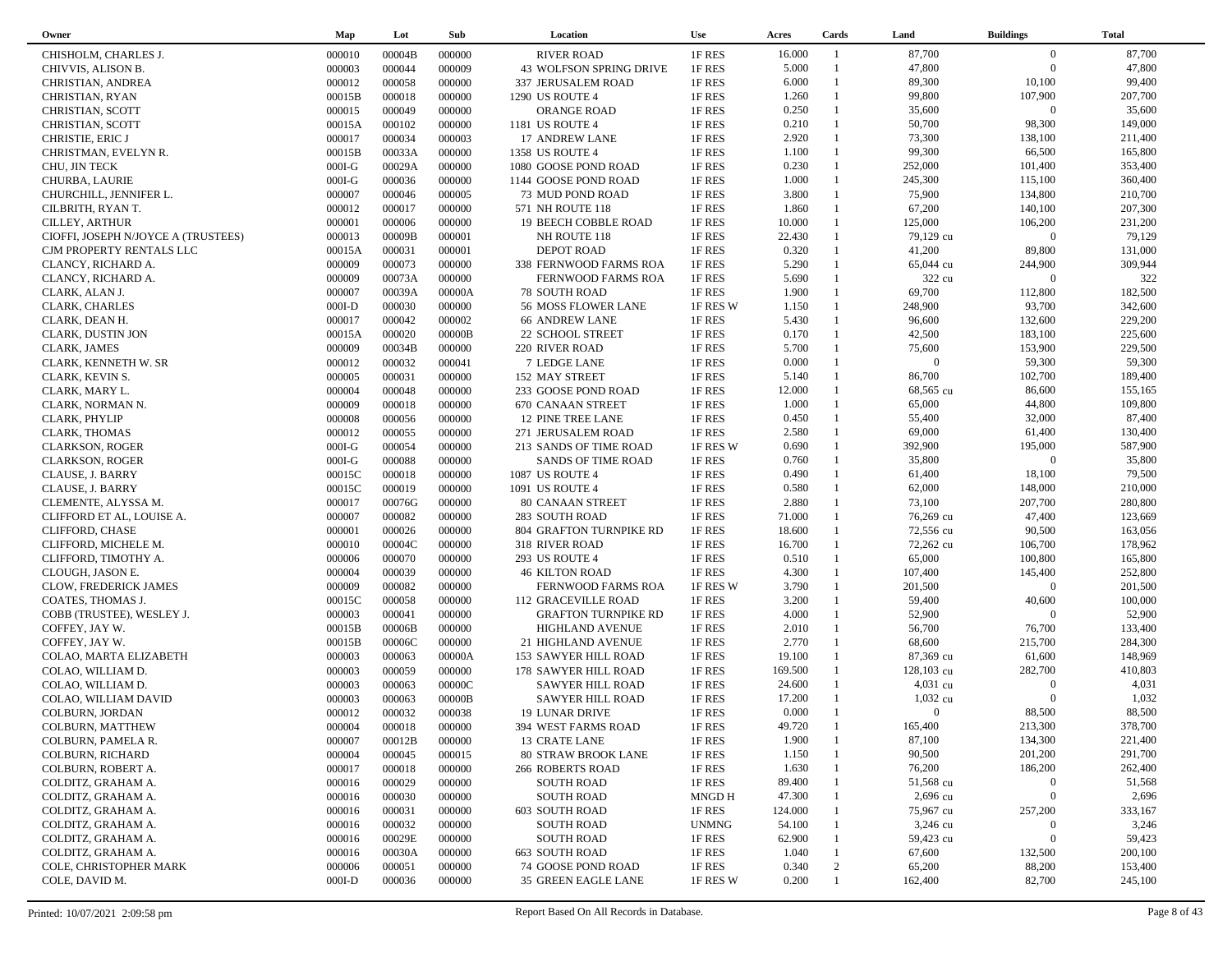| Owner                             | Map          | Lot    | Sub    | Location                                | <b>Use</b> | Acres   | Cards          | Land                | <b>Buildings</b> | <b>Total</b> |
|-----------------------------------|--------------|--------|--------|-----------------------------------------|------------|---------|----------------|---------------------|------------------|--------------|
| COLE, MARK                        | 000009       | 000029 | 000000 | 70 RIVER ROAD                           | 1F RES     | 3.000   | $\overline{1}$ | 67,500              | 53,600           | 121,100      |
| COLL, PIERRE M.                   | 000013       | 000019 | 000000 | NH ROUTE 118                            | 1F RES     | 304.000 | $\mathbf{1}$   | $21,100 \text{ cu}$ | $\overline{0}$   | 21,100       |
| COLL, PIERRE M.                   | 000013       | 00015A | 000000 | 1218 NH ROUTE 118                       | 1F RES     | 26.740  |                | 68,191 cu           | 201,500          | 269,691      |
| COLL, PIERRE M.                   | 000013       | 00021A | 000000 | NH ROUTE 118                            | 1F RES     | 88.000  | $\mathbf{1}$   | 5,016 cu            | $\overline{0}$   | 5,016        |
| COLLINS, DANIEL                   | 000004       | 00046A | 0000MH | 335 GOOSE POND ROAD                     | 1F RES     | 0.000   |                | $\Omega$            | 97,400           | 97,400       |
| COLLINS, DANIEL D.                | 000004       | 000061 | 000000 | 342 GOOSE POND ROAD                     | 1F RES     | 1.800   | $\mathbf{1}$   | 69,900              | 30,000           | 99,900       |
| COLLINS, DAVID M.                 | 000009       | 00071A | 000001 | FERNWOOD FARMS ROA                      | 1F RES     | 1.930   | $\mathbf{1}$   | 48,800              | 23,200           | 72,000       |
| COMCAST CORP-PROPERTY TAX DIV     | <b>COMCS</b> | 000000 | 000001 | <b>CANAAN</b>                           | COM/IN     | 0.000   | $\mathbf{1}$   | $\overline{0}$      | 78,200           | 78,200       |
| CONDRON, EDWARD T.                | $000I-F$     | 000059 | 000000 | 802 GOOSE POND ROAD                     | 1F RES     | 0.960   | $\mathbf{1}$   | 245,200             | 50,400           | 295,600      |
| CONDRON, EDWARD T.                | $000I-F$     | 000079 | 000000 | <b>GOOSE POND ROAD</b>                  | 1F RES W   | 0.050   | $\mathbf{1}$   | $\overline{0}$      | $\overline{0}$   | $\Omega$     |
| CONKEY JR., ART C.                | 000006       | 000053 | 000000 | 146 GOOSE POND ROAD                     | 1F RES     | 0.950   | $\mathbf{1}$   | 83,800              | 198,500          | 282,300      |
| CONKEY JR., ART C.                | 000007       | 000034 | 000000 | US ROUTE 4                              | 1F RES     | 7.000   | $\mathbf{1}$   | 90,200              | $\overline{0}$   | 90,200       |
|                                   | 000008       | 000036 | 000000 |                                         | 1F RES     | 13.400  | 2              | 95,600              | 305,400          | 401,000      |
| CONKEY, HOLLY JUNE                |              | 00061D | 000000 | 53 MAPLE ROAD<br>39 MOUNTAIN VIEW DRIVE | 1F RES     | 1.560   | $\mathbf{1}$   | 76,000              | 176,700          | 252,700      |
| CONLEY, DAVID G.                  | 000016       |        |        |                                         |            | 0.920   | $\mathbf{1}$   |                     | $\overline{0}$   |              |
| CONNER, COURTNEY L (TRUSTEE)      | $000I-F$     | 000054 | 000000 | <b>GOOSE POND ROAD</b>                  | 1F RES     |         | $\mathbf{1}$   | 57,600              |                  | 57,600       |
| CONNER, COURTNEY L (TRUSTEE)      | $000I-F$     | 000084 | 000000 | 755 GOOSE POND ROAD                     | 1F RES W   | 0.090   |                | 232,300             | 27,900           | 260,200      |
| CONNER, JON B.                    | $000I-F$     | 000046 | 000000 | 722 GOOSE POND ROAD                     | 1F RES     | 2.000   | $\mathbf{1}$   | 247,900             | 47,100           | 295,000      |
| CONNER, JON B.                    | $000I-F$     | 000092 | 000000 | <b>GOOSE POND ROAD</b>                  | 1F RES W   | 0.080   | $\mathbf{1}$   | $\overline{0}$      | $\overline{0}$   | $\Omega$     |
| CONRAD, KRYSTAL L.                | 000007       | 000004 | 000000 | 19 HALL ROAD                            | 1F RES     | 3.620   | 1              | 75,400              | 109,500          | 184,900      |
| CONRAD, STEPHEN                   | 000007       | 000090 | 000018 | 15 GOODWIN LANE                         | 1F RES     | 0.000   | $\mathbf{1}$   | $\overline{0}$      | 42,900           | 42,900       |
| CONWELL, RUTH I.                  | 000012       | 000012 | 000001 | 9 FUNNY CIDE DRIVE                      | 1F RES     | 3.180   |                | 64,500              | 359,700          | 424,200      |
| COOK, DAVID G.                    | 00015B       | 000044 | 000000 | 1319 US ROUTE 4                         | 1F RES     | 0.870   | $\mathbf{1}$   | 98,600              | 88,000           | 186,600      |
| COOK, JENNIFER L.                 | 000007       | 00012D | 000000 | 29 CRATE LANE                           | 1F RES     | 3.900   | $\mathbf{1}$   | 74,500              | 168,900          | 243,400      |
| COOK, JERRY N. & JANE V.          | 000012       | 000021 | 000000 | 82 NORTH LARY ROAD                      | 1F RES     | 0.920   | $\mathbf{1}$   | 60,900              | 8,600            | 69,500       |
| COOK, MICHAEL L.                  | 000008       | 000084 | 000000 | 22 CODFISH HILL ROAD                    | 1F RES     | 2.250   | $\mathbf{1}$   | 68,100              | 241,800          | 309,900      |
| COONEY (TRUSTEE), BEVERLY A.      | 000005       | 000028 | 000000 | 122 ANDERSON HILL ROAD                  | 1F RES     | 46.000  | $\mathbf{1}$   | 102,496 cu          | 428,100          | 530,596      |
| COOPER, DAVID                     | 000012       | 000035 | 000000 | 912 NH ROUTE 118                        | 1F RES     | 6.000   | $\mathbf{1}$   | 123,800             | 113,900          | 237,700      |
| COPELAND, CLARK J.                | 000003       | 00017B | 000001 | 28 NICKS LANE                           | 1F RES     | 6.000   | $\mathbf{1}$   | 77,500              | 157,000          | 234,500      |
| COPP, STEVEN J.                   | 000009       | 00003C | 000000 | 28 COLUMBIA LANE                        | 1F RES     | 2.150   | $\mathbf{1}$   | 67,900              | 134,100          | 202,000      |
| CORCORAN, TIMOTHY D               | $000I-D$     | 000040 | 000000 | 228 CANAAN STREET                       | 1F RES     | 2.980   | $\mathbf{1}$   | 73,400              | 134,400          | 207,800      |
| CORETTE, CAROL A.                 | 000006       | 000004 | 000000 | 335 WEST FARMS ROAD                     | 1F RES     | 5.100   | $\mathbf{1}$   | 94,900              | 99,400           | 194,300      |
| CORRETTE JR., RONALD P.           | 000008       | 000019 | 000000 | 83 BEAR POND ROAD                       | 1F RES     | 56.000  |                | 72,296 cu           | 154,700          | 226,996      |
| CORRETTE, RONALD P.               | 000007       | 000025 | 000000 | 7 FREEDOM LANE                          | 1F RES     | 4.000   | $\mathbf{1}$   | 71,300              | 98,400           | 169,700      |
| CORWIN (TRUSTEE), FAITH           | 000005       | 000009 | 000000 | 70 MOOSE MOUNTAIN ROA                   | 1F RES     | 4.350   | $\mathbf{1}$   | 77,600              | 202,500          | 280,100      |
| COTE, HOUSTON E.                  | 000003       | 000061 | 000001 | 81 TALBERT HILL ROAD                    | 1F RES     | 12.350  | $\mathbf{1}$   | 84,011 cu           | 105,200          | 189,211      |
| COURTEMANCHE, FLORENCE            | 000007       | 00012A | 000002 | 9 CRATE LANE                            | 2F RES     | 1.010   | $\mathbf{1}$   | 67,500              | 180,600          | 248,100      |
| COURTEMANCHE, FLORENCE A.         | 000015       | 000048 | 000001 | 27 ORANGE ROAD                          | 1F RES     | 1.000   | 1              | 67,500              | 56,000           | 123,500      |
| COUTERMARSH, LEROY                | 000012       | 0032-8 | 000000 | 5 SCENIC DRIVE                          | 1F RES     | 0.000   | $\mathbf{1}$   | $\overline{0}$      | 40,100           | 40,100       |
| COUTERMARSH, MARY L.              | 000008       | 00008C | 000001 | 3 ELLA MAE LANE                         | 1F RES     | 2.180   | $\mathbf{1}$   | 75,100              | 274,700          | 349,800      |
| COUTERMARSH, MARY L.              | 000008       | 00008C | 000002 | <b>ELLA MAE LANE</b>                    | 1F RES     | 1.970   | $\mathbf{1}$   | 53,500              | $\overline{0}$   | 53,500       |
| COUTERMARSH, STEVEN A.            | 000006       | 000040 | 000000 | 45 GOOSE POND ROAD                      | 1F RES     | 0.500   | $\mathbf{1}$   | 65,000              | 81,400           | 146,400      |
| COUTERMARSH, TYLER A.             | 000003       | 00017B | 000000 | <b>6 NICKS LANE</b>                     | 1F RES     | 2.990   | $\mathbf{1}$   | 60,300              | 94,300           | 154,600      |
| COUTURIER MARC G.                 | 000012       | 00002E | 000000 |                                         | 1F RES     | 16.200  | $\mathbf{1}$   | 69,582 cu           | 3,200            | 72,782       |
|                                   |              | 00002G | 000000 | 72 NORTH LARY ROAD                      |            | 22.000  | $\mathbf{1}$   | 52,347 cu           | 7,600            | 59,947       |
| COUTURIER, PHILIP J.              | 000012       |        |        | NORTH LARY ROAD                         | 1F RES     | 12.000  | $\mathbf{1}$   | 62,479 cu           | 119,100          | 181,579      |
| COX, FREDERICK L.                 | 000009       | 00076C | 000000 | 31 RAVEN HILL ROAD                      | 1F RES     |         | $\mathbf{1}$   |                     |                  |              |
| CRANE, MATTHEW VINCENT            | 000007       | 00012F | 000000 | 5 HERSEY WAY                            | 1F RES     | 1.700   | $\mathbf{1}$   | 86,100              | 165,800          | 251,900      |
| CREIGHTON JOHNSON, CECILIA S.     | 000006       | 00069B | 000000 | 59 STARK HILL ROAD                      | 1F RES     | 5.110   |                | 77,400              | 165,000          | 242,400      |
| <b>CREIGHTON JR., CRANDELL S.</b> | 000017       | 000059 | 000000 | FERNWOOD FARMS ROA                      | 1F RES     | 15.200  |                | 869 cu              | $\Omega$         | 869          |
| CREIGHTON JR., CRANDELL S.        | 000017       | 00059G | 000000 | FERNWOOD FARMS ROA                      | 1F RES     | 12.600  |                | 32,387 cu           | $\boldsymbol{0}$ | 32,387       |
| CREIGHTON JR., CRANDELL S.        | 000017       | 00059G | 000001 | FERNWOOD FARMS ROA                      | 1F RES     | 12.400  |                | 496 cu              | $\overline{0}$   | 496          |
| CRETE, THOMAS E.                  | 00015B       | 000035 | 000000 | 1378 US ROUTE 4                         | 1F RES     | 1.080   |                | 83,000              | 137,100          | 220,100      |
| CRORY, THOMAS J.                  | 000005       | 000011 | 000000 | 96 MOOSE MOUNTAIN ROA                   | 1F RES     | 8.150   |                | 89,000              | 76,600           | 165,600      |
| <b>CROSS, DANIEL</b>              | 000012       | 00032D | 000000 | 111 STEVENS ROAD                        | 1F RES     | 0.550   |                | 55,100              | 67,400           | 122,500      |
| CROTEAU, JOHN F.                  | 000008       | 000088 | 000000 | 82 CODFISH HILL ROAD                    | 1F RES     | 1.000   |                | 48,800              | 51,700           | 100,500      |
| CROTTY, ROBERT C.                 | 000012       | 00017A | 000000 | <b>198 NORTH LARY ROAD</b>              | 1F RES     | 55.000  |                | 37,686 cu           | 16,000           | 53,686       |
| CROWELL (TRUSTEE), KAREN L.       | 000017       | 000042 | 000012 | 23 ERINGLEN WAY                         | 1F RES     | 2.000   |                | 57,500              | 148,300          | 205,800      |
| CROWELL, DEBORAH REV. TRUST       | 000017       | 000061 | 000000 | SHELLY LANE                             | 1F RES     | 55.000  |                | 2,090 cu            | $\overline{0}$   | 2,090        |
| CROWELL, DEBORAH REV. TRUST       | 000017       | 000066 | 000000 | SHELLY LANE                             | 1F RES     | 5.340   |                | 230 cu              | $\mathbf{0}$     | 230          |
| CROWELL, DEBORAH REV. TRUST       | 000017       | 000067 | 000000 | <b>SHELLY LANE</b>                      | 1F RES     | 5.680   |                | 244 cu              | $\mathbf{0}$     | 244          |
| CROWELL, DEBORAH REV. TRUST       | 000017       | 000068 | 000000 | <b>SHELLY LANE</b>                      | 1F RES     | 5.500   |                | 237 cu              | $\boldsymbol{0}$ | 237          |
|                                   |              |        |        |                                         |            |         |                |                     |                  |              |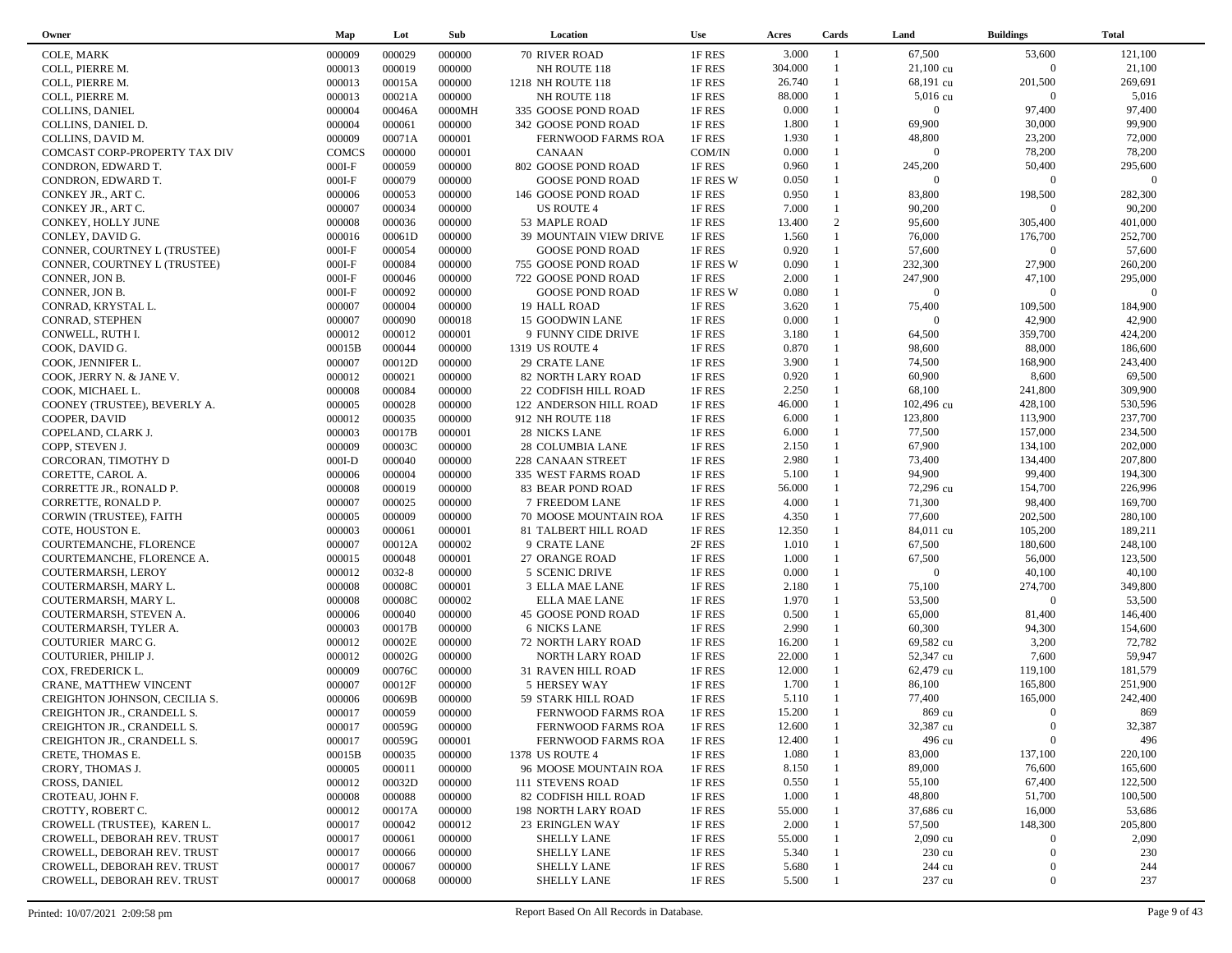| Owner                                            | Map              | Lot              | Sub              | Location                                         | <b>Use</b>              | Acres           | Cards                        | Land                  | <b>Buildings</b>          | <b>Total</b>     |
|--------------------------------------------------|------------------|------------------|------------------|--------------------------------------------------|-------------------------|-----------------|------------------------------|-----------------------|---------------------------|------------------|
| CROWELL, DEBORAH REV. TRUST                      | $000I-E$         | 000020           | 000000           | 558 CANAAN STREET                                | 1F RES W                | 7.400           | $\overline{1}$               | 290,100               | 161,900                   | 452,000          |
| CROWTHER, WILLIAM R.                             | 000003           | 000054           | 000000           | <b>24 RICARD DRIVE</b>                           | 2F RES                  | 78.790          | $\mathbf{1}$                 | 114,389 cu            | 357,700                   | 472,089          |
| CROWTHER, WILLIAM R.                             | 000003           | 000054           | 000001           | <b>HINKSON BROOK ROAD</b>                        | 1F RES                  | 20.490          | $\mathbf{1}$                 | 590 cu                | $\overline{0}$            | 590              |
| CSATARI (TRUSTEE), JUDITH B.                     | $000I-G$         | 000020           | 000000           | 1042 GOOSE POND ROAD                             | 1F RES                  | 0.210           | $\mathbf{1}$                 | 228,000               | 37,200                    | 265,200          |
| CUMMINGS (TRUSTEE), LANCE P.                     | 000016           | 000022           | 000000           | <b>ABBOTT ROAD</b>                               | 1F RES                  | 8.000           | $\mathbf{1}$                 | 298 cu                | $\Omega$                  | 298              |
| CUMMINGS (TRUSTEE), LANCE P.                     | 000016           | 000044           | 000000           | 912 SOUTH ROAD                                   | 1F RES                  | 22.000          | $\mathbf{1}$                 | 79,511 cu             | 118,500                   | 198,011          |
| CUNNINGHAM, JEANINE/COLCLASURE, JENNIFER         | 000014           | 000015           | 000000           | <b>402 JERUSALEM ROAD</b>                        | 1F RES                  | 37.000          | $\mathbf{1}$                 | 61,240 cu             | 28,900                    | 90,140           |
| CUNNINGHAM, KIERAN                               | 000007           | 00048E           | 000003           | 297 IBEY ROAD                                    | 1F RES                  | 2.100           | $\mathbf{1}$                 | 43,200                | $\overline{0}$            | 43,200           |
| CURLEY, LAURIE J.                                | 000017           | 000035           | 000000           | 59 ANDREW LANE                                   | 1F RES                  | 3.040           | $\mathbf{1}$                 | 73,600                | 164,300                   | 237,900          |
| <b>CURRIER, CHRIS L</b>                          | 000017           | 00099G           | 000000           | <b>42 PHEASANT LANE</b>                          | 1F RES                  | 5.450           | $\mathbf{1}$                 | 78,800                | 228,000                   | 306,800          |
| CURRIER, JANET M.                                | 000010           | 00021A           | 000000           | 536 RIVER ROAD                                   | 1F RES                  | 1.000           | $\mathbf{1}$                 | 65,000                | 135,100                   | 200,100          |
| <b>CURRIER, STEPHANIE</b>                        | 000012           | 000032           | 000021           | <b>44 VISTA DRIVE</b>                            | 1F RES                  | 0.000           | $\mathbf{1}$                 | $\overline{0}$        | 44,900                    | 44,900           |
| CURTIS JR., ROBERT W.                            | 000017           | 000046           | 000001           | <b>112 ROBERTS ROAD</b>                          | 1F RES                  | 2.300           |                              | 68,000                | 130,300                   | 198,300          |
| <b>CURTIS, LINDSEY E</b>                         | 000008           | 00015A           | 000001           | <b>66 BEAR POND ROAD</b>                         | 1F RES                  | 1.660           | $\mathbf{1}$                 | 66,200                | 111,500                   | 177,700          |
| <b>CURTIS, RICHARD R.</b>                        | 000012           | 000040           | 000000           | 674 NH ROUTE 118                                 | 1F RES                  | 1.000           | $\mathbf{1}$                 | 61,800                | 67,600                    | 129,400          |
| CUSHING III, FRED G.                             | 000015           | 000047           | 000000           | 197 ORANGE ROAD                                  | 1F RES                  | 18.400          | $\mathbf{1}$                 | 98,300                | 152,800                   | 251,100          |
| D4M&A, LLC                                       | 000009           | 000081           | 000000           | 7 CAMP CRESENT ROAD                              | 1F RES W                | 25.800          | 2                            | 696,657 cu            | 226,900                   | 923,557          |
| DADEKIAN, GREGORY A.                             | $000I-G$         | 000031           | 000000           | 1096 GOOSE POND ROAD                             | 1F RES                  | 0.300           | $\mathbf{1}$                 | 232,900               | 45,000                    | 277,900          |
| DADMUN, JOHN A.                                  | $000I-D$         | 00056A           | 000001           | 116 CORNO ROAD                                   | 1F RES                  | 0.450           | -1                           | 135,300               | 15,700                    | 151,000          |
| DAKAI, THOMAS M.                                 | 000010           | 00003B           | 000000           | 341 RIVER ROAD                                   | 1F RES                  | 57.700          | $\mathbf{1}$                 | 65,202 cu             | 311,900                   | 377,102          |
| DALEY, (TRUST) RONALD J. & NANCY E.              | $000I-G$         | 000012           | 000000           | 988 GOOSE POND ROAD                              | 1F RES                  | 0.920           | $\mathbf{1}$                 | 269,400               | 188,300                   | 457,700          |
| DALEY, (TRUST) RONALD J. & NANCY E.              | $000I-G$         | 00013B           | 000000           | <b>GOOSE POND ROAD</b>                           | 1F RES                  | 1.300           | $\mathbf{1}$                 | 58,700                | 3,500                     | 62,200           |
| DALTON, JAMES                                    | 000006           | 00013A           | 000000           | 139 WEST FARMS ROAD                              | 1F RES                  | 3.020           | $\mathbf{1}$                 | 98,900                | 106,500                   | 205,400          |
| DANFORTH, TRACY GRACE                            | 000007           | 000090           | 000022           | 16 GOODWIN LANE                                  | 1F RES                  | 0.000           | $\mathbf{1}$                 | $\overline{0}$        | 59,900                    | 59,900           |
| DANIELS JR., ROBERT K.                           | $000I-E$         | 000046           | 000000           | 6 BLUEBERRY WOODS DR.                            | 1F RES                  | 1.000           | $\mathbf{1}$                 | 148,200               | 167,600                   | 315,800          |
| DANIELS, DONALD                                  | 000005           | 000024           | 000001           | 125 MAY STREET                                   | 1F RES                  | 13.500          | $\mathbf{1}$                 | 68,142 cu             | 115,500                   | 183,642          |
| DANIELS, LISA M.                                 | 000005           | 000024           | 000002           | 111 MAY STREET                                   | 1F RES                  | 1.650           | $\mathbf{1}$                 | 69,500                | 116,200                   | 185,700          |
| DANIELS, MICHAEL J.                              | 000008           | 00065A           | 000000           | 504 SWITCH ROAD                                  | 1F RES                  | 3.720           | $\mathbf{1}$                 | 74,000                | 228,600                   | 302,600          |
| DANN, ELIZABETH W.                               | $000I-G$         | 000082           | 000000           | <b>COVE ROAD</b>                                 | 1F RES                  | 0.790           | $\mathbf{1}$                 | 42,500                | $\overline{0}$            | 42,500           |
| DANNER, IAN A.                                   | 000008           | 000044           | 000000           | 349 SWITCH ROAD                                  | 1F RES                  | 1.220           | $\mathbf{1}$                 | 68,000                | 63,700                    | 131,700          |
| DANSEREAU, JONATHAN                              | 000003           | 000013           | 000002           | <b>34 GOULD ROAD</b>                             | 1F RES                  | 3.860           | $\mathbf{1}$                 | 83,200                | 48,000                    | 131,200          |
| DARISSE, ROGER J.                                | 000007           | 000053           | 000000           | 322 IBEY ROAD                                    | 1F RES                  | 5.600           | $\mathbf{1}$                 | 71,200                | 200,000                   | 271,200          |
| DARLING (TRUSTEE), TODD J.                       | 000017           | 00076A           | 000002           | 81 REAGAN ROAD                                   | 1F RES                  | 56.510          | 1                            | 90,918 cu             | 198,200                   | 289,118          |
| DARLING (TRUSTEE), TODD J.                       | 00015A           | 000082           | 000000           | <b>REAGAN ROAD</b>                               | <b>UNMNG</b>            | 6.760           | 1                            | $1,097$ cu            | $\overline{0}$            | 1,097            |
| DARLING (TRUSTEE), TODD J.                       | 00015A           | 000082           | 000001           | <b>42 REAGAN ROAD</b>                            | 1F RES                  | 2.120           | $\mathbf{1}$                 | 69,900                | 114,300                   | 184,200          |
| DARLING, WILLIAM T.                              | 000016           | 000014           | 000000           | 94 ABBOTT ROAD                                   | 1F RES                  | 57.500          | $\mathbf{1}$                 | 95,815 cu             | 225,900                   | 321,715          |
| DARTMOUTH COLLEGE                                | 000001           | 000041           | 000000           | <b>CLARK POND ROAD</b>                           | 1F RES W                | 2.250           | $\mathbf{1}$<br>$\mathbf{1}$ | 80,600                | $\overline{0}$            | 80,600           |
| DASH, DANIEL                                     | 000014           | 00019B           | 000000           | <b>188 JERUSALEM ROAD</b>                        | 1F RES                  | 1.380           |                              | 66,000                | 142,100                   | 208,100          |
| DAUPHINAIS, HENRI J.                             | 000016           | 000002           | 000000           | <b>600 SOUTH ROAD</b>                            | 1F RES                  | 5.440           | $\mathbf{1}$<br>$\mathbf{1}$ | 80,800                | 129,400                   | 210,200          |
| DAVIS (TRUSTEE), EDITH L.                        | 000009           | 000083           | 000000           | 526 FERNWOOD FARMS ROA                           | 1F RES W                | 3.770           | $\mathbf{1}$                 | 251,400               | 24,800<br>$\overline{0}$  | 276,200          |
| DAVIS, (TRUSTEE) GENE C.                         | 000016           | 000036           | 000000           | <b>GRISTMILL HILL ROAD</b>                       | 1F RES                  | 0.080<br>47.000 | $\mathbf{1}$                 | 13,400                |                           | 13,400           |
| DAVIS, (TRUSTEE) GENE C.                         | 000016<br>000015 | 000063<br>000031 | 000000<br>000000 | 173 GRISTMILL HILL ROAD<br><b>JERUSALEM ROAD</b> | 1F RES<br><b>FARM L</b> | 18.180          | $\mathbf{1}$                 | 88,995 cu<br>4,900 cu | 174,500<br>$\overline{0}$ | 263,495<br>4,900 |
| DAVIS, (TRUSTEE) QUITA<br>DAVIS, (TRUSTEE) QUITA | 000015           | 000033           | 000000           | 141 JERUSALEM ROAD                               | 1F RES                  | 12.200          | $\mathbf{1}$                 | 98,123 cu             | 264,200                   | 362,323          |
| DAVIS, BARRY R.                                  | 000008           | 000062           | 000000           | 637 CANAAN STREET                                | 1F RES                  | 1.860           | $\mathbf{1}$                 | 69,600                | 102,900                   | 172,500          |
| DAVIS, BARRY R.                                  | 000009           | 000052           | 000000           | FOX HILL ROAD                                    | 1F RES                  | 1.000           | $\mathbf{1}$                 | 43,800                | $\overline{0}$            | 43,800           |
| <b>DAVIS, DIANE</b>                              | 000008           | 000076           | 000000           | <b>69 GRAFTON TURNPIKE RD</b>                    | 1F RES                  | 3.000           |                              | 68,300                | 115,400                   | 183,700          |
| DAVIS, DIANE                                     | 000008           | 000076           | 000001           | <b>GRAFTON TURNPIKE RD</b>                       | 1F RES                  | 3.200           | $\overline{1}$               | 49,800                | $\overline{0}$            | 49,800           |
| DAVIS, ELEANOR J.                                | 00015B           | 000001           | 000000           | 5 GRACEVILLE ROAD                                | 1F RES                  | 0.430           |                              | 53,300                | 178,900                   | 232,200          |
| DAVIS, ELIZABETH                                 | 000007           | 000037           | 000000           | <b>42 SOUTH ROAD</b>                             | 1F RES                  | 3.800           |                              | 71,700                | 75,000                    | 146,700          |
| DAVIS, LISA MARIE                                | 00015B           | 000040           | 000000           | US ROUTE 4                                       | 1F RES                  | 1.740           |                              | 57,400                | $\overline{0}$            | 57,400           |
| DAWSON, COURTNEY M.                              | 00015A           | 000088           | 000000           | 5 CHIEFS DRIVE                                   | 1F RES                  | 1.540           |                              | 69,100                | 128,200                   | 197,300          |
| DEBALSI, THOMAS ALAN                             | 000009           | 000103           | 000000           | 315 FERNWOOD FARMS ROA                           | 1F RES                  | 3.500           |                              | 70,600                | 129,700                   | 200,300          |
| DECATO, BARRY                                    | 000009           | 000064           | 000000           | 81 DERUSH ROAD                                   | 1F RES                  | 34.000          |                              | 68,620 cu             | 67,000                    | 135,620          |
| DECK, CRYSTAL                                    | 000003           | 00044C           | 000000           | <b>GRAFTON TURNPIKE RD</b>                       | 1F RES                  | 17.700          |                              | 73,400                | $\mathbf{0}$              | 73,400           |
| DEELEY (TRUSTEE), EDWARD                         | 00015B           | 00035A           | 000000           | MIRROR LAKE HEIGHTS                              | 1F RES                  | 3.020           |                              | 31,600                | $\mathbf{0}$              | 31,600           |
| DEFELICE, ANTHONY E.                             | 000005           | 000024           | 000000           | 137 MAY STREET                                   | 1F RES                  | 23.000          |                              | 88,095 cu             | 181,300                   | 269,395          |
| DELANEY, ALYSON M.                               | 000016           | 00029B           | 000000           | <b>685 SOUTH ROAD</b>                            | 1F RES                  | 6.300           |                              | 83,400                | 188,300                   | 271,700          |
| DELANEY, ALYSON MARIE                            | $000I-D$         | 000044           | 000000           | 113 CORNO ROAD                                   | 1F RES W                | 0.500           |                              | 242,000               | 41,500                    | 283,500          |
| DELEAULT (TRUSTEE), NATHAN R.                    | 000009           | 00099B           | 000000           | 409 FERNWOOD FARMS ROA                           | 1F RES                  | 11.000          |                              | 65,716 cu             | 121,600                   | 187,316          |
|                                                  |                  |                  |                  |                                                  |                         |                 |                              |                       |                           |                  |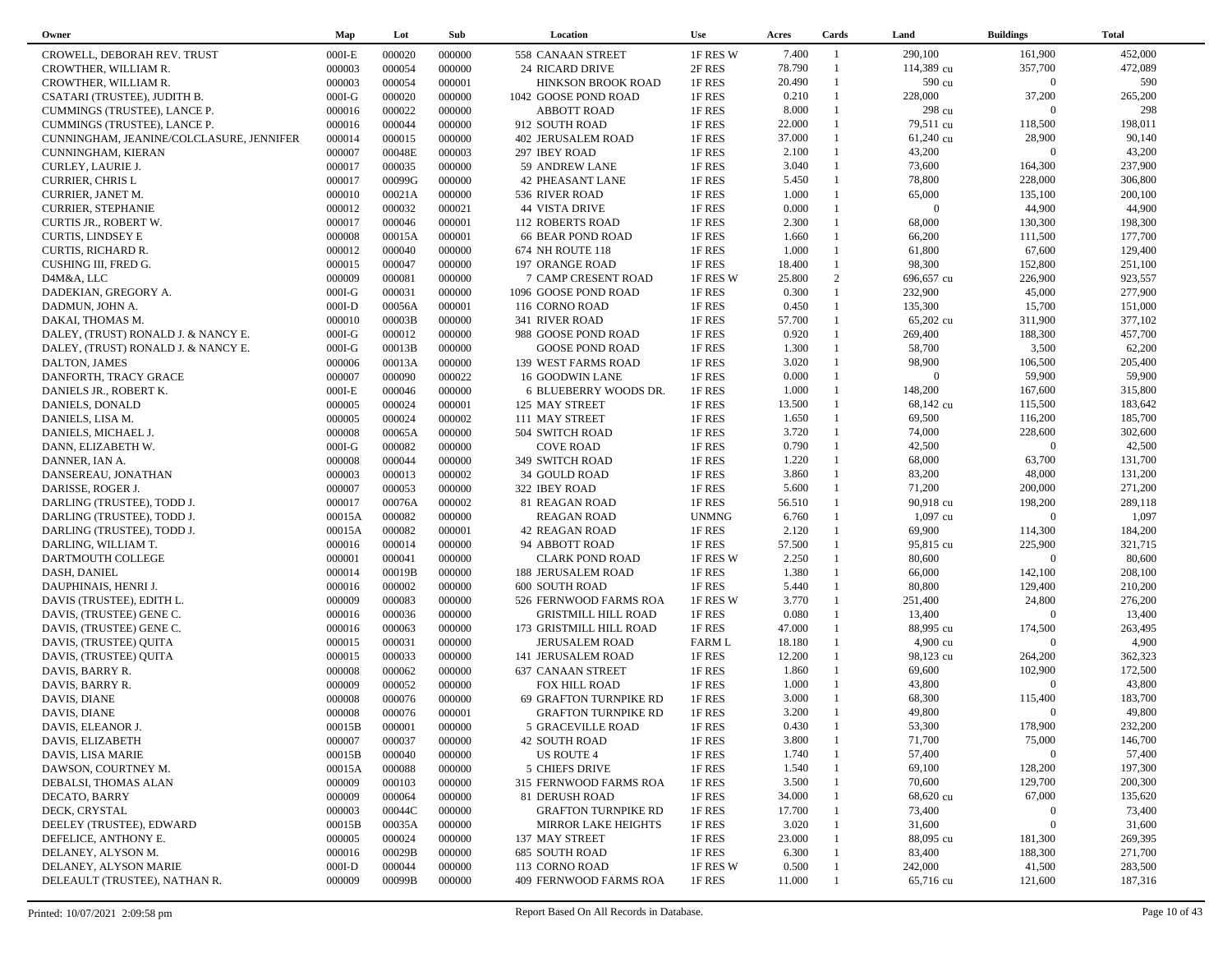| Owner                           | Map      | Lot        | Sub    | Location                  | <b>Use</b>   | Acres  | Cards          | Land           | <b>Buildings</b> | <b>Total</b> |
|---------------------------------|----------|------------|--------|---------------------------|--------------|--------|----------------|----------------|------------------|--------------|
| DEMERS, DOUGLASS A.             | 000008   | 000007     | 00000D | 58 TALBERT HILL ROAD      | 1F RES       | 6.000  | $\overline{1}$ | 82,500         | 3,800            | 86,300       |
| DENNISON (TRUSTEE), BETTY J.    | 000012   | 000061     | 000000 | 449 JERUSALEM ROAD        | 1F RES       | 0.750  | $\overline{1}$ | 58,900         | 65,900           | 124,800      |
| DEPELTEAU, LINDA M.             | 000009   | 000004     | 000000 | 99 RIVER ROAD             | 1F RES       | 4.000  | $\mathbf{1}$   | 62,800         | 97,400           | 160,200      |
| DEPELTEAU-TRACEY, KIMBERLY M    | 000015   | 000058     | 000000 | <b>ORANGE ROAD</b>        | 1F RES       | 72.000 | $\mathbf{1}$   | 13,176 cu      | $\overline{0}$   | 13,176       |
| DEPOT STREET RENTALS, LLC       | 00015A   | 000031     | 000000 | 8 DEPOT STREET            | 3F RES       | 0.170  | $\mathbf{1}$   | 40,400         | 134,700          | 175,100      |
| DERBY, MARK                     | 000014   | 000011     | 000000 | 430 JERUSALEM ROAD        | 1F RES       | 1.200  | $\mathbf{1}$   | 41,500         | 31,500           | 73,000       |
| DESANTIS, PAUL F.               | $000I-F$ | 000036     | 000000 | 658 GOOSE POND ROAD       | 1F RES       | 0.980  | $\mathbf{1}$   | 245,200        | 163,200          | 408,400      |
| DESROSIERS, ADAM                | 000014   | 000007     | 000000 | <b>26 SPRINGS ROAD</b>    | 1F RES       | 0.600  | $\mathbf{1}$   | 59,000         | 64,700           | 123,700      |
| DEVOID, JEREMY                  | 000008   | 000034     | 000000 | 523 SWITCH ROAD           | 1F RES       | 3.000  | $\mathbf{1}$   | 73,500         | 130,600          | 204,100      |
| DEVORE, (TRUSTEE) BARBARA B.    | 000008   | 000073     | 000000 | 119 GRAFTON TURNPIKE RD   | 1F RES       | 6.300  | $\mathbf{1}$   | 73,600         | 159,800          | 233,400      |
| DIAL, ROGER K.                  | 000012   | 000012     | 000003 | 463 NH ROUTE 118          | 1F RES       | 2.190  | $\mathbf{1}$   | 64,800         | 82,300           | 147,100      |
| DIAS, LINDA J                   | 000007   | 000090     | 000014 | 7 GOODWIN LANE            | 1F RES       |        |                | $\overline{0}$ | 37,800           | 37,800       |
| DICKINSON, BRUCE                | 000009   | 00019C     | 000000 | 55 OVERLOOK WAY           | 1F RES       | 1.500  |                | 66,300         | 152,100          | 218,400      |
| DIMILLA, JOHN                   | 000012   | $044 - 10$ | 000007 | 55 DOVE LANE              | 1F RES       | 2.400  |                | 71,700         | 208,200          | 279,900      |
| DINABURG, MARK P.               | 000009   | 00081C     | 000000 | 246 BACK BAY ROAD         | 1F RES       | 6.000  | $\mathbf{1}$   | 73,416 cu      | 118,100          | 191,516      |
| DINABURG, MARK P.               | 000009   | 00081D     | 000000 | <b>BACK BAY ROAD</b>      | <b>UNMNG</b> | 5.000  |                | 186 cu         | $\overline{0}$   | 186          |
| DION, BETTY L.                  | 000012   | 000032     | 000036 | 7 SOLAR CIRCLE            | 1F RES       | 0.000  |                | $\Omega$       | 84,800           | 84,800       |
| DIONNE, SCOTT                   | 000004   | 000045     | 000028 | 50 BOULDER DRIVE          | 1F RES       | 1.220  | $\mathbf{1}$   | 90,700         | 258,400          | 349,100      |
| DOE, RICHARD                    | 00015B   | 000028     | 000000 | 41 BALLPARK ROAD          | 1F RES       | 2.000  | $\mathbf{1}$   | 55,000         | 33,600           | 88,600       |
| DOLE (TRUSTEE), ERIC B.         | $000I-F$ | 000029     | 000000 | 60 WEST SHORE ROAD        | 1F RES W     | 0.190  | $\mathbf{1}$   | 340,000        | 36,400           | 376,400      |
| DOLYAK (TRUSTEE), BARBARA L.    | $000I-G$ | 000064     | 000000 | 9 COVE ROAD               | 1F RES W     | 1.100  | $\mathbf{1}$   | 378,000        | 223,800          | 601,800      |
| DOMCHEK, SUSAN                  | 000004   | 000031     | 000013 | <b>ISLAND ROAD</b>        | <b>UNMNG</b> | 16.500 | $\mathbf{1}$   | 925 cu         | $\overline{0}$   | 925          |
| DONNE, PAUL E.                  | 000012   | 000032     | 000049 | 31 LUNAR DRIVE            | 1F RES       | 0.000  |                | $\Omega$       | 117,000          | 117,000      |
| DONNELL, THERESA M.             | $000I-D$ | 000018     | 000000 | 29 COTTAGE LANE           | 1F RES       | 0.060  | $\mathbf{1}$   | 64,700         | 27,400           | 92,100       |
| DONNELLY, WHITNEY               | 000017   | 00099L     | 000000 | <b>43 PHEASANT LANE</b>   | 1F RES       | 3.840  | $\mathbf{1}$   | 84,800         | 279,000          | 363,800      |
| DONOVAN, ELLEN P.               | 000010   | 00004A     | 000000 | <b>26 LASHUA ROAD</b>     | 1F RES       | 8.000  | $\mathbf{1}$   | 69,600         | 96,000           | 165,600      |
| DOODY, DANIEL                   | 000006   | 000041     | 000000 | 41 GOOSE POND ROAD        | 1F RES       | 1.500  | $\mathbf{1}$   | 68,000         | 42,000           | 110,000      |
| DOODY, RONALD A.                | 000003   | 00063B     | 000000 | 275 GRAFTON TURNPIKE RD   | 1F RES       | 5.000  | $\mathbf{1}$   | 71,800         | 119,700          | 191,500      |
| DORNIK, CHRISTINE M.            | 00015A   | 000010     | 000000 | 39 SCHOOL STREET          | 1F RES       | 0.180  | $\mathbf{1}$   | 45,000         | 98,100           | 143,100      |
| DOSTAL, SYLVIA                  | $000I-G$ | 000038     | 000000 | <b>GOOSE POND ROAD</b>    | 1F RES W     | 0.500  | $\mathbf{1}$   | 281,300        | $\overline{0}$   | 281,300      |
| DOW, ANDREA                     | 000012   | 000024     | 000000 | 133 STEVENS ROAD          | 1F RES       | 0.900  | $\mathbf{1}$   | 72,100         | 100,500          | 172,600      |
| DOW, ANDREA                     | 000012   | 00002D     | 000000 | FERNWOOD FARMS ROA        | <b>UNMNG</b> | 13.600 | $\mathbf{1}$   | $1,170$ cu     | $\overline{0}$   | 1,170        |
| DOW, JOAN L. ET AL              | 000013   | 000003     | 000000 | <b>78 CIDER MILL ROAD</b> | 1F RES       | 0.950  | $\mathbf{1}$   | 58,000         | 16,000           | 74,000       |
| DOW, JOHN M.                    | 00015C   | 000005     | 00000A | <b>FOLLANSBEE ROAD</b>    | 1F RES       | 2.680  | $\mathbf{1}$   | 58,600         | $\overline{0}$   | 58,600       |
| DOW, JOHN M.                    | 00015C   | 000005     | 00000B | 5 PINEWOOD ACRES DRIVE    | 1F RES       | 3.940  | $\mathbf{1}$   | 72,100         | 222,400          | 294,500      |
| DOW, ROBIN A                    | 00015B   | 000011     | 000000 | 13 FIRST STREET           | 1F RES       | 2.930  | $\mathbf{1}$   | 86,300         | 135,700          | 222,000      |
| DOW, STEPHEN W.                 | 000003   | 000044     | 000011 | 24 WOLFSON SPRING DRIVE   | 1F RES       | 3.320  | $\mathbf{1}$   | 70,800         | 127,900          | 198,700      |
| DOWD III, LEO B.                | $000I-D$ | 000038     | 000000 | 330 CANAAN STREET         | 1F RES       | 4.600  | $\mathbf{1}$   | 111,200        | 289,700          | 400,900      |
| DOYLE, MARIE E.                 | 000008   | 000035     | 000000 | 3 GRAFTON TURNPIKE RD     | 1F RES       | 0.190  | $\mathbf{1}$   | 38,100         | 102,300          | 140,400      |
| DREW, STANLEY L.                | 000001   | 00010A     | 000000 | 871 GRAFTON TURNPIKE RD   | 1F RES       | 0.280  | $\mathbf{1}$   | 24,100         | $\overline{0}$   | 24,100       |
| DROUIN, ROBERT                  | 000012   | 000032     | 000013 | <b>10 VISTA DRIVE</b>     | 1F RES       | 0.000  | $\mathbf{1}$   | $\overline{0}$ | 47,700           | 47,700       |
| DUBE, BEVERLY H.                | 000007   | 000033     | 000000 | 312 US ROUTE 4            | 1F RES       | 2.000  | $\mathfrak{Z}$ | 77,300         | 36,700           | 114,000      |
| DUBE, GREGORY S.                | 000015   | 00032A     | 000008 | <b>71 FOLIAGE VIEW</b>    | 1F RES       | 2.060  | $\mathbf{1}$   | 64,500         | 112,000          | 176,500      |
| DUBE, JARED L.                  | 000008   | 000012     | 000000 | <b>HALL ROAD</b>          | 1F RES       | 46.000 | $\mathbf{1}$   | 2,760 cu       | $\overline{0}$   | 2,760        |
| DUBOVSKY, ALEXANDER             | 000012   | 000016     | 000000 | 541 NH ROUTE 118          | 1F RES       | 12.500 | $\mathbf{1}$   | 64,063 cu      | 75,900           | 139,963      |
| DUCHARME, DAVID L.              | 00015A   | 000119     | 000001 | <b>CANAAN STREET</b>      | 1F RES       | 0.220  | $\mathbf{1}$   | 27,200         | $\overline{0}$   | 27,200       |
| DUCHARME, DEBORAH               | 00015A   | 00072B     | 000000 | 33 NH ROUTE 118           | 1F RES       | 0.250  | $\mathbf{1}$   | 53,300         | 77,500           | 130,800      |
| DUCHARME, DEBORAH               | 00015A   | 00072C     | 000000 | NH ROUTE 118              | 1F RES       | 0.530  | $\mathbf{1}$   | 700            | $\overline{0}$   | 700          |
| DUDLEY, MICHAEL R.              | 000012   | 000032     | 000034 | 15 LUNAR DRIVE            | 1F RES       | 0.000  |                | $\Omega$       | 119,100          | 119,100      |
| DUDZIAK, NANCY A.               | 000012   | 00002C     | 000000 | FERNWOOD FARMS ROA        | 1F RES       | 11.600 |                | 73,500         | $\bf{0}$         | 73,500       |
| DUMAIS-DOW, DONNA M.            | 000007   | 00090B     | 0000A1 | 12 SMITH DRIVE            | 1F RES       | 0.000  |                | $\Omega$       | 22,400           | 22,400       |
| DUNKERTON, CLAYTON E.           | 000015   | 00038A     | 000000 | 156 NH ROUTE 118          | 1F RES       | 2.000  |                | 53,300         | 66,200           | 119,500      |
| DUNKERTON, DON                  | 00015B   | 00019A     | 000000 | 1308 US ROUTE 4           | 1F RES       | 0.790  |                | 62,700         | 33,300           | 96,000       |
| DUNKERTON, DON C.               | 00015B   | 000017     | 000000 | US ROUTE 4                | 1F RES       | 27.800 |                | 1,668 cu       | $\overline{0}$   | 1,668        |
| DUNKERTON, DON C.               | 00015B   | 000019     | 000000 | 1302 US ROUTE 4           | 1F RES       | 3.390  |                | 90,000         | 145,700          | 235,700      |
| DUPLINSKY (TRUSTEES), THOMAS G. | 000004   | 000031     | 000005 | 246 FOREST ROAD           | <b>UNMNG</b> | 12.300 |                | 689 cu         | $\mathbf{0}$     | 689          |
| DUSSAULT, JAMES                 | 000017   | 00010A     | 000000 | 340 SWITCH ROAD           | 1F RES       | 1.160  |                | 65,400         | 125,400          | 190,800      |
| DUSZYNSKI (TRUSTEE), PATRICIA   | 000003   | 000057     | 000000 | 132 SAWYER HILL ROAD      | 1F RES       | 8.480  | 2              | 159,289 cu     | 378,600          | 537,889      |
| DUSZYNSKI (TRUSTEE), PATRICIA   | 000003   | 00057A     | 000000 | <b>SAWYER HILL ROAD</b>   | 1F RES       | 25.000 |                | 16,195 cu      | 2,300            | 18,495       |
| DWORAK, JESSICA L.              | 000003   | 00017A     | 000000 | 577 GRAFTON TURNPIKE RD   | 1F RES       | 20.300 |                | 115,540 cu     | 233,600          | 349,140      |
|                                 |          |            |        |                           |              |        |                |                |                  |              |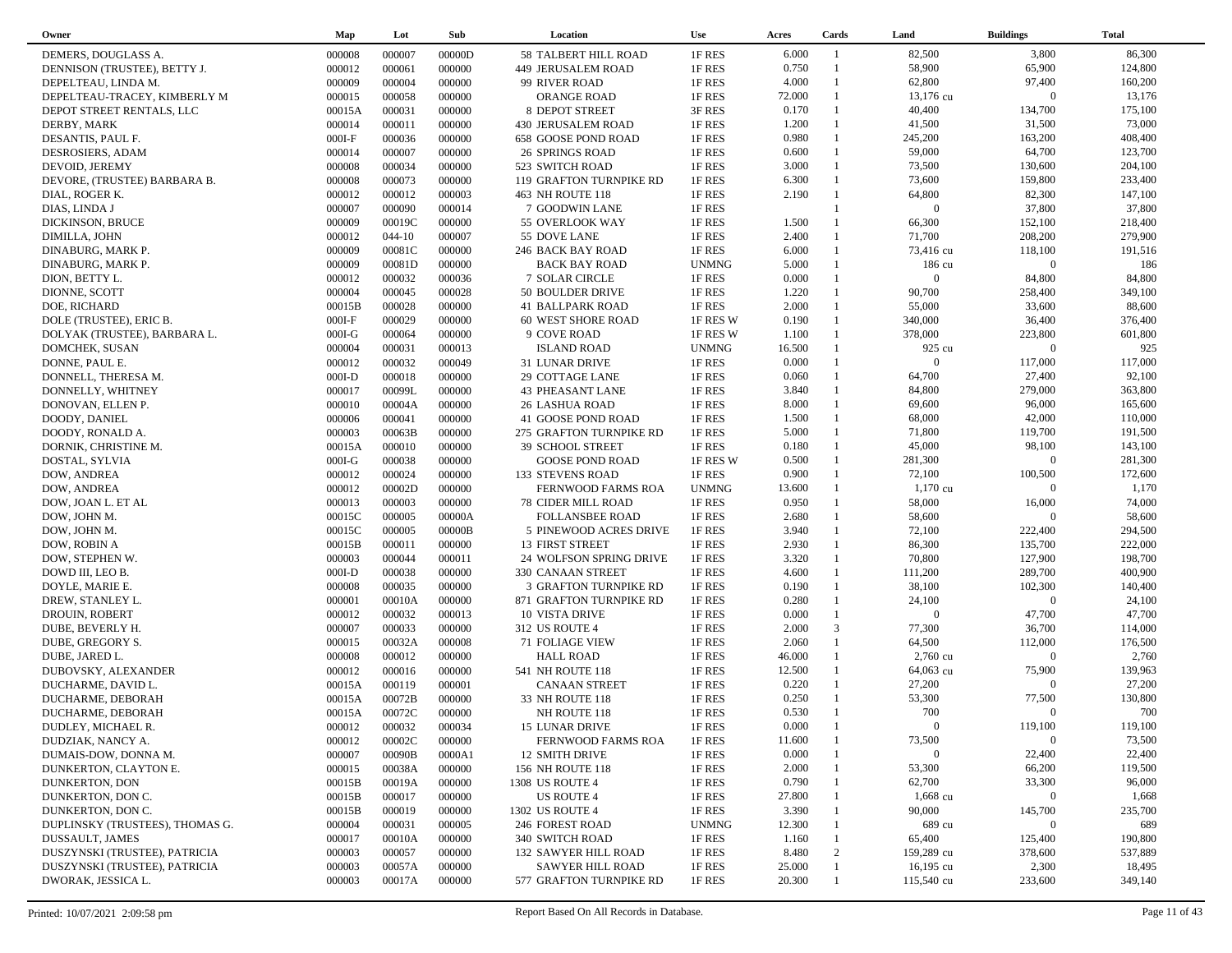| Owner                          | Map      | Lot    | Sub    | Location                   | <b>Use</b>    | Acres   | Cards          | Land            | <b>Buildings</b> | <b>Total</b> |
|--------------------------------|----------|--------|--------|----------------------------|---------------|---------|----------------|-----------------|------------------|--------------|
| DYER, JONATHAN                 | 00015A   | 00065C | 000000 | 67 NH ROUTE 118            | 1F RES        | 0.870   | -1             | 66,100          | 43,100           | 109,200      |
| DYER, JONATHAN H.              | 000009   | 000013 | 000000 | <b>628 CANAAN STREET</b>   | 1F RES        | 0.670   |                | 60,400          | 20,400           | 80,800       |
| DYER, JONATHAN H.              | 000012   | 000013 | 000000 | 471 NH ROUTE 118           | 1F RES        | 0.400   | $\mathbf{1}$   | 56,200          | 25,700           | 81,900       |
| DYER, JONATHAN H.              | 000012   | 000041 | 000000 | 636 NH ROUTE 118           | 1F RES        | 2.470   | $\mathbf{1}$   | 68,700          | 87,800           | 156,500      |
| DYER, JONATHAN H.              | 000012   | 000041 | 00001A | NH ROUTE 118               | 1F RES        | 2.370   | $\mathbf{1}$   | 54,700          | $\Omega$         | 54,700       |
|                                |          | 00018A | 000000 |                            |               | 1.860   | $\mathbf{1}$   | 67,200          | 30,000           | 97,200       |
| DYER, JONATHAN H.              | 000014   |        |        | 248 JERUSALEM ROAD         | 1F RES        |         | $\overline{4}$ |                 |                  |              |
| DYER, JONATHAN H.              | 000015   | 000008 | 000000 | 273 NH ROUTE 118           | 1F RES        | 6.500   | $\mathbf{1}$   | 158,800         | 345,400          | 504,200      |
| DYER, JONATHAN H.              | 000015   | 000020 | 000002 | <b>12 BUNGEE ROAD</b>      | 1F RES        | 21.260  |                | 57,056 cu       | 19,100           | 76,156       |
| DYER, JONATHAN H.              | 000015   | 000020 | 000003 | <b>16 BUNGEE ROAD</b>      | 1F RES        | 12.960  | 2              | 71,787 cu       | 74,500           | 146,287      |
| DYER, JONATHAN H.              | 000015   | 000020 | 000004 | 320 NH ROUTE 118           | 1F RES        | 1.600   | $\mathbf{1}$   | 56,100          | 33,400           | 89,500       |
| DYER, JONATHAN H.              | 000015   | 000022 | 000000 | 366 NH ROUTE 118           | 1F RES        | 1.000   | $\mathbf{1}$   | 70,000          | 27,700           | 97,700       |
| DYER, JONATHAN H.              | 00015B   | 000012 | 000000 | 1264 US ROUTE 4            | 1F RES        | 0.250   | $\mathbf{1}$   | 53,300          | 52,200           | 105,500      |
| DYER, WILLIAM                  | 000001   | 000001 | 000000 | 85 KIMBALL HILL ROAD       | 1F RES        | 21.500  | 2              | 106,100         | 79,900           | 186,000      |
| EASTMAN SR., MICHAEL A.        | 000003   | 000030 | 000000 | 9 WHISPERING WINDS WA      | 1F RES        | 2.900   | $\mathbf{1}$   | 69,800          | 109,200          | 179,000      |
| EASTON (TRUSTEE), BARBARA      | 000001   | 000033 | 000000 | 81 KING HILL ROAD          | 1F RES W      | 114.100 | $\mathbf{1}$   | 110,787 cu      | 173,800          | 284,587      |
| EASTON, RUTH D.                | 000008   | 000029 | 000000 | 10 MAPLE ROAD              | 1F RES        | 1.800   |                | 63,800          | 177,100          | 240,900      |
| EASTON, RUTH D.                | 000008   | 000033 | 000000 | <b>MAPLE ROAD</b>          | 1F RES        | 0.500   | $\mathbf{1}$   | 700             | $\Omega$         | 700          |
| ECKHARDT, ADAM C.              | 000004   | 000014 | 000002 | 405 WEST FARMS ROAD        | 1F RES        | 5.000   |                | 79,500          | 229,900          | 309,400      |
| ECKHARDT, ADAM C.              | 000004   | 000014 | 000003 | WEST FARMS ROAD            | 1F RES        | 11.180  |                | 537 cu          | $\Omega$         | 537          |
| EDGECOMB, DENNIS P.            | 000017   | 00034A | 000000 | 39 ANDREW LANE             | 1F RES        | 2.220   |                | 70,400          | 116,600          | 187,000      |
| EDSON, AMY                     | 000007   | 000038 | 000000 | <b>48 SOUTH ROAD</b>       | 1F RES        | 0.300   | $\mathbf{1}$   | 58,500          | 50,500           | 109,000      |
| EDSON, GARY                    | 000008   | 00008C | 000003 | <b>ELLA MAE LANE</b>       | 1F RES        | 1.990   |                | 53,600          | $\overline{0}$   | 53,600       |
| EDSON, GARY                    | 000008   | 00008C | 000004 | 33 ELLA MAE LANE           | 1F RES        | 1.770   | $\mathbf{1}$   | 69,800          | 183,100          | 252,900      |
| EDSON, GARY                    | 000008   | 00008C | 000005 | ELLA MAE LANE              | 1F RES        | 1.900   | $\mathbf{1}$   | 53,300          | $\Omega$         | 53,300       |
| EDSON, GARY                    | 000008   | 00008C | 000006 | ELLA MAE LANE              | 1F RES        | 3.750   | 1              | 55,500          | 1,400            | 56,900       |
| <b>EDWARDS, HAROLD</b>         | 000016   | 000024 | 000000 | 795 SOUTH ROAD             | 1F RES        | 61.700  |                | 70,544 cu       | 289,700          | 360,244      |
| EGGLESTON, HAROLD G.           | 000006   | 000092 | 000000 | 5 SOUTH ROAD               | COM/IN        | 0.900   |                | 98,700          | 393,000          | 491,700      |
| EK PROPERTIES, LLC             | 000017   | 000044 | 00001D | <b>28 SWITCH ROAD</b>      | COM/IN        | 6.600   | 1              | 199,400         | 295,300          | 494,700      |
| ELLIOT. DARIN R.               |          | 000087 | 000000 |                            | 1F RES        | 0.960   | $\mathbf{1}$   | 66,400          | 148,700          | 215,100      |
|                                | 00015A   |        |        | <b>16 CHIEFS DRIVE</b>     |               |         | 2              |                 |                  |              |
| ELLIS (TRUSTEE), JOAN MARIE O. | 000016   | 000035 | 000000 | 104 GRISTMILL HILL ROAD    | 1F RES        | 52.000  | $\mathbf{1}$   | 97,036 cu       | 165,400          | 262,436      |
| ELLIS (TRUSTEE), JOAN MARIE O. | 000016   | 000064 | 000000 | <b>GRISTMILL HILL ROAD</b> | 1F RES        | 124.000 | 1              | $10,105$ cu     | 200              | 10,305       |
| ELLIS (TRUSTEE), JOAN MARIE O. | 00015C   | 000071 | 000000 | <b>GRACEVILLE ROAD</b>     | 1F RES        | 3.500   |                | 29,320 cu       | $\Omega$         | 29,320       |
| ELLIS (TRUSTEE), JOAN MARIE O. | 00015C   | 000074 | 000000 | <b>GRACEVILLE ROAD</b>     | 1F RES        | 4.750   |                | 234 cu          | $\Omega$         | 234          |
| ELLIS (TRUSTEE), JOAN MARIE O. | 00015C   | 00071A | 000000 | <b>GRACEVILLE ROAD</b>     | 1F RES        | 2.100   |                | 385 cu          | $\overline{0}$   | 385          |
| <b>ELLIS, LANCE</b>            | 000008   | 000049 | 000000 | 295 SWITCH ROAD            | 1F RES        | 0.800   | $\mathbf{1}$   | 65,500          | 81,800           | 147,300      |
| <b>ELLIS, LANCE</b>            | 000008   | 00047A | 000000 | 321 SWITCH ROAD            | 1F RES        | 1.600   |                | 68,900          | 38,200           | 107,100      |
| <b>ELLIS, LANCE</b>            | 000009   | 00071A | 000000 | 71 ENCHANTED WAY           | 1F RES        | 14.440  |                | 64,960 cu       | 66,700           | 131,660      |
| ELLIS, SEAN MARTIN             | 000007   | 000051 | 000001 | 365 IBEY ROAD              | 1F RES        | 11.030  |                | 75,222 cu       | 199,200          | 274,422      |
| ELLIS, TIMOTHY B.              | 000008   | 000047 | 000000 | <b>305 SWITCH ROAD</b>     | 1F RES        | 4.400   | $\mathbf{1}$   | 75,700          | 82,700           | 158,400      |
| ELLIS, WILLIAM P.              | 000016   | 00035A | 000000 | <b>GRISTMILL HILL ROAD</b> | 1F RES        | 20.000  |                | 964 cu          | $\Omega$         | 964          |
| ELLSTEIN, MELISSA L.           | 000008   | 008C-2 | 000000 | 128 TALBERT HILL ROAD      | 1F RES        | 2.500   |                | 72,000          | 237,700          | 309,700      |
| ELVESTAD (TRUSTEE), ALV        | 000005   | 000007 | 000000 | MOOSE MOUNTAIN ROA         | 1F RES        | 0.530   |                | $41 \text{ cu}$ | $\mathbf{0}$     | 41           |
| ELVESTAD (TRUSTEE), ALV        | 000005   | 000033 | 000000 | 234 MAY STREET             | COM/IN        | 15.000  |                | 61,220 cu       | 171,200          | 232,420      |
| EMDE III, KARL H.W.            | 000006   | 000122 | 000003 | 398 JONES HILL ROAD        | 1F RES        | 1.180   | 1              | 84,900          | 107,800          | 192,700      |
| EMERY III, JOHN R.             | 000009   | 000102 | 000000 | 335 FERNWOOD FARMS ROA     | 1F RES        | 5.300   | 2              | 81,200          | 266,600          | 347,800      |
| EMERY III, JOHN R.             | 000009   | 00103A | 000000 | FERNWOOD FARMS ROA         | 1F RES        | 4.000   | $\mathbf{1}$   | 52,300          | $\Omega$         | 52,300       |
| EMERY JR., LLOYD RUSSELL       | 000001   | 000037 | 000000 | 360 CLARK POND ROAD        | 1F RES        | 37.000  |                | 110,400         | 17,200           | 127,600      |
| <b>ENFIELD, TOWN OF</b>        | 000005   | 000017 | 000000 | MOOSE MOUNTAIN ROA         | <b>UNMNG</b>  | 24.000  |                | $1,093$ cu      | $\Omega$         | 1,093        |
| ENFIELD, TOWN OF               | 000005   | 00009A | 000000 | 48 MOOSE MOUNTAIN ROA      | <b>EXEMPT</b> | 18.000  |                | 125,900         | 500              | 126,400      |
| ENFIELD, TOWN OF               | 000005   | 00009B | 000000 | MOOSE MOUNTAIN ROA         | <b>EXEMPT</b> | 6.200   |                | 83,100          | $\bf{0}$         | 83,100       |
| ENGLEMAN, JAY                  | 000008   | 000057 | 000000 | <b>SWITCH ROAD</b>         | 1F RES        | 0.050   |                | 5,700           | $\bf{0}$         | 5,700        |
| EPIFANIO, RALPH                | 000005   | 000018 | 000000 | 255 MAY STREET             | 1F RES        | 112.000 |                | 72,673 cu       | 48,500           | 121,173      |
| EPIFANIO, RALPH                | 000005   | 000033 | 000002 | <b>MAY STREET</b>          | 1F RES        | 28.200  |                | 1,128 cu        | $\bf{0}$         | 1,128        |
| ERICKSON, HARLAN               | $000I-D$ | 00039C | 000002 | <b>CANAAN STREET</b>       | 1F RES W      | 3.760   |                | 64,000          | $\boldsymbol{0}$ | 64,000       |
|                                |          |        |        |                            |               |         |                |                 |                  | 96,500       |
| ESTES JR., RAYMOND E.          | 000008   | 000048 | 000000 | 301 SWITCH ROAD            | 1F RES        | 0.700   |                | 64,500          | 32,000           |              |
| <b>ESZTERHAS, JUDITH</b>       | 00015C   | 000005 | 0000B1 | 143 FOLLANSBEE ROAD        | 1F RES        | 1.140   |                | 66,900          | 84,200           | 151,100      |
| EVANS (TRUSTEE), RICK G.       | 00015C   | 000064 | 000000 | 85 GRACEVILLE ROAD         | 1F RES        | 0.440   |                | $26 \text{ cu}$ | $\Omega$         | 26           |
| EVANS (TRUSTEE), RICK G.       | 00015C   | 000065 | 000000 | <b>EVANS LANE</b>          | 1F RES        | 0.900   |                | 54 cu           | $\mathbf{0}$     | 54           |
| EVANS (TRUSTEE), RICK G.       | 00015C   | 000066 | 000000 | <b>GRACEVILLE ROAD</b>     | 1F RES        | 0.580   |                | 247 cu          | $\theta$         | 247          |
| EVANS (TRUSTEE), RICK G.       | 00015C   | 00070A | 000000 | <b>14 EVANS LANE</b>       | 1F RES        | 14.000  |                | 63,799 cu       | 244,200          | 307,999      |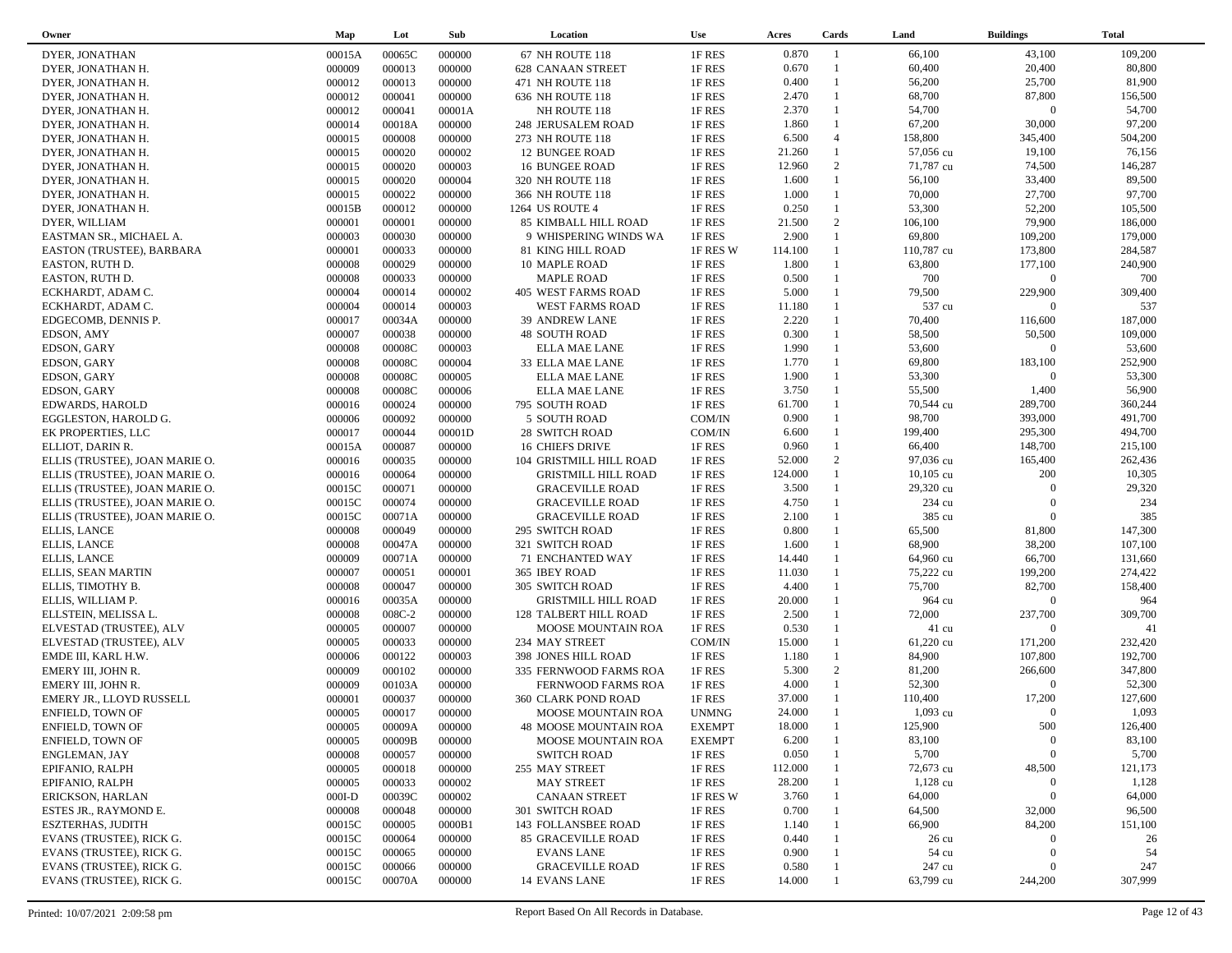| Owner                                  | Map      | Lot        | Sub    | Location                                         | <b>Use</b>   | Acres  | Cards          | Land               | <b>Buildings</b> | <b>Total</b> |  |
|----------------------------------------|----------|------------|--------|--------------------------------------------------|--------------|--------|----------------|--------------------|------------------|--------------|--|
| <b>EVANS MOTOR FUELS</b>               | 00015A   | 000016     | 000000 | 1167 US ROUTE 4                                  | COM/IN       | 0.220  | $\overline{1}$ | 89,800             | 241,100          | 330,900      |  |
| EVANS, MICHEAL A.                      | 000015   | 00032A     | 00009A | 55 FOLIAGE VIEW                                  | 1F RES       | 2.280  | $\overline{1}$ | 46,400             | $\overline{0}$   | 46,400       |  |
| <b>EVANS, MITCHELL</b>                 | 00015C   | 000070     | 000000 | 22 EVANS LANE                                    | 1F RES       | 2.000  | $\mathbf{1}$   | 57,000             | 87,400           | 144,400      |  |
| EVERTS, NOEL C.                        | 000003   | 000065     | 000000 | 77 SAWYER HILL ROAD                              | 1F RES       | 11.600 | $\mathbf{1}$   | 75,363 cu          | 191,100          | 266,463      |  |
| FAGERHOLM IV, JOHN GOTTRID             | 000017   | 00077A     | 000000 | 150 CANAAN STREET                                | 1F RES       | 1.500  |                | 65,600             | 237,600          | 303,200      |  |
| FAIRPOINT COMMUNICATIONS, INC          | 00015A   | 000034     | 00000A | 18 DEPOT STREET                                  | COM/IN       | 0.000  | $\mathbf{1}$   | $\overline{0}$     | 15,600           | 15,600       |  |
| FAIRPOINT COMMUNICATIONS, INC          | 00015C   | 000010     | 000000 | 1077 US ROUTE 4                                  | COM/IN       | 0.170  | 2              | 42,500             | 1,063,100        | 1,105,600    |  |
| FALK, HAROLD                           | 000007   | 000083     | 000000 | 269 SOUTH ROAD                                   | 1F RES       | 51.000 | $\mathbf{1}$   | 142,100            | 49,800           | 191,900      |  |
| FALZARANO, DOUGLAS R.                  | 000016   | 00061G     | 000000 | 34 MOUNTAIN VIEW DRIVE                           | 1F RES       | 1.500  | $\mathbf{1}$   | 75,800             | 225,200          | 301,000      |  |
| FAREWELL JR., CLYDE W.                 | 000006   | 00049A     | 000000 | 11 EGG LANE                                      | 1F RES       | 1.410  | $\mathbf{1}$   | 67,700             | 65,200           | 132,900      |  |
| FARNHAM III, STUART B.                 | $000I-F$ | 000058     | 000000 | 794 GOOSE POND ROAD                              | 1F RES       | 0.970  | $\mathbf{1}$   | 220,800            | 3,500            | 224,300      |  |
| FARNHAM III, STUART B.                 | $000I-F$ | 000080     | 000000 | <b>GOOSE POND ROAD</b>                           | 1F RES W     | 0.030  | $\mathbf{1}$   | $\overline{0}$     | $\overline{0}$   | $\Omega$     |  |
| FARNHAM, MARK W.                       | $000I-G$ | 000004     | 000000 | 918 GOOSE POND ROAD                              | 1F RES       | 0.650  | $\mathbf{1}$   | 232,100            | 16,400           | 248,500      |  |
| FARR, SARAH W.                         | 000017   | $0043 - 1$ | 000000 | 24 ANDREW LANE                                   | 1F RES       | 2.920  | $\mathbf{1}$   | 75,900             | 258,400          | 334,300      |  |
| FARRELL, MARK J.                       | 000016   | 000034     | 000000 | 158 GRISTMILL HILL ROAD                          | 1F RES       | 2.900  | $\mathbf{1}$   | 135,600            | 161,000          | 296,600      |  |
| <b>FAVREAU, TIFFANY</b>                | 00015A   | 000097     | 000000 | 9 NH ROUTE 118                                   | 1F RES       | 0.150  | $\mathbf{1}$   | 37,500             | 112,900          | 150,400      |  |
| FEDELL, ROBERT P                       | 000009   | 00026B     | 000000 | 5 OVERLOOK WAY                                   | 1F RES       | 1.600  | 2              | 66,500             | 26,400           | 92,900       |  |
| FELICIA, TODD M.                       | 000006   | 00003A     | 000000 | WEST FARMS ROAD                                  | 1F RES       | 45.000 | $\mathbf{1}$   | $2,160 \text{ cu}$ | $\overline{0}$   | 2,160        |  |
|                                        | 00015B   | 000051     | 000000 |                                                  | 1F RES       | 9.000  | $\mathbf{1}$   | 123,000            | 169,700          | 292,700      |  |
| FERLAND, RENE                          | 000017   | 00059E     | 000001 | 1233 US ROUTE 4                                  | 1F RES       | 25.040 | $\mathbf{1}$   | $1,502$ cu         | $\overline{0}$   | 1,502        |  |
| FERNANDES, EDUARDO                     | 000006   | 000120     | 000000 | FERNWOOD FARMS ROA<br><b>354 JONES HILL ROAD</b> | 1F RES       | 3.020  |                | 72,300             | 147,700          | 220,000      |  |
| FERNANDES, TIMOTHY W.                  |          | 000005     |        |                                                  |              | 40.000 | $\mathbf{1}$   |                    | 2,900            | 52,750       |  |
| FERNEAU, PHILIP J.                     | 000003   |            | 000000 | <b>GOULD ROAD</b>                                | 1F RES       | 4.000  | 1              | 49,850 cu          | 438,900          |              |  |
| FERNEAU, PHILIP J.                     | 000003   | 000010     | 000000 | 179 GOULD ROAD                                   | 1F RES       |        | $\mathbf{1}$   | 72,500             |                  | 511,400      |  |
| FERNEAU, PHILIP J.                     | 000003   | 000011     | 000000 | 159 GOULD ROAD                                   | 1F RES       | 9.600  |                | 99,300             | 90,300           | 189,600      |  |
| FERNEAU, PHILIP J.                     | 000003   | 000015     | 00002A | HINKSON BROOK ROAD                               | <b>UNMNG</b> | 10.030 |                | 602 cu             | $\overline{0}$   | 602          |  |
| FERNEAU, PHILIP J.                     | 000003   | 000016     | 000000 | <b>GOULD ROAD</b>                                | 1F RES       | 6.000  |                | 567 cu             | 500              | 1,067        |  |
| FERNEAU, PHILIP J.                     | 000003   | 00017D     | 000000 | HINKSON BROOK ROAD                               | 1F RES       | 10.300 | $\mathbf{1}$   | 618 cu             | $\Omega$         | 618          |  |
| FERRARO, PAMELA                        | 000009   | 000005     | 000000 | <b>49 RIVER ROAD</b>                             | 1F RES       | 1.500  |                | 53,600             | 180,700          | 234,300      |  |
| FETTO (TRUSTEE), RAYMOND E.            | 000001   | 000015     | 000000 | 641 GRAFTON TURNPIKE RD                          | 1F RES       | 16.350 | $\mathbf{1}$   | 66,520 cu          | 226,100          | 292,620      |  |
| FICHMAN, BERT L.                       | 000009   | 000008     | 000000 | 569 CANAAN STREET                                | 1F RES       | 5.750  |                | 116,400            | 312,000          | 428,400      |  |
| FIELDS, JAMES                          | 000012   | 0032-3     | 000000 | <b>6 SCENIC DRIVE</b>                            | 1F RES       | 0.000  | $\mathbf{1}$   | $\overline{0}$     | 42,300           | 42,300       |  |
| FILIAULT, JENNIFER A.                  | 000004   | 000045     | 000013 | <b>76 STRAW BROOK LANE</b>                       | 1F RES       | 1.100  | $\mathbf{1}$   | 90,300             | 189,400          | 279,700      |  |
| FILLIAN, ROBERT S.                     | 000016   | 00002B     | 000000 | <b>608 SOUTH ROAD</b>                            | 1F RES       | 6.010  | $\mathbf{1}$   | 82,500             | 151,700          | 234,200      |  |
| FINLEY, RODRICK J.                     | 000017   | 00059E     | 000002 | 635 FERNWOOD FARMS ROA                           | 1F RES       | 5.070  | $\mathbf{1}$   | 86,500             | 167,500          | 254,000      |  |
| FISHER, HEIDI                          | 00015A   | 000105     | 000000 | 20 CANAAN STREET                                 | 3F RES       | 0.500  | $\mathbf{1}$   | 55,300             | 160,300          | 215,600      |  |
| FISKE (TRUSTEE), LEONA I.              | 000009   | 000079     | 000000 | 129 BACK BAY ROAD                                | 1F RES       | 40.700 | $\mathbf{1}$   | 76,706 cu          | 137,800          | 214,506      |  |
| FISKE (TRUSTEES), JOHN F III & SUZANNE | $000I-E$ | 000027     | 000000 | <b>BACK BAY ROAD</b>                             | 1F RES W     | 0.740  | 1              | 164,200            | $\overline{0}$   | 164,200      |  |
| FISKE III (TRUSTEE), JOHN F.           | 000009   | 00079A     | 000000 | 117 BACK BAY ROAD                                | 1F RES       | 5.000  | $\mathbf{1}$   | 80,500             | 201,200          | 281,700      |  |
| FLANAGAN, CHELSEA ANN                  | 000008   | 00052A     | 000000 | 169 SWITCH ROAD                                  | 1F RES       | 11.500 |                | 82,900             | 35,400           | 118,300      |  |
| <b>FLANDERS, TINA</b>                  | 000006   | 000115     | 000000 | <b>124 BLACKWATER ROAD</b>                       | 1F RES       | 1.000  | $\mathbf{1}$   | 66,500             | 98,900           | 165,400      |  |
| <b>FLORIO, ROBERT</b>                  | 000012   | 000062     | 000001 | <b>JERUSALEM ROAD</b>                            | <b>UNMNG</b> | 30.810 | 1              | 2,192 cu           | $\Omega$         | 2,192        |  |
| <b>FLORIO, ROBERT</b>                  | 000012   | 00062A     | 000000 | 497 JERUSALEM ROAD                               | 1F RES       | 3.000  | $\mathbf{1}$   | 65,106 cu          | 137,100          | 202,206      |  |
| FOGARTY, ANNA K. FARISS                | 00015A   | 000073     | 000000 | <b>25 NH ROUTE 118</b>                           | 2F RES       | 0.070  | $\mathbf{1}$   | 21,300             | 23,400           | 44,700       |  |
| FOGARTY, ANNA K. FARISS                | 00015A   | 000074     | 000000 | 23 NH ROUTE 118                                  | 3F RES       | 0.360  | $\mathbf{1}$   | 60,300             | 518,100          | 578,400      |  |
| FOLEY, GEORGE W. III (TRUST)           | 000003   | 000015     | 000002 | 90 HINKSON BROOK ROAD                            | 1F RES       | 20.100 | $\mathbf{1}$   | 83,171 cu          | 215,300          | 298,471      |  |
| FOLLENSBEE, ALLISON R.                 | 00015B   | 000034     | 000000 | 1370 US ROUTE 4                                  | 1F RES       | 1.670  | 2              | 84,800             | 85,400           | 170,200      |  |
| FONTAINE, THEODORE                     | 000008   | 00025A     | 000000 | 81 CODFISH HILL ROAD                             | 1F RES       | 5.800  | $\mathbf{1}$   | 64,500             | 65,900           | 130,400      |  |
| FORBUSH, (TRUSTEE) RITA M              | $000I-D$ | 000012     | 000000 | <b>400 CANAAN STREET</b>                         | 1F RES       | 0.810  | $\mathbf{1}$   | 120,400            | 215,900          | 336,300      |  |
| FORD, JEREMY L.                        | 000007   | 000039     | 000002 | <b>68 SOUTH ROAD</b>                             | 1F RES       | 5.050  | $\overline{1}$ | 73,600             | 127,100          | 200,700      |  |
| FORD, ROBERT                           | 000007   | 00029A     | 000001 | <b>350 US ROUTE 4</b>                            | 1F RES       | 2.500  |                | 72,000             | 56,100           | 128,100      |  |
| FORDHAM, ALLEN SINGEWALD               | 000003   | 000064     | 000000 | 113 SAWYER HILL ROAD                             | 1F RES       | 23.400 |                | 125,008 cu         | 274,100          | 399,108      |  |
| FORREST, MICHAEL D.                    | 000017   | 00099A     | 000002 | 50 GRISTMILL HILL ROAD                           | 1F RES       | 1.760  |                | 76,100             | 137,600          | 213,700      |  |
| FOSTER, KATHRYN                        | 000008   | 000005     | 000000 | 579 GOOSE POND ROAD                              | 1F RES       | 0.800  |                | 220,300            | 141,100          | 361,400      |  |
| FOXALL, MICHAEL                        | 000009   | 00056A     | 000000 | <b>192 PROSPECT HILL ROAD</b>                    | 1F RES       | 5.080  |                | 73,600             | 218,600          | 292,200      |  |
| FRANK II, SAMUEL W.                    | 000017   | 000045     | 000008 | <b>88 ROBERTS ROAD</b>                           | 1F RES       | 5.310  |                | 80,800             | 276,100          | 356,900      |  |
| FRANKENFIELD, EMILY                    | 000003   | 00017C     | 000003 | <b>GRAFTON TURNPIKE RD</b>                       | 1F RES       | 5.180  |                | 60,000             | $\mathbf{0}$     | 60,000       |  |
| FRANKS, SUSAN A.                       | $000I-D$ | 000055     | 000000 | 153 CORNO ROAD                                   | 1F RES W     | 0.460  |                | 238,500            | 198,700          | 437,200      |  |
| FRAZEE, SHAUN R.                       | 000004   | 00009A     | 000000 | 553 WEST FARMS ROAD                              | 1F RES       | 5.900  |                | 82,200             | 172,000          | 254,200      |  |
| FRAZIER, JOSEPH A.                     | 000017   | 00011A     | 000000 | 36 SUNSET LANE                                   | 1F RES       | 6.010  |                | 85,500             | 123,800          | 209,300      |  |
| FRAZIER, JOSEPH A.                     | 000017   | 00011C     | 000000 | 271 ROBERTS ROAD                                 | 1F RES       | 1.370  |                | 56,600             | 600              | 57,200       |  |
|                                        |          |            |        |                                                  |              |        |                |                    |                  |              |  |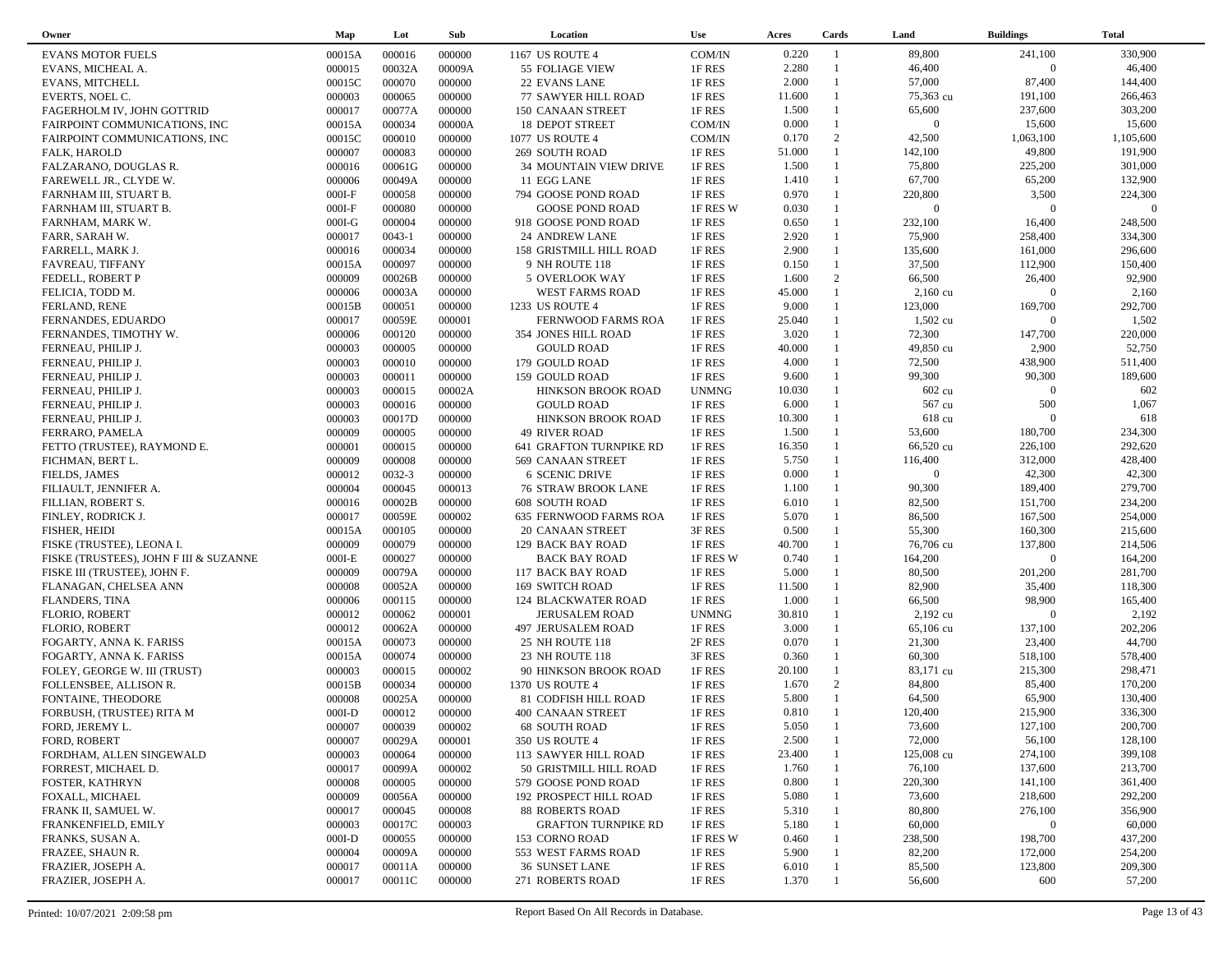| Owner                                  | Map      | Lot    | Sub    | Location                      | <b>Use</b>    | Acres   | Cards          | Land           | <b>Buildings</b> | <b>Total</b> |  |
|----------------------------------------|----------|--------|--------|-------------------------------|---------------|---------|----------------|----------------|------------------|--------------|--|
| FREDRICKSON ET AL, LOIS                | 00015C   | 000032 | 000000 | 161 CANAAN STREET             | 1F RES        | 0.320   | $\overline{1}$ | 56,000         | 100,500          | 156,500      |  |
| FREESE, STEPHEN G.                     | 00015A   | 000093 | 000000 | 23 REAGAN ROAD                | 1F RES        | 1.740   | $\overline{1}$ | 68,700         | 327,500          | 396,200      |  |
| FRENCH, D. JOSHUA                      | 000008   | 000079 | 000000 | <b>45 GRAFTON TURNPIKE RD</b> | 2F RES W      | 3.100   | $\mathbf{1}$   | 69,200         | 205,900          | 275,100      |  |
| FRENCH, DIANE                          | 000012   | 0032-5 | 000000 | 18 ARBOR LANE                 | 1F RES        | 0.000   | $\mathbf{1}$   | $\overline{0}$ | 50,500           | 50,500       |  |
| FRENCH, THOMAS H.                      | 00015B   | 000023 | 000000 | 12 BALLPARK ROAD              | 1F RES        | 0.680   | 1              | 69,600         | 26,800           | 96,400       |  |
| FROST, DAWN A.                         | 000006   | 000075 | 000000 | 203 US ROUTE 4                | 1F RES        | 1.000   | $\mathbf{1}$   | 66,500         | 83,000           | 149,500      |  |
| FURBISH, SHAWN D.                      | 000008   | 00025B | 000000 | 97 CODFISH HILL ROAD          | 1F RES        | 5.200   | $\mathbf{1}$   | 100,500        | 146,600          | 247,100      |  |
| <b>FURNEAUX, ERIC S.</b>               | 000012   | 000043 | 000000 | 574 NH ROUTE 118              | 1F RES        | 1.810   | $\mathbf{1}$   | 67,000         | 78,100           | 145,100      |  |
| GADOMSKI, FRANCINE                     | 000001   | 000004 | 000000 | 46 KIMBALL HILL ROAD          | 1F RES        | 0.680   | $\mathbf{1}$   | 42,400         | 22,900           | 65,300       |  |
| GAGNE (TRUSTEE), GLENN R.              | 000007   | 000042 | 000001 | 136 SOUTH ROAD                | 1F RES        | 5.100   | $\mathbf{1}$   | 76,800         | 158,700          | 235,500      |  |
| GAGNE, JOHN R.                         | $000I-E$ | 000012 | 000000 | 34 MARRION WAY                | 1F RES W      | 4.000   | $\mathbf{1}$   | 261,700        | 279,600          | 541,300      |  |
| GALLANT, ERNEST H.                     | 000013   | 000015 | 000000 | 1188 NH ROUTE 118             | 1F RES        | 20.890  |                | 58,449 cu      | 7,400            | 65,849       |  |
| GALLANT, ERNEST H.                     | 000013   | 00015B | 000000 | 1196 NH ROUTE 118             | 1F RES        | 20.980  | $\mathbf{1}$   | 68,253 cu      | 167,500          | 235,753      |  |
| <b>GALPIN, PETER</b>                   | 00015C   | 000005 | 00000D | 105 FOLLANSBEE ROAD           | 1F RES        | 2.600   | $\mathbf{1}$   | 77,400         | 193,500          | 270,900      |  |
| GALVIN (TRUSTEE), TRACY A.             | $000I-D$ | 000023 | 000000 | 34 COTTAGE LANE               | 1F RES        | 0.710   | $\mathbf{1}$   | 232,000        | 117,900          | 349,900      |  |
| <b>GAMBLE, PAUL</b>                    | $000I-G$ | 000043 | 000000 | 161 SANDS OF TIME ROAD        | 1F RES W      | 0.670   | $\mathbf{1}$   | 372,200        | 320,800          | 693,000      |  |
| <b>GAMMELL, TODD</b>                   | 000013   | 000026 | 000000 | <b>660 JERUSALEM ROAD</b>     | 1F RES        | 19.100  | $\mathbf{1}$   | 110,400        | 107,300          | 217,700      |  |
| <b>GARIPAY FAMILY TRUST</b>            | $000I-G$ | 000057 | 000000 | 235 SANDS OF TIME ROAD        | 1F RES W      | 0.660   | $\mathbf{1}$   | 413,300        | 178,900          | 592,200      |  |
| <b>GARIPAY FAMILY TRUST</b>            | $000I-G$ | 000085 | 000000 | <b>SANDS OF TIME ROAD</b>     | 1F RES        | 0.750   | $\mathbf{1}$   | 35,800         | $\Omega$         | 35,800       |  |
| GARNWOOD LLC                           | 000004   | 000031 | 000001 | PENINSULA ROAD                | <b>UNMNG</b>  | 13.300  | $\mathbf{1}$   | 883 cu         | $\Omega$         | 883          |  |
| <b>GARNWOOD LLC</b>                    | 000004   | 000031 | 000008 | <b>306 FOREST ROAD</b>        | 1F RES W      | 108.400 |                | 1,068,248 cu   | 1,847,900        | 2,916,148    |  |
| GARNWOOD LLC                           | 000004   | 000031 | 000012 | <b>ISLAND ROAD</b>            | <b>UNMNG</b>  | 12.000  | $\mathbf{1}$   | 749 cu         | $\Omega$         | 749          |  |
| <b>GARNWOOD LLC</b>                    | 000004   | 000031 | 000014 | <b>FOREST ROAD</b>            | 1F RES        | 445.000 |                | 19,289 cu      | $\Omega$         | 19,289       |  |
| GARNWOOD LLC                           | 000004   | 000031 | 000015 | PENINSULA ROAD                | <b>UNMNG</b>  | 6.500   | 1              | 511 cu         | $\Omega$         | 511          |  |
| <b>GARNWOOD LLC</b>                    | 000004   | 000037 | 000000 | <b>KILTON ROAD</b>            | 1F RES        | 100.000 |                | 5,000 cu       | $\Omega$         | 5,000        |  |
| <b>GARNWOOD LLC</b>                    | 000004   | 000038 | 000000 | 85 KILTON ROAD                | <b>UNMNG</b>  | 0.800   |                | 45 cu          | $\overline{0}$   | 45           |  |
| GARTHWAITE, JONATHAN J.                | 000009   | 00076E | 000000 | <b>RAVEN HILL ROAD</b>        | 1F RES        | 61.480  | 2              | 72,412 cu      | 249,900          | 322,312      |  |
| GASPARINI, LOUIS G.                    | 000016   | 000062 | 000000 | 203 GRISTMILL HILL ROAD       | 1F RES        | 10.000  | $\mathbf{1}$   | 109,600        | 225,700          | 335,300      |  |
| <b>GAUDETTE, LAWRENCE</b>              | 000017   | 000084 | 000000 | 1011 US ROUTE 4               | COM/IN        | 1.750   | $\mathbf{1}$   | 68,600         | 85,500           | 154,100      |  |
| GAUDETTE, LAWRENCE                     | 000017   | 000102 | 000000 | <b>1010 US ROUTE 4</b>        | 1F RES        | 0.410   | $\mathbf{1}$   | 60,700         | 1,500            | 62,200       |  |
| <b>GEOGHEGAN, ANDREA &amp; CHARLES</b> | 000003   | 000053 | 000000 | 14 SAWYER HILL ROAD           | 1F RES        | 6.500   | $\mathbf{1}$   | 111,000        | 170,800          | 281,800      |  |
| GEOGHEGAN, PRISCILLA                   | 000009   | 000009 | 000000 | 561 CANAAN STREET             | 1F RES        | 0.260   | $\mathbf{1}$   | 88,100         | 113,300          | 201,400      |  |
| GEOGHEGAN, THOMAS                      | 000016   | 000010 | 000000 | 810 SOUTH ROAD                | 1F RES        | 11.500  | 2              | 76,300 cu      | 133,500          | 209,800      |  |
| GEORGE JR. (TRUSTEE), NORMAN C         | $000I-F$ | 000075 | 000000 | 839 GOOSE POND ROAD           | 1F RES W      | 0.430   | $\mathbf{1}$   | 369,200        | 312,300          | 681,500      |  |
| <b>GERAKARIS (TRUSTEE), DIMITRI</b>    | 000003   | 000007 | 000000 | 1 KIMBALL HILL ROAD           | 1F RES        | 10.000  | $\mathbf{1}$   | 4,958 cu       | 11,900           | 16,858       |  |
| <b>GERAKARIS (TRUSTEE), DIMITRI</b>    | 000003   | 000008 | 000000 | 53 UPPER GATES ROAD           | 1F RES        | 5.000   | $\mathbf{1}$   | 61,193 cu      | 173,100          | 234,293      |  |
| <b>GERAKARIS (TRUSTEE), DIMITRI</b>    | 000003   | 00007A | 000000 | 63 UPPER GATES ROAD           | 1F RES        | 5.000   | $\mathbf{1}$   | 23,835 cu      | 12,400           | 36,235       |  |
| <b>GERAKARIS (TRUSTEE), DIMITRI</b>    | 000003   | 00008A | 000000 | <b>UPPER GATES ROAD</b>       | <b>FARM L</b> | 5.170   | $\mathbf{1}$   | 2,197 cu       | $\Omega$         | 2,197        |  |
| GERMAIN, JOHN G.                       | 000003   | 00063C | 000000 | <b>GRAFTON TURNPIKE RD</b>    | <b>UNMNG</b>  | 20.000  | $\mathbf{1}$   | 960 cu         | $\Omega$         | 960          |  |
| GERMAN, ALAN S.                        | 000001   | 000010 | 000001 | <b>72 BRADBURY ROAD</b>       | 1F RES        | 7.200   | 2              | 102,000        | 181,300          | 283,300      |  |
| <b>GERRAUGHTY, KENNETH</b>             | 000008   | 00025I | 000000 | 14 HEMLOCK LANE               | 1F RES        | 2.760   | $\mathbf{1}$   | 75,400         | 235,700          | 311,100      |  |
| GERRISH, DEBRA H.                      | 000005   | 000030 | 000000 | 144 MAY STREET                | 1F RES        | 1.150   | $\mathbf{1}$   | 68,000         | 58,200           | 126,200      |  |
| <b>GHERARDI, PATRICK D.</b>            | 000009   | 00019I | 000000 | <b>48 OVERLOOK WAY</b>        | 1F RES        | 2.100   | $\mathbf{1}$   | 67,800         | 142,300          | 210,100      |  |
| GHIASI, FAKHREDDIN S.                  | 000003   | 00063A | 00001B | <b>GRAFTON TURNPIKE RD</b>    | 1F RES        | 3.870   | $\mathbf{1}$   | 23,300         | $\overline{0}$   | 23,300       |  |
| <b>GIBBONS, BROCK A.</b>               | 000004   | 000045 | 000007 | 32 STRAW BROOK LANE           | 1F RES        | 1.110   | $\mathbf{1}$   | 90,300         | 174,400          | 264,700      |  |
| GIBBONS, JENNA N.                      | 000004   | 000045 | 000012 | 70 STRAW BROOK LANE           | 1F RES        | 1.120   | $\mathbf{1}$   | 90,400         | 175,400          | 265,800      |  |
| GIBSON, LYNN M.                        | 000005   | 00033A | 000001 | 198 MAY STREET                | 1F RES        | 13.370  | $\mathbf{1}$   | 70,782 cu      | 221,200          | 291,982      |  |
| GIBSON, PETER G.                       | 000004   | 000003 | 000000 | 701 WEST FARMS ROAD           | 1F RES        | 26.300  | $\mathbf{1}$   | 71,572 cu      | 130,600          | 202,172      |  |
| GIGUERE, GENE R.                       | 000017   | 000025 | 000000 | 16 KELLY LANE                 | 1F RES        | 3.000   | $\mathbf{1}$   | 68,300         | 133,100          | 201,400      |  |
| GIGUERE, GENE R.                       | 000017   | 000027 | 000000 | <b>SWITCH ROAD</b>            | 1F RES        | 2.890   |                | 51,300         | $\bf{0}$         | 51,300       |  |
| GILBERT, THOMAS L.                     | 000017   | 00099A | 000001 | 60 GRISTMILL HILL ROAD        | 1F RES        | 0.920   |                | 73,400         | 120,200          | 193,600      |  |
| <b>GILLIES, ROGER ANDREW</b>           | 000003   | 000034 | 000000 | 348 GRAFTON TURNPIKE RD       | 1F RES        | 2.060   |                | 67,700         | 100,500          | 168,200      |  |
| GILLINGHAM, CHARLES F.                 | 000006   | 000073 | 000000 | 217 US ROUTE 4                | 1F RES        | 0.670   |                | 65,500         | 129,100          | 194,600      |  |
| GILLINGHAM, SHELIA                     | 00015B   | 000013 | 000000 | US ROUTE 4                    | 1F RES        | 0.830   | 3              | 98,500         | 42,400           | 140,900      |  |
| <b>GILLINGHAM, SHELIA</b>              | 00015B   | 000013 | 000002 | 1274 US ROUTE 4               | 1F RES        | 0.000   |                | $\overline{0}$ | 20,900           | 20,900       |  |
| GILLINGHAM, SHELIA                     | 00015B   | 00049A | 000000 | <b>US ROUTE 4</b>             | 1F RES        | 1.090   |                | 79,900         | 1,700            | 81,600       |  |
| GILLINGHAM, SHELIA                     | 00015B   | 00049A | 000MH1 | 1271 US ROUTE 4               | 1F RES        |         |                | $\Omega$       | 7,200            | 7,200        |  |
| GILMORE, JEANNE M.                     | 000016   | 00061C | 000000 | 41 MOUNTAIN VIEW DRIVE        | 1F RES        | 1.490   |                | 75,800         | 180,400          | 256,200      |  |
| GIORDAN, JUDITH                        | 000008   | 00008A | 000000 | <b>BEAR POND ROAD</b>         | 1F RES        | 7.700   |                | 328 cu         | $\mathbf{0}$     | 328          |  |
| GIORDAN, JUDITH                        | 000008   | 00008B | 000000 | <b>BEAR POND ROAD</b>         | 1F RES        | 7.700   |                | 55,813 cu      | $\boldsymbol{0}$ | 55,813       |  |
|                                        |          |        |        |                               |               |         |                |                |                  |              |  |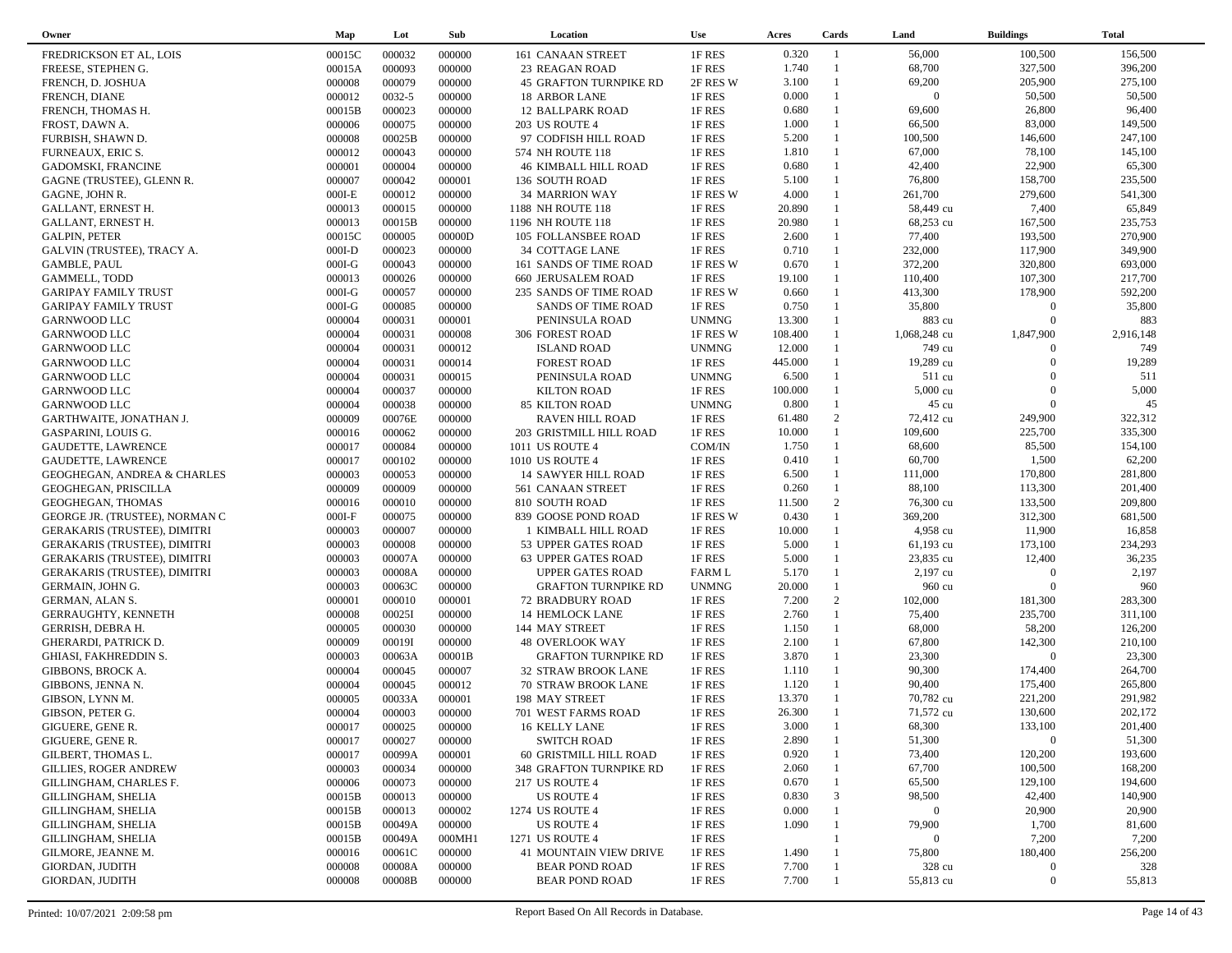| Owner                                                          | Map              | Lot              | Sub              | Location                                 | <b>Use</b>                   | Acres          | Cards        | Land               | <b>Buildings</b>  | <b>Total</b> |  |
|----------------------------------------------------------------|------------------|------------------|------------------|------------------------------------------|------------------------------|----------------|--------------|--------------------|-------------------|--------------|--|
| <b>GIORDANO, SHERRI-LYN</b>                                    | 000008           | 00025G           | 000000           | <b>17 HEMLOCK LANE</b>                   | 1F RES                       | 1.900          | -1           | 63,800             | 40,100            | 103,900      |  |
| <b>GIRARD, ALLISON</b>                                         | 000007           | 000090           | 000026           | 2 GOODWIN LANE                           | 1F RES                       | 0.000          |              | $\overline{0}$     | 37,800            | 37,800       |  |
| GIUDICI, STEPHEN L.                                            | 000007           | 000075           | 000000           | POTATO ROAD                              | 1F RES                       | 21.500         | $\mathbf{1}$ | $1,441$ cu         | $\overline{0}$    | 1,441        |  |
| <b>GODFREY, ROBERT</b>                                         | 000004           | 000046           | 000000           | 353 GOOSE POND ROAD                      | 1F RES                       | 4.000          |              | 81,300             | 71,500            | 152,800      |  |
| <b>GOERKE, ARNOLD R.</b>                                       | 000009           | 000035           | 000002           | 242 RIVER ROAD                           | 1F RES                       | 1.440          | $\mathbf{1}$ | 66,000             | 74,200            | 140,200      |  |
| <b>GOERKE, ULRICH B.</b>                                       | $000I-F$         | 000011           | 000000           | 37 WEST SHORE ROAD                       | 1F RES                       | 0.170          | $\mathbf{1}$ | 53,600             | 6,700             | 60,300       |  |
| GOERKE, ULRICH B.                                              | $000I-F$         | 000012           | 000000           | <b>WEST SHORE ROAD</b>                   | 1F RES                       | 0.920          | $\mathbf{1}$ | 76,300             | 2,900             | 79,200       |  |
| GOINGS, BRUCE A.                                               | 000012           | 000032           | 000029           | 7 LUNAR DRIVE                            | 1F RES                       | 0.000          | $\mathbf{1}$ | $\overline{0}$     | 46,800            | 46,800       |  |
| <b>GOLDEN COMET, LLC</b>                                       | 000007           | 000023           | 000000           | 478 US ROUTE 4                           | COM/IN                       | 40.000         |              | 404,200            | 916,900           | 1,321,100    |  |
| GOMEZ, MARK                                                    | $000I-G$         | 000019           | 000000           | 1038 GOOSE POND ROAD                     | 1F RES                       | 0.470          | 1            | 302,700            | 103,100           | 405,800      |  |
| GOODE, JAMES R.                                                | 000012           | 000032           | 000031           | <b>6 LUNAR DRIVE</b>                     | 1F RES                       | 0.000          |              | $\overline{0}$     | 85,500            | 85,500       |  |
| GOODMAN (TRUSTEE), LORRAINE B.                                 | 000004           | 000035           | 000000           | <b>KILTON ROAD</b>                       | 1F RES                       | 2.900          | $\mathbf{1}$ | 104 cu             | $\overline{0}$    | 104          |  |
| GOODMAN (TRUSTEE), LORRAINE B.                                 | 000004           | 000036           | 000000           | 131 KILTON ROAD                          | 1F RES                       | 40.000         |              | 56,340 cu          | 77,900            | 134,240      |  |
| GOODRICH, DENNIS A.                                            | 000017           | 000045           | 000001           | 837 US ROUTE 4                           | 1F RES                       | 2.740          | 1            | 69,300             | 289,300           | 358,600      |  |
| GOODWIN JR., STANLEY I.                                        | 000005           | 000022           | 000000           | 173 MAY STREET                           | 1F RES                       | 0.300          | $\mathbf{1}$ | 58,500             | 76,700            | 135,200      |  |
| GOODWIN, MARK R.                                               | 000015           | 00032A           | 000003           | <b>FOLIAGE VIEW</b>                      | 1F RES                       | 7.100          | $\mathbf{1}$ | 71,600             | 5,700             | 77,300       |  |
| GOODWIN, THAD                                                  | 000007           | 000072           | 000001           | <b>412 CHOATE ROAD</b>                   | MNGD H                       | 12.010         | $\mathbf{1}$ | 685 cu             | $\Omega$          | 685          |  |
| GOOSE POND COTTAGE RENTAL, LLC                                 | $000I-G$         | 000023           | 000000           | 1052 GOOSE POND ROAD                     | 1F RES                       | 0.090          |              | 139,000            | 34,800            | 173,800      |  |
| GOOSE POND COTTAGE RENTAL, LLC                                 | $000I-G$         | 000024           | 000000           | <b>GOOSE POND ROAD</b>                   | 1F RES                       | 0.900          | $\mathbf{1}$ | 1,600              | $\Omega$          | 1,600        |  |
| GOOSE POND DEVELOPMENT L.L.C.                                  | 000004           | 000045           | 000000           | <b>GOOSE POND ROAD</b>                   | 1F RES                       | 52.510         |              | 15,672 cu          | 2,200             | 17,872       |  |
| GOOSE POND DEVELOPMENT L.L.C.                                  | 000004           | 000045           | 000005           | <b>MALLARD DRIVE</b>                     | <b>FARM L</b>                | 1.220          | $\mathbf{1}$ | 519 cu             | $\Omega$          | 519          |  |
| GOOSE POND DEVELOPMENT L.L.C.                                  | 000004           | 000045           | 000006           | <b>MALLARD DRIVE</b>                     | <b>FARM L</b>                | 1.260          |              | 536 cu             | $\Omega$          | 536          |  |
|                                                                | 000004           | 000045           | 000008           |                                          | <b>FARM L</b>                | 1.110          | $\mathbf{1}$ | 472 cu             | $\Omega$          | 472          |  |
| GOOSE POND DEVELOPMENT L.L.C.<br>GOOSE POND DEVELOPMENT L.L.C. | 000004           | 000045           | 000009           | <b>STRAW BROOK LANE</b>                  | <b>FARM L</b>                | 1.110          | $\mathbf{1}$ | 472 cu             | $\Omega$          | 472          |  |
|                                                                | 000004           | 000045           | 000014           | <b>STRAW BROOK LANE</b>                  | <b>UNMNG</b>                 | 1.110          | $\mathbf{1}$ | 67 cu              | $\Omega$          | 67           |  |
| GOOSE POND DEVELOPMENT L.L.C.<br>GOOSE POND DEVELOPMENT L.L.C. | 000004           | 000045           | 000016           | <b>STRAW BROOK LANE</b>                  | <b>UNMNG</b>                 | 1.110          | $\mathbf{1}$ | 67 cu              | $\Omega$          | 67           |  |
|                                                                |                  |                  |                  | <b>STRAW BROOK LANE</b>                  |                              |                | $\mathbf{1}$ |                    | $\Omega$          | 62           |  |
| GOOSE POND DEVELOPMENT L.L.C.                                  | 000004           | 000045           | 000019           | <b>GRANITE WAY</b>                       | <b>UNMNG</b>                 | 1.110<br>1.130 | $\mathbf{1}$ | 62 cu              | $\Omega$          | 63           |  |
| GOOSE POND DEVELOPMENT L.L.C.                                  | 000004<br>000004 | 000045<br>000045 | 000020<br>000021 | <b>GRANITE WAY</b><br><b>GRANITE WAY</b> | <b>UNMNG</b><br><b>UNMNG</b> | 1.110          | $\mathbf{1}$ | 63 cu<br>62 cu     | $\Omega$          | 62           |  |
| GOOSE POND DEVELOPMENT L.L.C.                                  |                  |                  |                  |                                          |                              |                | $\mathbf{1}$ |                    | $\Omega$          | 62           |  |
| GOOSE POND DEVELOPMENT L.L.C.                                  | 000004           | 000045           | 000022           | <b>GRANITE WAY</b>                       | <b>UNMNG</b>                 | 1.110          | $\mathbf{1}$ | $62 \text{ cu}$    | $\Omega$          | 62           |  |
| GOOSE POND DEVELOPMENT L.L.C.                                  | 000004           | 000045           | 000023           | <b>GRANITE WAY</b>                       | <b>UNMNG</b>                 | 1.110<br>1.200 | $\mathbf{1}$ | 62 cu              | $\Omega$          | 67           |  |
| GOOSE POND DEVELOPMENT L.L.C.                                  | 000004           | 000045           | 000024           | <b>GRANITE WAY</b>                       | <b>UNMNG</b>                 | 1.230          | $\mathbf{1}$ | 67 cu<br>225 cu    | $\Omega$          | 225          |  |
| GOOSE POND DEVELOPMENT L.L.C.                                  | 000004           | 000045           | 000027           | <b>BOULDER DRIVE</b>                     | <b>UNMNG</b>                 | 1.240          |              | 69 cu              | $\Omega$          | 69           |  |
| GOOSE POND DEVELOPMENT L.L.C.                                  | 000004           | 000045           | 000029           | <b>BOULDER DRIVE</b>                     | <b>UNMNG</b>                 | 1.240          | $\mathbf{1}$ |                    | $\Omega$          | 69           |  |
| GOOSE POND DEVELOPMENT L.L.C.                                  | 000004           | 000045           | 000030           | <b>BOULDER DRIVE</b>                     | <b>UNMNG</b>                 | 1.360          |              | 69 cu              | $\Omega$          | 77           |  |
| GOOSE POND DEVELOPMENT L.L.C.                                  | 000004           | 000045           | 000031           | <b>BOULDER DRIVE</b>                     | <b>UNMNG</b>                 |                | $\mathbf{1}$ | 77 cu              | $\Omega$          |              |  |
| GOOSE POND DEVELOPMENT L.L.C.                                  | 000004           | 000045           | 000032           | <b>BOULDER DRIVE</b>                     | <b>UNMNG</b>                 | 2.250<br>1.300 |              | 130 cu             | $\Omega$          | 130<br>112   |  |
| GOOSE POND DEVELOPMENT L.L.C.                                  | 000004           | 000045           | 000033           | <b>BOULDER DRIVE</b>                     | <b>UNMNG</b>                 |                | 1            | 112 cu             | $\Omega$          | 82           |  |
| GOOSE POND DEVELOPMENT L.L.C.                                  | 000004           | 000045           | 000034           | <b>BOULDER DRIVE</b>                     | <b>UNMNG</b>                 | 1.040          |              | 82 cu              | $\Omega$          |              |  |
| GOOSE POND DEVELOPMENT L.L.C.                                  | 000004           | 000045           | 000035           | <b>BOULDER DRIVE</b>                     | <b>UNMNG</b>                 | 1.450          | 1            | $100 \text{ cu}$   | $\Omega$          | 100          |  |
| GOOSE POND DEVELOPMENT L.L.C.                                  | 000004           | 000045           | 000036           | <b>BOULDER DRIVE</b>                     | <b>UNMNG</b>                 | 1.290          | $\mathbf{1}$ | 89 cu              | $\Omega$          | 89<br>77     |  |
| GOOSE POND DEVELOPMENT L.L.C.                                  | 000004           | 000045           | 000037           | <b>BOULDER DRIVE</b>                     | <b>UNMNG</b>                 | 1.130          |              | 77 cu              | $\Omega$          |              |  |
| GOOSE POND DEVELOPMENT L.L.C.                                  | 000004           | 000045           | 000038           | <b>BOULDER DRIVE</b>                     | <b>UNMNG</b>                 | 1.120          | $\mathbf{1}$ | 65 cu              | $\Omega$          | 65           |  |
| GOOSE POND DEVELOPMENT L.L.C.                                  | 000017           | 000080           | 000000           | <b>US ROUTE 4</b>                        | 1F RES                       | 50.000         | 1            | $3,000 \text{ cu}$ |                   | 3,000        |  |
| GORTON, DONNA M.                                               | 000016           | 000049           | 000000           | 115 SUGAR HILL ROAD                      | 1F RES                       | 2.000          | $\mathbf{1}$ | 63,800             | 35,900            | 99,700       |  |
| GOSS, SANFORD A.                                               | 000006           | 000006           | 000000           | 295 WEST FARMS ROAD                      | 1F RES                       | 3.000          |              | 80,300<br>77,800   | 147,700<br>48,400 | 228,000      |  |
| <b>GOUCHER SR, JEFFREY</b>                                     | 000012           | 00023B           | 000000           | 87 NORTH LARY ROAD                       | 1F RES                       | 5.600          | $\mathbf{1}$ |                    | $\Omega$          | 126,200      |  |
| GOULD, LARRY D.                                                | 000007           | 000059           | 000000           | <b>SOUTH ROAD</b>                        | 1F RES                       | 5.970          |              | 851 cu             |                   | 851          |  |
| GOULD, LARRY D.                                                | 000007           | 000068           | 000000           | CHOATE ROAD                              | MNGD P                       | 28.500         |              | 2,570 cu           |                   | 2,570        |  |
| GOULD, LARRY D.                                                | 000007           | 000069           | 000000           | <b>CHOATE ROAD</b>                       | MNGD P                       | 0.230          |              | $21 \text{ cu}$    | $\overline{0}$    | 21           |  |
| GOULD, LARRY D.                                                | 000007           | 000078           | 000000           | 397 SOUTH ROAD                           | 1F RES                       | 102.000        |              | 145,205 cu         | 205,400           | 350,605      |  |
| GOULD, LARRY D.                                                | 000007           | 00076E           | 000000           | POTATO ROAD                              | MNGD O                       | 28.100         |              | $1,330 \text{ cu}$ | $\theta$          | 1,330        |  |
| <b>GOVER, KENNETH A</b>                                        | 000017           | 000042           | 000006           | <b>ERINGLEN WAY</b>                      | 1F RES                       | 2.940          |              | 46,000             | $\mathbf{0}$      | 46,000       |  |
| <b>GOVER, KENNETH A</b>                                        | 000017           | 000042           | 000007           | <b>45 ERINGLEN WAY</b>                   | 1F RES                       | 2.890          |              | 60,200             | 168,000           | 228,200      |  |
| GOVER, KENNETH A.                                              | 000017           | 000042           | 000010           | <b>ERINGLEN WAY</b>                      | 1F RES                       | 2.190          |              | 42,900             | $\mathbf{0}$      | 42,900       |  |
| GOWER (TRUSTEE), WILLIAM R.                                    | 000017           | 000042           | 000009           | <b>26 ERINGLEN WAY</b>                   | 1F RES                       | 3.360          |              | 59,800             | 150,300           | 210,100      |  |
| GOWING, ROBIN L.                                               | 000016           | 000047           | 000003           | <b>SUGAR HILL ROAD</b>                   | 1F RES                       | 3.030          |              | 52,200             | $\Omega$          | 52,200       |  |
| GOWING, ROBIN L.                                               | 000016           | 00047A           | 000000           | <b>36 SUGAR HILL ROAD</b>                | 1F RES                       | 37.630         |              | 80,398 cu          | 173,600           | 253,998      |  |
| <b>GRACE ET AL, MICHAEL</b>                                    | 00015C           | 000061           | 000000           | <b>GRACEVILLE ROAD</b>                   | 1F RES                       | 0.350          |              | 8,300              | $\mathbf{0}$      | 8,300        |  |
| <b>GRACE JR., DANNY</b>                                        | 000017           | 000052           | 000000           | 365 CANAAN STREET                        | 1F RES                       | 5.000          |              | 166,700            | 120,000           | 286,700      |  |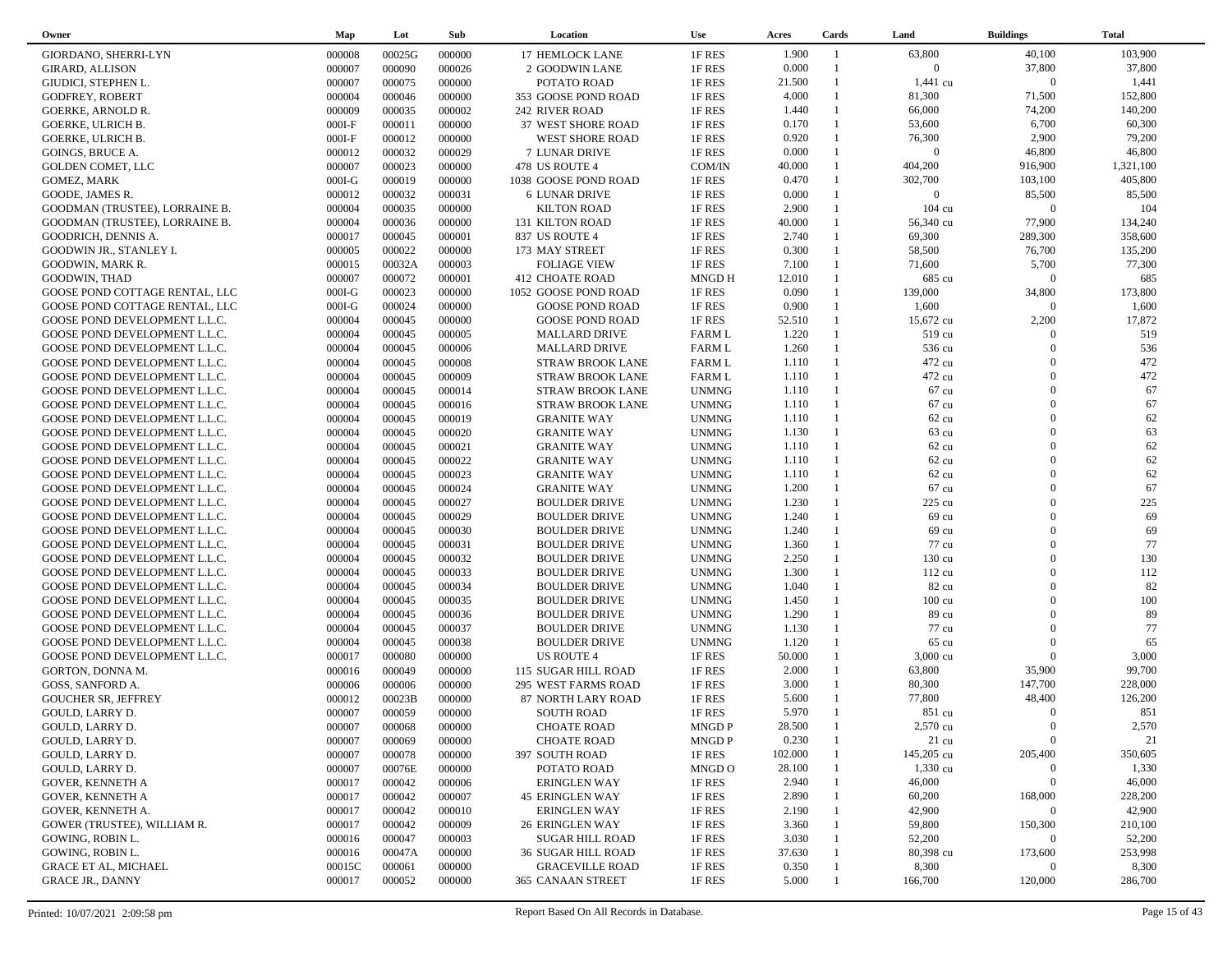| Owner                                            | Map              | Lot              | Sub              | Location                                 | <b>Use</b>       | Acres           | Cards        | Land                 | <b>Buildings</b>   | <b>Total</b>       |
|--------------------------------------------------|------------------|------------------|------------------|------------------------------------------|------------------|-----------------|--------------|----------------------|--------------------|--------------------|
| GRACE, ALFRED C.                                 | 000012           | 0032-7           | 000000           | 21 VISTA DRIVE                           | 1F RES           | 0.000           | -1           | $\overline{0}$       | 34,400             | 34,400             |
| GRACE, MADELINE C.                               | 000006           | 000022           | 000000           | <b>29 WEST FARMS ROAD</b>                | 1F RES           | 0.900           |              | 73,200               | 36,700             | 109,900            |
| <b>GRACE, MICHAEL</b>                            | 00015C           | 000063           | 000000           | 94 GRACEVILLE ROAD                       | 1F RES           | 1.320           | $\mathbf{1}$ | 57,800               | 96,000             | 153,800            |
| GRACE, ROBERT A.                                 | 000003           | 00044A           | 000001           | 134 GRAFTON TURNPIKE RD                  | 1F RES           | 6.400           | $\mathbf{1}$ | 66,200               | 25,500             | 91,700             |
| <b>GRACE, ROGER R.</b>                           | 00015C           | 000068           | 000000           | <b>3 EVANS LANE</b>                      | 1F RES           | 0.570           | $\mathbf{1}$ | 45,000               | 77,900             | 122,900            |
| GRACE, TIMOTHY A.                                | 000009           | 000100           | 000000           | 395 FERNWOOD FARMS ROA                   | 1F RES           | 15.000          | $\mathbf{1}$ | 71,855 cu            | 155,600            | 227,455            |
| <b>GRANGER, MICHAEL R.</b>                       | 000014           | 00014D           | 000000           | 326 JERUSALEM ROAD                       | 1F RES           | 27.900          | $\mathbf{1}$ | 66,923 cu            | 152,000            | 218,923            |
| <b>GRANT, PAULINE</b>                            | 000007           | 000067           | 000000           | <b>404 CHOATE ROAD</b>                   | 1F RES           | 2.000           | $\mathbf{1}$ | 87,400               | 133,800            | 221,200            |
| <b>GRANTHAM, KOREEN</b>                          | 000017           | 00076D           | 000000           | 60 BLAIN ROAD                            | 1F RES           | 5.050           | 1            | 83,200               | 76,500             | 159,700            |
| <b>GRANTON, JOHN S.</b>                          | 000009           | 000031           | 000000           | 146 RIVER ROAD                           | 1F RES           | 2.000           | $\mathbf{1}$ | 67,300               | 128,300            | 195,600            |
| GRAUSHINSKY, STEPHEN E.                          | 000007           | 000015           | 000000           | <b>SWITCH ROAD</b>                       | 1F RES           | 5.100           | 1            | 27,500               | $\overline{0}$     | 27,500             |
| <b>GRAY, FREDERICK E.</b>                        | 000006           | 000085           | 000000           | 48 US ROUTE 4                            | 1F RES           | 0.300           | $\mathbf{1}$ | 39,700               | 80,300             | 120,000            |
| <b>GRAY, FREDERICK E.</b>                        | 000006           | 000086           | 000000           | 56 US ROUTE 4                            | COM/IN           | 0.300           | 1            | 85,000               | 114,800            | 199,800            |
| GRAY, II, RAYMOND C.                             | 000007           | 000090           | 000020           | <b>19 GOODWIN LANE</b>                   | 1F RES           | 0.000           | $\mathbf{1}$ | $\overline{0}$       | 53,600             | 53,600             |
| <b>GRAY, LISA ALICE</b>                          | 000009           | 000091           | 000000           | FERNWOOD FARMS ROA                       | 1F RES           | 6.500           | $\mathbf{1}$ | 10,300               | $\Omega$           | 10,300             |
| <b>GRAY, LISA ALICE</b>                          | 000009           | 000093           | 000000           | 525 FERNWOOD FARMS ROA                   | 1F RES           | 4.500           | $\mathbf{1}$ | 76,300               | 43,400             | 119,700            |
| GRAY, VICKI-LYNNE                                | 000015           | 00032A           | 000010           | 52 FOLIAGE VIEW                          | 1F RES           | 10.550          | $\mathbf{1}$ | 76,600               | 29,800             | 106,400            |
| <b>GRECSEK (TRUSTEE), DANIEL</b>                 | 00015B           | 000033           | 000000           | 1360 US ROUTE 4                          | 1F RES           | 1.400           |              | 100,200              | 133,100            | 233,300            |
| GRECSEK, KENNETH A.                              | 000008           | 000066           | 000000           | 522 SWITCH ROAD                          | 1F RES           | 2.500           | $\mathbf{1}$ | 78,600               | 158,000            | 236,600            |
| <b>GREEN, AMANDA</b>                             | 000010           | 00004F           | 000000           | 252 RIVER ROAD                           | 1F RES           | 23.900          |              | 53,719 cu            | 25,500             | 79,219             |
| GREENOUGH, MICHELLE R.                           | 000012           | 00032B           | 000000           | <b>41 STEVENS ROAD</b>                   | 1F RES           | 2.100           | $\mathbf{1}$ | 75,300               | 51,600             | 126,900            |
| GRENIER, ROSE L. AND CHARLES S.                  | 000001           | 000034           | 000000           | <b>BRAINARD ROAD</b>                     | 1F RES W         | 78.000          |              | 57,720 cu            | $\boldsymbol{0}$   | 57,720             |
| GRIFFIN, MICHAEL A.                              | 000007           | 000087           | 000000           | <b>63 SOUTH ROAD</b>                     | 1F RES           | 2.000           | 2            | 84,800               | 152,800            | 237,600            |
| <b>GRIFFIN, THOMAS</b>                           | 00015A           | 000111           | 000000           | 25 HILL COURT                            | 1F RES           | 0.390           | $\mathbf{1}$ | 61,300               | 79,000             | 140,300            |
| <b>GRISWOLD, BROOKE</b>                          | 000017           | 000093           | 000000           | 835 US ROUTE 4                           | 1F RES           | 1.600           | $\mathbf{1}$ | 69,300               | 90,100             | 159,400            |
| GRISWOLD, JAMES E.                               | 000004           | 000060           | 000000           | 344 GOOSE POND ROAD                      | 1F RES           | 13.400          |              | 70,353 cu            | 94,700             | 165,053            |
| <b>GRITSAVAGE (TRUSTEE), SHERYL L</b>            | 000017           | 000043           | 000000           | <b>SWITCH ROAD</b>                       | <b>UNMNG</b>     | 15.000          |              | 900 cu               | $\Omega$           | 900                |
| GROSE, SHAWN S.                                  | 000003           | 00063A           | 000000           | 267 GRAFTON TURNPIKE RD                  | 1F RES           | 2.000           | 1            | 63,800               | 100,400            | 164,200            |
| GROSE, SIDNEY S.                                 | 000006           | 000028           | 000000           | 272 WEST FARMS ROAD                      | 1F RES           | 15.000          |              | 88,800               | 315,000            | 403,800            |
| <b>GROSSI, RONALD V.</b>                         | 000003           | 00017B           | 000003           | <b>12 NICKS LANE</b>                     | 1F RES           | 3.440           | $\mathbf{1}$ | 64,600               | 39,700             | 104,300            |
| <b>GROVE, JOHN C.</b>                            | 000017           | 000003           | 000000           | 525 CANAAN STREET                        | 1F RES           | 6.250           | $\mathbf{1}$ | 142,400              | 379,500            | 521,900            |
|                                                  | 000006           | 000058           | 000000           | 128 STARK HILL ROAD                      | 1F RES           | 1.000           | $\mathbf{1}$ | 67,500               | 212,600            | 280,100            |
| GUARALDI (TRUSTEE), LAWRENCE V.                  | 000006           | 000069           | 000000           | <b>STARK HILL ROAD</b>                   | 1F RES           | 7.500           | $\mathbf{1}$ | 82,300               | 40,300             | 122,600            |
| GUARALDI (TRUSTEE), LAWRENCE V.                  | 000015           | 000033           | 000001           | 101 JERUSALEM ROAD                       | 1F RES           | 5.170           | $\mathbf{1}$ | 80,000               | 112,500            | 192,500            |
| GUARALDI, PHILLIP E.                             |                  | 000037           | 000000           |                                          |                  | 24.620          | $\mathbf{1}$ | 855 cu               | $\Omega$           | 855                |
| GUAY (TRUSTEE), DAVID R.                         | 000012           | 000121           | 000000           | NH ROUTE 118                             | 1F RES           | 0.650           |              | 55,800               | 98,100             | 153,900            |
| GUILFORD, TOD F.                                 | 00015A           |                  |                  | <b>43 CANAAN STREET</b>                  | 1F RES           |                 | $\mathbf{1}$ |                      |                    |                    |
| <b>GUILLETTE, THOMAS</b>                         | 000004           | 00024B<br>00016A | 000000<br>000001 | 498 WEST FARMS ROAD                      | 1F RES           | 23.000<br>5.200 |              | 108,607 cu<br>91,800 | 260,600<br>160,500 | 369,207<br>252,300 |
| <b>GUIMARAES, JASON D</b>                        | 000013<br>000005 | 000033           | 000001           | 1144 NH ROUTE 118                        | 1F RES           | 32.800          | $\mathbf{1}$ | 81,365 cu            | 45,600             | 126,965            |
| GUITAR, BENJAMIN W.                              |                  |                  |                  | 272 MAY STREET                           | 1F RES           | 0.190           | $\mathbf{1}$ |                      | 142,500            | 190,000            |
| GUSTAVSON, KRISTEN W.                            | 00015A           | 000020           | 00000A           | 1145 US ROUTE 4                          | 1F RES           |                 | $\mathbf{1}$ | 47,500               | 156,900            | 206,200            |
| GUTH, SARAH F.                                   | 00015A           | 000109           | 000000           | 16 HILL COURT                            | 1F RES           | 0.320<br>2.600  | $\mathbf{1}$ | 49,300               | 52,700             | 125,000            |
| GUTHRIE, JEFFREY A.                              | 000007           | 000071           | 000000           | 452 SOUTH ROAD                           | 1F RES           |                 | $\mathbf{1}$ | 72,300               | 202,300            | 318,100            |
| HACKMAN (TRUSTEE), RUTH W.                       | 000017           | 000009<br>000045 | 000000<br>000000 | 14 APPLE BLOSSOM LANE<br>1117 US ROUTE 4 | 1F RES           | 3.500<br>0.430  | $\mathbf{1}$ | 115,800<br>59,500    | 94,500             | 154,000            |
| HADLEY, DARWIN H.                                | 00015C<br>000005 | 000002           | 000000           |                                          | 1F RES<br>1F RES | 2.300           | $\mathbf{1}$ | 84,900               | 178,900            | 263,800            |
| HAES, AUDRA                                      |                  | 000015           | 000000           | 121 MOOSE MOUNTAIN ROA                   |                  | 2.000           | $\mathbf{1}$ | 5,000                | $\Omega$           | 5,000              |
| HAINES, JENNIFER R.                              | 000005<br>000005 | 000019           | 000000           | MOOSE MOUNTAIN ROA<br><b>MAY STREET</b>  | 1F RES<br>1F RES | 52.000          |              | $2,600 \text{ cu}$   | $\Omega$           | 2,600              |
| HALE (TRUSTEE), CHARLES S.                       | 000005           | 000020           | 000000           |                                          |                  | 6.900           | $\mathbf{1}$ | 98,600               | 149,200            | 247,800            |
| HALE (TRUSTEE), CHARLES S.<br>HALL JR., TERRY H. | 000012           | 00043A           |                  | 267 MAY STREET                           | 1F RES<br>1F RES | 5.010           |              | 75,000               | 242,900            | 317,900            |
|                                                  |                  |                  | 000000           | 564 NH ROUTE 118                         |                  |                 |              | 67,500               |                    |                    |
| HALL, CARLA                                      | 000012           | 00029C           | 000001           | 713 NH ROUTE 118                         | 1F RES           | 2.000           | 2            |                      | 116,100            | 183,600            |
| HALL, KATHY L.                                   | 000012           | 000066           | 000000           | 575 JERUSALEM ROAD                       | 1F RES           | 20.950          |              | 74,575 cu            | 182,000            | 256,575            |
| HALL, KRISTOPHER S.                              | 000001           | 000020           | 000000           | <b>74 KING HILL ROAD</b>                 | 1F RES           | 6.000           |              | 85,000               | 100,500            | 185,500            |
| HALL, RONALD B.                                  | 000014           | 00014C           | 000000           | 330 JERUSALEM ROAD                       | 1F RES           | 6.610           |              | 91,600               | 92,800             | 184,400            |
| HALL, SCOTT LEE                                  | 00015A           | 000076           | 000000           | 10 HIGH STREET                           | 1F RES           | 0.420           |              | 62,300               | 170,000            | 232,300            |
| HAMILTON, JEFFREY S.                             | 000017           | 00059H           | 000002           | 559 FERNWOOD FARMS ROA                   | 1F RES           | 13.750          |              | 68,366 cu            | 66,100             | 134,466            |
| HAMILTON, STEPHEN R.                             | $000I-D$         | 000007           | 000000           | <b>452 CANAAN STREET</b>                 | 1F RES W         | 0.980           |              | 260,200              | 78,000             | 338,200            |
| HAMLET JR, BILLIE E.                             | 000009           | 000041           | 000000           | PROSPECT HILL ROAD                       | 1F RES           | 8.000           |              | 533 cu               | $\mathbf{0}$       | 533                |
| HAMLET JR, BILLIE E.                             | 000009           | 000042           | 000000           | 211 PROSPECT HILL ROAD                   | 1F RES           | 14.090          |              | 102,068 cu           | 443,900            | 545,968            |
| HAMLET JR, BILLIE E.                             | 000009           | 000043           | 000000           | PROSPECT HILL ROAD                       | 1F RES           | 4.500           |              | 521 cu               | $\theta$           | 521                |
| HAMLET JR, BILLIE E.                             | 000009           | 00042A           | 000000           | PROSPECT HILL ROAD                       | 1F RES           | 19.300          |              | 965 cu               | $\boldsymbol{0}$   | 965                |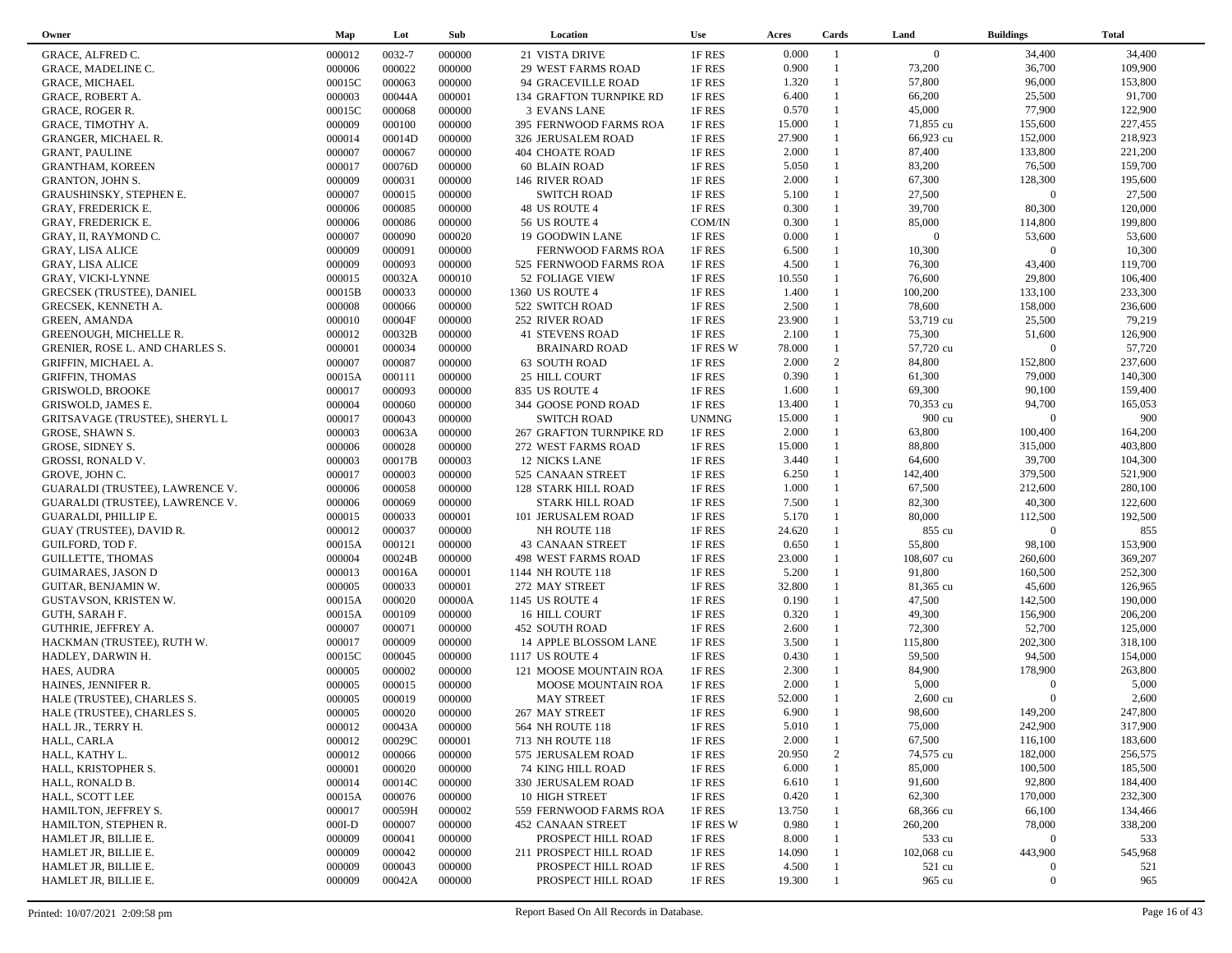| Owner                          | Map      | Lot    | Sub    | Location                  | <b>Use</b>    | Acres   | Cards        | Land               | <b>Buildings</b> | <b>Total</b> |
|--------------------------------|----------|--------|--------|---------------------------|---------------|---------|--------------|--------------------|------------------|--------------|
| HAMMOND & SON LUMBER CO., F.C. | 000006   | 000078 | 000000 | <b>US ROUTE 4</b>         | 1F RES        | 10.500  | -1           | 23,200             | $\overline{0}$   | 23,200       |
| HAMMOND ET AL, FRED D.         | 000015   | 000023 | 000000 | 382 NH ROUTE 118          | 1F RES        | 3.100   |              | 70,300             | 56,500           | 126,800      |
| HAMMOND, EDWARD H.             | 000015   | 000023 | 0000MH | 372 NH ROUTE 118          | 1F RES        | 0.000   | $\mathbf{1}$ | $\overline{0}$     | 18,300           | 18,300       |
| HAMMOND, EVAN R.               | 000017   | 000082 | 000000 | 15 GORDON LANE            | 1F RES        | 6.580   |              | 102,700            | 84,800           | 187,500      |
| HAMMOND, EVAN R.               | 000017   | 000082 | 0000MH | 9 GORDON LANE             | 1F RES        | 0.000   | $\mathbf{1}$ | $\Omega$           | 38,200           | 38,200       |
| HAMMOND, FRED D.               | 000016   | 000067 | 000000 | <b>BALLPARK ROAD</b>      | 1F RES        | 23.000  | $\mathbf{1}$ | 103,900            | $\overline{0}$   | 103,900      |
| HAMMOND, GARY                  | 000017   | 000063 | 000000 | <b>19 BLAIN ROAD</b>      | 1F RES        | 35.000  | 2            | 78,887 cu          | 417,400          | 496,287      |
| HAMMOND, GARY                  | 00015A   | 000066 | 000000 | 51 NH ROUTE 118           | 1F RES        | 0.270   | $\mathbf{1}$ | 26,900             | $\Omega$         | 26,900       |
| HAMMOND, GARY                  | 00015A   | 000067 | 000000 | 49 NH ROUTE 118           | COM/IN        | 0.600   | $\mathbf{1}$ | 114,100            | 278,800          | 392,900      |
| HAMMOND, GARY                  | $000I-F$ | 000065 | 000000 | 860 GOOSE POND ROAD       | 1F RES        | 0.840   | $\mathbf{1}$ | 244,800            | 31,000           | 275,800      |
|                                |          | 000066 | 000000 |                           | 1F RES        | 0.860   | $\mathbf{1}$ | 244,900            | 19,100           | 264,000      |
| HAMMOND, GARY                  | $000I-F$ |        |        | 862 GOOSE POND ROAD       |               |         | 1            |                    | 184,500          | 262,714      |
| HAMMOND, VINCENT E.            | 000012   | 00063A | 000000 | 517 JERUSALEM ROAD        | 1F RES        | 24.500  |              | 78,214 cu<br>7,300 | $\mathbf{0}$     | 7,300        |
| HANEY, JEREMY                  | 000013   | 00019A | 000000 | NH ROUTE 118              | 1F RES        | 3.900   | $\mathbf{1}$ |                    |                  |              |
| HANSEN, KEITH EDMOND           | 000003   | 0017A1 | 000000 | 559 GRAFTON TURNPIKE RD   | 1F RES        | 2.400   | $\mathbf{1}$ | 68,500             | 143,400          | 211,900      |
| HANSEN, ROBERT G.              | $000I-G$ | 000068 | 000000 | <b>47 COVE ROAD</b>       | 1F RES W      | 0.810   | $\mathbf{1}$ | 376,600            | 153,000          | 529,600      |
| HANSON, THOMAS M.              | 00015A   | 000117 | 000000 | <b>62 CANAAN STREET</b>   | 1F RES        | 1.160   | $\mathbf{1}$ | 67,000             | 111,000          | 178,000      |
| HARBECK, JR., ERIC C.          | 000004   | 000045 | 000026 | 32 BOULDER DRIVE          | 1F RES        | 1.220   | $\mathbf{1}$ | 90,700             | 197,400          | 288,100      |
| HARDT, MICHAEL                 | 000010   | 00003A | 000000 | 281 RIVER ROAD            | 1F RES        | 11.200  |              | 61,903 cu          | 231,300          | 293,203      |
| HARDY (TRUSTEE), DALE & PENNY  | 000004   | 000008 | 000000 | WEST FARMS ROAD           | 1F RES        | 8.500   | $\mathbf{1}$ | 51,960 cu          | $\Omega$         | 51,960       |
| HARDY, (TRUSTEE) DALE V.       | 000004   | 000006 | 000000 | WEST FARMS ROAD           | 1F RES        | 20.000  |              | 2,330 cu           | $\Omega$         | 2,330        |
| HARDY, (TRUSTEE) DALE V.       | 000004   | 000026 | 000000 | WEST FARMS ROAD           | 1F RES        | 10.000  |              | 1,326 cu           | $\Omega$         | 1,326        |
| HARDY, (TRUSTEE) DALE V.       | 000004   | 000028 | 000000 | WEST FARMS ROAD           | <b>FARM L</b> | 27.000  |              | 6,916 cu           | $\overline{0}$   | 6,916        |
| HARGRAVES (TRUSTEE), ROBERT F. | $000I-G$ | 000049 | 000000 | <b>4 STONE WAY</b>        | 1F RES W      | 0.690   | $\mathbf{1}$ | 376,000            | 63,400           | 439,400      |
| HARP, NATHANIEL JOHN           | 000004   | 000053 | 000000 | 300 GOOSE POND ROAD       | 1F RES        | 2.250   | $\mathbf{1}$ | 71,300             | 93,500           | 164,800      |
| HARPER, MORGAN APRIL           | 000017   | 000074 | 000000 | 107 BLAIN ROAD            | 1F RES        | 13.700  |              | 91,000             | 157,900          | 248,900      |
| HARRINGTON, JOSHUA L.          | 000003   | 00013D | 000000 | 10 GOULD ROAD             | 1F RES        | 1.500   | 1            | 59,800             | 90,400           | 150,200      |
| HARRINGTON, KRISTEN D.         | 000005   | 000031 | 000001 | <b>LOVEJOY BROOK ROAD</b> | <b>UNMNG</b>  | 10.310  |              | 516 cu             | $\Omega$         | 516          |
| HARRINGTON, KRISTEN D.         | 000005   | 000031 | 000003 | LOVEJOY BROOK ROAD        | <b>UNMNG</b>  | 28.670  | 1            | 1,809 cu           | $\overline{0}$   | 1,809        |
| HARRINGTON, PAUL               | 000017   | 000030 | 000000 | 178 SWITCH ROAD           | 1F RES        | 2.000   |              | 70,500             | 97,100           | 167,600      |
| HARRIS REAL ESTATE CANAAN LLC  | 000007   | 000024 | 000000 | 67 PENNY LANE             | 1F RES        | 3.500   | 1            | 68,300             | 32,000           | 100,300      |
| HARRIS REAL ESTATE CANAAN LLC  | 000007   | 000026 | 000000 | 450 US ROUTE 4            | COM/IN        | 4.620   | $\mathbf{1}$ | 155,900            | 2,368,600        | 2,524,500    |
| HARRIS REAL ESTATE CANAAN LLC  | 000007   | 00024A | 000000 | <b>US ROUTE 4</b>         | 1F RES        | 1.500   | $\mathbf{1}$ | 3,500              | $\Omega$         | 3,500        |
| HARRIS REAL ESTATE CANAAN LLC  | 000007   | 00026A | 000000 | 438 US ROUTE 4            | COM/IN        | 4.620   | $\mathbf{1}$ | 127,200            | 260,700          | 387,900      |
| HARRIS, ETHAN B.               | $000I-F$ | 000037 | 000000 | 662 GOOSE POND ROAD       | 1F RES        | 0.230   | $\mathbf{1}$ | 229,100            | 41,200           | 270,300      |
| HARRIS, MARY K.                | 000004   | 000007 | 000000 | WEST FARMS ROAD           | 1F RES        | 150.700 | $\mathbf{1}$ | 7,071 cu           | $\mathbf{0}$     | 7,071        |
| HARRIS, MARY K.                | 000004   | 000029 | 000000 | WEST FARMS ROAD           | 1F RES        | 97.500  |              | $4,041$ cu         | $\Omega$         | 4,041        |
| HARRIS, MICHAEL Q.             | 000015   | 00003A | 000000 | 24 HOWE LANE              | 1F RES        | 11.100  | 2            | 89,700             | 162,900          | 252,600      |
| HART, WILLIAM                  | 000010   | 000020 | 00000A | 219 CLARK HILL ROAD       | 1F RES        | 3.010   | $\mathbf{1}$ | 102,500            | 95,200           | 197,700      |
| HATCH (TRUSTEE), MATTHEW H.    | 000010   | 000019 | 000000 | 754 RIVER ROAD            | 1F RES        | 1.000   | $\mathbf{1}$ | 43,800             | 8,800            | 52,600       |
| HAUNSTRUP, RICE V.             | 000007   | 000060 | 000000 | <b>451 CHOATE ROAD</b>    | 1F RES        | 2.000   | $\mathbf{1}$ | 70,500             | 76,500           | 147,000      |
| HAVRDA, CHARLES & MARLENE      | $000I-F$ | 000020 | 000000 | <b>26 WEST SHORE ROAD</b> | 1F RES W      | 0.470   | $\mathbf{1}$ | 484,300            | 123,300          | 607,600      |
| HAYDEN, BENJAMIN C.            | $000I-E$ | 000014 | 000000 | 538 CANAAN STREET         | 1F RES        | 0.600   | $\mathbf{1}$ | 85,500             | 208,700          | 294,200      |
| HAYDEN, JOSEPH LOUIS           | $000I-E$ | 000015 | 000000 | 540 CANAAN STREET         | 1F RES W      | 2.500   | $\mathbf{1}$ | 174,900            | 178,000          | 352,900      |
| HAYWARD (TRUSTEE), BARBARA J.  | 00015C   | 000027 | 000000 | 54 BRUCE ROAD             | 1F RES        | 3.990   | $\mathbf{1}$ | 72,300             | 169,800          | 242,100      |
| HEALEY JR., WILLIAM H.         | 00015C   | 000053 | 000000 | 1102 US ROUTE 4           | 1F RES        | 0.820   | 1            | 66,000             | 144,800          | 210,800      |
| HEALY FAMILY TRUST             | 000003   | 000017 | 000000 | 42 BEECH COBBLE ROAD      | 1F RES        | 35.080  | 1            | 73,429 cu          | 285,500          | 358,929      |
| HEANEY (TRUSTEE), JOHN A.      | $000I-F$ | 000069 | 000000 | <b>GOOSE POND ROAD</b>    | 1F RES        | 0.490   |              | 52,400             | $\Omega$         | 52,400       |
| HEANEY (TRUSTEE), JOHN A.      | $000I-F$ | 00073A | 000000 | 887 GOOSE POND ROAD       | 1F RES W      | 0.500   | $\mathbf{1}$ | 375,000            | 130,000          | 505,000      |
| HEATH, DAVID                   | 000008   | 00025F | 000000 | 14 CHICHI LANE            | 1F RES        | 3.300   | 2            | 72,900             | 170,400          | 243,300      |
| HEDDEN, WILLIAM                | 000009   | 000051 | 000000 | <b>42 FOX HILL ROAD</b>   | 1F RES        | 1.540   |              | 63,200             | 220,600          | 283,800      |
| HEED, DIANE L.                 | 000007   | 00012A | 000001 | 475 US ROUTE 4            | 2F RES        | 1.000   |              | 67,500             | 160,400          | 227,900      |
| HENAULT, CHRISTIAN             | 000009   | 00034A | 000000 | 210 RIVER ROAD            | 1F RES        | 5.400   |              | 76,000             | 164,100          | 240,100      |
| HENDO PROPERTIES LLC           | 00015A   | 000038 | 000000 | 15 DEPOT STREET           | COM/IN        | 0.280   |              | 55,300             | 575,300          | 630,600      |
| HENDO PROPERTIES LLC           | 00015A   | 000040 | 000000 | 13 DEPOT STREET           | 2F RES        | 0.160   |              | 40,000             | 87,500           | 127,500      |
| HENDO PROPERTIES LLC           | 00015A   | 000041 | 000000 | 7 DEPOT STREET            | 2F RES        | 0.720   |              | 65,700             | 240,700          | 306,400      |
| HENDO PROPERTIES LLC           | 00015A   | 000042 |        |                           | COM/IN        | 0.190   |              | 83,100             | 359,400          | 442,500      |
|                                |          |        | 000000 | 1178 US ROUTE 4           |               |         |              |                    |                  |              |
| HENDO PROPERTIES LLC           | 00015A   | 000043 | 000000 | 1182 US ROUTE 4           | COM/IN        | 0.160   |              | 70,000             | 216,200          | 286,200      |
| HENDO PROPERTIES LLC           | 00015A   | 000044 | 000000 | <b>US ROUTE 4</b>         | 1F RES        | 0.110   |              | 6,300              | $\mathbf{0}$     | 6,300        |
| HENDO PROPERTIES LLC           | 00015A   | 000045 | 000000 | 1186 US ROUTE 4           | 2F RES        | 0.250   |              | 53,300             | 115,500          | 168,800      |
| HENDO PROPERTIES LLC           | $000I-E$ | 000017 | 000000 | 546 CANAAN STREET         | 3F RES        | 0.330   |              | 70,300             | 114,600          | 184,900      |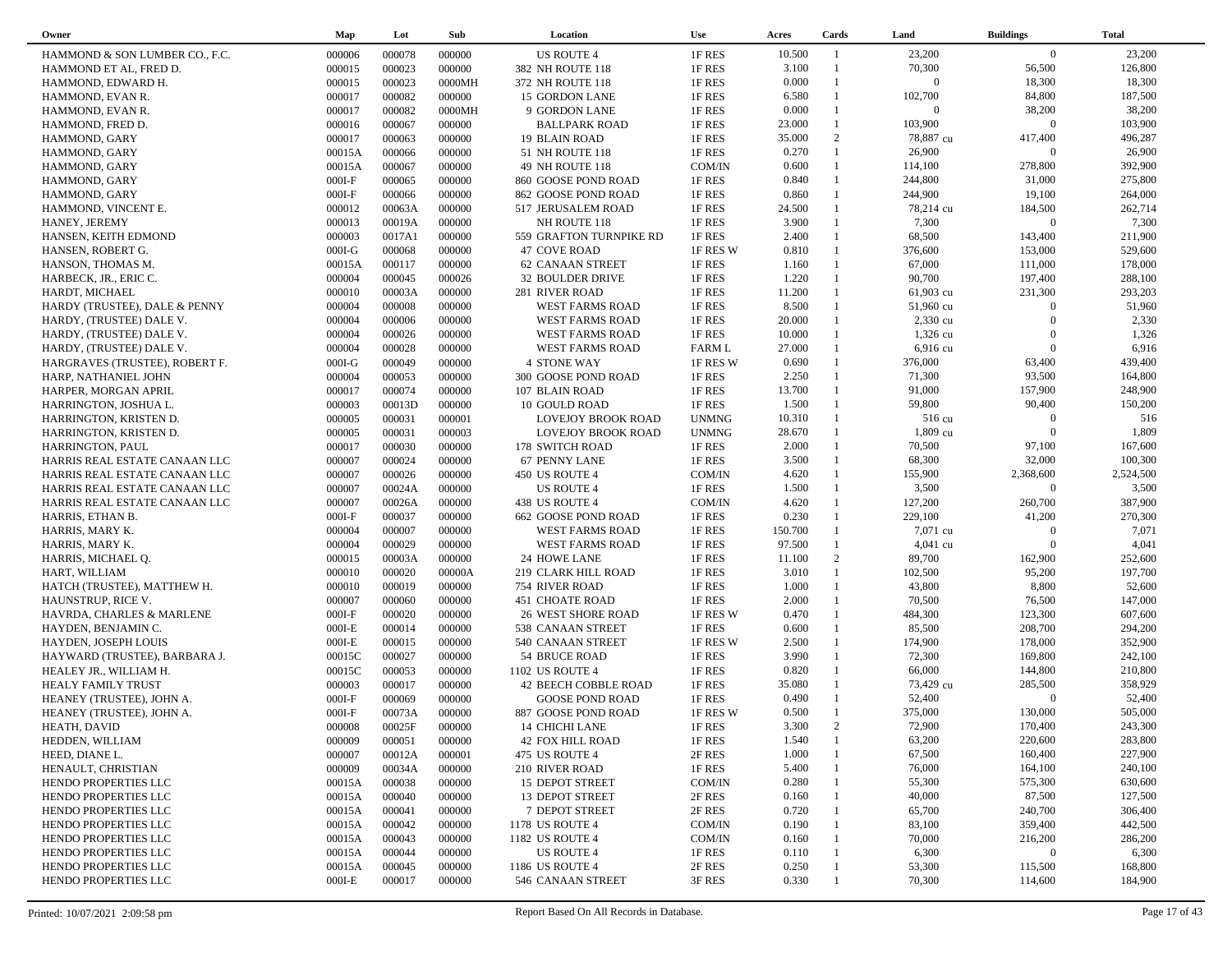| Owner                       | Map      | Lot    | Sub    | Location                    | <b>Use</b>   | Acres   | Cards        | Land           | <b>Buildings</b>    | <b>Total</b> |  |
|-----------------------------|----------|--------|--------|-----------------------------|--------------|---------|--------------|----------------|---------------------|--------------|--|
| HENNESSY, JOHN R.           | 000008   | 00086A | 000000 | 62 CODFISH HILL ROAD        | 1F RES       | 2.000   | -1           | 66,800         | 192,900             | 259,700      |  |
| HENSON, JOYCE MARIE         | 000012   | 000032 | 000032 | 2 LUNAR DRIVE               | 1F RES       | 0.000   |              | $\overline{0}$ | 53,400              | 53,400       |  |
| HERRIN ET AL, CHAD I.       | 000004   | 000065 | 000000 | 314 GOOSE POND ROAD         | 1F RES       | 18.990  | $\mathbf{1}$ | 68,661 cu      | 169,900             | 238,561      |  |
| HERRO, DEREK C.             | 000004   | 000040 | 000000 | <b>63 KILTON ROAD</b>       | 1F RES       | 9.460   |              | 95,300         | 178,800             | 274,100      |  |
| HERSCHEL, GAIL I            | 000016   | 000020 | 000001 | 118 SUGAR HILL ROAD         | 1F RES       | 39.000  |              | 748 cu         | $\mathbf{0}$        | 748          |  |
| HERSEY (TRUSTEE), KIRK      | 000006   | 000024 | 000000 | <b>14 WEST FARMS ROAD</b>   | COM/IN       | 6.700   |              | 204,700        | 206,200             | 410,900      |  |
| HERSEY (TRUSTEE), KIRK      | 000006   | 00116C | 000000 | <b>80 BLACKWATER ROAD</b>   | COM/IN       | 3.400   | $\mathbf{1}$ | 73,700         | 220,800             | 294,500      |  |
| HERSEY (TRUSTEE), TODD W.   | 000006   | 000012 | 000000 | 165 WEST FARMS ROAD         | 1F RES       | 3.500   | $\mathbf{1}$ | 100,300        | 426,000             | 526,300      |  |
| HERSEY (TRUSTEE), TODD W.   | 000006   | 000026 | 000000 | WEST FARMS ROAD             | 1F RES       | 80.800  |              | 176,800        | $\Omega$            | 176,800      |  |
| HERSEY (TRUSTEE), TODD W.   | 000006   | 00024A | 000000 | WEST FARMS ROAD             | 1F RES       | 12.200  |              | 732 cu         | $\Omega$            | 732          |  |
| HERSEY (TRUSTEE), TODD W.   | 000006   | 00024B | 000000 | <b>80 WEST FARMS ROAD</b>   | 1F RES       | 11.800  |              | 57,578 cu      | 8,500               | 66,078       |  |
| HERSEY (TRUSTEE), TODD W.   | 000006   | 00024C | 000000 | 82 WEST FARMS ROAD          | 1F RES       | 14.600  |              | 97,562 cu      | 203,500             | 301,062      |  |
|                             | 000006   | 000016 | 000000 | <b>83 WEST FARMS ROAD</b>   | 1F RES       | 0.440   |              | 67,400         | 28,200              | 95,600       |  |
| HERSEY ACRES, LLC           |          | 000002 | 000000 |                             |              | 149.000 | 1            | 76,556 cu      | 183,800             | 260,356      |  |
| HERSEY ACRES, LLC           | 000007   |        |        | 379 US ROUTE 4              | 1F RES       |         |              |                |                     |              |  |
| HERSEY, TODD                | 000012   | 000060 | 000000 | 500 NH ROUTE 118            | 1F RES       | 114.000 |              | 135,474 cu     | 17,400              | 152,874      |  |
| HERSEY, TODD                | 000012   | 000060 | 000003 | <b>JERUSALEM ROAD</b>       | <b>UNMNG</b> | 5.000   |              | 300 cu         | $\mathbf{0}$        | 300          |  |
| HERSEY, TODD                | 000012   | 000060 | 000004 | 23 GLENN WAY                | 1F RES       | 12.000  |              | 68,160 cu      | 154,400             | 222,560      |  |
| HERSEY, TODD                | 000012   | 000060 | 000005 | JERUSALEM ROAD              | <b>UNMNG</b> | 6.410   |              | 385 cu         | $\Omega$            | 385          |  |
| HERSEY, TODD W.             | 000006   | 000026 | 000001 | 100 WEST FARMS ROAD         | 1F RES       | 5.370   | $\mathbf{1}$ | 107,700        | 414,900             | 522,600      |  |
| HERSEY, TODD W.             | 000007   | 000016 | 000000 | <b>SWITCH ROAD</b>          | 1F RES       | 22.300  |              | 4,772 cu       | $\Omega$            | 4,772        |  |
| HESTER, CECILIA M.          | 000012   | 000032 | 000050 | <b>43 LUNAR DRIVE</b>       | 1F RES       | 0.000   |              | $\Omega$       | 118,600             | 118,600      |  |
| HEUERMAN, ERIN              | 00015A   | 000108 | 000000 | <b>36 HIGH STREET</b>       | 1F RES       | 0.280   | $\mathbf{1}$ | 55,300         | 144,100             | 199,400      |  |
| HEWES (TRUSTEE), LOUISE     | 000013   | 000024 | 000000 | 746 JERUSALEM ROAD          | 1F RES       | 6.500   | $\mathbf{1}$ | 101,300        | 93,500              | 194,800      |  |
| HEWES, MICHAEL W.           | $000I-F$ | 000010 | 000000 | 39 WEST SHORE ROAD          | 1F RES       | 0.230   | $\mathbf{1}$ | 70,500         | 63,300              | 133,800      |  |
| HILL (TRUSTEE), LORI BLISS  | 000017   | 00048A | 000000 | <b>192 ROBERTS ROAD</b>     | 1F RES       | 5.150   |              | 95,100         | 307,500             | 402,600      |  |
| HILL JR., STANLEY D.        | 000004   | 000049 | 000001 | 238 GOOSE POND ROAD         | 1F RES       | 0.000   | 1            | $\overline{0}$ | 74,400              | 74,400       |  |
| HILL POINTE PROPERTIES LLC  | 000012   | 000032 | 000000 | <b>STEVENS ROAD</b>         | COM/IN       | 55.200  |              | 559,600        | 680,700             | 1,240,300    |  |
| HILL POINTE PROPERTIES LLC  | 000012   | 000032 | 000047 | <b>44 LUNAR DRIVE</b>       | 1F RES       | 0.000   |              | $\Omega$       | 74,600              | 74,600       |  |
| HILL POINTE PROPERTIES LLC  | 000012   | 000032 | 000048 | <b>47 LUNAR DRIVE</b>       | 1F RES       | 0.000   |              | $\Omega$       | 51,600              | 51,600       |  |
| HILL POINTE PROPERTIES, LLC | 000012   | 000032 | 000023 | 14 LEDGE LANE               | 1F RES       | 0.000   |              | $\Omega$       | 41,900              | 41,900       |  |
| HILL, ALAN J.               | 000012   | 00032A | 000000 | <b>23 STEVENS ROAD</b>      | 1F RES       | 2.700   |              | 44,200         | $\Omega$            | 44,200       |  |
| HILL, BETHANY               | 000017   | 00062A | 000000 | <b>182 CANAAN STREET</b>    | 1F RES       | 5.000   | 1            | 79,500         | 115,600             | 195,100      |  |
| HILL, ELISA L.              | 000004   | 000049 | 000000 | 206 GOOSE POND ROAD         | 2F RES       | 91.000  | $\mathbf{1}$ | 141,704 cu     | 82,200              | 223,904      |  |
| HILL, KATHLEEN              | 000012   | 0026-4 | 000000 | <b>12 JUNIPER ROAD</b>      | 1F RES       | 2.110   | 1            | 66,900         | 146,400             | 213,300      |  |
| HILL, STANLEY               | 000008   | 000086 | 000000 | <b>48 CODFISH HILL ROAD</b> | 1F RES       | 3.000   | $\mathbf{1}$ | 68,500         | 45,500              | 114,000      |  |
| HILLIARD, MAXWELL C.        | 000006   | 00009A | 000000 | <b>20 LAKE PINE LANE</b>    | 1F RES       | 11.030  |              | 85,800         | 216,800             | 302,600      |  |
| HILS, GEOFFREY A.           | 000007   | 00031G | 000001 | 27 PERRY ROAD               | 1F RES       | 1.150   | $\mathbf{1}$ | 68,000         | 146,600             | 214,600      |  |
| HILTUNEN, ERIC S.           | 000007   | 00012H | 000000 | 20 HERSEY WAY               | 1F RES       | 3.100   | $\mathbf{1}$ | 73,200         | 165,000             | 238,200      |  |
| HINKSON BROOK LLC           | 000007   | 00090A | 000000 | 35 SMITH DRIVE              | COM/IN       | 1.200   | 3            | 85,000         | 459,200             | 544,200      |  |
| HINKSON BROOK LLC           | 000009   | 000025 | 000000 | <b>6 RIVER ROAD</b>         | 1F RES       | 0.500   | 2            | 53,300         | 181,700             | 235,000      |  |
| HITT, CHRISTOPHER           | 000017   | 000029 | 000000 | 13 HORSEBACK LANE           | 1F RES       | 4.890   | $\mathbf{1}$ | 76,800         | 113,200             | 190,000      |  |
| HOBBS, JOHN                 | 00015B   | 000045 | 000000 | 1313 US ROUTE 4             | 1F RES       | 1.000   | $\mathbf{1}$ | 66,500         | 123,300             | 189,800      |  |
| HOBSTETTER, GARY A.         | $000I-D$ | 000028 | 000000 | 354 CANAAN STREET           | 1F RES W     | 5.450   | 2            | 307,400        | 115,800             | 423,200      |  |
| HOENIG, STEPHEN J.          | 000004   | 000031 | 000009 | <b>ISLAND ROAD</b>          | MNGD H       | 18.900  | $\mathbf{1}$ | 730 cu         | $\boldsymbol{0}$    | 730          |  |
| HOGAN, JERRY P.             | 00015A   | 000064 | 000000 | 77 NH ROUTE 118             | 1F RES       | 1.760   | $\mathbf{1}$ | 68,800         | 98,000              | 166,800      |  |
| HOLLENBECK, KEITH S.        | 000009   | 000071 | 000000 | 16 DRAGON WAY               | 1F RES       | 63.000  | 3            | 201,600        | 91,200              | 292,800      |  |
| HOLLIS II, BRADFORD J.      | 000010   | 00003C | 000000 | <b>RIVER ROAD</b>           | 1F RES       | 60.400  |              | 3,624 cu       | $\Omega$            | 3,624        |  |
| HOLMES JR., ROBERT E.       | 000017   | 000024 | 000000 | 15 KELLY LANE               | 1F RES       | 3.700   | $\mathbf{1}$ | 69,700         | 88,900              | 158,600      |  |
|                             | 000017   | 000026 | 000000 | 13 KELLY LANE               | 1F RES       | 2.400   |              | 67,000         | 106,900             | 173,900      |  |
| HOLMES JR., ROBERT E.       |          |        |        |                             |              |         |              | 76,700         |                     |              |  |
| HOLSON, SCOTT I.            | 000017   | 000044 | 00001H | <b>77 ROBERTS ROAD</b>      | 1F RES       | 5.190   |              |                | 109,500<br>$\Omega$ | 186,200      |  |
| HOMELAND PROPERTIES, LLC    | 000003   | 000044 | 000007 | <b>WOLFSON SPRING DRIVE</b> | <b>UNMNG</b> | 5.140   |              | 308 cu         |                     | 308          |  |
| HOMELAND PROPERTIES, LLC    | 000003   | 000044 | 000008 | <b>WOLFSON SPRING DRIVE</b> | <b>UNMNG</b> | 5.040   |              | 302 cu         | $\overline{0}$      | 302          |  |
| HOMELAND PROPERTIES, LLC    | 000003   | 000044 | 000010 | 55 WOLFSON SPRING DRIVE     | 1F RES       | 2.940   |              | 73,300         | 194,800             | 268,100      |  |
| HOMELAND PROPERTIES, LLC    | 000003   | 000048 | 000002 | 151 GRAFTON TURNPIKE RD     | 1F RES       | 1.160   |              | 62,200         | 39,400              | 101,600      |  |
| HOMELAND PROPERTIES, LLC    | 000009   | 000022 | 000000 | 704 CANAAN STREET           | 1F RES       | 0.700   |              | 45,800         | 1,300               | 47,100       |  |
| HOMELAND PROPERTIES, LLC    | 000012   | 000044 | 000003 | <b>DOVE LANE</b>            | FARM L       | 2.840   |              | 999 cu         | $\Omega$            | 999          |  |
| HOMELAND PROPERTIES, LLC    | 000012   | 000044 | 000004 | <b>DOVE LANE</b>            | <b>UNMNG</b> | 2.210   |              | 133 cu         | $\Omega$            | 133          |  |
| HOMELAND PROPERTIES, LLC    | 000012   | 000044 | 000005 | <b>DOVE LANE</b>            | <b>UNMNG</b> | 3.790   |              | 223 cu         | $\Omega$            | 223          |  |
| HOMELAND PROPERTIES, LLC    | 000012   | 000044 | 000009 | <b>DOVE LANE</b>            | <b>UNMNG</b> | 1.910   |              | 115 cu         | $\bf{0}$            | 115          |  |
| HOMELAND PROPERTIES, LLC    | 000012   | 000044 | 000011 | <b>DOVE LANE</b>            | <b>UNMNG</b> | 2.440   |              | 146 cu         | $\boldsymbol{0}$    | 146          |  |
|                             |          |        |        |                             |              |         |              |                |                     |              |  |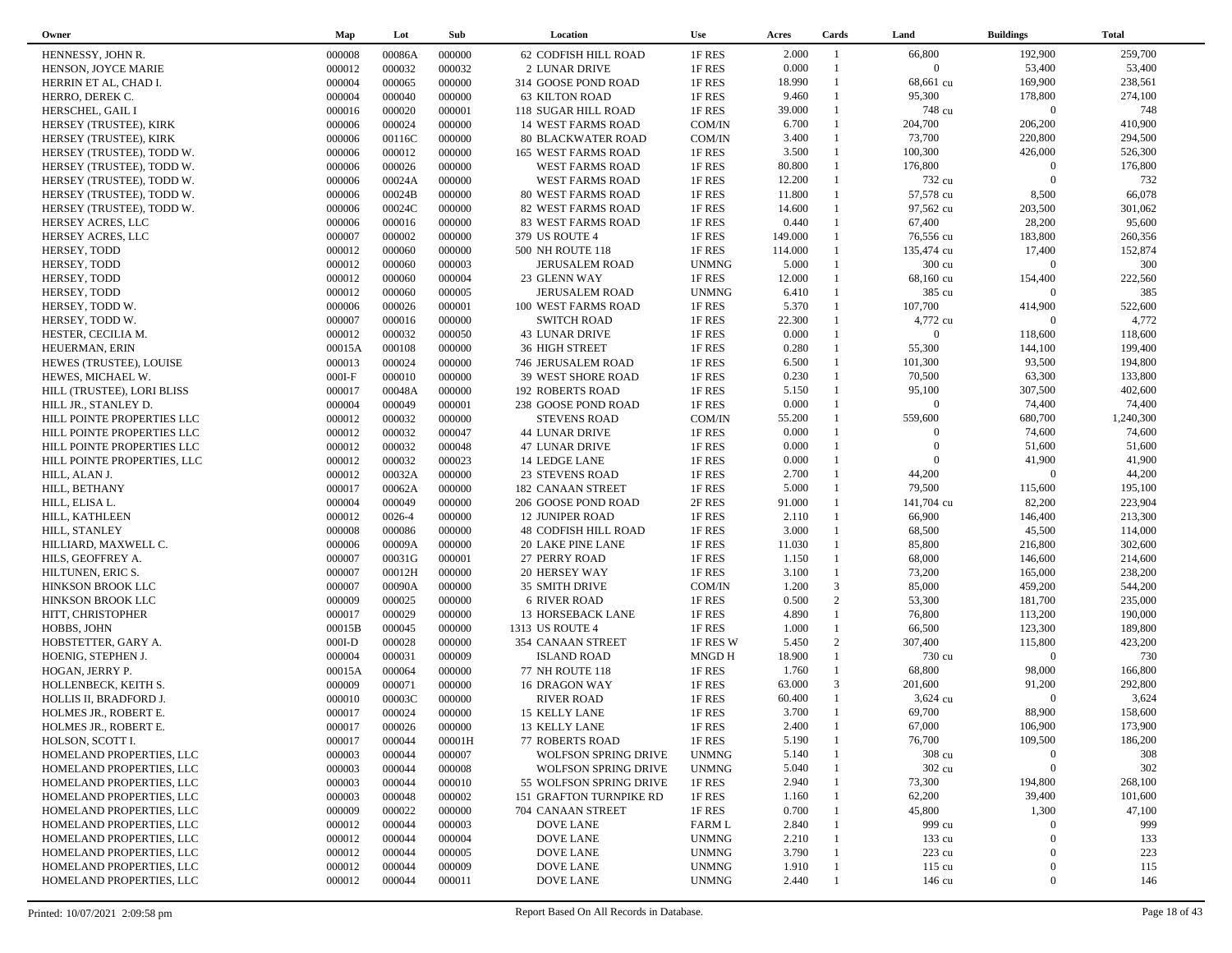| Owner                                | Map              | Lot        | Sub              | Location                  | Use              | Acres   | Cards                        | Land           | <b>Buildings</b>    | <b>Total</b> |
|--------------------------------------|------------------|------------|------------------|---------------------------|------------------|---------|------------------------------|----------------|---------------------|--------------|
| HOMELAND PROPERTIES, LLC             | 000012           | 000044     | 000012           | <b>DOVE LANE</b>          | <b>UNMNG</b>     | 2.230   | $\overline{1}$               | 134 cu         | $\overline{0}$      | 134          |
| HOMELAND PROPERTIES, LLC             | 000012           | 0044-2     | 000001           | <b>DOVE LANE</b>          | <b>FARM L</b>    | 1.200   | $\mathbf{1}$                 | 510 cu         | $\overline{0}$      | 510          |
| HOMELAND PROPERTIES, LLC             | 000012           | 0044-2     | 000002           | <b>DOVE LANE</b>          | <b>FARM L</b>    | 1.510   |                              | 642 cu         | $\Omega$            | 642          |
| HOMELAND PROPERTIES, LLC             | 000012           | $044 - 10$ | 000001           | <b>HAWK LANE</b>          | <b>UNMNG</b>     | 3.170   | $\mathbf{1}$                 | 190 cu         | $\Omega$            | 190          |
| HOMELAND PROPERTIES, LLC             | 000012           | $044 - 10$ | 000002           | <b>HAWK LANE</b>          | <b>UNMNG</b>     | 3.310   |                              | 199 cu         | $\Omega$            | 199          |
| HOMELAND PROPERTIES, LLC             | 000012           | $044 - 10$ | 000003           | <b>HAWK LANE</b>          | <b>UNMNG</b>     | 2.110   | $\mathbf{1}$                 | 127 cu         | $\Omega$            | 127          |
| HOMELAND PROPERTIES, LLC             | 000012           | $044 - 10$ | 000004           | <b>HAWK LANE</b>          | <b>UNMNG</b>     | 3.410   | 1                            | 205 cu         | $\Omega$            | 205          |
| HOMELAND PROPERTIES, LLC             | 000012           | $044 - 10$ | 000005           | <b>HAWK LANE</b>          | <b>UNMNG</b>     | 2.610   | $\mathbf{1}$                 | 157 cu         | $\Omega$            | 157          |
| HOMELAND PROPERTIES, LLC             | 000012           | $044 - 10$ | 000006           | <b>HAWK LANE</b>          | <b>UNMNG</b>     | 2.040   | 1                            | 122 cu         | $\Omega$            | 122          |
| HOMELAND PROPERTIES, LLC             | 000017           | 000044     | 00001C           | <b>ROBERTS ROAD</b>       | <b>UNMNG</b>     | 2.230   | $\mathbf{1}$                 | 134 cu         | $\Omega$            | 134          |
| HOMELAND PROPERTIES, LLC             | 000017           | 000044     | 00001E           | <b>SWITCH ROAD</b>        | <b>UNMNG</b>     | 3.240   | $\mathbf{1}$                 | 194 cu         | $\Omega$            | 194          |
| HOMELAND PROPERTIES, LLC             | 000017           | 000044     | 00001F           | <b>SWITCH ROAD</b>        | <b>UNMNG</b>     | 3.640   |                              | 218 cu         | $\Omega$            | 218          |
| HOMELAND PROPERTIES, LLC             | 000017           | 000044     | 00001G           | <b>SWITCH ROAD</b>        | <b>UNMNG</b>     | 4.450   | 1                            | 267 cu         | $\Omega$            | 267          |
| HOMELAND PROPERTIES, LLC             | 000017           | 000044     | 00001I           | <b>ROBERTS ROAD</b>       | <b>UNMNG</b>     | 5.000   |                              | 300 cu         | $\Omega$            | 300          |
| HOMELAND PROPERTIES, LLC             | 000017           | 000044     | 00001J           | <b>ROBERTS ROAD</b>       | <b>UNMNG</b>     | 5.000   | $\mathbf{1}$                 | 300 cu         | $\Omega$            | 300          |
| HOMELAND PROPERTIES, LLC             | 000017           | 000044     | 00001K           | <b>SWITCH ROAD</b>        | <b>UNMNG</b>     | 5.580   | $\mathbf{1}$                 | 335 cu         | $\overline{0}$      | 335          |
| HOMELAND PROPERTIES, LLC             | 000017           | 000045     | 000011           | 863 US ROUTE 4            | 1F RES           | 2.140   | $\mathbf{1}$                 | 67,541 cu      | 70,700              | 138,241      |
| HOMELAND PROPERTIES, LLC             | 000017           | 000085     | 000000           | 999 US ROUTE 4            | 1F RES           | 0.300   | $\mathbf{1}$                 | 56,700         | 67,000              | 123,700      |
| HOMELAND PROPERTIES, LLC             | 000017           | 000097     | 000000           | PHEASANT LANE             | 1F RES           | 35.160  | 1                            | $3,191$ cu     | 1,000               | 4,191        |
| HOMELAND PROPERTIES, LLC             | 00015B           | 000048     | 000000           | 1275 US ROUTE 4           | 1F RES           | 0.500   | $\mathbf{1}$                 | 81,300         | 82,800              | 164,100      |
| HOMELAND PROPERTIES, LLC             | 00015B           | 000056     | 000001           | NH ROUTE 118              | COM/IN           | 8.800   | $\mathbf{1}$                 | 65,000         | $\Omega$            | 65,000       |
| HOMELAND PROPERTIES, LLC             | 00015C           | 000022     | 000000           | 1107 US ROUTE 4           | 1F RES           | 0.720   | $\mathbf{1}$                 | 56,000         | 12,600              | 68,600       |
| HOOKER, KEN                          | 00015B           | 000047     | 000007           | 13 HOOKER LANE            | 1F RES           | 4.570   | $\mathbf{1}$                 | 61,400         | 66,200              | 127,600      |
| HOUSTON, JEREMY                      | 000007           | 00061A     | 000000           | 393 CHOATE ROAD           | 1F RES           | 1.000   | 2                            | 74,300         | 209,400             | 283,700      |
| HOUSTON, MARK                        | 000012           | 000032     | 000039           | 12 SOLAR CIRCLE           | 1F RES           | 0.000   | $\mathbf{1}$                 | $\overline{0}$ | 76,400              | 76,400       |
| HOWARD, KEVIN                        | 000012           | 00029B     | 000000           | 681 NH ROUTE 118          | 1F RES           | 15.000  | $\mathbf{1}$                 | 75,629 cu      | 147,200             | 222,829      |
| HOWE, MATTHEW P.                     | 000008           | 000031     | 000000           | 20 MAPLE ROAD             | 1F RES           | 0.250   | $\mathbf{1}$                 | 52,300         | 101,500             | 153,800      |
| HOWLETT III, CHARLES J               | 000007           | 000046     | 000001           | 176 SOUTH ROAD            | 1F RES           | 3.000   | $\mathbf{1}$                 | 140,500        | 262,500             | 403,000      |
|                                      | 000003           | 00013B     | 000000           | <b>GOOSE POND ROAD</b>    | 1F RES           | 3.140   | $\mathbf{1}$                 | 64,200         | $\overline{0}$      | 64,200       |
| HUBBARD, ROBERT L.                   |                  | 000015     |                  |                           |                  | 47.110  | $\mathbf{1}$                 | 2,360 cu       | $\overline{0}$      | 2,360        |
| HUDGENS (TRUSTEE), MARJORIE A.       | 000003<br>000006 | 000002     | 000001<br>000000 | <b>GOULD ROAD</b>         | 1F RES           | 63.800  | $\mathbf{1}$                 | 45,623 cu      | 16,700              | 62,323       |
| HUDKINS (TRUSTEE), JACQUELINE M.     |                  | 000003     | 000000           | LOVEJOY BROOK ROAD        | 1F RES           | 38.100  | $\mathbf{1}$                 | 101,536 cu     | 437,900             | 539,436      |
| HUDKINS (TRUSTEES), JACQUELINE M.    | 000006<br>000007 | 000061     | 000001           | 303 WEST FARMS ROAD       | 1F RES<br>1F RES | 1.650   | $\mathbf{1}$                 | 66,100         | 86,300              | 152,400      |
| HUMMER, SANDRA ANN                   |                  | 000048     | 000000           | 427 CHOATE ROAD           |                  | 0.830   | $\mathbf{1}$                 | 66,000         | 191,100             | 257,100      |
| HUNTOON, SUSAN                       | 00015C<br>00015C | 000049     | 000000           | 1130 US ROUTE 4           | 3F RES<br>1F RES | 0.100   | $\mathbf{1}$                 | 28,000         | 44,700              | 72,700       |
| HUNTOON, SUSAN                       |                  |            |                  | 1126 US ROUTE 4           |                  | 3.080   | $\mathbf{1}$                 | 73,700         | 192,300             | 266,000      |
| HURLEY, KEVIN                        | 000007           | 000081     | 000000           | 315 SOUTH ROAD            | 1F RES           | 0.320   | $\mathbf{1}$                 | 234,000        | 128,100             | 362,100      |
| HUTCHINS, CHRISTOPHER                | $000I-F$         | 000064     | 000000           | 856 GOOSE POND ROAD       | 1F RES           | 0.490   | $\mathbf{1}$                 |                |                     |              |
| HUTCHINS, CHRISTOPHER                | $000I-G$         | 000027     | 000000           | 1068 GOOSE POND ROAD      | 1F RES           |         | $\mathbf{1}$                 | 304,000        | 130,100             | 434,100      |
| HUTCHINS, ETHEL M.                   | 000009           | 000032     | 000000           | 158 RIVER ROAD            | 1F RES           | 0.270   | $\mathbf{1}$                 | 55,200         | 40,300              | 95,500       |
| HUTCHINS, RICHARD A.                 | $000I-G$         | 000018     | 000000           | 1032 GOOSE POND ROAD      | 1F RES           | 0.230   | 2                            | 252,000        | 169,500             | 421,500      |
| HUTCHINSON (TRUSTEE), ELVA B.        | 000017           | 000010     | 000000           | 84 APPLE BLOSSOM LANE     | 1F RES           | 125.530 |                              | 174,232 cu     | 782,000             | 956,232      |
| HUTCHINSON III (TRUSTEE), CHARLES E. | 000006           | 000090     | 000000           | 200 US ROUTE 4            | COM/IN           | 5.800   | $\mathbf{1}$                 | 128,400        | 256,000<br>$\Omega$ | 384,400      |
| HUTCHINSON, MICHAEL D.               | 000009           | 00059A     | 000000           | PROSPECT HILL ROAD        | <b>UNMNG</b>     | 33.000  | $\mathbf{1}$<br>$\mathbf{1}$ | 2,838 cu       |                     | 2,838        |
| HUTCHINSON, MIKE                     | 000009           | 000059     | 000000           | 238 PROSPECT HILL ROAD    | 1F RES           | 5.100   | $\mathbf{1}$                 | 80,700         | 207,800             | 288,500      |
| HUTTON, KERRY                        | 000015           | 000048     | 000000           | 183 ORANGE ROAD           | 1F RES           | 1.200   | $\mathbf{1}$                 | 62,300         | 151,800             | 214,100      |
| IACOVELLI, STEPHEN A                 | 000013           | 00002A     | 000000           | <b>68 CIDER MILL ROAD</b> | 1F RES           | 6.340   | $\mathbf{1}$                 | 78,400         | 168,600<br>$\Omega$ | 247,000      |
| IACOVELLI, STEPHEN A                 | 000013           | 00002A     | 000001           | 60 CIDER MILL ROAD        | 1F RES           | 1.560   | $\overline{1}$               | 52,300         |                     | 52,300       |
| IACUZZI, (TRUSTEE) STEVEN A          | 000009           | 00076D     | 000000           | <b>BACK BAY ROAD</b>      | 1F RES           | 5.590   |                              | 51,100         | $\overline{0}$      | 51,100       |
| IACUZZI, (TRUSTEE) STEVEN A          | 000009           | 00099A     | 000000           | 437 FERNWOOD FARMS ROA    | 1F RES           | 11.900  | $\overline{1}$               | 65,937 cu      | 234,100             | 300,037      |
| IGNACIO, SUZAN M.                    | 000015           | 000010     | 000000           | 223 NH ROUTE 118          | 1F RES           | 10.000  | 2                            | 102,500        | 75,800              | 178,300      |
| ILIFF, JEWEL                         | 00015B           | 000006     | 000000           | <b>38 HIGHLAND AVENUE</b> | 1F RES           | 11.660  |                              | 57,730 cu      | 187,200             | 244,930      |
| INDIAN RIVER REALTY, LLC             | 000007           | 00075A     | 000000           | POTATO ROAD               | 1F RES           | 27.600  |                              | 6,734 cu       | $\overline{0}$      | 6,734        |
| INDIAN RIVER REALTY, LLC             | 000017           | 000094     | 000000           | US ROUTE 4                | 1F RES           | 179.280 |                              | 143,694 cu     | $\overline{0}$      | 143,694      |
| <b>INDIAN RIVER REALTY, LLC</b>      | 000017           | 00094A     | 000000           | <b>76 PARTRIDGE LANE</b>  | 1F RES           | 5.140   |                              | 72,800         | 241,300             | 314,100      |
| <b>INDIAN RIVER REALTY, LLC</b>      | 000017           | 00094B     | 000000           | 56 PARTRIDGE LANE         | 1F RES           | 10.680  |                              | 68,900         | 306,800             | 375,700      |
| <b>INDIAN RIVER REALTY, LLC</b>      | 00015A           | 000027     | 000000           | 1156 US ROUTE 4           | 1F RES           | 0.480   |                              | 64,300         | 193,400             | 257,700      |
| INDUSTRIAL TOWERS AND WIRELESS LLC   | 000016           | 000063     | 000TWR           | 167 GRISTMILL HILL ROAD   | COM/IN           | 0.800   |                              | 131,100        | 199,200             | 330,300      |
| <b>IRVING OIL LIMITED</b>            | 00015B           | 000047     | 000006           | 1281 US ROUTE 4           | COM/IN           | 3.890   |                              | 165,200        | 106,700             | 271,900      |
| ISABELLE, AMANDA A.                  | 000007           | 00012E     | 000000           | 28 CRATE LANE             | 1F RES           | 2.100   |                              | 70,800         | 181,900             | 252,700      |
| ISHII, ALEXANDER T.                  | $000I-E$         | 000001     | 000000           | 486 CANAAN STREET         | 1F RES           | 0.850   |                              | 138,000        | 577,600             | 715,600      |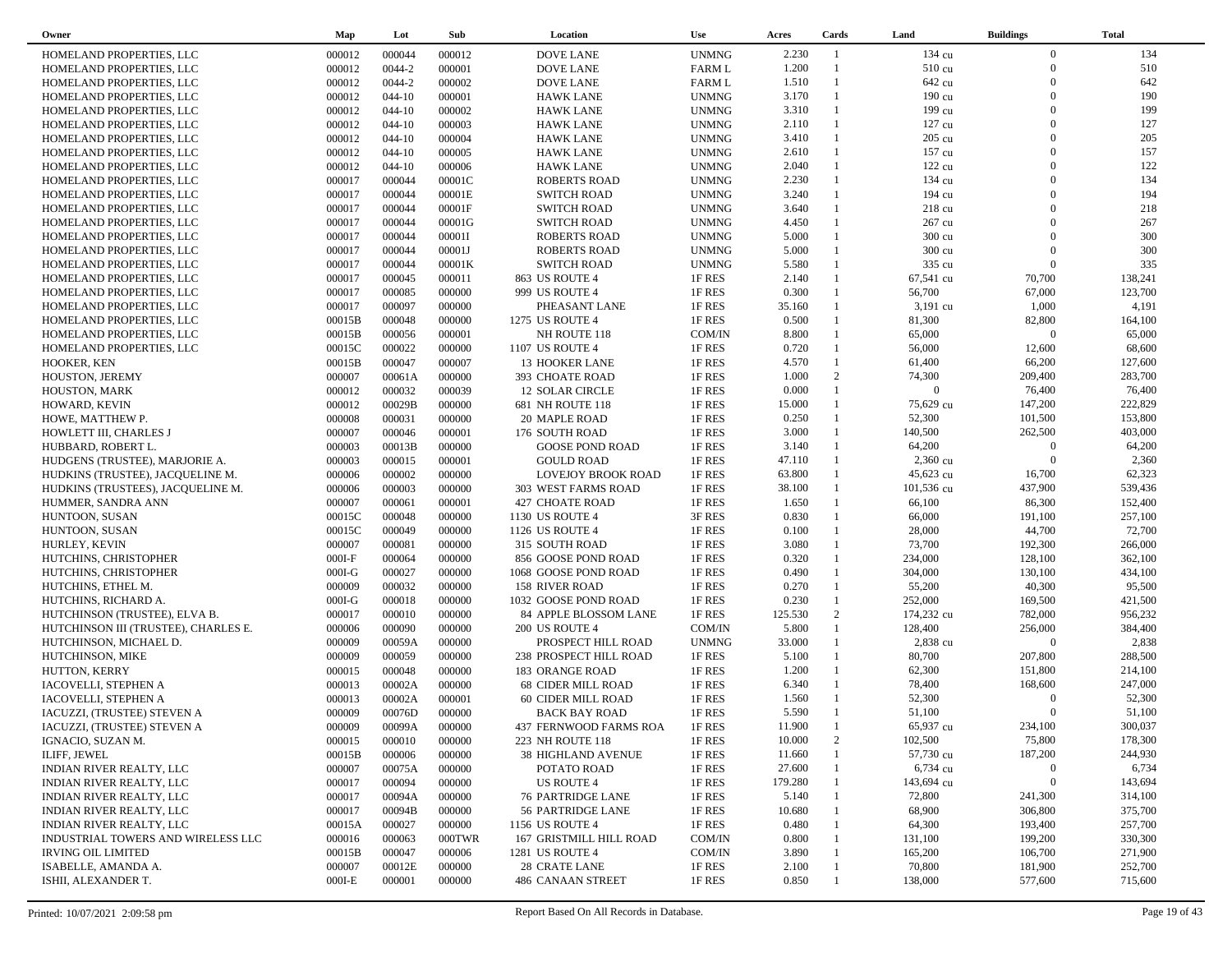| Owner                          | Map      | Lot    | Sub              | Location                                          | <b>Use</b>   | Acres   | Cards          | Land           | <b>Buildings</b>  | <b>Total</b> |
|--------------------------------|----------|--------|------------------|---------------------------------------------------|--------------|---------|----------------|----------------|-------------------|--------------|
| ISHII, ALEXANDER T.            | $000I-E$ | 000002 | 000000           | <b>CANAAN STREET</b>                              | 1F RES W     | 1.170   | $\overline{1}$ | 178,900        | 2,000             | 180,900      |
| JACOBS, JR. LOUIS R.           | 000015   | 00032A | 0006-2           | 89 FOLIAGE VIEW                                   | 1F RES       | 3.640   | $\overline{1}$ | 68,400         | 114,300           | 182,700      |
| JACOBS, MEGHAN                 | 000015   | 00032A | $0006 - 1$       | <b>FOLIAGE VIEW</b>                               | 1F RES       | 3.590   | $\mathbf{1}$   | 49,000         | $\overline{0}$    | 49,000       |
| JACQUES, CHRISTOPHER M.        | 000006   | 00116C | 000002           | <b>76 BLACKWATER ROAD</b>                         | 1F RES       | 5.240   | $\mathbf{1}$   | 76,000         | 142,000           | 218,000      |
| <b>JAKUBOWSKI, ROBERT</b>      | 000016   | 00061E | 000000           | <b>44 MOUNTAIN VIEW DRIVE</b>                     | 1F RES       | 1.690   | $\mathbf{1}$   | 76,400         | 235,600           | 312,000      |
| JALA CANAAN, LLC               | 00015A   | 000100 | 000000           | 1177 US ROUTE 4                                   | COM/IN       | 0.260   | $\mathbf{1}$   | 94,500         | 363,100           | 457,600      |
| <b>JAMESON, KATHERINE</b>      | 000003   | 00044B | 000000           | 129 RIVER ROAD                                    | 1F RES       | 3.800   | $\mathbf{1}$   | 87,000         | 170,300           | 257,300      |
| <b>JAMESON, PATRICK</b>        | 000017   | 000087 | 000000           | 967 US ROUTE 4                                    | 1F RES       | 7.000   | $\mathbf{1}$   | 147,000        | 125,100           | 272,100      |
| JAMESON, SOPHRONIA M.          | 000009   | 000037 | 000001           | 381 PROSPECT HILL ROAD                            | 1F RES       | 1.510   | $\mathbf{1}$   | 66,000         | 125,200           | 191,200      |
| JANDREAU, SCOTT J.             | 00015B   | 000002 | 000000           | 11 GRACEVILLE ROAD                                | 1F RES       | 1.800   | $\mathbf{1}$   | 59,200         | 129,000           | 188,200      |
| JARVIS, KATIE L.               | 000004   | 000045 | 000002           | 14 MALLARD DRIVE                                  | 1F RES       | 1.120   | $\mathbf{1}$   | 90,400         | 146,500           | 236,900      |
| JENNINGS, RICHARD S.           | 000004   | 000045 | 000025           | 22 BOULDER DRIVE                                  | 1F RES       | 1.130   | $\mathbf{1}$   | 67,900         | 208,300           | 276,200      |
| JESPERSEN, F.SCOTT             | 000016   | 000009 | 000000           | 744 SOUTH ROAD                                    | 1F RES       | 5.700   | $\mathbf{1}$   | 90,100         | 141,000           | 231,100      |
| JFS DESIGN/BUILD, LLC          | $000I-G$ | 000078 | 000000           | <b>36 COVE ROAD</b>                               | 1F RES W     | 0.840   | $\mathbf{1}$   | 72,300         | 163,300           | 235,600      |
| JOHNSON, CATHERINE A.          | $000I-G$ | 000090 | 000000           | SANDS OF TIME ROAD                                | 1F RES       | 0.730   | $\mathbf{1}$   | 24,800         | $\overline{0}$    | 24,800       |
| JOHNSON, FRED J.               | 000010   | 000027 | 000000           | 83 CLARK HILL ROAD                                | 1F RES       | 2.100   | $\mathbf{1}$   | 48,300         | 14,600            | 62,900       |
| JOHNSON, WILLIAM R.            | 000007   | 00090B | 0000A7           | 24 SMITH DRIVE                                    | 1F RES       | 0.000   | $\mathbf{1}$   | $\overline{0}$ | 28,500            | 28,500       |
| JOHNSTON, JANET L.             | 000016   | 000043 | 000000           | 937 SOUTH ROAD                                    | 1F RES       | 7.000   | $\mathbf{1}$   | 93,000         | 111,400           | 204,400      |
| JOHNSTON, JASON L.             | 000016   | 00027A | 000001           | 26 ENGLEHARDT LANE                                | 1F RES       | 4.800   | 1              | 78,900         | 57,800            | 136,700      |
| JOHNSTON, SCOTT                | 000016   | 000046 | 000000           | <b>GRISTMILL HILL ROAD</b>                        | 1F RES       | 19.000  | $\mathbf{1}$   | 2,691 cu       | 25,200            | 27,891       |
| JOHNSTON, SCOTT                | 000016   | 000056 | 000000           | <b>GRISTMILL HILL ROAD</b>                        | 1F RES       | 51.000  |                | 3,946 cu       | $\Omega$          | 3,946        |
| JOHNSTON, SCOTT                | 000016   | 000057 | 000000           | 311 GRISTMILL HILL ROAD                           | 1F RES       | 58.000  | $\mathbf{1}$   | 75,579 cu      | 123,400           | 198,979      |
| JOHNSTON, SCOTT                | 000016   | 00051A | 000000           | <b>GRISTMILL HILL ROAD</b>                        | 1F RES       | 12.000  |                | 3,554 cu       | $\overline{0}$    | 3,554        |
| JOLOTTA, MARSHALL              | 000014   | 00019A | 000000           | 216 JERUSALEM ROAD                                | 1F RES       | 1.290   | $\mathbf{1}$   | 65,700         | 70,600            | 136,300      |
| <b>JONES, BRADLEY</b>          | 000006   | 000036 | 000000           | <b>GOOSE POND ROAD</b>                            | 1F RES       | 7.460   | $\mathbf{1}$   | 100,500        | $\Omega$          | 100,500      |
| <b>JONES, BRADLEY</b>          | 000006   | 000055 | 000000           | <b>GOOSE POND ROAD</b>                            | 1F RES       | 22.000  | $\mathbf{1}$   | 114,300        | $\Omega$          | 114,300      |
| JONES, CHRISTOPHER A.          | 000009   | 00003G | 000000           | 20 COLUMBIA LANE                                  | 1F RES       | 1.510   | $\mathbf{1}$   | 63,100         | 126,300           | 189,400      |
| <b>JONES, INEZ</b>             | 000004   | 000051 | 000000           | 276 GOOSE POND ROAD                               | 1F RES       | 0.600   | $\mathbf{1}$   | 63,500         | 38,900            | 102,400      |
| JONES, JOSEPH P                | $000I-F$ | 00029A | 000000           | 54 WEST SHORE ROAD                                | 1F RES W     | 0.370   | $\mathbf{1}$   | 364,200        | 58,400            | 422,600      |
| JONES, SAMANTHA A.             | 000009   | 00003A | 000000           | 11 COLUMBIA LANE                                  | 1F RES       | 1.120   | $\mathbf{1}$   | 62,100         | 120,000           | 182,100      |
| JONES, W. DAVID                | 00015A   | 000116 | 000000           | 54 CANAAN STREET                                  | 1F RES       | 1.000   | $\mathbf{1}$   | 66,500         | 122,600           | 189,100      |
| JOPEK, LEIF                    | 000013   | 000002 | 000001           | 114 CIDER MILL ROAD                               | 1F RES       | 12.020  | $\mathbf{1}$   | 64,497 cu      | 203,400           | 267,897      |
| JOPEK, PETER                   | 000010   | 00004E | 000000           | <b>300 RIVER ROAD</b>                             | 1F RES       | 20.300  | 2              | 72,465 cu      | 173,100           | 245,565      |
| JORGENSEN, ROBERT R.           | 000006   | 000059 | 000000           | 100 STARK HILL ROAD                               | 1F RES       | 3.670   | $\mathbf{1}$   | 83,000         | 186,400           | 269,400      |
| JOSEPHSON, TIMOTHY H.          | 000012   | 000039 | 000000           | 722 NH ROUTE 118                                  | 1F RES       | 3.590   | 2              | 77,300         | 248,600           | 325,900      |
| JOVANOVICH, NANCY H.           | $000I-E$ | 000034 | 000000           | <b>44 BERRY WAY</b>                               | 1F RES W     | 1.220   | 2              | 276,100        | 109,800           | 385,900      |
| JUKOSKY (TRUSTEE) ET AL, SUSAN | 000001   | 000025 | 000000           | <b>GRAHAM ROAD</b>                                | 1F RES W     | 153.000 | $\mathbf{1}$   | 5,518 cu       | $\overline{0}$    | 5,518        |
| JUKOSKY, JAMES A.              | 000001   | 00025A | 000000           | 58 GRAHAM ROAD                                    | 1F RES       | 1.910   | $\mathbf{1}$   | 67,300         | 218,200           | 285,500      |
| <b>JUST, DONNA LEE</b>         | 000014   | 000006 | 000000           | 21 SPRINGS ROAD                                   | 1F RES       | 1.000   | $\mathbf{1}$   | 55,300         | 131,900           | 187,200      |
| JUTILA, ELIZABETH B.           | $000I-D$ | 000011 | 000000           | 406 CANAAN STREET                                 | 1F RES W     | 2.020   | $\mathbf{1}$   | 331,200        | 558,700           | 889,900      |
| K.A.M. REALTY TRUST            | $000I-E$ | 000039 | 000000           | <b>BERRY WAY</b>                                  | <b>UNMNG</b> | 0.840   | $\mathbf{1}$   | 154 cu         | $\overline{0}$    | 154          |
| K.A.M. REALTY TRUST            | $000I-E$ | 000040 | 000000           | 77 BLUEBERRY WOODS DR.                            | 1F RES W     | 4.100   | 3              | 360,567 cu     | 448,600           | 809,167      |
| K.A.M. REALTY TRUST            | $000I-E$ | 000041 | 000000           | BLUEBERRY WOODS DR.                               | <b>UNMNG</b> | 0.650   | $\mathbf{1}$   | 119 cu         | $\Omega$          | 119          |
| K.A.M. REALTY TRUST            | $000I-E$ | 000045 | 000000           | BLUEBERRY WOODS DR.                               | <b>UNMNG</b> | 2.340   | $\mathbf{1}$   | 428 cu         | $\Omega$          | 428          |
| K.A.M. REALTY TRUST            | $000I-E$ | 00047A | 000000           | BLUEBERRY WOODS DR.                               | <b>UNMNG</b> | 8.540   | $\mathbf{1}$   | $1,563$ cu     | $\Omega$          | 1,563        |
| KAHN, DAVID                    | $000I-G$ | 000072 | 000000           | <b>65 COVE ROAD</b>                               | 1F RES W     | 0.620   | $\mathbf{1}$   | 469,400        | 171,000           | 640,400      |
| KAHN, JENNIFER M               | 000017   | 000045 | 000007           | <b>76 ROBERTS ROAD</b>                            | 1F RES       | 5.970   | $\mathbf{1}$   | 84,700         | 109,900           | 194,600      |
| KAHN, RICKY J.                 | 000009   | 00027A | 000000           | 18 ROGERS WAY                                     | 1F RES       | 5.100   | $\mathbf{1}$   | 73,200         | 141,200           | 214,400      |
| KALER, ALONDA K.               | 000013   | 00009D | 000001           | 993 NH ROUTE 118                                  | 2F RES       | 3.650   | $\mathbf{1}$   | 81,500         | 155,800           | 237,300      |
| <b>KALLELIS, SPIROS</b>        | 000010   | 000005 | 000000           | 418 RIVER ROAD                                    | 1F RES       | 1.290   |                | 65,700         | 62,500            | 128,200      |
| KAPLINSKI, VALENTINE WAYNE     | 000008   | 000007 | 00000G           | TALBERT HILL ROAD                                 | 1F RES       | 5.900   |                | 295 cu         | $\Omega$          | 295          |
| KAUFMAN, SETH                  | 000004   | 000031 | 000010           | <b>ISLAND ROAD</b>                                | <b>UNMNG</b> | 12.500  |                | 700 cu         | $\mathbf{0}$      | 700          |
| KEANE, WILLIAM J.              | 000009   | 000057 | 000000           | 206 PROSPECT HILL ROAD                            | 1F RES       | 65.400  | $\overline{c}$ | 87,150 cu      | 205,400           | 292,550      |
| KEEFE, THOMAS E.               | 000008   | 000020 | 000000           | 27 BEAR POND ROAD                                 | 1F RES       | 6.110   |                | 65,307 cu      | 171,100           | 236,407      |
|                                | 000008   | 00020B |                  |                                                   | 1F RES       | 5.350   |                | 321 cu         | $\bf{0}$          | 321          |
| KEEFE, THOMAS E.               | $000I-G$ | 000028 | 000000<br>000000 | <b>BEAR POND ROAD</b>                             | 1F RES       | 0.230   |                | 217,700        | 22,200            | 239,900      |
| KEEN, MATTHEW T.               |          |        |                  | 1074 GOOSE POND ROAD<br><b>44 NORTH LARY ROAD</b> |              | 12.700  |                | 66,772 cu      |                   | 184,172      |
| KEENE, JESSICA N               | 000012   | 00002F | 000000           |                                                   | 1F RES       |         |                | 88,500         | 117,400           | 192,200      |
| KEKEVIAN JR., PAUL J.          | 000017   | 000053 | 000000           | 349 CANAAN STREET                                 | 1F RES       | 0.700   |                |                | 103,700<br>72,500 |              |
| KELLER (TRUSTEE), SHARON L.    | 000017   | 000070 | 000000           | 57 MAGGIES WAY                                    | 1F RES       | 7.970   |                | 86,300         |                   | 158,800      |
| KELLER, BRENHIN                | $000I-G$ | 00016A | 000000           | 1014 GOOSE POND ROAD                              | 1F RES       | 1.080   |                | 245,500        | 113,800           | 359,300      |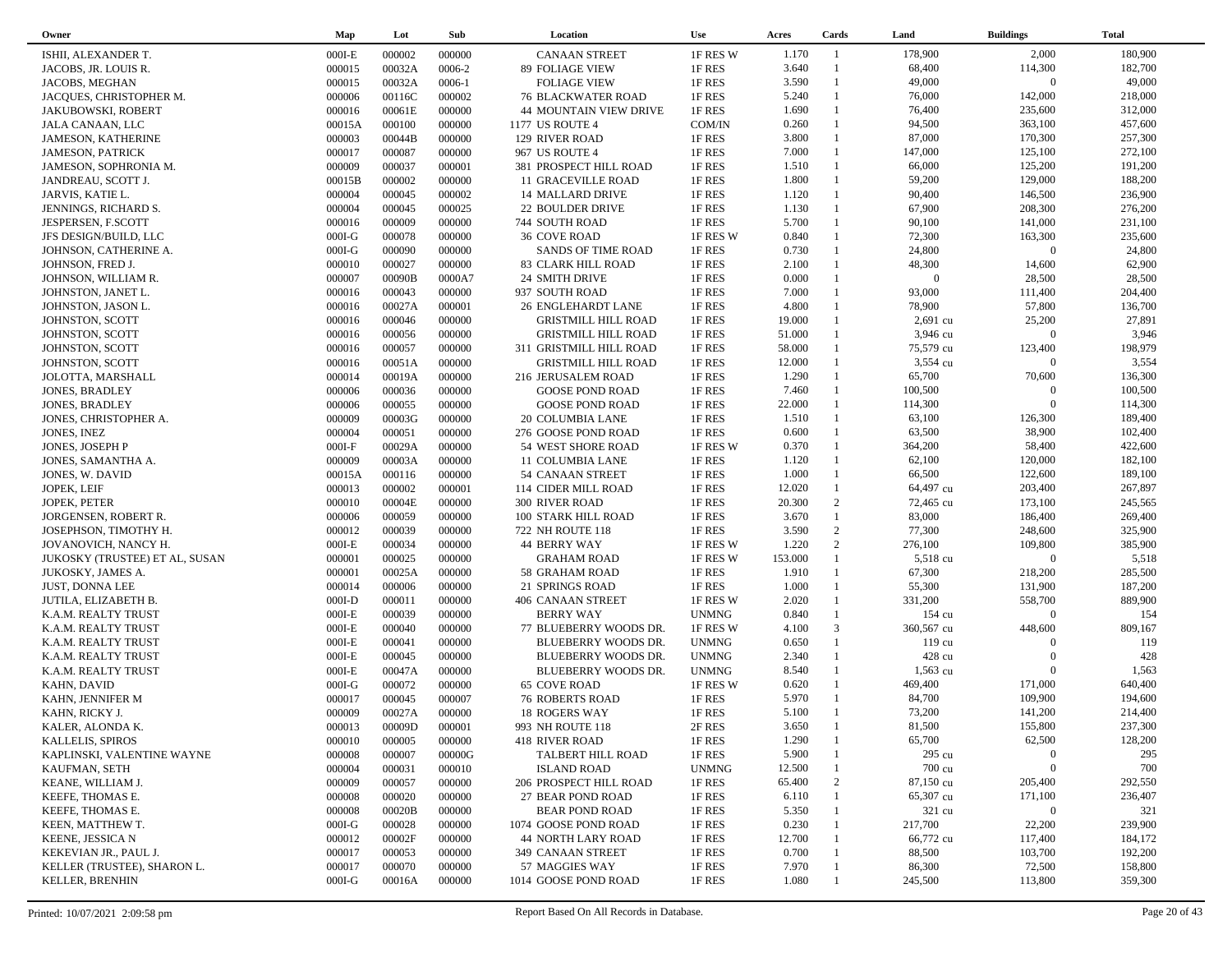| Owner                                   | Map      | Lot        | Sub    | Location                    | <b>Use</b>   | Acres          | Cards          | Land               | <b>Buildings</b>   | <b>Total</b> |
|-----------------------------------------|----------|------------|--------|-----------------------------|--------------|----------------|----------------|--------------------|--------------------|--------------|
| <b>KELLY, DARREN</b>                    | 000012   | 00051A     | 000000 | 233 JERUSALEM ROAD          | 1F RES       | 5.800          | -1             | 77,000             | 208,600            | 285,600      |
| KEMBLE, BRUCE W.                        | $000I-G$ | 000017     | 000000 | 1028 GOOSE POND ROAD        | 1F RES       | 0.400          | $\mathbf{1}$   | 238,300            | 108,100            | 346,400      |
| KENAWELL, FRANCIS G.                    | 000003   | 00061A     | 000000 | TALBERT HILL ROAD           | 1F RES       | 2.010          | $\mathbf{1}$   | 57,000             | $\overline{0}$     | 57,000       |
| KENAWELL, FRANCIS G.                    | $000I-F$ | 00031A     | 000000 | 624 GOOSE POND ROAD         | 1F RES       | 1.070          | $\mathbf{1}$   | 245,500            | 75,700             | 321,200      |
| KENNETT, LARRY R.                       | 000012   | 000014     | 000000 | 485 NH ROUTE 118            | 1F RES       | 3.000          | 2              | 83,500             | 143,500            | 227,000      |
| KENNETT, LARRY R.                       | 000012   | $0014 - 1$ | 000000 | 477 NH ROUTE 118            | 1F RES       | 0.000          | $\mathbf{1}$   | $\overline{0}$     | 55,900             | 55,900       |
| KENYON, LISA K.                         | 000003   | 00044A     | 000000 |                             | 1F RES       | 1.460          | $\mathbf{1}$   | 66,200             | 21,800             | 88,000       |
|                                         |          |            |        | 144 GRAFTON TURNPIKE RD     |              | 0.250          | $\mathbf{1}$   | 53,300             | 101,300            | 154,600      |
| KERRIGAN, DANIEL H.                     | 000006   | 000076     | 000000 | 201 US ROUTE 4              | 1F RES       |                | $\mathbf{1}$   |                    |                    |              |
| KERSCH, ROBERT L. & BARBARA             | $000I-G$ | 000039     | 000000 | 1149 GOOSE POND ROAD        | 1F RES W     | 1.060          | $\mathbf{1}$   | 359,100            | 70,900             | 430,000      |
| KEVIN V MCCULLOUGH REALTY HOLDING LLC   | 000012   | 000009     | 000000 | 415 NH ROUTE 118            | 1F RES       | 209.150        |                | 75,868 cu          | 91,500             | 167,368      |
| KEYSER, ROBERT WILLIAM                  | 000017   | 000045     | 000009 | 96 ROBERTS ROAD             | 1F RES       | 5.690          |                | 81,600             | 186,900            | 268,500      |
| KIDDER, KYLE PRESCOTT                   | 000015   | 00056B     | 000000 | 13 GILBY LANE               | 1F RES       | 2.640          | $\mathbf{1}$   | 65,900             | 163,500            | 229,400      |
| KIERSTEAD, CHRISTOPHER                  | 000009   | 000062     | 000001 | 342 PROSPECT HILL ROAD      | 1F RES       | 8.700          | $\mathbf{1}$   | 89,800             | 108,200            | 198,000      |
| KIERSTEAD, CHRISTOPHER                  | 000009   | 000062     | 000002 | <b>DERUSH ROAD</b>          | 1F RES       | 1.030          | $\mathbf{1}$   | 47,000             | $\boldsymbol{0}$   | 47,000       |
| KIERSTEAD, CHRISTOPHER                  | 000017   | 000104     | 000000 | 1030 US ROUTE 4             | 1F RES       | 2.000          | $\mathbf{1}$   | 69,900             | 900                | 70,800       |
| KIERSTEAD, JOSHUA MATTHEW               | 00015C   | 000038     | 000000 | 105 CANAAN STREET           | 1F RES       | 3.000          | $\mathbf{1}$   | 70,100             | 80,800             | 150,900      |
| KILTON, GRANT                           | 000004   | 00040A     | 000000 | <b>75 KILTON ROAD</b>       | 1F RES       | 7.320          | $\mathbf{1}$   | 97,800             | 174,400            | 272,200      |
| KILTON, JOHN                            | 000012   | 000032     | 000028 | 11 LEDGE LANE               | 1F RES       | 0.000          | $\mathbf{1}$   | $\overline{0}$     | 54,700             | 54,700       |
| KING, STEVEN A.                         | 000008   | 00025E     | 000000 | 5 HEMLOCK LANE              | 1F RES       | 2.340          | $\mathbf{1}$   | 68,400             | 105,200            | 173,600      |
| KINSMAN, KELSEY PLATANITIS              | 000007   | 00012I     | 000000 | <b>6 CRATE LANE</b>         | 1F RES       | 1.400          |                | 68,700             | 193,900            | 262,600      |
| KITTRIDGE, JEFFREY                      | 000016   | 000058     | 000000 | 247 GRISTMILL HILL ROAD     | 1F RES       | 0.800          | $\mathbf{1}$   | 61,200             | 33,600             | 94,800       |
| KITTRIDGE, JEFFREY                      | 000016   | 00058A     | 000000 | 247 GRISTMILL HILL ROAD     | 1F RES       | 9.450          | $\mathbf{1}$   | 89,500             | 223,900            | 313,400      |
| KJELLANDER, ROBERT L.                   | 000013   | 00015C     | 000000 | 1184 NH ROUTE 118           | 1F RES       | 28.010         | $\mathbf{1}$   | 70,191 cu          | 53,100             | 123,291      |
| KLEINHANS, DANIEL B.                    | 000005   | 000029     | 000000 | <b>MAY STREET</b>           | 1F RES       | 20.500         | $\mathbf{1}$   | $1,025$ cu         | $\overline{0}$     | 1,025        |
| KLINE, ALISA                            | 000017   | 000001     | 000000 | 539 CANAAN STREET           | 1F RES       | 14.100         | $\mathbf{1}$   | 119,218 cu         | 427,300            | 546,518      |
| KNERR, DONALD E.                        | 000006   | 000029     | 000000 | 320 WEST FARMS ROAD         | 1F RES       | 35.000         | $\mathbf{1}$   | 82,027 cu          | 103,100            | 185,127      |
| KOCH JR., ARNOLD C.                     | 00015A   | 000110     | 000000 | 31 HILL COURT               | 1F RES       | 0.300          | $\mathbf{1}$   | 56,700             | 133,500            | 190,200      |
| KONDI, DAVID CHRISTOPHER                | 000006   | 000072     | 000000 | 211 US ROUTE 4              | 1F RES       | 12.300         | $\mathbf{1}$   | 67,250 cu          | 179,100            | 246,350      |
|                                         |          |            |        |                             |              |                | 3              |                    | 253,900            | 337,600      |
| KOREN, AMEETA                           | 000009   | 000034     | 000000 | 10 WILDWOOD LANE            | 1F RES       | 7.700<br>0.900 | $\mathbf{1}$   | 83,700             |                    |              |
| KOVACS, AUSTIN                          | 000008   | 000060     | 000000 | <b>436 SWITCH ROAD</b>      | 1F RES       |                | $\mathbf{1}$   | 66,500             | 27,000<br>$\Omega$ | 93,500       |
| KOVACS, STEPHEN R.                      | 000006   | 000020     | 000000 | <b>LOVEJOY BROOK ROAD</b>   | 1F RES       | 129.900        | $\mathbf{1}$   | 9,240 cu           |                    | 9,240        |
| KRAATZ, MICHAEL D.                      | 000016   | 000053     | 000000 | 407 GRISTMILL HILL ROAD     | 1F RES       | 6.000          |                | 116,100            | 149,800            | 265,900      |
| <b>KREMLING, KARL</b>                   | $000I-G$ | 000025     | 000000 | 1054 GOOSE POND ROAD        | 1F RES       | 0.200          | $\mathbf{1}$   | 227,500            | 86,400             | 313,900      |
| KROPP, JEFFREY R.                       | 00015B   | 000021     | 000000 | 1316 US ROUTE 4             | 1F RES       | 0.730          | $\mathbf{1}$   | 65,700             | 29,800             | 95,500       |
| K-THAI, INC.                            | 000009   | 00027C     | 000000 | 34 ROGERS WAY               | 1F RES       | 1.900          | $\mathbf{1}$   | 67,300             | 140,800            | 208,100      |
| KULIG, RAYMOND P.                       | 000006   | 000050     | 000000 | 54 GOOSE POND ROAD          | 1F RES       | 10.700         | $\mathbf{1}$   | 116,200            | 130,200            | 246,400      |
| KUSHNER, JUDITH                         | 000017   | 000105     | 000000 | 24 GRISTMILL HILL ROAD      | 1F RES       | 3.250          | $\mathbf{1}$   | 84,800             | 136,500            | 221,300      |
| KUY (TRUSTEE), SAVATH                   | $000I-D$ | 000053     | 000000 | 149 CORNO ROAD              | 1F RES W     | 0.570          | $\mathbf{1}$   | 246,600            | 214,700            | 461,300      |
| LABELLE, GARY R.                        | 000016   | 00052A     | 000000 | 428 GRISTMILL HILL ROAD     | 1F RES       | 5.000          | $\mathbf{1}$   | 102,400            | 60,400             | 162,800      |
| LABELLE, LINDA LOUISE                   | 000016   | 000051     | 000000 | <b>SUGAR HILL ROAD</b>      | 1F RES       | 33.000         |                | 1,755 cu           | $\overline{0}$     | 1,755        |
| LABELLE, SHAWN                          | 000016   | 00052A     | 0000DW | 422 GRISTMILL HILL ROAD     | 1F RES       | 0.000          | 1              | $\Omega$           | 92,500             | 92,500       |
| LABINE, ROBERT R.                       | 000007   | 000056     | 000000 | 364 IBEY ROAD               | 1F RES       | 9.600          | $\mathbf{1}$   | 89,600             | 129,500            | 219,100      |
| LABOMBARD, ERNEST J.                    | 000003   | 000044     | 000006 | <b>WOLFSON SPRING DRIVE</b> | 1F RES       | 7.140          | $\mathbf{1}$   | 59,100             | $\Omega$           | 59,100       |
| LABOMBARD, ERNEST J.                    | 000003   | 000044     | 0012-2 | 28 WOLFSON SPRING DRIVE     | 1F RES       | 1.010          | $\mathbf{1}$   | 67,500             | 16,100             | 83,600       |
| LABOMBARD, ERNEST J.                    | 000003   | 00017C     | 000002 | HINKSON BROOK ROAD          | 1F RES       | 6.670          | $\mathbf{1}$   | 58,200             | $\Omega$           | 58,200       |
| LABOMBARD, MATTHEW J.                   | 000007   | 000061     | 000002 | <b>425 CHOATE ROAD</b>      | 1F RES       | 1.810          | $\mathbf{1}$   | 66,500             | 77,200             | 143,700      |
| LABOUNTY, RICHARD L.                    | 000017   | 000044     | 00001B | 95 ROBERTS ROAD             | 1F RES       | 5.130          |                | 79,900             | 201,500            | 281,400      |
| LABOUNTY, ROGER L.                      | 000011   | 000011     | 000000 | <b>144 STEVENS ROAD</b>     | 1F RES       | 7.000          | $\overline{1}$ | 80,000             | 52,600             | 132,600      |
| LABRIE- CUNNINGHAM, JANE FAYE           | 000010   | 000015     | 000000 | 541 RIVER ROAD              | 2F RES       | 1.150          | $\mathbf{1}$   | 55,700             | 159,500            | 215,200      |
| LABRIE, DAVID & BONNIE                  | 000010   | 000008     | 000001 | <b>GORE ROAD</b>            | <b>UNMNG</b> | 37.300         |                | 1,984 cu           | $\bf{0}$           | 1,984        |
| LABRIE, DAVID & BONNIE                  | 000010   | $0021 - B$ | 000000 | 562 RIVER ROAD              | 1F RES       | 1.110          |                | 65,300             | 160,800            | 226,100      |
| LABRIE, EDWARD A.                       | 000010   | 000015     | 000001 | 571 RIVER ROAD              | 1F RES       | 1.280          |                | 65,700             | 76,100             | 141,800      |
| LABRIE, EDWARD R.                       |          |            |        |                             |              |                |                |                    | $\mathbf{0}$       | 14           |
|                                         | 000010   | 00015A     | 000000 | <b>RIVER ROAD</b>           | 1F RES       | 0.180          |                | 14 cu              |                    |              |
| LABRIE, LARRY R.                        | 000010   | 000013     | 000000 | 16 RYANS WAY                | 1F RES       | 22.900         |                | 63,288 cu          | 128,200            | 191,488      |
| LABRIE, LARRY R., EDWARD A., DAVID W. & | 000010   | 000015     | 000002 | <b>RIVER ROAD</b>           | <b>UNMNG</b> | 33.200         |                | $2,150 \text{ cu}$ | $\overline{0}$     | 2,150        |
| LACASSE, ANDREW J                       | 000017   | 00059A     | 000000 | 208 CANAAN STREET           | 1F RES       | 3.600          |                | 64,700             | 272,100            | 336,800      |
| LACASSE, ANDREW J                       | 000017   | 00059C     | 000000 | <b>CANAAN STREET</b>        | 1F RES       | 3.700          |                | 62,200             | $\mathbf{0}$       | 62,200       |
| LACASSE, DIANNE E.                      | 000016   | $002A-1$   | 000000 | 365 POTATO ROAD             | 1F RES       | 4.000          |                | 95,600             | 32,900             | 128,500      |
| LACASSE, HANS                           | 000008   | 00015B     | 000000 | 84 BEAR POND ROAD           | 1F RES       | 14.300         | 2              | 73,501 cu          | 90,800             | 164,301      |
| LACHANCE, BRANDON C.                    | 000014   | 000012     | 000000 | 404 JERUSALEM ROAD          | 1F RES       | 7.100          |                | 87,800             | 28,100             | 115,900      |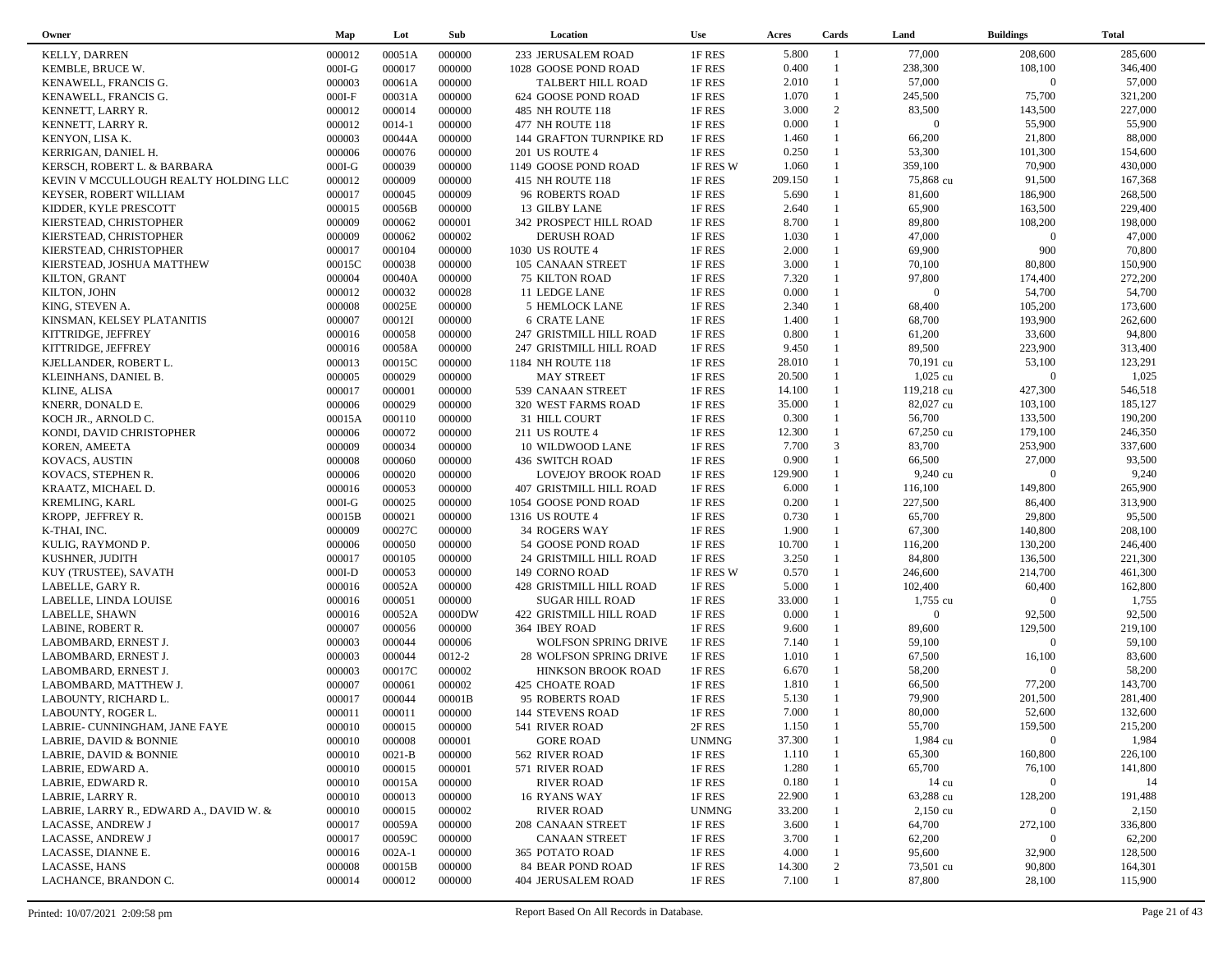| Owner                        | Map      | Lot        | Sub        | Location                   | <b>Use</b>   | Acres   | Cards        | Land           | <b>Buildings</b> | <b>Total</b> |
|------------------------------|----------|------------|------------|----------------------------|--------------|---------|--------------|----------------|------------------|--------------|
| LACROIX (TRUSTEE), ROBERT A. | 000005   | 000031     | 000002     | 162 MAY STREET             | 1F RES       | 5.350   | -1           | 73,900         | 5,000            | 78,900       |
| LACROIX (TRUSTEE), ROBERT A. | 000006   | 000001     | 000000     | <b>LOVEJOY BROOK ROAD</b>  | 1F RES       | 201.000 |              | 8,802 cu       | $\overline{0}$   | 8,802        |
| LACROIX (TRUSTEE), ROBERT R. | 000006   | 000113     | 000000     | 52 BLACKWATER ROAD         | 1F RES       | 1.500   | $\mathbf{1}$ | 48,500         | 159,700          | 208,200      |
| LACROIX (TRUSTEE), ROBERT R. | 000006   | 000113     | 000001     | <b>BLACKWATER ROAD</b>     | 1F RES       | 6.780   | $\mathbf{1}$ | 54,100         | $\overline{0}$   | 54,100       |
| LACROIX JR, ALBERT           | 000004   | 000011     | 000000     | <b>463 WEST FARMS ROAD</b> | 1F RES       | 5.500   | $\mathbf{1}$ | 81,000         | 134,300          | 215,300      |
| LACROIX PROPERTIES, LLC      | 000006   | 000108     | 000000     | <b>41 BLACKWATER ROAD</b>  | 1F RES       | 1.750   | $\mathbf{1}$ | 68,800         | 71,400           | 140,200      |
| LACROIX, SCOTT               | 00015A   | 000085     | 000000     | <b>39 HILL COURT</b>       | 1F RES       | 0.710   | $\mathbf{1}$ | 65,600         | 123,700          | 189,300      |
| LACROIX, THOMAS (TRUSTEE)    | 000004   | 00017A     | 000000     | 386 WEST FARMS ROAD        | 1F RES       | 1.180   | $\mathbf{1}$ | 68,000         | 36,500           | 104,500      |
| LACROIX, THOMAS (TRUSTEE)    | 000007   | 000040     | 000000     | 114 SOUTH ROAD             | 1F RES       | 7.300   | $\mathbf{1}$ | 91,300         | 85,900           | 177,200      |
|                              | 000015   | 00003B     | 000000     | 369 NH ROUTE 118           | 1F RES       | 1.270   | $\mathbf{1}$ | 65,700         | 88,100           | 153,800      |
| LADD, BURNS RALPH            |          | 000023     |            |                            |              |         | $\mathbf{1}$ |                | 3,700            | 65,209       |
| LAFFAN, JAMES R.             | 000008   |            | 000000     | 202 CODFISH HILL ROAD      | 1F RES       | 36.000  | 2            | 61,509 cu      |                  |              |
| LAFFAN, JAMES R.             | 000008   | 000092     | 000000     | 202 CODFISH HILL ROAD      | 1F RES       | 22.500  | $\mathbf{1}$ | 69,577 cu      | 257,400          | 326,977      |
| LAFLAM, KARI A.              | 000004   | 000062     | 000000     | 334 GOOSE POND ROAD        | 1F RES       | 1.750   | $\mathbf{1}$ | 69,800         | 30,500           | 100,300      |
| LAFOUNTAIN, KEITH            | 000012   | 000032     | 000035     | <b>6 SOLAR CIRCLE</b>      | 1F RES       | 0.000   | $\mathbf{1}$ | $\overline{0}$ | 79,800           | 79,800       |
| LAHAYE, AMY L                | 000017   | 000089     | 000000     | 947 US ROUTE 4             | 1F RES       | 0.890   |              | 66,200         | 55,600           | 121,800      |
| LAMBERT, ALBERT DENNIS       | 00015A   | 000079     | 000000     | 22 REAGAN ROAD             | 2F RES       | 0.480   | 2            | 70,800         | 249,500          | 320,300      |
| LAMBERT, JASON R.            | 000009   | 000028     | 000000     | 58 RIVER ROAD              | 1F RES       | 2.480   | $\mathbf{1}$ | 64,300         | 34,100           | 98,400       |
| LAMBERT, PAUL                | 000006   | 000017     | 000000     | 61 WEST FARMS ROAD         | 1F RES       | 1.870   | $\mathbf{1}$ | 76,900         | 102,000          | 178,900      |
| LAMBERT, RICHARD MARK        | 000006   | 000067     | 000000     | <b>45 STARK HILL ROAD</b>  | 1F RES       | 3.000   | $\mathbf{1}$ | 81,000         | 85,800           | 166,800      |
| <b>LANDERS, RODGER</b>       | $000I-F$ | 000045     | 000000     | 718 GOOSE POND ROAD        | 1F RES       | 6.750   |              | 262,600        | 56,100           | 318,700      |
| <b>LANDERS, RODGER</b>       | $000I-F$ | 000093     | 000000     | <b>GOOSE POND ROAD</b>     | 1F RES W     | 0.100   | 1            | $\overline{0}$ | $\Omega$         | $\Omega$     |
| LANDRY, TODD                 | 000012   | 000032     | 000042     | 27 LUNAR DRIVE             | 1F RES       | 0.000   |              | $\overline{0}$ | 62,800           | 62,800       |
| LANE, FREDERICK G.           | 000015   | 000012     | 000000     | 195 NH ROUTE 118           | 1F RES       | 5.000   | $\mathbf{1}$ | 82,500         | 179,000          | 261,500      |
| LANE, FREDERICK G.           | 000015   | 000018     | 000000     | 198 NH ROUTE 118           | 1F RES       | 0.600   | $\mathbf{1}$ | 53,100         | 62,200           | 115,300      |
| LANE, III, WALTER W.         | 000017   | 00106B     | 000000     | 55 GRISTMILL HILL ROAD     | 1F RES       | 5.000   | 1            | 86,300         | 95,300           | 181,600      |
| LANG, HARRY E.               | 000009   | 00003B     | 000000     | 17 COLUMBIA LANE           | 1F RES       | 0.990   | $\mathbf{1}$ | 61,600         | 113,600          | 175,200      |
| LANGLEY, ADAM K.             | 000006   | 000046     | 000000     | 6 GOOSE POND ROAD          | 1F RES       | 1.130   | $\mathbf{1}$ | 66,900         | 143,500          | 210,400      |
| LAQUERRE, TODD               | 000003   | 000020     | 000000     | 421 GRAFTON TURNPIKE RD    | 1F RES       | 1.600   | $\mathbf{1}$ | 66,500         | 258,600          | 325,100      |
| LAQUERRE, TODD J.            | 000006   | 00117A     | 000000     | 341 JONES HILL ROAD        | 1F RES       | 2.000   | 1            | 69,900         | 157,600          | 227,500      |
| LARAMIE, KIM M.              | 000006   | 000116     | 000000     | 385 JONES HILL ROAD        | 1F RES       | 6.900   | $\mathbf{1}$ | 104,000        | 101,600          | 205,600      |
| LARESE, JOHN Z.              | $000I-F$ | 000005     | 000000     | 55 WEST SHORE ROAD         | 1F RES W     | 2.990   | $\mathbf{1}$ | 325,000        | 40,600           | 365,600      |
| LARESE, JOHN Z.              | $000I-F$ | 000009     | 000000     | <b>WEST SHORE ROAD</b>     | 1F RES       | 5.510   | $\mathbf{1}$ | 71,300         | $\overline{0}$   | 71,300       |
| LARESE, JOHN Z.              | $000I-F$ | 000024     | 000000     | <b>42 WEST SHORE ROAD</b>  | 1F RES W     | 0.200   | $\mathbf{1}$ | 315,000        | 25,400           | 340,400      |
| LAROCQUE, MICHAEL            | 000006   | 00116A     | 000000     | <b>BLACKWATER ROAD</b>     | 1F RES       | 13.000  |              | 2,380 cu       | $\Omega$         | 2,380        |
| LAROCQUE, RICHARD ALAN       | 000009   | 000033     | 000001     | 174 RIVER ROAD             | 1F RES       | 2.600   | $\mathbf{1}$ | 70,000         | 128,200          | 198,200      |
| LAROCQUE, RICHARD D.         | 000009   | 000033     | $0002 - 1$ | <b>14 TIBBITS LANE</b>     | 1F RES       | 1.620   |              | 66,000         | 56,500           | 122,500      |
| LAROCQUE, RICHARD EARL       | 000009   | 000033     | 000000     | 170 RIVER ROAD             | 1F RES       | 11.810  | $\mathbf{1}$ | 79,500         | 149,800          | 229,300      |
| LARY (TRUSTEE), KENNETH E.   | 000013   | 000002     | 000000     | 116 CIDER MILL ROAD        | 1F RES       | 244.000 |              | 68,385 cu      | 49,600           | 117,985      |
| LARY (TRUSTEE), KEVIN E.     | 000015   | 000004     | 000000     | 245 NH ROUTE 118           | 1F RES       | 123.500 | 1            | 70,090 cu      | 117,400          | 187,490      |
| LARY (TRUSTEE), KEVIN E.     | 000015   | 000020     | 000001     |                            | 1F RES       | 10.140  |              | 20,440 cu      | 9,000            | 29,440       |
|                              |          | 000033     | 000002     | 246 NH ROUTE 118           | <b>UNMNG</b> | 22.800  |              | 1,848 cu       | $\Omega$         | 1,848        |
| LARY (TRUSTEE), KEVIN E.     | 000015   |            |            | <b>JERUSALEM ROAD</b>      |              |         | $\mathbf{1}$ |                |                  |              |
| LARY, JODY R.                | 000015   | 000015     | 000000     | 107 REAGAN ROAD            | 1F RES       | 6.500   | $\mathbf{1}$ | 99,100         | 124,700          | 223,800      |
| LASHUA (TRUSTEE), ETHEL      | 00015B   | 000042     | 000000     | 1325 US ROUTE 4            | 1F RES       | 0.840   | $\mathbf{1}$ | 98,500         | 65,900           | 164,400      |
| LASHUA, DONALD               | 00015B   | 000041     | 000000     | 1333 US ROUTE 4            | 1F RES       | 0.680   |              | 81,800         | 142,600          | 224,400      |
| LASHUA, DONALD E.            | 00015B   | 000040     | 000002     | 1349 US ROUTE 4            | 1F RES       | 1.740   | $\mathbf{1}$ | 101,200        | 209,700          | 310,900      |
| LASHUA, GERALD R.            | 00015C   | 000024     | 000000     | 31 BRUCE ROAD              | 1F RES       | 1.070   | $\mathbf{1}$ | 66,700         | 82,600           | 149,300      |
| LASHUA, MATTHEW A.           | 000017   | $0059 - 1$ | 000000     | 585 FERNWOOD FARMS ROA     | 1F RES       | 15.000  |              | 59,758 cu      | 45,800           | 105,558      |
| LASHUA, TRAVIS               | 00015C   | 000039     | 000000     | 44 BRUCE ROAD              | 1F RES       | 0.450   | $\mathbf{1}$ | 63,300         | 93,600           | 156,900      |
| <b>LASTING MEMORY PET</b>    | 000009   | 000069     | 00000A     | 57 AMANDA LANE             | 1F RES       | 6.970   |              | 68,500         | 11,900           | 80,400       |
| LAVALLEE, GARY               | 000012   | 000032     | 000043     | 11 SOLAR CIRCLE            | 1F RES       | 1.000   |              | $\overline{0}$ | 79,300           | 79,300       |
| LAVALLEY, NICHOLAS           | 000017   | 000058     | 000004     | <b>68 CORNO ROAD</b>       | 1F RES       | 3.540   |              | 77,900         | 130,800          | 208,700      |
| LAVIGNE, ROLAND              | 000006   | 000045     | 000000     | <b>GOOSE POND ROAD</b>     | 1F RES       | 1.410   |              | 32,600         | $\bf{0}$         | 32,600       |
| LAVOIE, PIERRE-PAUL ROOLIN   | $000I-G$ | 000006     | 000001     | 91 GOULD ROAD              | 1F RES       | 5.050   |              | 75,100         | 195,500          | 270,600      |
| LAWLER, CRAIG F.             | 00015A   | 000092     | 000000     | 35 REAGAN ROAD             | 1F RES       | 0.590   |              | 65,300         | 94,000           | 159,300      |
| LAWLER, ROBERT P.            | 000008   | 000036     | 000001     | 37 MAPLE ROAD              | 1F RES       | 5.600   |              | 73,300         | 48,400           | 121,700      |
| LAWN, MALLORY                | 000015   | 000044     | 000000     | <b>164 ORANGE ROAD</b>     | 1F RES       | 1.500   |              | 66,300         | 41,400           | 107,700      |
| <b>LAZARUS, KERRY</b>        | 000007   | 000057     | 000000     | <b>463 CHOATE ROAD</b>     | 1F RES       | 2.880   |              | 72,600         | 199,100          | 271,700      |
| LAZOWSKI, PHILIP             | 000009   | 000084     | 000000     | 39 MORRIS WAY              | 1F RES W     | 7.710   |              | 283,600        | 391,500          | 675,100      |
| LAZOWSKI, RUTH R.            | 000015   | 000035     | 000001     | <b>JERUSALEM ROAD</b>      | 1F RES       | 6.300   |              | 2,678 cu       | $\mathbf{0}$     | 2,678        |
| LAZOWSKI, RUTH R.            | 000015   | 000035     | 000002     | <b>JERUSALEM ROAD</b>      | 1F RES       | 2.140   |              | 910 cu         | $\boldsymbol{0}$ | 910          |
|                              |          |            |            |                            |              |         |              |                |                  |              |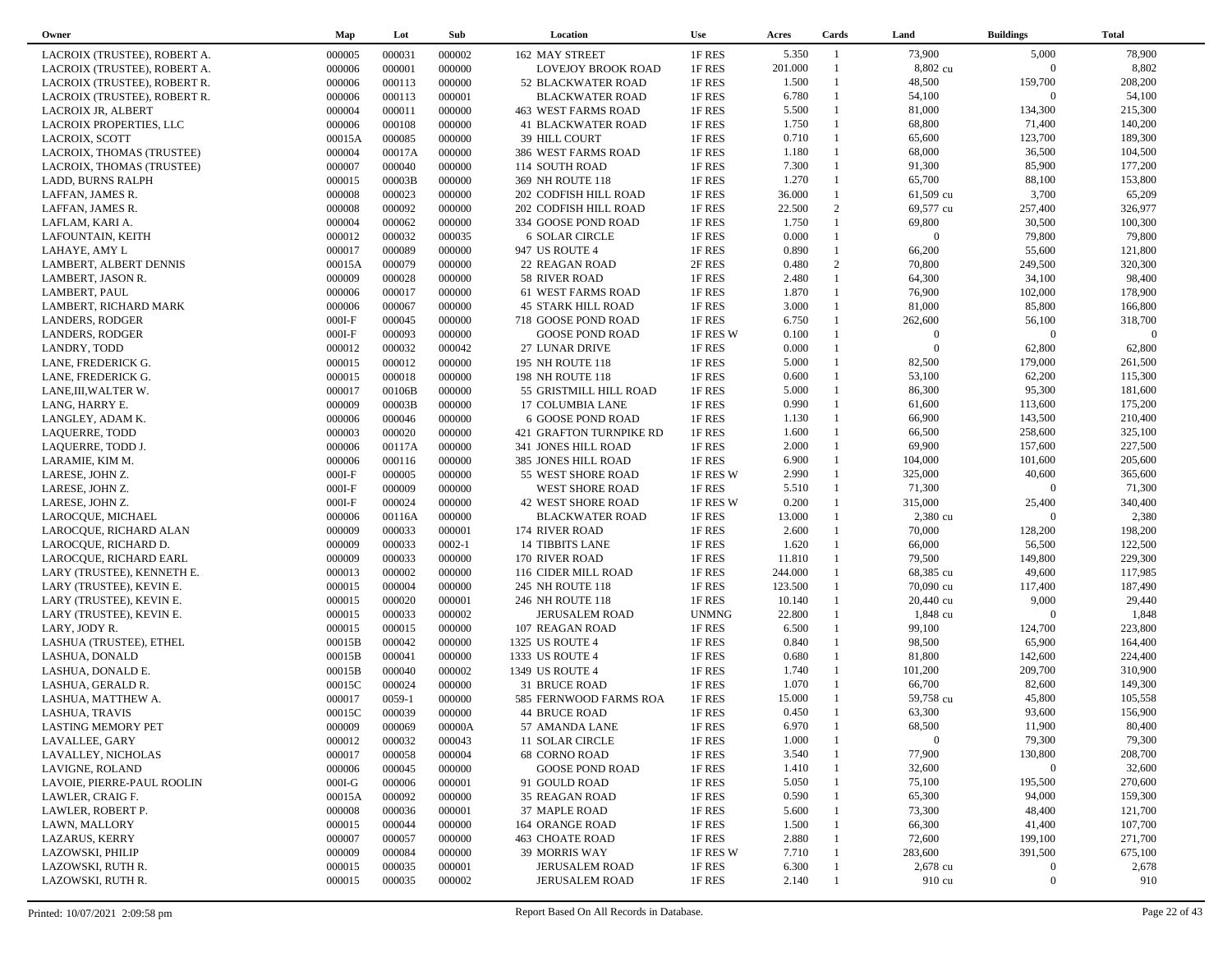| Owner                          | Map      | Lot           | Sub    | Location                                 | <b>Use</b>    | Acres  | Cards             | Land               | <b>Buildings</b> | Total     |
|--------------------------------|----------|---------------|--------|------------------------------------------|---------------|--------|-------------------|--------------------|------------------|-----------|
| LAZOWSKI, RUTH R.              | 000015   | 000035        | 000003 | <b>JERUSALEM ROAD</b>                    | 1F RES        | 2.000  | -1                | 850 cu             | $\overline{0}$   | 850       |
| LAZOWSKI, RUTH R.              | 000015   | 000035        | 000004 | <b>JERUSALEM ROAD</b>                    | <b>FARM L</b> | 5.060  |                   | $2,151$ cu         | $\overline{0}$   | 2,151     |
| LEBLANCE, SAMUEL               | 000012   | 0032-9        | 000000 | 10 WELL DRIVE                            | 1F RES        | 0.000  | $\mathbf{1}$      | $\overline{0}$     | 38,600           | 38,600    |
| LEBRUN, PAULA                  | 000006   | 000015        | 000000 | 85 WEST FARMS ROAD                       | 1F RES        | 0.570  | $\mathbf{1}$      | 69,500             | 54,600           | 124,100   |
| LECAIN, CHRISTOPHER            | 000009   | 000070        | 000000 | 194 FERNWOOD FARMS ROA                   | 1F RES        | 24.000 | $\mathbf{1}$      | 71,460 cu          | 78,900           | 150,360   |
| LECAIN, EDWARD                 | 000004   | 000042        | 000000 | <b>19 KILTON ROAD</b>                    | 1F RES        | 0.200  | $\mathbf{1}$      | 44,900             | 57,100           | 102,000   |
| LEE, KATHERINE                 | 000013   | 000017        | 000000 | 1092 NH ROUTE 118                        | 1F RES        | 4.360  | $\mathbf{1}$      | 80,900             | 131,000          | 211,900   |
| LELCHUK (TRUSTEE), ALAN        | 000009   | 000068        | 000000 | 176 FERNWOOD FARMS ROA                   | 2F RES        | 17.000 | $\mathbf{1}$      | 69,312 cu          | 294,100          | 363,412   |
| LELCHUK (TRUSTEE), ALAN        | $000I-E$ | 000038        | 000000 | <b>65 BERRY WAY</b>                      | 1F RES W      | 1.100  | 1                 | 250,500            | 111,100          | 361,600   |
| LELCHUK, ALAN                  | 000012   | 000003        | 000000 | FERNWOOD FARMS ROA                       | 1F RES        | 29.000 |                   | $1,750 \text{ cu}$ | 800              | 2,550     |
|                                | 000012   | 000004        | 000000 |                                          | <b>MNGDP</b>  | 29.000 |                   | $3,190 \text{ cu}$ | $\Omega$         | 3,190     |
| LELCHUK, ALAN                  | 000012   | 00005A        | 000000 | FERNWOOD FARMS ROA                       | <b>MNGDP</b>  | 5.050  |                   | 556 cu             | $\Omega$         | 556       |
| LELCHUK, ALAN                  |          | 00005A        | 000001 | FERNWOOD FARMS ROA<br>FERNWOOD FARMS ROA | 1F RES        | 5.080  |                   | 559 cu             | $\Omega$         | 559       |
| LELCHUK, ALAN<br>LELCHUK, ALAN | 000012   | 00005A        | 000002 |                                          |               | 5.140  |                   | 565 cu             | $\Omega$         | 565       |
|                                | 000012   |               |        | FERNWOOD FARMS ROA                       | 1F RES        |        |                   |                    |                  |           |
| LEMAY, LEONARD J.              | 000009   | 000088        | 000000 | 535 FERNWOOD FARMS ROA                   | 1F RES        | 14.100 | $\mathbf{1}$<br>1 | 67,387 cu          | 27,200           | 94,587    |
| LEMAY, MATTHEW                 | 000003   | 000048        | 000000 | 163 GRAFTON TURNPIKE RD                  | 1F RES        | 1.460  |                   | 70,500             | 118,300          | 188,800   |
| LEMAY, ROGER                   | 000003   | 00017C        | 000000 | 593 GRAFTON TURNPIKE RD                  | 1F RES        | 11.200 | $\mathbf{1}$      | 136,800            | 226,100          | 362,900   |
| LEMIEUX, MICHAEL M.            | 000017   | 000034        | 000002 | <b>SWITCH ROAD</b>                       | 1F RES        | 1.960  |                   | 52,500             | $\Omega$         | 52,500    |
| LEMIEUX D/B/A, MICHAEL M.      | 000008   | 000090        | 000001 | CODFISH HILL ROAD                        | <b>UNMNG</b>  | 1.440  | $\mathbf{1}$      | 69 cu              | $\Omega$         | 69        |
| LEMIEUX D/B/A, MICHAEL M.      | 000008   | 000090        | 000002 | CODFISH HILL ROAD                        | <b>UNMNG</b>  | 1.940  |                   | 93 cu              | $\Omega$         | 93        |
| LEMIEUX D/B/A, MICHAEL M.      | 000008   | 000090        | 000004 | <b>RACHEL RUN</b>                        | <b>UNMNG</b>  | 1.450  | 1                 | $70 \text{ cu}$    | $\Omega$         | 70        |
| LEMIEUX D/B/A, MICHAEL M.      | 000008   | 000090        | 000005 | <b>RACHEL RUN</b>                        | <b>UNMNG</b>  | 1.960  |                   | 94 cu              | $\Omega$         | 94        |
| LEMIEUX D/B/A, MICHAEL M.      | 000008   | 000090        | 000006 | <b>RACHEL RUN</b>                        | <b>UNMNG</b>  | 1.340  | $\mathbf{1}$      | 64 cu              | $\Omega$         | 64        |
| LEMIEUX D/B/A, MICHAEL M.      | 000008   | 000090        | 000007 | <b>RACHEL RUN</b>                        | <b>UNMNG</b>  | 1.600  |                   | 77 cu              | $\Omega$         | $77\,$    |
| LEMIEUX D/B/A, MICHAEL M.      | 000008   | 000090        | 000008 | <b>ERIC LANE</b>                         | <b>UNMNG</b>  | 2.330  |                   | 112 cu             | $\Omega$         | 112       |
| LEMIEUX D/B/A, MICHAEL M.      | 000008   | 000090        | 000009 | <b>ERIC LANE</b>                         | <b>UNMNG</b>  | 2.490  |                   | $120 \text{ cu}$   | $\Omega$         | 120       |
| LEMIEUX D/B/A, MICHAEL M.      | 000008   | 000090        | 000010 | <b>ERIC LANE</b>                         | <b>UNMNG</b>  | 3.450  |                   | 166 cu             | $\Omega$         | 166       |
| LEMIEUX D/B/A, MICHAEL M.      | 000008   | 000090        | 000011 | <b>ERIC LANE</b>                         | <b>UNMNG</b>  | 3.750  | 1                 | 180 cu             | $\Omega$         | 180       |
| LEMIEUX D/B/A, MICHAEL M.      | 000008   | 000090        | 000012 | <b>ERIC LANE</b>                         | <b>UNMNG</b>  | 3.800  |                   | 182 cu             | $\Omega$         | 182       |
| LEMIEUX D/B/A, MICHAEL M.      | 000008   | 000090        | 000013 | <b>RACHEL RUN</b>                        | <b>UNMNG</b>  | 1.300  |                   | $62 \text{ cu}$    | $\Omega$         | 62        |
| LEMIEUX D/B/A, MICHAEL M.      | 000008   | 000090        | 000014 | <b>RACHEL RUN</b>                        | <b>UNMNG</b>  | 1.370  |                   | 66 cu              | $\Omega$         | 66        |
| LEMIEUX D/B/A, MICHAEL M.      | 000008   | 000090        | 000015 | <b>RACHEL RUN</b>                        | <b>UNMNG</b>  | 2.080  |                   | $100 \text{ cu}$   | $\Omega$         | 100       |
| LEMIEUX D/B/A, MICHAEL M.      | 000008   | 000090        | 000016 | <b>RACHEL RUN</b>                        | <b>UNMNG</b>  | 1.920  | 1                 | 92 cu              | $\Omega$         | 92        |
| LEMIEUX D/B/A, MICHAEL M.      | 000008   | 000090        | 000017 | <b>RACHEL RUN</b>                        | <b>UNMNG</b>  | 2.490  | 1                 | $120 \text{ cu}$   | $\Omega$         | 120       |
| LEMIEUX, ROLAND J.             | 000003   | 000051        | 000000 | <b>307 GRAFTON TURNPIKE RD</b>           | 1F RES        | 12.000 | $\mathbf{1}$      | 67,680 cu          | 110,300          | 177,980   |
| LEMOI (TRUSTEE), CLAUDE L.     | $000I-E$ | 000018        | 000000 | 550 CANAAN STREET                        | 1F RES W      | 3.000  | $\mathbf{1}$      | 257,200            | 241,900          | 499,100   |
| LEONARDS III, THOMAS C.        | 000008   | 000021        | 000000 | 281 SAWYER HILL ROAD                     | 1F RES        | 3.950  | 2                 | 77,400             | 328,200          | 405,600   |
| LEONARDS III, THOMAS C.        | 000008   | 000022        | 000000 | CODFISH HILL ROAD                        | 1F RES        | 54.000 | $\mathbf{1}$      | 2,592 cu           | $\mathbf{0}$     | 2,592     |
| LEONARDS III, THOMAS C.        | 000008   | 00020A        | 000000 | <b>BEAR POND ROAD</b>                    | 1F RES        | 5.500  | $\mathbf{1}$      | 330 cu             | $\overline{0}$   | 330       |
| LEPINE, ROGER L.               | 000003   | 00063F        | 000000 | 169 GRAFTON TURNPIKE RD                  | 1F RES        | 13.050 |                   | 65,603 cu          | 140,200          | 205,803   |
|                                | 000010   | 000003        | 000000 | 313 RIVER ROAD                           | 1F RES        | 14.800 |                   | 68,301 cu          | 185,300          | 253,601   |
| LEPORE, GIOVANNA               |          |               |        |                                          |               |        |                   |                    | $\theta$         | 3,904     |
| LEPORE, GIOVANNA               | 000010   | 00003E        | 000000 | <b>RIVER ROAD</b>                        | 1F RES        | 45.400 |                   | 3,904 cu           | $\Omega$         | 666       |
| LESTER, CHARLES RUSSELL        | 000017   | 000048        | 000000 | <b>ROBERTS ROAD</b>                      | <b>UNMNG</b>  | 14.310 | $\mathbf{1}$      | 666 cu             |                  |           |
| LESTER, RUSSELL                | 000017   | 000046        | 000000 | <b>120 ROBERTS ROAD</b>                  | 1F RES        | 28.400 |                   | 83,425 cu          | 93,300           | 176,725   |
| LEVER, JOHN SIDNEY             | $000I-F$ | 000031        | 000000 | 632 GOOSE POND ROAD                      | 1F RES        | 0.250  | 2                 | 253,200            | 196,200          | 449,400   |
| LEWIS III, GEORGE F.           | 000017   | 00076G        | 000002 | 74 CANAAN STREET                         | 1F RES        | 1.820  | $\mathbf{1}$      | 48,500             | $\overline{0}$   | 48,500    |
| LEWIS, DENNIS E                | 000009   | 000030        | 000000 | 86 RIVER ROAD                            | 1F RES        | 1.100  |                   | 55,500             | 72,100           | 127,600   |
| LEWIS, MICHELLE A.             | 000009   | $0071 - 1$    | 000000 | 242 FERNWOOD FARMS ROA                   | 2F RES        | 15.450 | 8                 | 180,800            | 257,000          | 437,800   |
| LEWIS, TIMOTHY                 | 000009   | 00075C        | 000000 | 390 FERNWOOD FARMS ROA                   | 1F RES        | 6.090  | $\overline{1}$    | 77,800             | 76,700           | 154,500   |
| LEWIS, TIMOTHY                 | 000009   | 00075C        | 000001 | 378 FERNWOOD FARMS ROA                   | 1F RES        | 2.290  |                   | 68,200             | 74,900           | 143,100   |
| LEWIS, TIMOTHY J.              | 000009   | 00071A        | 000002 | 72 AMANDA LANE                           | 1F RES        | 5.130  |                   | 98,256 cu          | 94,900           | 193,156   |
| LEWIS, TIMOTHY J.              | 000009   | 00071A        | 000003 | FERNWOOD FARMS ROA                       | <b>UNMNG</b>  | 10.680 |                   | 1,954 cu           | $\overline{0}$   | 1,954     |
| <b>LIBERTY UTILITIES</b>       | 00UTIL   | <b>OOELEC</b> | 000001 | CANAAN                                   | UTILITY-      | 0.000  |                   | $\overline{0}$     | 4,290,200        | 4,290,200 |
| LICENCE JR., RICHARD G.        | 000004   | 000056        | 000000 | 404 GOOSE POND ROAD                      | 1F RES        | 2.750  | 2                 | 76,200             | 111,200          | 187,400   |
| LIEBRAND, JEROME T.            | 000017   | 000088        | 000000 | 949 US ROUTE 4                           | 1F RES        | 2.260  |                   | 70,300             | 370,000          | 440,300   |
| LIGHT MY FIRE HOLDINGS LLC     | 000012   | 000012        | 000002 | 465 NH ROUTE 118                         | COM/IN        | 2.100  |                   | 63,200             | 166,400          | 229,600   |
| LINN, JAMES M.                 | 000015   | 000034        | 000000 | 61 LINN WAY                              | 1F RES        | 84.300 |                   | 72,419 cu          | 61,100           | 133,519   |
| LISTEN INC.                    | 000006   | 00094A        | 000000 | <b>236 US ROUTE 4</b>                    | <b>EXEMPT</b> | 5.510  |                   | 138,800            | 258,400          | 397,200   |
| LIZOTTE, PAUL                  | 000008   | 00045A        | 000000 | 6 BULL ROAD                              | 1F RES        | 0.650  |                   | 60,800             | 47,100           | 107,900   |
| LOBACZ, RICHARD                | 000007   | 00012G        | 000000 | 11 HERSEY WAY                            | 1F RES        | 3.200  |                   | 70,700             | 151,500          | 222,200   |
|                                |          |               |        |                                          |               |        |                   |                    |                  |           |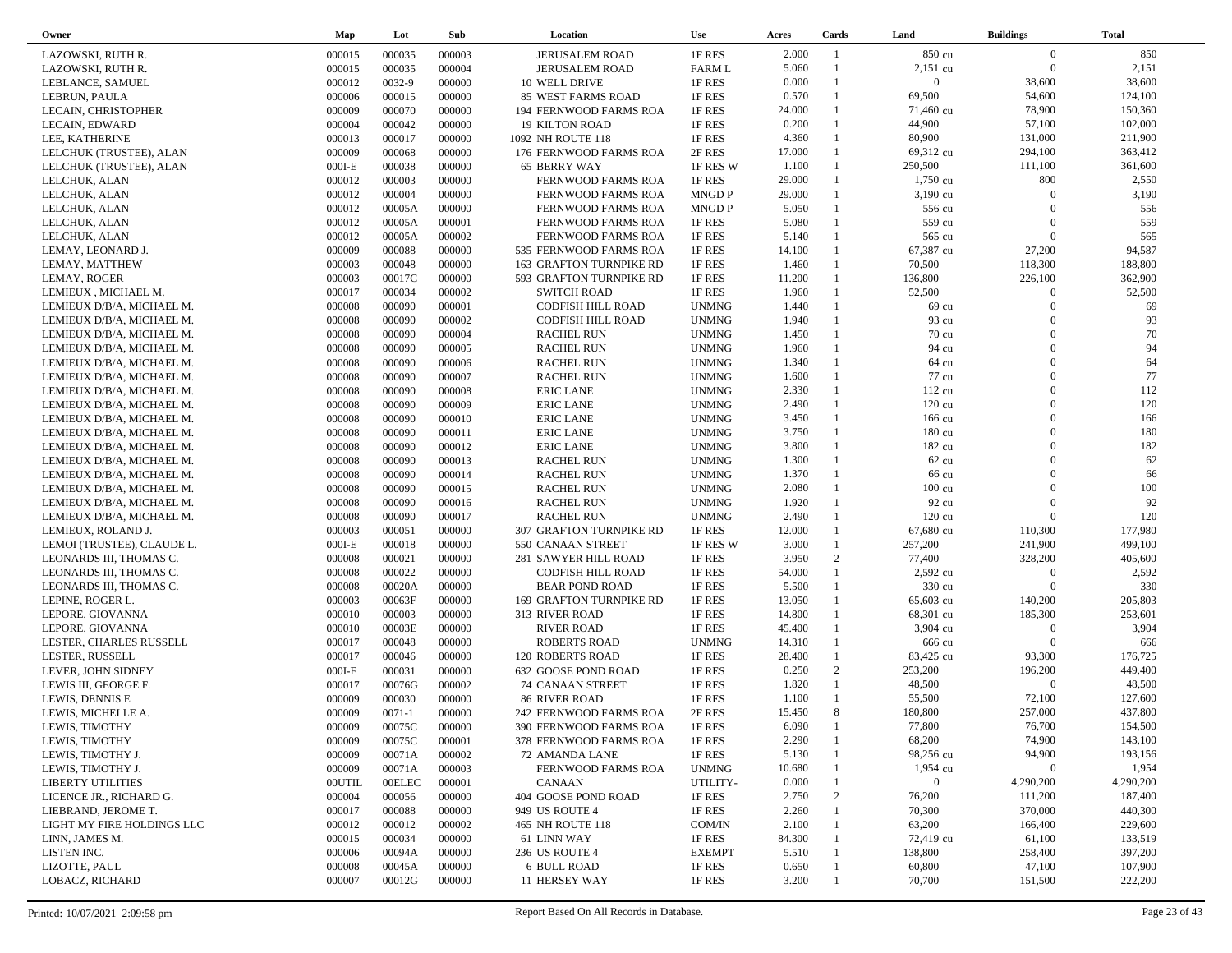| Owner                                                        | Map      | Lot    | Sub      | Location                   | <b>Use</b>   | Acres  | Cards                        | Land                      | <b>Buildings</b> | <b>Total</b> |
|--------------------------------------------------------------|----------|--------|----------|----------------------------|--------------|--------|------------------------------|---------------------------|------------------|--------------|
| LONGLEY JR., ROY F.                                          | 000012   | 00037G | 000000   | 976 NH ROUTE 118           | 1F RES       | 48.660 | $\mathbf{1}$                 | 86,640 cu                 | 130,800          | 217,440      |
| LONGLEY, REX L.                                              | 000003   | 000036 | 000000   | 330 GRAFTON TURNPIKE RD    | 1F RES       | 6.800  | $\overline{1}$               | 79,500                    | 163,600          | 243,100      |
| LONGLEY, ROY F.                                              | 000008   | 000002 | 000000   | 520 GOOSE POND ROAD        | 1F RES       | 1.200  | $\mathbf{1}$                 | 68,100                    | 34,000           | 102,100      |
| LOOMIS, NANCY B.                                             | $000I-D$ | 000015 | 000000   | 372 CANAAN STREET          | 2F RES       | 2.000  | $\mathbf{1}$                 | 142,300                   | 332,500          | 474,800      |
| LORING, BRUCE                                                | 000006   | 000049 | 0000MH   | 40 GOOSE POND ROAD         | 1F RES       | 0.000  | $\mathbf{1}$                 | $\overline{0}$            | 15,100           | 15,100       |
| LORING, PENNY                                                | 000006   | 000049 | 000000   | 38 GOOSE POND ROAD         | 1F RES       | 3.200  | 2                            | 94,600                    | 90,300           | 184,900      |
| LOSIER, DANIEL S.                                            | 000001   | 000010 | 000002   | 849 GRAFTON TURNPIKE RD    | 1F RES       | 21.230 | 3                            | 71,871 cu                 | 129,500          | 201,371      |
| LOTHROP, GRACE E.                                            | 000014   | 000016 | 000000   | <b>JERUSALEM ROAD</b>      | 1F RES       | 98.000 | $\mathbf{1}$                 | 65,596 cu                 | 1,500            | 67,096       |
| LOUNDER, JON R.                                              | 000008   | 000042 | 000000   | 391 SWITCH ROAD            | 1F RES       | 4.000  | $\mathbf{1}$                 | 79,500                    | 154,100          | 233,600      |
| LOUPIS, KENT F.                                              | 000006   | 000021 | 000002   | 37 WEST FARMS ROAD         | 1F RES       | 1.690  | $\mathbf{1}$                 | 72,600                    | 112,100          | 184,700      |
| LOUPIS, NICKOLAS MICHAEL                                     |          | 000067 | 000000   |                            | 1F RES       | 0.680  | $\mathbf{1}$                 | 53,000                    | 79,800           | 132,800      |
|                                                              | 00015C   | 000013 |          | 23 EVANS LANE              |              | 2.150  | $\mathbf{1}$                 |                           | $\overline{0}$   | 171,500      |
| LOW, ROBERT T.                                               | $000I-E$ |        | 000006   | CANAAN STREET              | 1F RES W     | 0.000  | $\mathbf{1}$                 | 171,500<br>$\overline{0}$ |                  |              |
| LOWE ET AL, SAMUEL R.                                        | 000007   | 000090 | 000029   | 32 SMITH DRIVE             | 1F RES       |        | $\mathbf{1}$                 | $\overline{0}$            | 72,600           | 72,600       |
| LOWER (TRUSTEE), SUSAN E.                                    | 000007   | 000090 | 000017   | 13 GOODWIN LANE            | 1F RES       | 0.000  |                              |                           | 45,100           | 45,100       |
| LOWNES III TRUSTEE, E. JOHN                                  | 000001   | 000003 | 000000   | KIMBALL HILL ROAD          | 1F RES       | 31.500 | $\mathbf{1}$<br>$\mathbf{1}$ | 1,008 cu                  | $\overline{0}$   | 1,008        |
| LOYNDS, WILLIAM G.                                           | 000009   | 000026 | 000001   | <b>28 RIVER ROAD</b>       | 1F RES       | 6.000  |                              | 72,400                    | 201,700          | 274,100      |
| LUCAS, JERRY O.                                              | 000006   | 000098 | 000000   | <b>169 BLACKWATER ROAD</b> | 1F RES       | 0.700  | $\mathbf{1}$                 | 65,600                    | 81,000           | 146,600      |
| LUCIA, JERRY                                                 | 000016   | 000011 | 000000   | <b>SOUTH ROAD</b>          | 1F RES       | 70.000 | $\mathbf{1}$                 | $4,200 \text{ cu}$        | $\overline{0}$   | 4,200        |
| LUCIA, JERRY                                                 | 000016   | 00014A | 000000   | <b>ABBOTT ROAD</b>         | 1F RES       | 20.000 |                              | $1,168 \text{ cu}$        | $\overline{0}$   | 1,168        |
| LUCKETTE, DEREK                                              | 000007   | 000090 | 000028   | <b>29 SMITH DRIVE</b>      | 1F RES       | 0.000  | $\mathbf{1}$                 | $\mathbf{0}$              | 42,800           | 42,800       |
| LUGAR, SANDRA                                                | 00015C   | 000001 | 000000   | <b>48 FOLLANSBEE ROAD</b>  | 1F RES       | 12.600 |                              | 68,117 cu                 | 72,400           | 140,517      |
| LUNDBERG, LESTER R.                                          | 000016   | 000042 | 000000   | 967 SOUTH ROAD             | 1F RES       | 4.870  | $\mathbf{1}$                 | 79,100                    | 156,400          | 235,500      |
| LUNDBERG, LESTER R.                                          | 000016   | 00042A | 000000   | 282 GRISTMILL HILL ROAD    | 1F RES       | 3.080  | $\mathbf{1}$                 | 80,500                    | 79,200           | 159,700      |
| LUNDBERG, LESTER R.                                          | 000016   | 00042C | 000000   | <b>SOUTH ROAD</b>          | 1F RES       | 3.100  | $\mathbf{1}$                 | 56,900                    | $\overline{0}$   | 56,900       |
| LUNDGREN, PHILIP A.                                          | $000I-G$ | 000091 | 000000   | SANDS OF TIME ROAD         | 1F RES       | 0.800  | $\mathbf{1}$                 | 36,000                    | $\Omega$         | 36,000       |
| LUNDGREN, PHILIP A.                                          | $000I-G$ | 000092 | 000000   | <b>SANDS OF TIME ROAD</b>  | 1F RES       | 0.860  | $\mathbf{1}$                 | 36,400                    | $\Omega$         | 36,400       |
| LURIE (TRUSTEE), ELIZABETH                                   | 000004   | 000031 | 000002   | PENINSULA ROAD             | <b>UNMNG</b> | 12.300 | $\mathbf{1}$                 | 827 cu                    | $\Omega$         | 827          |
| LUSHKOV, HANAN                                               | 000008   | 000053 | $000C-1$ | PINE TREE LANE             | <b>UNMNG</b> | 6.640  | $\mathbf{1}$                 | 1,215 cu                  | $\overline{0}$   | 1,215        |
| LUSHKOV, HANAN                                               | 000008   | 00053C | 000000   | <b>25 PINE TREE LANE</b>   | 2F RES       | 13.500 | $\mathbf{1}$                 | 67,396 cu                 | 346,200          | 413,596      |
| LUSONA, SANDRA J.                                            | 00015C   | 000005 | 00000G   | 89 FOLLANSBEE ROAD         | 1F RES       | 10.760 | $\mathbf{1}$                 | 88,600                    | 122,500          | 211,100      |
| LYMAN, MATTHEW W.                                            | 000017   | 00099H | 000000   | 15 WHITE TAIL LANE         | 1F RES       | 3.600  | $\mathbf{1}$                 | 76,700                    | 110,800          | 187,500      |
| LYMAN, PETER                                                 | 000016   | 00061F | 000000   | 42 MOUNTAIN VIEW DRIVE     | 1F RES       | 1.380  | $\mathbf{1}$                 | 75,400                    | 240,100          | 315,500      |
| LYMAN, SAWYER JOSEPH                                         | 000012   | 00037J | 000000   | 762 NH ROUTE 118           | 1F RES       | 5.500  | $\mathbf{1}$                 | 93,200                    | 148,900          | 242,100      |
| LYNCH, ERIN E.                                               | 00015B   | 000008 | 000000   | 10 FIRST STREET            | 1F RES       | 0.520  | $\mathbf{1}$                 | 69,200                    | 108,000          | 177,200      |
| LYNCH, FRANCIS B.                                            | 000013   | 00014A | 000000   | 1161 NH ROUTE 118          | 1F RES       | 21.400 | $\mathbf{1}$                 | 103,406 cu                | 96,400           | 199,806      |
| LYNCH, MELISSA L.                                            | 000004   | 000047 | 000000   | 317 GOOSE POND ROAD        | 1F RES       | 12.300 | $\mathbf{1}$                 | 75,076 cu                 | 221,600          | 296,676      |
| LYON, CRAIG                                                  | 000007   | 000030 | 000000   | 3 BRIAR ROAD               | 1F RES       | 1.600  | $\mathbf{1}$                 | 69,200                    | 166,200          | 235,400      |
| LYON, WILLIAM N. & DEBORAH C.                                | 000007   | 00031C | 000000   | 24 PERRY ROAD              | 1F RES       | 1.340  | $\mathbf{1}$                 | 68,500                    | 54,200           | 122,700      |
| M.T.D.'S PROPERTY MAINTENANCE LLC                            | 00015A   | 000054 | 000002   | 9 ON THE COMMON LANE       | COM/IN       | 2.860  | $\mathbf{1}$                 | 184,400                   | 348,900          | 533,300      |
| M.T.D.'S PROPERTY MAINTENANCE LLC                            | 00015A   | 000057 | 000000   | 26 NH ROUTE 118            | COM/IN       | 0.180  | $\mathbf{1}$                 | 78,800                    | 233,800          | 312,600      |
| MACDONALD, BETH A.                                           | 000009   | 000078 | 000000   | 143 BACK BAY ROAD          | 1F RES       | 0.690  | $\mathbf{1}$                 | 45,600                    | 31,100           | 76,700       |
| MACDONALD, WILLIAM                                           | 000012   | 0032-4 | 000000   | <b>20 VISTA DRIVE</b>      | 1F RES       | 0.000  | $\mathbf{1}$                 | $\overline{0}$            | 39,100           | 39,100       |
| MACDOUGALLO, THOMAS                                          | 000009   | 000101 | 000000   | 351 FERNWOOD FARMS ROA     | 1F RES       | 18.000 | $\mathbf{1}$                 | 73,700 cu                 | 267,900          | 341,600      |
| MACGREGOR, (TRUSTEES)HAROLD B & NANCY A                      | 000006   | 00069C | 000000   | 88 GOOSE POND ROAD         | 1F RES       | 5.100  | $\mathbf{1}$                 | 83,300                    | 27,200           | 110,500      |
| MACGREGOR, SHANA A.                                          | 000007   | 000090 | 000025   | 11 GOODWIN LANE            | 1F RES       | 0.000  | $\mathbf{1}$                 | $\overline{0}$            | 38,100           | 38,100       |
| MACIE, RICHARD                                               | 00015B   | 000007 | 000000   | 17 HIGHLAND AVENUE         | 1F RES       | 0.290  | $\mathbf{1}$                 | 47,600                    | 55,200           | 102,800      |
| <b>MACKINNON, CHARLES</b>                                    | $000I-F$ | 000039 | 000000   | 672 GOOSE POND ROAD        | 1F RES       | 1.410  | $\mathbf{1}$                 | 246,500                   | 83,600           | 330,100      |
| MACKWOOD, MATTHEW B.                                         | 000017   | 000045 | 000012   | 839 US ROUTE 4             | 1F RES       | 3.460  | $\mathbf{1}$                 | 71,500                    | 329,600          | 401,100      |
|                                                              | 000016   | 000013 | 000000   | ABBOTT ROAD                | 1F RES       | 82.560 | $\overline{1}$               | 24,588 cu                 | $\Omega$         | 24,588       |
| MACLEAN (TRUSTEE), AUDREY T.<br>MACLEAN (TRUSTEE), AUDREY T. |          |        |          |                            |              | 6.440  |                              | 104,700                   | 170,600          | 275,300      |
|                                                              | 000016   | 000016 | 000000   | 59 ABBOTT ROAD             | 1F RES       |        |                              |                           |                  |              |
| MACLEAN (TRUSTEE), AUDREY T.                                 | $000I-D$ | 000042 | 000000   | 101 CORNO ROAD             | 1F RES W     | 1.000  |                              | 261,300                   | 272,900          | 534,200      |
| MACLEAN (TRUSTEE), AUDREY T.                                 | $000I-D$ | 000048 | 000000   | 129 CORNO ROAD             | 1F RES W     | 0.660  |                              | 252,600                   | 81,200           | 333,800      |
| MACOMSON, JEREMY J.                                          | 000017   | 000045 | 000002   | 821 US ROUTE 4             | 1F RES       | 1.940  |                              | 76,300                    | 287,300          | 363,600      |
| MADDEN, CHRISTINE (TRUSTEE)                                  | $000I-F$ | 000040 | 000000   | 682 GOOSE POND ROAD        | 1F RES       | 0.250  | 2                            | 253,200                   | 132,900          | 386,100      |
| <b>MADDEN, TREVOR</b>                                        | 000007   | 000052 | 000001   | 318 IBEY ROAD              | 1F RES       | 5.500  |                              | 68,000                    | 154,400          | 222,400      |
| MAGNELL (TRUSTEES), JAMES P & MARY F                         | 000005   | 000003 | 000000   | 17 MOOSE MOUNTAIN ROA      | 1F RES       | 77.910 |                              | 76,262 cu                 | 262,900          | 339,162      |
| MAGNELL (TRUSTEES), JAMES P & MARY F                         | 000005   | 000006 | 000000   | 9 MOOSE MOUNTAIN ROA       | 1F RES       | 0.860  |                              | 49,600                    | $\mathbf{0}$     | 49,600       |
| MAHONEY (TRUSTEE), SUSAN                                     | $000I-G$ | 000051 | 000000   | 197 SANDS OF TIME ROAD     | 1F RES W     | 0.710  |                              | 413,600                   | 108,100          | 521,700      |
| <b>MAHONEY JOHN P</b>                                        | 000012   | 000032 | 000046   | <b>23 LUNAR DRIVE</b>      | 1F RES       | 0.000  |                              | $\overline{0}$            | 101,000          | 101,000      |
| MAJEWSKI, FREDERICK T.                                       | $000I-D$ | 000056 | 000000   | <b>CORNO ROAD</b>          | <b>UNMNG</b> | 17.500 |                              | $1,044 \text{ cu}$        | $\mathbf{0}$     | 1,044        |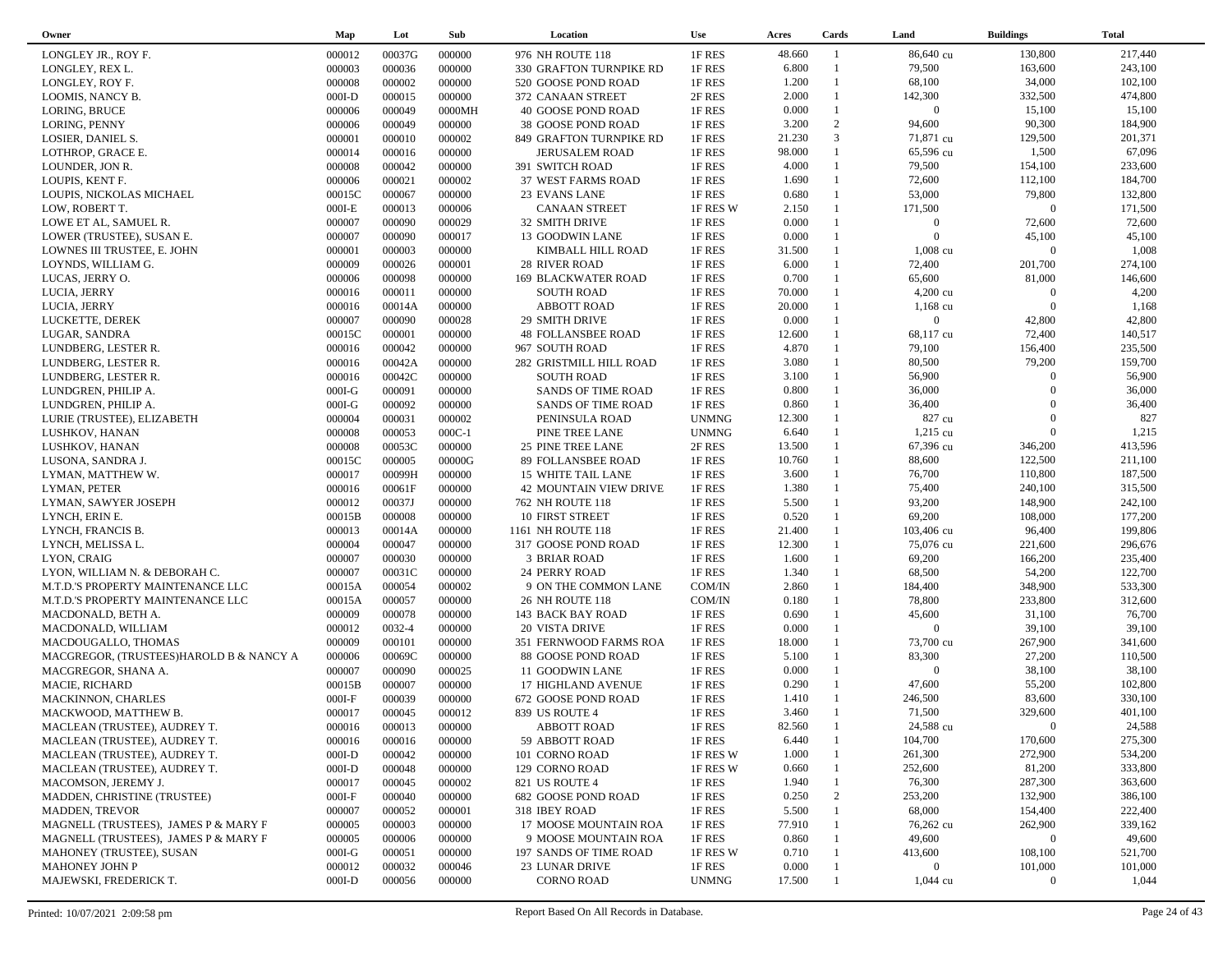| Owner                                  | Map      | Lot        | Sub    | Location                     | <b>Use</b>    | Acres   | Cards          | Land                 | <b>Buildings</b> | <b>Total</b>      |  |
|----------------------------------------|----------|------------|--------|------------------------------|---------------|---------|----------------|----------------------|------------------|-------------------|--|
| MAJEWSKI, FREDERICK T.                 | $000I-D$ | 00039B     | 000000 | <b>CANAAN STREET</b>         | 1F RES        | 5.270   | $\overline{1}$ | 72,600               | $\overline{0}$   | 72,600            |  |
| MAJEWSKI, JEFFREY W.                   | 000017   | 000083     | 000000 | <b>US ROUTE 4</b>            | 1F RES        | 0.230   | $\mathbf{1}$   | 3,300                | $\overline{0}$   | 3,300             |  |
| MAJEWSKI, JEFFREY W.                   | 000017   | 00057A     | 000000 | 253 CANAAN STREET            | 1F RES        | 1.000   | $\mathbf{1}$   | 67,500               | 98,400           | 165,900           |  |
| MAJEWSKI, JEFFREY W.                   | $000I-D$ | 00039A     | 000000 | <b>CANAAN STREET</b>         | 1F RES        | 5.350   | $\mathbf{1}$   | 73,100               | $\overline{0}$   | 73,100            |  |
| MAJEWSKI, JEFFREY W.                   | $000I-G$ | 000080     | 000000 | <b>COVE ROAD</b>             | 1F RES        | 0.760   | $\mathbf{1}$   | 42,300               | $\Omega$         | 42,300            |  |
| MALKIN, JAMES W.                       | 000015   | 000056     | 000000 | 103 ORANGE ROAD              | 1F RES        | 4.400   | $\mathbf{1}$   | 69,900               | 120,600          | 190,500           |  |
| MALONE, WILLIAM C.                     | 00015B   | 000005     | 000000 | 24 HIGHLAND AVENUE           | 1F RES        | 0.370   | $\mathbf{1}$   | 51,600               | 65,600           | 117,200           |  |
|                                        | 00015B   | 00006A     | 000000 |                              | 1F RES        | 4.360   | $\mathbf{1}$   | 37,800               | $\overline{0}$   | 37,800            |  |
| MALONE, WILLIAM C.                     |          |            |        | <b>HIGHLAND AVENUE</b>       |               | 2.870   | $\mathbf{1}$   |                      | 138,500          | 218,400           |  |
| MALONEY (TRUSTEE), CRAIG               | 000006   | 00013B     | 000000 | 149 WEST FARMS ROAD          | 1F RES        | 0.930   | $\mathbf{1}$   | 79,900               |                  |                   |  |
| MANCHESTER, LAURENCE A.                | $000I-D$ | 000052     | 000000 | 145 CORNO ROAD               | 1F RES W      |         |                | 270,400              | 238,600          | 509,000           |  |
| MANSFIELD (TRUSTEE), ARDELL A.         | $000I-D$ | 000051     | 000000 | 137 CORNO ROAD               | 1F RES W      | 0.370   | $\mathbf{1}$   | 230,600              | 83,500           | 314,100           |  |
| MANSUR, WESLEY P.                      | 000009   | 000074     | 000000 | 368 FERNWOOD FARMS ROA       | 1F RES        | 6.520   | 2              | 85,300               | 52,100           | 137,400           |  |
| MARBLE, NICHOLAS A.                    | 000004   | 00002A     | 000000 | 773 WEST FARMS ROAD          | 1F RES        | 5.840   | $\mathbf{1}$   | 82,000               | 151,000          | 233,000           |  |
| <b>MARCKRES, ERIN DANA</b>             | 000005   | 00014A     | 000000 | 124 MOOSE MOUNTAIN ROA       | 1F RES        | 1.400   | $\mathbf{1}$   | 68,700               | 83,400           | 152,100           |  |
| MARCOTTE, CHERYL ANN                   | 00015B   | 000016     | 000000 | 1286 US ROUTE 4              | 1F RES        | 1.600   | $\mathbf{1}$   | 84,600               | 135,900          | 220,500           |  |
| <b>MARDIN, MATTHEW</b>                 | 00015C   | 000050     | 000000 | 1122 US ROUTE 4              | 1F RES        | 1.000   | $\mathbf{1}$   | 66,500               | 117,700          | 184,200           |  |
| MAREAN, MATTHEW & HEIDI & TODD         | $000I-F$ | 000060     | 000000 | 810 GOOSE POND ROAD          | 1F RES        | 0.970   | $\mathbf{1}$   | 245,200              | 42,300           | 287,500           |  |
| MAREAN, MATTHEW & HEIDI & TODD         | $000I-F$ | 000078     | 000000 | <b>GOOSE POND ROAD</b>       | 1F RES W      | 0.060   | $\mathbf{1}$   | $\overline{0}$       | $\overline{0}$   | $\Omega$          |  |
| MARIO, BRUCE A.                        | 00015A   | 000025     | 000000 | 1140 US ROUTE 4              | 1F RES        | 0.750   | 1              | 65,800               | 122,800          | 188,600           |  |
| <b>MARLAR SR., THOMAS</b>              | 000012   | $0026 - 1$ | 000000 | 607 NH ROUTE 118             | 1F RES        | 1.780   | $\mathbf{1}$   | 67,000               | 125,300          | 192,300           |  |
| MARLAR, VICTORIA                       | 000008   | 000089     | 000000 | 92 CODFISH HILL ROAD         | 1F RES        | 0.650   | $\mathbf{1}$   | 57,000               | 60,600           | 117,600           |  |
| MARSHALL, BENJAMIN W                   | 000012   | 000041     | 00002B | NH ROUTE 118                 | 1F RES        | 1.210   | $\mathbf{1}$   | 47,300               | $\overline{0}$   | 47,300            |  |
| MARSHALL, BENJAMIN W. & KATHLEEN E.    | 000012   | 000041     | 00002A | 670 NH ROUTE 118             | 1F RES        | 6.160   | $\mathbf{1}$   | 74,700               | 202,100          | 276,800           |  |
| MARSHALL, CHARLES JAMES                | 000015   | 00032A     | 000002 | 11 BIRCHWOOD LANE            | 1F RES        | 8.800   | $\mathbf{1}$   | 97,500               | 146,900          | 244,400           |  |
| MARSHALL, DUSTIN S.                    | 000013   | 00009A     | 000000 | 921 NH ROUTE 118             | 1F RES        | 14.110  | $\mathbf{1}$   | 65,629 cu            | 123,200          | 188,829           |  |
| MARTIN (TRUSTEE), JAMES A.             | $000I-F$ | 000068     | 000000 | 878 GOOSE POND ROAD          | 1F RES        | 0.410   | $\mathbf{1}$   | 238,900              | 37,900           | 276,800           |  |
| <b>MARTIN, JAMES</b>                   | 000007   | 000029     | 000000 | 354 US ROUTE 4               | 1F RES        | 2.510   | $\mathbf{1}$   | 71,800               | 46,500           | 118,300           |  |
| <b>MARTIN, MARK</b>                    | 000005   | 00008A     | 000000 | <b>30 MOOSE MOUNTAIN ROA</b> | 1F RES        | 3.800   | $\mathbf{1}$   | 100,300              | 181,600          | 281,900           |  |
| MARTIN, MARK A.                        | 000005   | 000008     | 000000 | MOOSE MOUNTAIN ROA           | 1F RES        | 12.200  | $\mathbf{1}$   | 5,774 cu             | 200              | 5,974             |  |
| MARTIN, THOMAS P.                      | 000012   | 000051     | 000000 | 225 JERUSALEM ROAD           | 1F RES        | 0.690   |                | 60,800               | 25,100           | 85,900            |  |
| MARTINEAU, HEIDI                       | 000001   | 000036     | 000000 | <b>BRAINARD ROAD</b>         | 1F RES        | 16.500  | -1             | 825 cu               | $\Omega$         | 825               |  |
| MARVEL CHASE INC.                      | 000011   | 000001     | 000000 | 24 LARY POND ROAD            | 1F RES        | 666.000 |                | 94,599 cu            | 109,300          | 203,899           |  |
| MARWILL (TRUSTEE), SANDRA LEE          | 000004   | 000031     | 000004 | 106 PENINSULA ROAD           | <b>UNMNG</b>  | 12.500  |                | 767 cu               | $\Omega$         | 767               |  |
| MARX, WILLIAM M.                       | 000007   | 000052     | 000000 | 316 IBEY ROAD                | 1F RES        | 6.200   | $\mathbf{1}$   | 70,100               | 95,500           | 165,600           |  |
| MASCIARELLI, DAVID J.                  | 000003   | 00018B     | 000000 | 143 HINKSON BROOK ROAD       | 1F RES        | 14.000  |                | 91,030 cu            | 138,900          | 229,930           |  |
| <b>MASCOMA BANK</b>                    | 000013   | 00015D     | 00000B | 1148 NH ROUTE 118            | 1F RES        | 11.070  | 1              | 70,677 cu            | 150,100          | 220,777           |  |
| <b>MASCOMA BANK</b>                    | 000013   | 00015D     | 00000C | NH ROUTE 118                 | <b>UNMNG</b>  | 11.400  |                | 980 cu               | $\Omega$         | 980               |  |
| <b>MASCOMA BANK</b>                    | 00015A   | 000019     | 000000 | 1151 US ROUTE 4              | COM/IN        | 0.800   | $\mathbf{1}$   | 65,500               | 223,500          | 289,000           |  |
| MASCOMA COMMUNITY HEALTH CARE, INC.    | 000017   | 000045     | 000003 | <b>18 ROBERTS ROAD</b>       | COM/IN        | 3.680   | $\mathbf{1}$   | 102,100              | 870,900          | 973,000           |  |
| MASCOMA COMMUNITY PROPERTIES LLC       | 00015A   | 000068     | 000000 | 47 NH ROUTE 118              | 1F RES        | 0.620   | $\mathbf{1}$   | 65,400               | 81,200           | 146,600           |  |
|                                        |          | 000069     | 000000 |                              |               | 0.650   | $\mathbf{1}$   | 65,500               | 91,100           | 156,600           |  |
| MASCOMA COMMUNITY PROPERTIES LLC       | 00015A   |            |        | 41 NH ROUTE 118              | 3F RES        | 0.530   | $\mathbf{1}$   |                      | 147,900          | 229,300           |  |
| MASCOMA COMMUNITY PROPERTIES LLC       | 00015A   | 000096     | 000000 | 15 NH ROUTE 118              | 3F RES        | 1.490   | $\mathbf{1}$   | 81,400               | 72,000           | 138,100           |  |
| MASCOMA RIVER COTTAGE, LLC             | 000009   | 000035     | 000001 | 232 RIVER ROAD               | 1F RES        |         | $\mathbf{1}$   | 66,100               | $\overline{0}$   |                   |  |
| MASCOMA STATE FOREST                   | 000008   | 000039     | 000000 | <b>SWITCH ROAD</b>           | <b>EXEMPT</b> | 216.000 | $\mathbf{1}$   | 81,700               |                  | 81,700            |  |
| MASCOMA VALLEY COOPERATIVE, INC.       | 000007   | 000090     | 000000 | <b>SMITH DRIVE</b>           | COM/IN        | 12.320  |                | 359,800              | 436,400          | 796,200           |  |
| MASCOMA VALLEY COOPERATIVE, INC.       | 000007   | 000090     | 000011 | 23 SMITH DRIVE               | 1F RES        | 0.000   |                | $\Omega$<br>$\Omega$ | 5,000            | 5,000<br>$\Omega$ |  |
| MASCOMA VALLEY COOPERATIVE, INC.       | 000007   | 000090     | 000023 | 14 GOODWIN LANE              | 1F RES        | 0.000   |                |                      | $\Omega$         |                   |  |
| MASCOMA VALLEY COOPERATIVE, INC.       | 000007   | 000090     | 000027 | 27 SMITH DRIVE               | 1F RES        | 0.000   |                | $\Omega$             | $\Omega$         | $\Omega$          |  |
| MASCOMA VALLEY HOUSING ASSOC.          | 00015C   | 000005     | 00000C | 42 INDIAN RIVER ROAD         | COM/IN        | 5.290   | 3              | 352,700              | 1,565,500        | 1,918,200         |  |
| MASCOMA VALLEY MASONIC                 | 00015A   | 000011     | 000000 | 17 CANAAN STREET             | COM/IN        | 0.280   |                | 58,800               | 202,000          | 260,800           |  |
| MASCOMA VALLEY REGIONAL                | 000006   | 000019     | 000000 | WEST FARMS ROAD              | <b>EXEMPT</b> | 37.390  |                | 102,900              | $\overline{0}$   | 102,900           |  |
| MASCOMA VALLEY REGIONAL                | 000006   | 000077     | 000000 | <b>45 ROYAL ROAD</b>         | <b>EXEMPT</b> | 98.000  | 3              | 331,100              | 14,495,400       | 14,826,500        |  |
| MASCOMA WATERSHED CONSERVATION COUNCIL | 000006   | 000080     | 000000 | US ROUTE 4                   | 1F RES        | 46.700  |                | 2,242 cu             | $\mathbf{0}$     | 2,242             |  |
| MASLAND, GILLIE E.                     | 00015A   | 000120     | 000000 | 51 CANAAN STREET             | 1F RES        | 0.280   |                | 47,000               | 123,700          | 170,700           |  |
| MASON, PAUL T.                         | 000003   | 000035     | 000000 | 340 GRAFTON TURNPIKE RD      | 1F RES        | 7.300   |                | 87,300               | 104,900          | 192,200           |  |
| MATTHESON, DOROTHY                     | 000012   | 00037I     | 000000 | <b>JERUSALEM ROAD</b>        | 1F RES        | 9.930   |                | 78,900               | $\mathbf{0}$     | 78,900            |  |
| MAURER, RICHARD/VICTORIA TRUSTEES      | 000016   | 00007A     | 000000 | <b>WESCOTT ROAD</b>          | <b>UNMNG</b>  | 24.000  |                | 1,276 cu             | $\overline{0}$   | 1,276             |  |
| MAVILLE, LARA A.                       | 00015A   | 000118     | 000000 | <b>66 CANAAN STREET</b>      | 1F RES        | 1.160   |                | 68,000               | 93,200           | 161,200           |  |
| MAZUR, NATHANIEL                       | 000003   | 000044     | 000005 | 29 WOLFSON SPRING DRIVE      | 1F RES        | 2.160   |                | 67,900               | 174,800          | 242,700           |  |
| <b>MBAA HOLDINGS LLC</b>               | $000I-D$ | 000047     | 000000 | 127 CORNO ROAD               | 1F RES W      | 0.500   |                | 242,000              | 91,000           | 333,000           |  |
|                                        |          |            |        |                              |               |         |                |                      |                  |                   |  |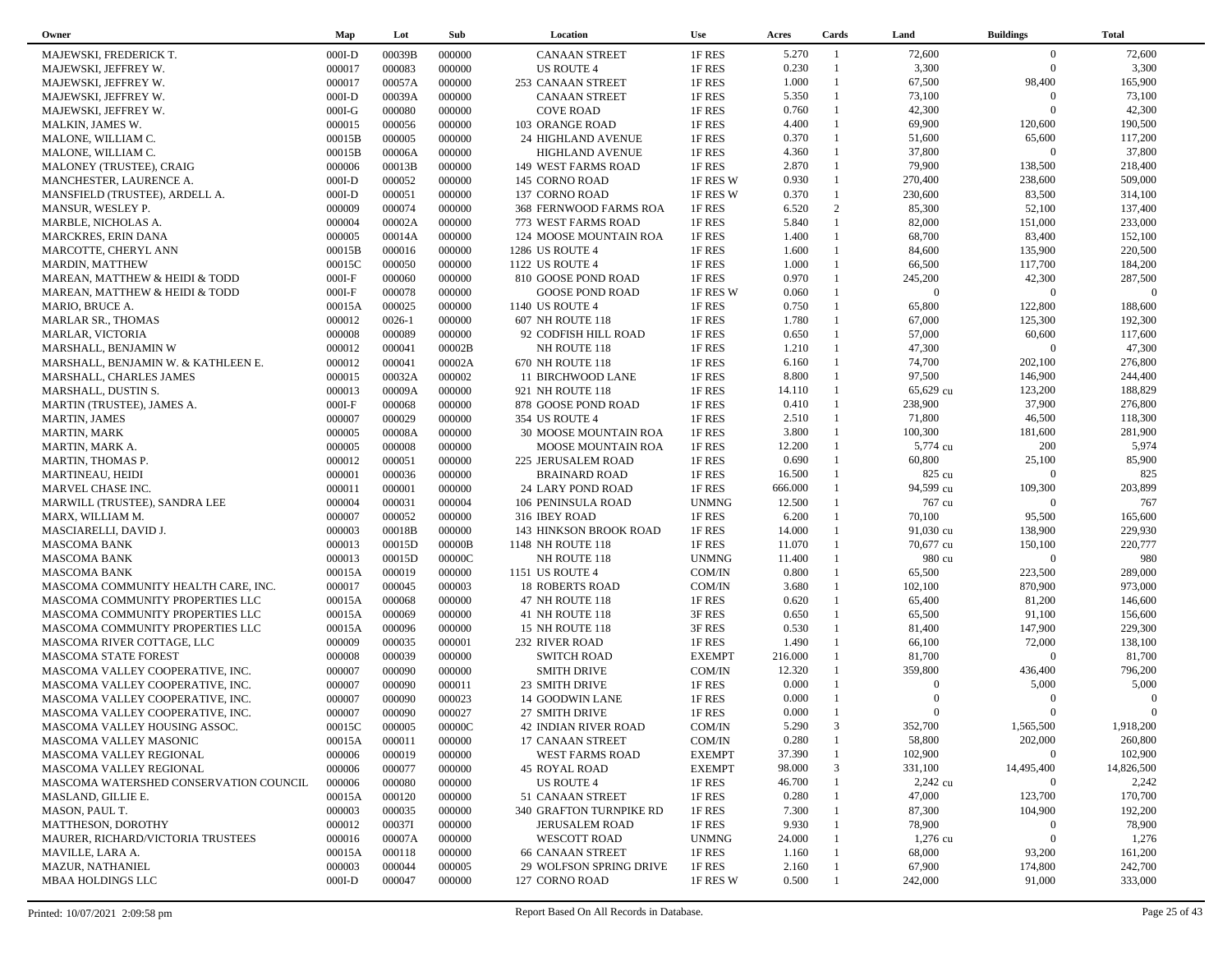| Owner                                   | Map      | Lot    | Sub    | Location                       | <b>Use</b>   | Acres  | Cards          | Land           | <b>Buildings</b> | <b>Total</b> |  |
|-----------------------------------------|----------|--------|--------|--------------------------------|--------------|--------|----------------|----------------|------------------|--------------|--|
| MCALISTER, (TRUSTEES) DENNIS & BARBARA  | 000012   | 00017B | 000000 | <b>19 JUNIPER ROAD</b>         | 1F RES       | 6.400  | $\overline{1}$ | 116,000        | 202,500          | 318,500      |  |
| MCALISTER, (TRUSTEES) JAMES D & NANCY J | 000012   | 000018 | 000000 | NORTH LARY ROAD                | <b>UNMNG</b> | 68.500 |                | 5,223 cu       | $\overline{0}$   | 5,223        |  |
| MCALISTER, (TRUSTEES) JAMES D & NANCY J | 000012   | 000019 | 000000 | NORTH LARY ROAD                | 1F RES       | 52.000 | -1             | 3,801 cu       | $\Omega$         | 3,801        |  |
| MCALISTER, ADAM D.                      | 000003   | 000038 | 000000 | 314 GRAFTON TURNPIKE RD        | 1F RES       | 6.400  | $\mathbf{1}$   | 70,500         | 133,500          | 204,000      |  |
| MCALISTER, ANDREW                       | 000003   | 00028A | 000000 | 444 GRAFTON TURNPIKE RD        | 1F RES       | 1.300  | $\mathbf{1}$   | 65,800         | 103,200          | 169,000      |  |
| MCALISTER, DAVID E.                     | 000003   | 000024 | 000000 | 498 GRAFTON TURNPIKE RD        | 1F RES       | 5.010  | $\mathbf{1}$   | 71,800         | 190,400          | 262,200      |  |
| MCALISTER, JACK                         | 000003   | 00024A | 000000 | <b>476 GRAFTON TURNPIKE RD</b> | 1F RES       | 90.890 | $\mathbf{1}$   | 79,200 cu      | 122,000          | 201,200      |  |
| MCALISTER, JACK                         | 000003   | 00024B | 000000 | <b>20 BRAINARD ROAD</b>        | 1F RES       | 5.100  | 2              | 61,300         | 81,000           | 142,300      |  |
| MCALISTER, RAYMOND G.                   | 000003   | 000021 | 000000 | <b>453 GRAFTON TURNPIKE RD</b> | 1F RES       | 0.960  | $\mathbf{1}$   | 64,500         | 41,300           | 105,800      |  |
| MCALISTER, ROBERT (TRUSTEE)             | 000003   | 000026 | 000000 | <b>450 GRAFTON TURNPIKE RD</b> | 1F RES       | 4.630  | $\mathbf{1}$   | 74,100         | 97,500           | 171,600      |  |
| MCALPINE, RICHARD J. & ELAINE F TTEES   | $000I-F$ | 000023 | 000000 | <b>38 WEST SHORE ROAD</b>      | 1F RES W     | 0.310  | $\mathbf{1}$   | 449,000        | 135,600          | 584,600      |  |
| MCBAIN, CHRISTI L.                      | 000017   | 000099 | 000000 | 42 GRISTMILL HILL ROAD         | 1F RES       | 5.030  | $\mathbf{1}$   | 89,800         | 211,900          | 301,700      |  |
| MCCABE, MATTHEW R.                      | 000006   | 000121 | 000002 | <b>368 JONES HILL ROAD</b>     | 1F RES       | 1.700  | $\mathbf{1}$   | 66,200         | 154,900          | 221,100      |  |
| MCCAFFERTY, TRACIE                      | 000006   | 000102 | 000000 | 133 BLACKWATER ROAD            | 1F RES       | 0.780  | $\mathbf{1}$   | 65,800         | 106,500          | 172,300      |  |
| MCCARTHY, CHRISTINA                     | 000003   | 00052A | 000000 | <b>184 HINKSON BROOK ROAD</b>  | 1F RES       | 3.000  | $\mathbf{1}$   | 70,000         | 53,600           | 123,600      |  |
| MCCARTHY, ROBERT                        | $000I-G$ | 000035 | 000000 | <b>GOOSE POND ROAD</b>         | 1F RES       | 0.340  | $\mathbf{1}$   | 54,300         | $\overline{0}$   | 54,300       |  |
| MCCLEARY, PATRICK C.                    | 000008   | 000069 | 000000 | <b>20 GRAFTON TURNPIKE RD</b>  | 1F RES       | 3.000  | $\mathbf{1}$   | 68,500         | 95,500           | 164,000      |  |
| MCCORMACK, KEVIN                        | $000I-F$ | 000050 | 000000 | 742 GOOSE POND ROAD            | 1F RES       | 1.700  | $\mathbf{1}$   | 186,400        | 2,100            | 188,500      |  |
| MCCORMACK, KEVIN                        | $000I-F$ | 000088 | 000000 | <b>GOOSE POND ROAD</b>         | 1F RES W     | 0.040  | $\mathbf{1}$   | $\overline{0}$ | $\Omega$         | $\Omega$     |  |
| MCCOY (TRUSTEE), VIOLET                 | 000004   | 00021B | 000000 | <b>WEST FARMS ROAD</b>         | 1F RES       | 10.850 | $\mathbf{1}$   | 87,200         | $\Omega$         | 87,200       |  |
| MCCULLOUGH, JOCK NASH                   | 000004   | 000031 | 000007 | <b>FOREST ROAD</b>             | 1F RES W     | 5.800  | $\mathbf{1}$   | 516,000        | $\Omega$         | 516,000      |  |
| MCCULLOUGH, KEVIN V.                    | 000001   | 000002 | 000000 | <b>GOOSE POND ROAD</b>         | <b>UNMNG</b> | 40.000 |                | 3,918 cu       | $\Omega$         | 3,918        |  |
| MCCULLOUGH, KEVIN V.                    | 000008   | 000007 | 00000A | TALBERT HILL ROAD              | 1F RES       | 5.500  | $\mathbf{1}$   | 330 cu         | $\Omega$         | 330          |  |
| MCCULLOUGH, KEVIN V.                    | 000008   | 000007 | 00000B | <b>28 TALBERT HILL ROAD</b>    | COM/IN       | 9.860  | $\mathbf{1}$   | 85,717 cu      | 223,000          | 308,717      |  |
| MCCULLOUGH, KEVIN V.                    | 000009   | 00070A | 000000 | FERNWOOD FARMS ROA             | 1F RES       | 3.000  | $\mathbf{1}$   | 50,500         | $\overline{0}$   | 50,500       |  |
| MCCULLOUGH, KEVIN V.                    | $000I-F$ | 000047 | 000000 | 730 GOOSE POND ROAD            | 1F RES       | 6.360  | 2              | 285,700        | 271,400          | 557,100      |  |
| MCCULLOUGH, KEVIN V.                    | $000I-F$ | 000089 | 000000 | <b>GOOSE POND ROAD</b>         | 1F RES W     | 0.020  | $\mathbf{1}$   | $\overline{0}$ | $\Omega$         | $\Omega$     |  |
| MCCULLOUGH, KEVIN V.                    | $000I-F$ | 000090 | 000000 | <b>GOOSE POND ROAD</b>         | 1F RES W     | 0.020  | $\mathbf{1}$   | $\overline{0}$ | $\Omega$         | $\Omega$     |  |
| MCCULLOUGH, KEVIN V.                    | $000I-F$ | 000091 | 000000 | <b>GOOSE POND ROAD</b>         | 1F RES W     | 0.080  |                | $\Omega$       | $\Omega$         | $\Omega$     |  |
| MCDERMOTT, DYLAN R.                     | 000017   | 000076 | 000000 | <b>CANAAN STREET</b>           | 1F RES       | 7.000  | $\mathbf{1}$   | 1,281 cu       | $\Omega$         | 1,281        |  |
| MCDERMOTT, DYLAN R.                     | 000017   | 00076A | 000000 | 114 CANAAN STREET              | 1F RES       | 5.000  |                | 69,210 cu      | 248,800          | 318,010      |  |
| MCDERMOTT, THOMAS J                     | 000014   | 000019 | 000001 | <b>192 JERUSALEM ROAD</b>      | 1F RES       | 1.100  | $\mathbf{1}$   | 67,800         | 74,300           | 142,100      |  |
| MCDERMOTT, THOMAS J.                    | 00015C   | 000040 | 000000 | <b>12 SERENDIPITY LANE</b>     | 1F RES       | 0.940  | $\mathbf{1}$   | 63,100         | 247,200          | 310,300      |  |
| MCELROY, GLENN D.                       | 000006   | 000009 | 000000 | <b>48 LAKE PINE LANE</b>       | 1F RES       | 60.300 | $\mathbf{1}$   | 67,532 cu      | 182,000          | 249,532      |  |
| MCENTEE, CHRISTOPHER                    | 000004   | 000031 | 000011 | <b>ISLAND ROAD</b>             | <b>UNMNG</b> | 12.100 | -1             | 781 cu         | $\overline{0}$   | 781          |  |
| MCGAW, DAVID G.                         | 000017   | 000038 | 000000 | <b>185 ROBERTS ROAD</b>        | 1F RES       | 1.400  | $\mathbf{1}$   | 68,500         | 108,800          | 177,300      |  |
| MCGEACHIE FAMILY REVOC TRUST OF 2014    | $000I-G$ | 000045 | 000000 | 173 SANDS OF TIME ROAD         | 1F RES W     | 0.940  | $\mathbf{1}$   | 414,700        | 346,300          | 761,000      |  |
| MCGEACHIE FAMILY REVOC TRUST OF 2014    | $000I-G$ | 000093 | 000000 | <b>SANDS OF TIME ROAD</b>      | 1F RES       | 0.770  | $\mathbf{1}$   | 35,900         | $\Omega$         | 35,900       |  |
| MCGEACHIE FAMILY REVOC TRUST OF 2014    | $000I-G$ | 000094 | 000000 | <b>SANDS OF TIME ROAD</b>      | 1F RES       | 0.920  | -1             | 36,700         | $\Omega$         | 36,700       |  |
| MCGEE JR. (TRUSTEE), EDWARD D.          | $000I-E$ | 000003 | 000000 | <b>CANAAN STREET</b>           | 1F RES W     | 2.270  | $\mathbf{1}$   | 243,200        | 1,800            | 245,000      |  |
| MCGIBBON, DAVID                         | $000I-G$ | 000074 | 000000 | <b>66 COVE ROAD</b>            | 1F RES       | 0.840  | $\mathbf{1}$   | 46,100         | 17,600           | 63,700       |  |
| MCGINLEY-SMITH, DANIEL E.               | 000001   | 000031 | 000000 | <b>CLARK POND ISLAND</b>       | 1F RES W     | 0.500  | $\mathbf{1}$   | 78,100         | 40,400           | 118,500      |  |
| MCGOVERN, KEVIN P.                      | 000012   | 000060 | 000001 | <b>JERUSALEM ROAD</b>          | <b>UNMNG</b> | 12.000 | -1             | 720 cu         | $\Omega$         | 720          |  |
| MCGOVERN, KEVIN P.                      | 000014   | 000009 | 000000 | <b>438 JERUSALEM ROAD</b>      | 1F RES       | 0.440  | $\mathbf{1}$   | 56,500         | 61,200           | 117,700      |  |
| MCGOWAN, DARREN L.                      | 000006   | 000047 | 000000 | 16 GOOSE POND ROAD             | 1F RES       | 1.390  | $\mathbf{1}$   | 67,700         | 121,300          | 189,000      |  |
| MCGREGOR, ROB                           | 000016   | 000007 | 000000 | 142 WESCOTT ROAD               | 1F RES       | 18.500 | $\mathbf{1}$   | 108,200        | 298,600          | 406,800      |  |
| MCKENNA, DAMIEN                         | 000012   | 000032 | 000044 | <b>41 LUNAR DRIVE</b>          | 1F RES       | 0.000  |                | $\Omega$       | 122,400          | 122,400      |  |
| MCKINSTRY JR., GLEN D.                  | 000015   | 00032A | 000001 | <b>26 BIRCHWOOD LANE</b>       | 1F RES       | 3.870  | $\mathbf{1}$   | 69,000         | 196,300          | 265,300      |  |
| MCKINSTRY JR., GLEN D.                  | 000015   | 00032A | 00001A | <b>BIRCHWOOD LANE</b>          | 1F RES       | 1.460  |                | 68,900         | 30,400           | 99,300       |  |
| MCKINSTRY JR., GLEN D.                  | 000015   | 00032A | 00001B | <b>BIRCHWOOD LANE</b>          | 1F RES       | 5.110  | $\mathbf{1}$   | 52,000         | $\bf{0}$         | 52,000       |  |
| MCNEIL, MAUREEN                         | 000015   | 000046 | 000000 | <b>EASTMAN ROAD</b>            | 1F RES       | 1.750  |                | 32,400         | $\boldsymbol{0}$ | 32,400       |  |
| MCQUAID, KIMBERLY L.                    | 000015   | 00056C | 000000 | 5 GILBY LANE                   | 1F RES       | 1.390  |                | 62,800         | 118,900          | 181,700      |  |
| MEANS III, AUGUSTUS                     | $000I-E$ | 000013 | 000005 | 27 MARRION WAY                 | 1F RES W     | 2.150  |                | 266,500        | 273,300          | 539,800      |  |
| MEDEIROS (TRUSTEE), MANUEL W.           | 00015A   | 000001 | 000000 | <b>5 SCHOOL STREET</b>         | 2F RES       | 0.460  |                | 60,500         | 139,300          | 199,800      |  |
| MEHLER JR & JOH MEHLER, ROBERT K        | 000008   | 000001 | 000000 | TALBERT HILL ROAD              | 1F RES       | 48.000 |                | 5,142 cu       | $\overline{0}$   | 5,142        |  |
| MEHLER JR & JOH MEHLER, ROBERT K        | 000008   | 000004 | 000000 | 547 GOOSE POND ROAD            | 1F RES       | 2.500  |                | 221,316 cu     | 152,100          | 373,416      |  |
| MELKONIAN, CHRISTOPHER A.               | 000007   | 00030A | 000000 | <b>19 BRIAR ROAD</b>           | 1F RES       | 3.500  |                | 74,300         | 105,600          | 179,900      |  |
| <b>MELLEN, LORI M</b>                   | 000017   | 000081 | 000000 | <b>132 FOLLANSBEE ROAD</b>     | 1F RES       | 7.000  |                | 93,800         | 98,100           | 191,900      |  |
| MELLEN, MARVEN L.                       | 000009   | 000072 | 000000 | 322 FERNWOOD FARMS ROA         | 1F RES       | 8.000  |                | 90,000         | 142,400          | 232,400      |  |
| MELLINGER, DIANE L.                     | 000004   | 000031 | 000003 | PENINSULA ROAD                 | <b>UNMNG</b> | 12.100 |                | 747 cu         | $\mathbf{0}$     | 747          |  |
|                                         |          |        |        |                                |              |        |                |                |                  |              |  |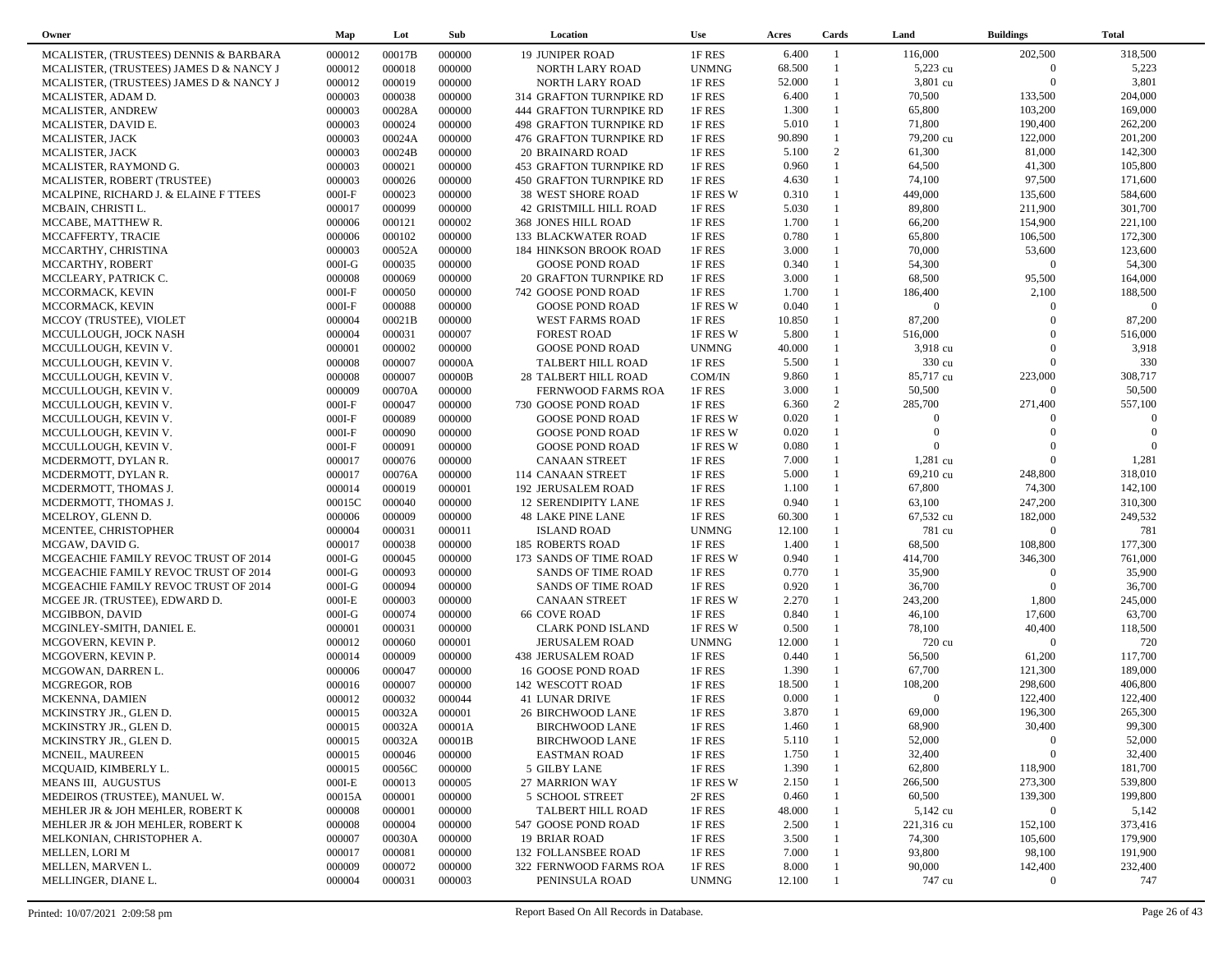| Owner                          | Map      | Lot    | Sub    | Location                      | <b>Use</b>   | Acres   | Cards          | Land           | <b>Buildings</b> | <b>Total</b> |
|--------------------------------|----------|--------|--------|-------------------------------|--------------|---------|----------------|----------------|------------------|--------------|
| MERRIHEW, SCOTT                | 000006   | 000008 | 000000 | 221 WEST FARMS ROAD           | 1F RES       | 2.810   | $\mathbf{1}$   | 79,700         | 149,600          | 229,300      |
| MERRILL, DIANA S.              | 000013   | 000012 | 000000 | NH ROUTE 118                  | 1F RES       | 5.050   | $\overline{1}$ | 40,038 cu      | 500              | 40,538       |
| MERRILL, DIANA S.              | 000013   | 000013 | 000000 | NH ROUTE 118                  | 1F RES       | 49.100  |                | 2,357 cu       | $\Omega$         | 2,357        |
| MESSIER, IAN P.                | 000006   | 00004A | 000000 | 345 WEST FARMS ROAD           | 1F RES       | 5.100   | $\mathbf{1}$   | 86,600         | 166,100          | 252,700      |
| MESSIER, JAMES L.              | 000003   | 00063E | 000000 | 139 SAWYER HILL ROAD          | 1F RES       | 10.100  | 1              | 99,200         | 107,100          | 206,300      |
| METCALF III, LANGDON F.        | $000I-G$ | 000084 | 000000 | <b>SANDS OF TIME ROAD</b>     | 1F RES       | 0.760   | $\mathbf{1}$   | 54,400         | $\overline{0}$   | 54,400       |
| METCALF, NICHOLAS M.           | $000I-G$ | 000083 | 000000 | 242 SANDS OF TIME ROAD        | 1F RES       | 0.840   | $\mathbf{1}$   | 83,500         | 187,700          | 271,200      |
| MH PARSONS & SONS LUMBER CO.   | 00015A   | 000053 | 000000 | 1205 US ROUTE 4               | COM/IN       | 1.240   | $\mathbf{1}$   | 116,000        | 151,100          | 267,100      |
| MICHETTI, CHAD                 | 00015C   | 000041 | 000000 | 6 SERENDIPITY LANE            | 1F RES       | 1.020   | $\mathbf{1}$   | 63,400         | 132,800          | 196,200      |
| MILKIE, KENNETH D.             | $000I-G$ | 000066 | 000000 | 39 COVE ROAD                  | 1F RES W     | 0.700   | $\mathbf{1}$   | 376,000        | 143,500          | 519,500      |
| MILLER JR., DAVID              | 000013   | 00026C | 000000 | 674 JERUSALEM ROAD            | 1F RES       | 17.900  | $\mathbf{1}$   | 85,551 cu      | 115,600          | 201,151      |
| MILLER JR., DAVID              | 000013   | 00026D | 000000 | <b>JERUSALEM ROAD</b>         | <b>UNMNG</b> | 17.700  | $\mathbf{1}$   | 941 cu         | $\overline{0}$   | 941          |
| MILLER, DAVID JR               | 000007   | 000039 | 000001 | 52 SOUTH ROAD                 | 1F RES       | 5.060   | $\mathbf{1}$   | 87,200         | 153,900          | 241,100      |
| MILLER, DEBORAH                | 000005   | 000021 | 000000 | 183 MAY STREET                | 1F RES       | 16.000  | $\mathbf{1}$   | 70,940 cu      | 35,200           | 106,140      |
| MILLER, HARRY B. JR TRUSTEE    | 00015A   | 000037 | 000000 | 20 DEPOT STREET               | COM/IN       | 0.860   | $\mathbf{1}$   | 66,100         | 202,600          | 268,700      |
| MILLER, LINDA S.               | 00015C   | 000043 | 000000 | 12 BRUCE ROAD                 | 1F RES       | 0.350   | $\mathbf{1}$   | 60,000         | 23,700           | 83,700       |
| MILLER, WILLIAM                | 000007   | 000090 | 000012 | 3 GOODWIN LANE                | 1F RES       | 0.000   | $\mathbf{1}$   | $\overline{0}$ | 34,600           | 34,600       |
| MILLER, WILLIAM                | 000012   | 00068A | 000002 | 16 HILL VIEW DRIVE            | 1F RES       | 1.500   | $\mathbf{1}$   | 63,100         | 111,100          | 174,200      |
| MILLIGAN, THOMAS K.            | 000017   | 000007 | 000000 | 485 CANAAN STREET             | 1F RES       | 7.000   | $\mathbf{1}$   | 122,000        | 207,900          | 329,900      |
| MILMORE SR. ET AL, GEORGE O.   | 000004   | 000059 | 000000 | 348 GOOSE POND ROAD           | 1F RES       | 14.170  | $\mathbf{1}$   | 70,588 cu      | 91,300           | 161,888      |
| MIRANDA, SHARON L.             | $000I-F$ | 000033 | 000000 | 640 GOOSE POND ROAD           | 1F RES       | 0.860   | $\mathbf{1}$   | 244,900        | 45,900           | 290,800      |
| MITCHELL, MARGARET N.          | 000001   | 000018 | 000000 | <b>KING HILL ROAD</b>         | 1F RES       | 60.360  | $\mathbf{1}$   | $3,018$ cu     | $\overline{0}$   | 3,018        |
| MITCHELL, MARGARET N.          | 000001   | 000019 | 000000 | <b>19 MITCHELL WAY</b>        | 1F RES       | 18.330  | 2              | 82,315 cu      | 593,900          | 676,215      |
| MITCHELL, MARGARET N.          | 000001   | 000022 | 000000 | KING HILL ROAD                | 1F RES       | 13.720  | $\mathbf{1}$   | 730 cu         | $\Omega$         | 730          |
| MITCHELL, MARGARET N.          | 000001   | 000023 | 000000 | KING HILL ROAD                | 1F RES       | 3.700   | 1              | 173 cu         | $\Omega$         | 173          |
| MITCHELL, MARGARET N.          | 000001   | 00018A | 000000 | KING HILL ROAD                | <b>UNMNG</b> | 1.000   | $\mathbf{1}$   | 47 cu          | $\Omega$         | 47           |
| MITCHELL, MARGARET N.          | 000001   | 00020A | 000000 | KING HILL ROAD                | 1F RES       | 5.700   | $\mathbf{1}$   | 285 cu         | $\Omega$         | 285          |
| MITCHELL, PETER D.             | 000001   | 000007 | 000001 | BEECH COBBLE ROAD             | <b>UNMNG</b> | 14.620  | $\mathbf{1}$   | 1,185 cu       | $\overline{0}$   | 1,185        |
| MITCHELL, PETER D.             | 000001   | 000007 | 000002 | 43 BEECH COBBLE ROAD          | 1F RES       | 11.860  | $\overline{2}$ | 97,904 cu      | 180,100          | 278,004      |
| MOCK, DILLON                   | 000003   | 000019 | 000000 | <b>165 HINKSON BROOK ROAD</b> | 1F RES       | 1.200   | $\mathbf{1}$   | 65,500         | 197,500          | 263,000      |
| MOCK, MICHAEL                  | 000012   | 000044 | 000006 | <b>DOVE LANE</b>              | <b>UNMNG</b> | 3.890   | $\mathbf{1}$   | 226 cu         | $\overline{0}$   | 226          |
| MOCK, MICHAEL                  | 000012   | 0044-7 | 000001 | 74 DOVE LANE                  | 1F RES       | 66.840  |                | 68,744 cu      | 123,600          | 192,344      |
| MOCK, MICHAEL                  | 000012   | 0044-7 | 000002 | <b>DOVE LANE</b>              | <b>UNMNG</b> | 7.720   | $\mathbf{1}$   | 395 cu         | $\Omega$         | 395          |
| MOCK, SYLVIA                   | 000015   | 000057 | 000000 | 85 ORANGE ROAD                | 1F RES       | 0.500   | $\mathbf{1}$   | 45,600         | 79,300           | 124,900      |
| MOFFATT, GORDON L.             | 000009   | 00019G | 000000 | 25 OVERLOOK WAY               | 1F RES       | 1.300   | $\mathbf{1}$   | 65,800         | 155,800          | 221,600      |
| MOLONEY, ROBERT B.             | 000009   | 00027B | 000000 | 25 ROGERS WAY                 | 1F RES       | 2.700   | $\mathbf{1}$   | 69,300         | 221,400          | 290,700      |
| MONCKTON, RICHARD              | 000017   | 00010B | 000000 | 336 SWITCH ROAD               | 1F RES       | 0.840   | $\mathbf{1}$   | 56,800         | 162,800          | 219,600      |
| MONFETTE (TRSTE), MICHELLE LEE | 00015B   | 000010 | 000000 | 1246 US ROUTE 4               | 2F RES       | 0.300   | $\mathbf{1}$   | 85,000         | 191,500          | 276,500      |
| MONFETTE (TRSTE), MICHELLE LEE | 00015B   | 00011A | 000000 | HIGHLAND AVENUE               | 1F RES       | 0.280   | $\mathbf{1}$   | 9,100          | $\boldsymbol{0}$ | 9,100        |
| MONMANEY JR., KEITH D.         | 000009   | 00081E | 000000 | FERNWOOD FARMS ROA            | 1F RES       | 5.000   | $\mathbf{1}$   | 15,894 cu      | $\overline{0}$   | 15,894       |
| MONMANEY JR., KEITH D.         | 000009   | 00081F | 000000 | 462 FERNWOOD FARMS ROA        | 1F RES       | 6.100   | $\mathbf{1}$   | 72,806 cu      | 81,400           | 154,206      |
| MONMANEY SR., KEITH D.         | 000017   | 00059D | 000000 | 659 FERNWOOD FARMS ROA        | 1F RES       | 11.490  | $\mathbf{1}$   | 72,592 cu      | 179,000          | 251,592      |
| MONROE, ROBERT PETER           | 000008   | 000081 | 000000 | 23 GRAFTON TURNPIKE RD        | 1F RES       | 0.800   | $\mathbf{1}$   | 59,500         | 13,200           | 72,700       |
| MONTEBIANCHE, JUSTIN T.        | 000012   | 00026C | 000000 | 617 NH ROUTE 118              | 1F RES       | 2.020   | $\mathbf{1}$   | 67,600         | 134,100          | 201,700      |
| MONTY, MICHAEL R               | 000012   | 00029A | 000000 | 20 STARLIGHT LANE             | 1F RES       | 1.340   | $\mathbf{1}$   | 62,700         | 41,200           | 103,900      |
| MOODIE, FOSTER L.              | 000004   | 00021C | 000000 | 438 WEST FARMS ROAD           | 1F RES       | 10.570  | $\mathbf{1}$   | 108,300        | 145,100          | 253,400      |
| <b>MOORE FAMILY TRUST</b>      | 000007   | 00086A | 000000 | 93 SOUTH ROAD                 | 1F RES       | 1.270   | $\mathbf{1}$   | 68,300         | 35,600           | 103,900      |
| MOORE JR., WALTER J.           | 000007   | 000045 | 000000 | <b>MUD POND ROAD</b>          | 1F RES       | 12.000  |                | 274 cu         | $\overline{0}$   | 274          |
| MOORE JR., WALTER J.           | 000007   | 000086 | 000000 | 115 SOUTH ROAD                | 1F RES       | 86.800  |                | 72,936 cu      | 145,300          | 218,236      |
| MOORE, CHARLES C.              | 000017   | 000075 | 000000 | 18 CHIEFS DRIVE               | 1F RES       | 4.000   |                | 74,700         | 130,000          | 204,700      |
| MOORE, JEAN                    | 000006   | 00013A | 000001 | 131 WEST FARMS ROAD           | 1F RES       | 3.020   |                | 80,400         | 86,200           | 166,600      |
| MOORE, JOHN F.                 | 000009   | 000094 | 000000 | 511 FERNWOOD FARMS ROA        | 1F RES       | 5.000   |                | 82,500         | 52,200           | 134,700      |
| MOORE, PATRICIA                | 000007   | 00086B | 000000 | 209 SOUTH ROAD                | 1F RES       | 65.400  |                | 67,191 cu      | 58,100           | 125,291      |
| MOORE, RICHMOND                | 00015C   | 000057 | 000000 | <b>108 GRACEVILLE ROAD</b>    | 1F RES       | 0.900   |                | 56,500         | 106,800          | 163,300      |
| MOORE, WILLIAM                 | 000017   | 000036 | 000000 | 209 ROBERTS ROAD              | 1F RES       | 3.480   |                | 70,100         | 133,400          | 203,500      |
| MORAN, ARLAN L.                | 000007   | 000076 | 000000 | 136 POTATO ROAD               | 1F RES       | 19.900  |                | 73,966 cu      | 252,600          | 326,566      |
| MORGAN, MARC                   | 000006   | 00117B | 000000 | 339 JONES HILL ROAD           | 1F RES       | 5.140   |                | 79,900         | 53,200           | 133,100      |
| MORIN, ROBERT P.               | $000I-G$ | 000058 | 000000 | 243 SANDS OF TIME ROAD        | 1F RES W     | 0.680   |                | 413,400        | 373,800          | 787,200      |
| MORIN, ROBERT P.               | $000I-G$ | 000081 | 000000 | <b>COVE ROAD</b>              | 1F RES       | 0.680   |                | 40,900         | $\mathbf{0}$     | 40,900       |
| MORRIS, EDWARD F.              | 000007   | 000047 | 000000 | 272 SOUTH ROAD                | 1F RES       | 146.000 |                | 120,498 cu     | 290,700          | 411,198      |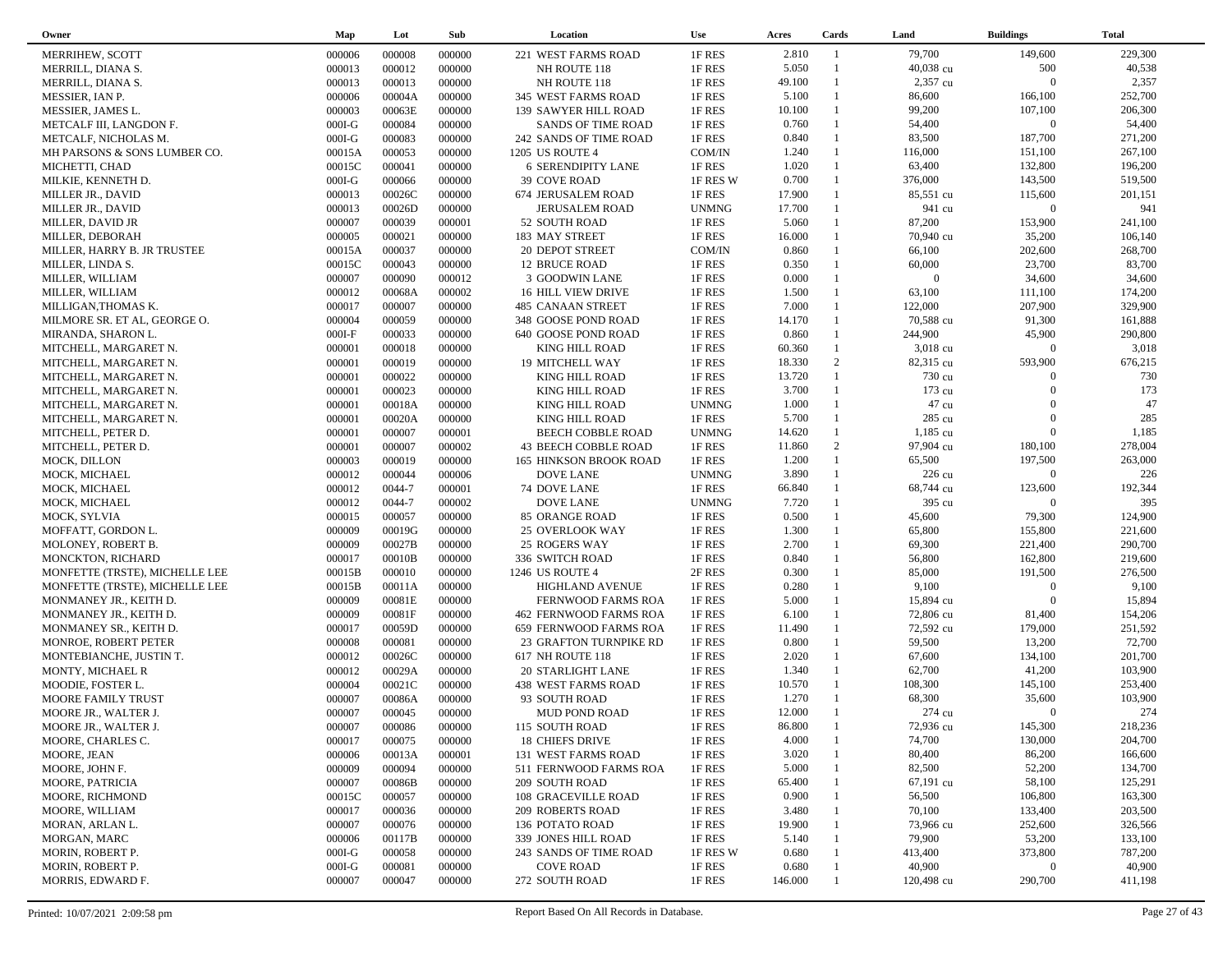| Owner                                | Map      | Lot    | Sub    | Location                   | <b>Use</b>   | Acres   | Cards          | Land           | <b>Buildings</b> | <b>Total</b>   |
|--------------------------------------|----------|--------|--------|----------------------------|--------------|---------|----------------|----------------|------------------|----------------|
| MORRIS, EDWARD F.                    | 000007   | 00048A | 000000 | <b>SOUTH ROAD</b>          | 1F RES       | 86.000  | $\overline{1}$ | $10,220$ cu    | $\overline{0}$   | 10,220         |
| MORRIS, RICHARD W.                   | 000007   | 00031J | 000000 | 21 PERRY ROAD              | 1F RES       | 1.130   | $\overline{1}$ | 64,500         | 57,300           | 121,800        |
| MORRISON (TRUSTEE), WAYNE S.         | 00015C   | 000026 | 000000 | <b>39 BRUCE ROAD</b>       | 1F RES       | 1.210   | $\overline{1}$ | 67,100         | 216,800          | 283,900        |
| MORRISON, JAMES A.                   | 000004   | 000024 | 000000 | 524 WEST FARMS ROAD        | 1F RES       | 5.000   | $\overline{1}$ | 79,500         | 201,700          | 281,200        |
| MORSE (TRUSTEE), GARY A.             | $000I-G$ | 000033 | 000000 | 1124 GOOSE POND ROAD       | 1F RES       | 0.800   | $\mathbf{1}$   | 244,700        | 194,400          | 439,100        |
| MORSE (TRUSTEE), PATRICIA H.         | $000I-G$ | 000029 | 000000 | 1076 GOOSE POND ROAD       | 1F RES       | 0.230   | $\mathbf{1}$   | 286,400        | 240,800          | 527,200        |
| MORSE, A. ROY                        | 000004   | 000063 | 000000 | 328 GOOSE POND ROAD        | 1F RES       | 2.440   | $\overline{1}$ | 71,800         | 82,000           | 153,800        |
| MORSE, DALE                          | 000004   | 00046A | 000000 | 327 GOOSE POND ROAD        | 1F RES       | 4.000   | $\mathbf{1}$   | 72,000         | 96,400           | 168,400        |
| MORSE, DONALD                        | 000006   | 000099 | 000000 | <b>161 BLACKWATER ROAD</b> | 1F RES       | 1.190   | $\overline{1}$ | 67,100         | 50,900           | 118,000        |
| MORSE, DUSTIN                        | 000017   | 000045 | 000005 | <b>54 ROBERTS ROAD</b>     | 1F RES       | 5.580   | $\mathbf{1}$   | 118,300        | 224,300          | 342,600        |
| MORSE, EDWARD                        | 000015   | 00034A | 000000 | 77 ORANGE ROAD             | 1F RES       | 5.500   | $\mathbf{1}$   | 69,300         | 64,900           | 134,200        |
|                                      |          |        |        | 184 GRAFTON TURNPIKE RD    |              | 2.300   | $\mathbf{1}$   | 68,300         | 105,000          | 173,300        |
| MORSE, JASON S.                      | 000003   | 00043A | 000000 |                            | 1F RES       |         | $\mathbf{1}$   |                |                  |                |
| MORSE, MARGARET                      | 000006   | 000039 | 000000 | 61 GOOSE POND ROAD         | 1F RES       | 7.600   | $\mathbf{1}$   | 81,200         | 89,400           | 170,600        |
| MORSE, SHARON R.                     | 000007   | 000046 | 000002 | 180 SOUTH ROAD             | 1F RES       | 5.600   |                | 117,400        | 132,400          | 249,800        |
| MOSCHETTI (TRUSTEES), WAYNE EDWARD   | $000I-G$ | 000069 | 000000 | 51 COVE ROAD               | 1F RES W     | 0.860   | $\mathbf{1}$   | 376,800        | 134,700          | 511,500        |
| MOSELEY, KATHRYN W.                  | $000I-G$ | 000007 | 000000 | 938 GOOSE POND ROAD        | 1F RES       | 1.200   | $\overline{1}$ | 270,200        | 192,700          | 462,900        |
| MOSES JR., LEE H.                    | 000012   | 000068 | 000000 | <b>681 JERUSALEM ROAD</b>  | 1F RES       | 2.000   | 2              | 81,500         | 59,500           | 141,000        |
| MOSES, CHARLES M.                    | 000016   | 00029A | 000000 | 677 SOUTH ROAD             | 1F RES       | 6.300   | $\mathbf{1}$   | 80,200         | 161,600          | 241,800        |
| MOSES, RAYMOND E.                    | 000015   | 000054 | 000000 | 123 ORANGE ROAD            | 1F RES       | 1.000   | $\mathbf{1}$   | 65,000         | 91,500           | 156,500        |
| MOULTON, KIMBERLY A.                 | 00015B   | 000037 | 000000 | 1367 US ROUTE 4            | 1F RES       | 0.550   | $\mathbf{1}$   | 97,700         | 106,900          | 204,600        |
| MOULTON, TRAVIS O.                   | 00015A   | 000107 | 000000 | <b>32 CANAAN STREET</b>    | 1F RES       | 0.230   | $\mathbf{1}$   | 44,200         | 101,300          | 145,500        |
| MOUNTAIN PASTURE, LLC                | 000013   | 000023 | 000000 | <b>744 JERUSALEM ROAD</b>  | 1F RES       | 230.000 |                | 69,808 cu      | 39,700           | 109,508        |
| MOUNTAIN PASTURE, LLC                | 000014   | 000003 | 00000A | <b>SPRINGS ROAD</b>        | 2F RES       | 228.000 | $\mathbf{1}$   | 13,041 cu      | $\Omega$         | 13,041         |
| MOUNTAIN PASTURE, LLC                | 000014   | 000013 | 000000 | <b>JERUSALEM ROAD</b>      | 1F RES       | 124.000 |                | 55,900 cu      | $\Omega$         | 55,900         |
| MOUNTAIN PASTURE, LLC                | 000014   | 000020 | 000000 | <b>SPRINGS ROAD</b>        | 1F RES       | 14.000  |                | 932 cu         | $\Omega$         | 932            |
| MOUNTAIN PASTURE, LLC                | 000014   | 000021 | 000000 | <b>JERUSALEM ROAD</b>      | 1F RES       | 31.000  |                | 1,097 cu       | $\mathbf{0}$     | 1,097          |
| MOYER, SALLY A.                      | 000013   | 00009C | 000002 | 967 NH ROUTE 118           | 1F RES       | 3.810   | $\mathbf{1}$   | 86,700         | 118,000          | 204,700        |
| MT. CARDIGAN FISH & GAME CLUB        | 000016   | 000066 | 000000 | <b>24 BALLPARK ROAD</b>    | COM/IN       | 100.000 |                | 137,390 cu     | 106,000          | 243,390        |
| MUISE (TRUSTEE), CAROLYN             | $000I-F$ | 000041 | 000000 | 692 GOOSE POND ROAD        | 1F RES       | 5.590   | $\mathbf{1}$   | 259,100        | 147,000          | 406,100        |
| MUISE (TRUSTEE), CAROLYN             | $000I-F$ | 000097 | 000000 | <b>GOOSE POND ROAD</b>     | 1F RES W     | 0.140   | $\mathbf{1}$   | $\overline{0}$ | $\theta$         | $\overline{0}$ |
| <b>MUISE, FRANCES</b>                | 000004   | 000033 | 000000 | <b>KILTON ROAD</b>         | 1F RES       | 1.000   | $\mathbf{1}$   | 16,900         | $\Omega$         | 16,900         |
| MULLEN SR., JAMES F.                 | 000009   | 00081A | 000003 | 240 BACK BAY ROAD          | 1F RES       | 7.000   | $\mathbf{1}$   | 75,300         | 87,300           | 162,600        |
| MULLIGAN, ANDREW S.                  | 000008   | 000065 | 000000 | <b>693 CANAAN STREET</b>   | 1F RES       | 1.770   | $\mathbf{1}$   | 69,800         | 116,900          | 186,700        |
| MUNRO, JUDY                          | 00015C   | 00042A | 0000MH | <b>42 SERENDIPITY LANE</b> | 1F RES       | 0.000   |                | $\overline{0}$ | 104,400          | 104,400        |
| MUNRO, MICHELLE                      | 00015C   | 00042A | 000000 | 55 SERENDIPITY LANE        | 1F RES       | 6.480   | $\mathbf{1}$   | 76,200         | 93,700           | 169,900        |
| MUNSEY (TRUSTEE), KENDRIC R.         | 000003   | 000062 | 000000 | 252 CODFISH HILL ROAD      | 2F RES       | 4.500   | $\mathbf{1}$   | 136,100        | 323,400          | 459,500        |
| MURPHY, ADDIE VIRGINIA               | 000007   | 000003 | 000000 | 11 HALL ROAD               | 1F RES       | 2.020   | $\mathbf{1}$   | 70,600         | 184,600          | 255,200        |
| MURPHY, ADDIE VIRGINIA               | 000009   | 000092 | 000000 | FERNWOOD FARMS ROA         | 1F RES       | 7.000   | $\mathbf{1}$   | 11,100         | $\overline{0}$   | 11,100         |
| MURPHY, ANDREW D.                    | 00015C   | 000044 | 000000 | <b>10 BRUCE ROAD</b>       | 1F RES       | 0.200   | $\mathbf{1}$   | 50,000         | 55,800           | 105,800        |
| MURPHY, AUSTIN R.                    | 000015   | 000013 | 000000 | 179 NH ROUTE 118           | 1F RES       | 2.390   | $\mathbf{1}$   | 71,600         | 66,200           | 137,800        |
| MURPHY, AUSTIN R.                    | 000015   | 000017 | 000000 | NH ROUTE 118               | 1F RES       | 4.000   | $\mathbf{1}$   | 56,800         | $\mathbf{0}$     | 56,800         |
| MURPHY, BARBARA A.                   | 000006   | 00069A | 000000 | 147 STARK HILL ROAD        | 1F RES       | 1.600   |                | 69,300         | 1,800            | 71,100         |
| MURPHY, DENNIS                       | 000011   | 000013 | 000000 | <b>132 STEVENS ROAD</b>    | 1F RES       | 0.610   | $\overline{1}$ | 59,200         | 112,800          | 172,000        |
| MURPHY, MICHAEL                      | 000007   | 000090 | 0000A8 | 21 SMITH DRIVE             | 1F RES       | 0.000   |                | $\overline{0}$ | 41,800           | 41,800         |
| MURPHY, PEGGY LEE                    | 00015B   | 000047 | 000002 | <b>HOOKER LANE</b>         | 1F RES       | 0.290   | $\overline{1}$ | 9,200          | $\overline{0}$   | 9,200          |
| MURPHY, PEGGY LEE                    | 00015B   | 000047 | 000003 | <b>38 HOOKER LANE</b>      | 1F RES       | 1.030   |                | 62,600         | 75,700           | 138,300        |
|                                      | 00015B   | 000047 | 000004 |                            | 1F RES       | 1.100   | $\mathbf{1}$   | 12,400         | $\Omega$         | 12,400         |
| MURPHY, PEGGY LEE<br>MURPHY, SEAN W. |          |        |        | <b>HOOKER LANE</b>         |              | 3.000   | $\overline{1}$ | 68,500         | 171,000          | 239,500        |
|                                      | 000008   | 00015A | 000002 | 72 BEAR POND ROAD          | 1F RES       |         | $\overline{1}$ |                |                  |                |
| MURRAY, ANDREW S.                    | 000008   | 000032 | 000000 | 22 MAPLE ROAD              | 1F RES       | 2.080   |                | 64,500         | 178,000          | 242,500        |
| MURRAY, BRIAN J.                     | 000016   | 000047 | 000000 | 24 SUGAR HILL ROAD         | 1F RES       | 1.110   |                | 67,800         | 77,300           | 145,100        |
| MURRAY, JOHN G.                      | 000006   | 000117 | 000000 | 321 JONES HILL ROAD        | 1F RES       | 5.000   |                | 89,100         | 145,500          | 234,600        |
| MURRAY, JOHN G.                      | 000006   | 000118 | 000000 | <b>JONES HILL ROAD</b>     | 1F RES       | 89.000  |                | 3,858 cu       | $\mathbf{0}$     | 3,858          |
| MUSE, SARAH A.                       | 000009   | 00019D | 000000 | <b>43 OVERLOOK WAY</b>     | 1F RES       | 1.560   |                | 66,400         | 201,500          | 267,900        |
| NADEAU JR., RAYMOND                  | 000009   | 000014 | 000000 | <b>632 CANAAN STREET</b>   | 1F RES       | 0.740   |                | 61,800         | 122,900          | 184,700        |
| NADEAU, JOHNATHON W.                 | 000006   | 000083 | 000000 | 89 US ROUTE 4              | 1F RES       | 1.000   |                | 66,500         | 63,500           | 130,000        |
| NADEAU, PAMELA L.                    | 000006   | 000084 | 000000 | 83 US ROUTE 4              | 1F RES       | 3.000   | 2              | 72,500         | 111,500          | 184,000        |
| NAUCEDER, ELIZABETH C.               | 000007   | 000061 | 000003 | <b>417 CHOATE ROAD</b>     | 1F RES       | 1.540   | $\mathbf{1}$   | 62,400         | 75,100           | 137,500        |
| NAVICKAS, ARISTA                     | 000017   | 00099F | 000000 | <b>44 PHEASANT LANE</b>    | 1F RES       | 5.100   |                | 82,800         | 97,700           | 180,500        |
| NE FORESTRY FOUNDATION, INC          | 000016   | 00001A | 000000 | POTATO ROAD                | 1F RES       | 20.000  |                | 1,431 cu       | $\mathbf{0}$     | 1,431          |
| NEILY (TRUSTEE), ELWIN G.            | 00015B   | 000025 | 000000 | <b>BALLPARK ROAD</b>       | <b>UNMNG</b> | 13.800  |                | 828 cu         | $\boldsymbol{0}$ | 828            |
|                                      |          |        |        |                            |              |         |                |                |                  |                |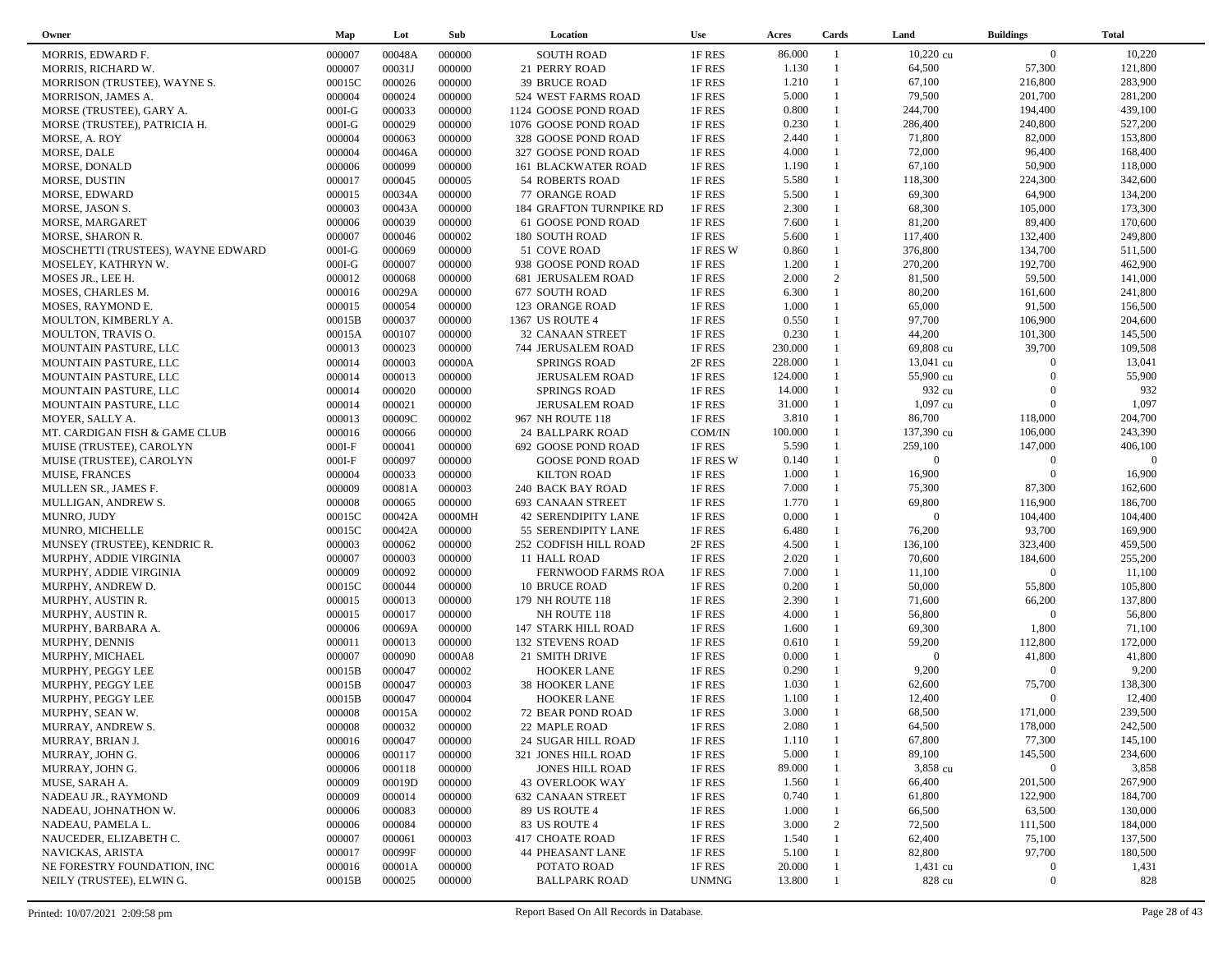| Owner                         | Map                | Lot           | Sub    | Location                      | <b>Use</b>       | Acres  | Cards          | Land           | <b>Buildings</b> | <b>Total</b> |
|-------------------------------|--------------------|---------------|--------|-------------------------------|------------------|--------|----------------|----------------|------------------|--------------|
| NEILY (TRUSTEE), ELWIN G.     | 00015B             | 000029        | 000000 | <b>19 BALLPARK ROAD</b>       | 1F RES           | 17.500 | $\overline{1}$ | 89,087 cu      | 257,800          | 346,887      |
| NEILY (TRUSTEE), ELWING.      | 00015B             | 000031        | 000000 | <b>US ROUTE 4</b>             | 1F RES           | 1.000  | $\mathbf{1}$   | 426 cu         | $\overline{0}$   | 426          |
| NEILY (TRUSTEE), ELWING.      | 00015B             | 000053        | 000000 | <b>US ROUTE 4</b>             | 1F RES           | 10.000 |                | 4,251 cu       | $\Omega$         | 4,251        |
| NEILY (TRUSTEE), ELWING.      | 00015B             | 000054        | 000000 | <b>US ROUTE 4</b>             | <b>FARM L</b>    | 5.750  | $\mathbf{1}$   | 2,444 cu       | $\overline{0}$   | 2,444        |
| NEILY (TRUSTEE), ELWING.      | 00015B             | 00028A        | 000000 | <b>BALLPARK ROAD</b>          | 1F RES           | 6.100  |                | 244 cu         | $\overline{0}$   | 244          |
| NEILY, HAROLD K.              | 000008             | 000078        | 000000 | <b>49 GRAFTON TURNPIKE RD</b> | 1F RES           | 0.190  | $\mathbf{1}$   | 40,800         | 69,800           | 110,600      |
|                               | 000008             | 000052        | 000000 |                               | 1F RES           | 10.500 | 1              | 67,682 cu      | 35,100           | 102,782      |
| NEILY, IMA M.                 |                    | 000030        |        | 241 SWITCH ROAD               |                  | 0.600  | $\mathbf{1}$   | 56,100         | 133,100          | 189,200      |
| NEILY, JESSICA K.             | 000008             |               | 000000 | 14 MAPLE ROAD                 | 1F RES           |        | $\mathbf{1}$   |                |                  |              |
| NEILY, MICHAEL                | 000006             | 000070        | 000001 | 31 STARK HILL ROAD            | 1F RES           | 5.850  | $\mathbf{1}$   | 82,000         | 176,000          | 258,000      |
| NEILY, NORMAN P.              | 000006             | 000119        | 000000 | 332 JONES HILL ROAD           | 1F RES           | 5.750  |                | 78,900         | 130,800          | 209,700      |
| NEILY, PHILIP K.              | 000006             | 000122        | 000004 | 388 JONES HILL ROAD           | 1F RES           | 33.500 | $\mathbf{1}$   | 85,428 cu      | 236,700          | 322,128      |
| NEILY, PHILIP K.              | 000006             | 000122        | 00004A | 392 JONES HILL ROAD           | 2F RES           | 0.920  | $\mathbf{1}$   | 116,700        | 157,500          | 274,200      |
| NEILY, PHILIP K.              | 000006             | 000122        | 00004B | <b>BLACKWATER ROAD</b>        | <b>UNMNG</b>     | 2.490  | $\mathbf{1}$   | 103 cu         | $\Omega$         | 103          |
| NEILY, SCOTT                  | 000006             | 000031        | 000000 | 205 GOOSE POND ROAD           | 1F RES           | 11.000 |                | 68,468 cu      | 48,300           | 116,768      |
| NEILY, SHIRLEY L              | 00015B             | 000043        | 000000 | 1323 US ROUTE 4               | 1F RES           | 0.580  | $\mathbf{1}$   | 97,700         | 88,500           | 186,200      |
| NELSON, NOAH RYAN             | 000012             | 000032        | 000033 | 10 LUNAR DRIVE                | 1F RES           | 0.000  | $\mathbf{1}$   | $\overline{0}$ | 54,200           | 54,200       |
| NERO, SUSAN M & ROBERT P.     | 000017             | 000005        | 000000 | 507 CANAAN STREET             | 1F RES           | 7.300  | $\mathbf{1}$   | 147,200        | 202,600          | 349,800      |
| NEUMANN, LEONARD A.           | 000011             | 000017        | 000000 | <b>108 STEVENS ROAD</b>       | 1F RES           | 0.530  | $\mathbf{1}$   | 40,300         | 33,300           | 73,600       |
| NEW HAMPSHIRE ELECTRIC COOP.  | <b>OOUTIL</b>      | <b>OOELEC</b> | 000002 | <b>CANAAN</b>                 | UTILITY-         | 0.000  |                | $\overline{0}$ | 2,975,100        | 2,975,100    |
| NEW HOPE CHURCH               | $000I-E$           | 000011        | 000000 | 526 CANAAN STREET             | 1F RES           | 0.790  | $\mathbf{1}$   | 158,900        | 392,500          | 551,400      |
| NEWCITY, PAUL L.              | 000001             | 000010        | 000004 | 7 LOG CABIN DRIVE             | 1F RES           | 2.370  | $\mathbf{1}$   | 74,900         | 97,900           | 172,800      |
| NEWCITY, STACI                | 000015             | 00004A        | 000000 | 331 NH ROUTE 118              | 1F RES           | 5.100  | $\mathbf{1}$   | 75,300         | 76,200           | 151,500      |
| NH WATER RESOURCES COUNCIL    | $000I-F$           | 000001        | 000000 | <b>GOOSE POND ROAD</b>        | <b>EXEMPT</b>    | 2.600  | $\mathbf{1}$   | 192,800        | $\overline{0}$   | 192,800      |
| NH WATER RESOURCES COUNCIL    | $000I-G$           | 000065        | 000000 | <b>COVE ROAD</b>              | <b>EXEMPT</b>    | 2.500  | $\mathbf{1}$   | 248,800        | $\overline{0}$   | 248,800      |
| NICHOLS, STUART               | 000004             | 000056        | 00000A | 8 LICENCE LANE                | 1F RES           | 0.000  | $\mathbf{1}$   | $\overline{0}$ | 38,800           | 38,800       |
| NICHOLSON, JERRY              | 000017             | 000022        | 000000 | 17 WOBAN ROAD                 | 1F RES           | 3.130  | $\mathbf{1}$   | 87,400         | 177,800          | 265,200      |
| NICOLSON (TRUSTEE), ROBERT G. | $000I-F$           | 000008        | 000000 | <b>WEST SHORE ROAD</b>        | 1F RES           | 0.150  | $\mathbf{1}$   | 16,300         | $\overline{0}$   | 16,300       |
| NICOLSON (TRUSTEE), ROBERT G. | $000I-F$           | 000027        | 000000 | <b>46 WEST SHORE ROAD</b>     | 1F RES W         | 0.090  | $\mathbf{1}$   | 243,300        | 38,300           | 281,600      |
| NOBLE, ANDREW P.              | 000017             | 000042        | 000005 | <b>46 ERINGLEN WAY</b>        | 1F RES           | 6.260  | $\mathbf{1}$   | 59,500         | 152,800          | 212,300      |
| NOLET, JAMES R.               | 000006             | 00116B        | 000000 | <b>102 BLACKWATER ROAD</b>    | 1F RES           | 22.000 | 2              | 81,400 cu      | 226,100          | 307,500      |
| NOLET, JAMES R.               | 000006             | 00116C        | 000001 | <b>BLACKWATER ROAD</b>        | 1F RES           | 5.250  | $\mathbf{1}$   | 42,400         | $\Omega$         | 42,400       |
| NORDBY, REBECCA               | 000016             | 00061A        | 000000 | MOUNTAIN VIEW DRIVE           | 1F RES           | 1.550  | $\mathbf{1}$   | 57,400         | 2,300            | 59,700       |
| NORDBY, REBECCA               | 000016             | 00061B        | 000000 | 17 MOUNTAIN VIEW DRIVE        | 1F RES           | 1.500  | $\mathbf{1}$   | 69,000         | 206,300          | 275,300      |
|                               |                    | 000003        | 000000 |                               |                  | 0.260  | $\mathbf{1}$   | 230,800        | 120,900          | 351,700      |
| NORDSTROM (TRUSTEE), CARLA R. | $000I-G$<br>000016 | 000033        |        | 908 GOOSE POND ROAD           | 1F RES<br>1F RES | 5.000  | $\mathbf{1}$   | 80,300         | 94,600           | 174,900      |
| NORMANDIE, DAVID              |                    |               | 000000 | 136 GRISTMILL HILL ROAD       |                  |        | $\mathbf{1}$   |                |                  |              |
| NORRIS, BRITTANY N.           | 000008             | 000067        | 000000 | 705 CANAAN STREET             | 1F RES           | 0.740  |                | 64,900         | 166,000          | 230,900      |
| NORWALK, KENNETH J.           | 000008             | 000090        | 000003 | 108 CODFISH HILL ROAD         | 1F RES           | 2.230  | $\mathbf{1}$   | 68,100         | 190,500          | 258,600      |
| NOTT, LINDON C.               | 000016             | 000025        | 000000 | <b>SOUTH ROAD</b>             | 1F RES           | 7.600  | $\mathbf{1}$   | 51,200         | $\overline{0}$   | 51,200       |
| NOWAK, HENRY P                | 000008             | 000007        | 00000C | <b>40 TALBERT HILL ROAD</b>   | 1F RES           | 2.060  | 1              | 70,700         | 175,300          | 246,000      |
| NOWELL, CAROL                 | 000012             | 000056        | 000000 | 281 JERUSALEM ROAD            | 1F RES           | 17.000 | $\mathbf{1}$   | 61,350 cu      | 52,400           | 113,750      |
| NOWELL, JAMES                 | 000015             | 000002        | 000000 | 387 NH ROUTE 118              | 1F RES           | 8.500  | 1              | 65,340 cu      | 146,200          | 211,540      |
| NOWELL, JAMES                 | 000015             | 00002A        | 000000 | NH ROUTE 118                  | 1F RES           | 26.000 | $\mathbf{1}$   | 969 cu         | $\overline{0}$   | 969          |
| OAKMAN, ALAN G.               | 000016             | 000039        | 000000 | 230 GRISTMILL HILL ROAD       | 1F RES           | 5.070  | $\mathbf{1}$   | 86,500         | 154,200          | 240,700      |
| OBERMEYER FAMILY TRUST        | $000I-F$           | 000004        | 000000 | 59 WEST SHORE ROAD            | 1F RES W         | 8.350  | $\mathbf{1}$   | 523,000        | 16,100           | 539,100      |
| <b>O'BRIEN, DENNIS</b>        | $000I-E$           | 000044        | 000000 | 28 BLUEBERRY WOODS DR.        | 1F RES           | 2.000  | $\mathbf{1}$   | 150,700        | 238,200          | 388,900      |
| OCCHI ET AL, THEODORE L.      | 000006             | 000038        | 000000 | 83 GOOSE POND ROAD            | 1F RES           | 12.000 |                | 68,160 cu      | 143,100          | 211,260      |
| O'CONNELL JR., WILLIAM F.     | 000007             | 000046        | 000004 | 55 MUD POND ROAD              | 1F RES           | 3.800  |                | 75,900         | 130,100          | 206,000      |
| O'CONNELL, JOHN J.            | 000013             | 000014        | 000000 | NH ROUTE 118                  | 1F RES           | 27.000 | $\mathbf{1}$   | 1,620 cu       | $\Omega$         | 1,620        |
| O'CONNOR, KATHLEEN T.         | 000017             | 000058        | 00002A | <b>CORNO ROAD</b>             | 1F RES           | 1.160  |                | 56,200         | $\Omega$         | 56,200       |
| O'CONNOR, LINDA               | 000009             | 000021        | 000000 | 700 CANAAN STREET             | 1F RES           | 0.780  |                | 62,400         | 116,500          | 178,900      |
| O'DONOGHUE, JOHN              | 000015             | 00032A        | 000005 | 90 FOLIAGE VIEW               | 1F RES           | 9.510  |                | 103,500        | 131,000          | 234,500      |
| OELFKE, ROBERT A.             | 000004             | 000045        | 000011 | <b>66 STRAW BROOK LANE</b>    | 1F RES           | 1.100  |                | 90,300         | 238,600          | 328,900      |
| OESCH, CRAIG                  | 000013             | 00015D        | 00000A | 1164 NH ROUTE 118             | COM/IN           | 11.100 |                | 96,260 cu      | 185,500          | 281,760      |
| OGOZALEK, JOSEPH M.           | 000014             | 00014B        | 000000 | <b>JERUSALEM ROAD</b>         | 1F RES           | 5.920  |                | 55,800         | $\overline{0}$   | 55,800       |
| O'HARA, THOMAS F.             | 000013             | 000004        | 000000 | <b>74 CIDER MILL ROAD</b>     | 1F RES           | 0.500  |                | 51,300         | 35,300           | 86,600       |
| O'KEEFE, JOSEPH               | 000007             | 000090        | 000013 | 20 SMITH DRIVE                | 1F RES           | 0.000  |                | $\bf{0}$       | 46,700           | 46,700       |
| O'KEEFE, JOSEPH               | 000009             | 00075A        | 000000 | <b>18 HOLLENBECK DRIVE</b>    | 1F RES           | 2.850  |                | 73,500         | 199,000          | 272,500      |
| OLD NORTH CHURCH              | $000I-E$           | 000024        | 000000 | 588 CANAAN STREET             | 1F RES           | 0.500  |                | 82,500         | 218,100          | 300,600      |
| OLISKY, JR. JOSEPH E          | 000004             | 000043        | 000000 | <b>13 KILTON ROAD</b>         | 1F RES           | 0.740  |                | 64,900         | 133,600          | 198,500      |
| OLIVER, JEFFERY M             | 000004             | 000045        | 000003 | 12 MALLARD DRIVE              | 1F RES           | 1.120  |                | 90,400         | 164,200          | 254,600      |
|                               |                    |               |        |                               |                  |        |                |                |                  |              |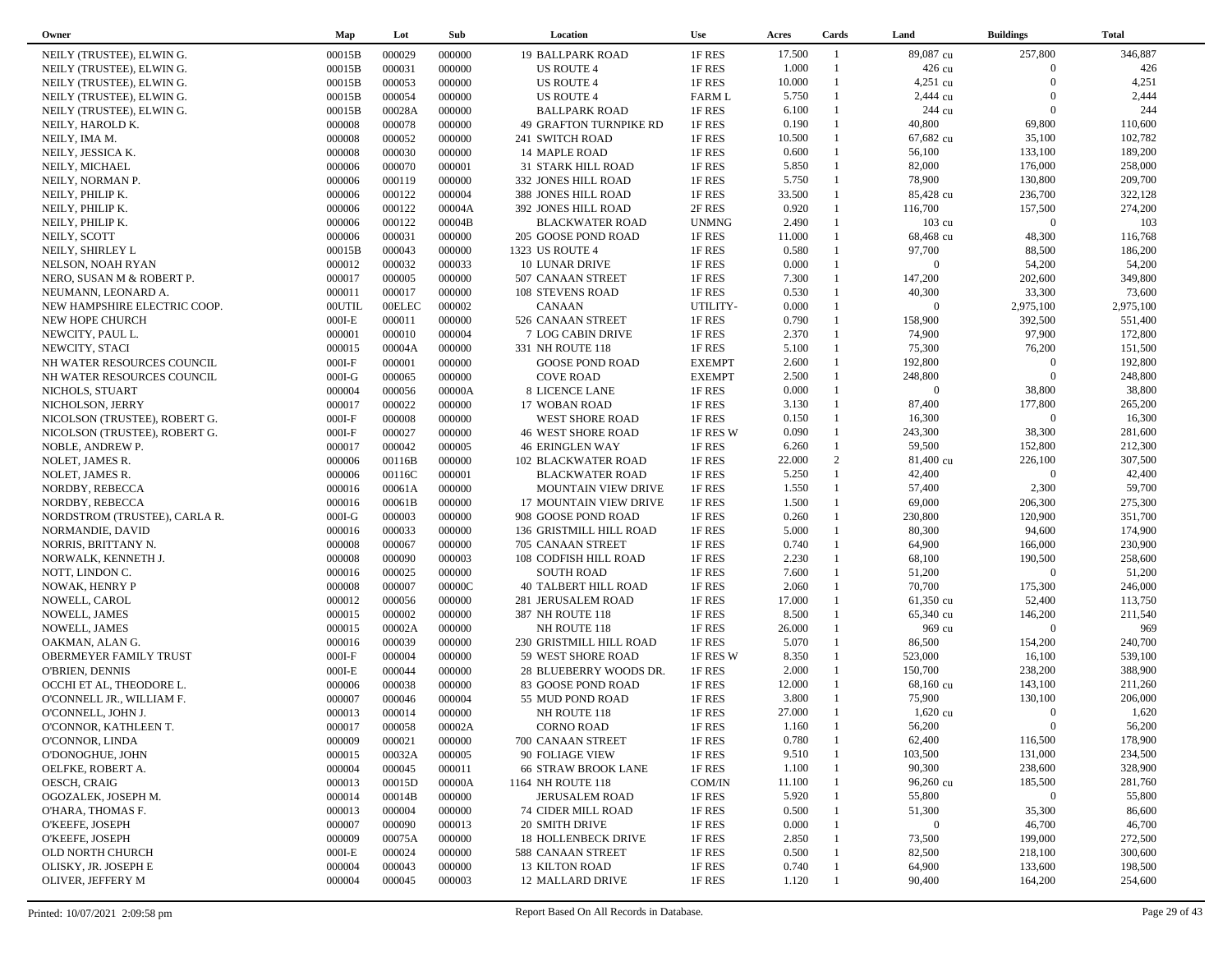| Owner                                  | Map      | Lot    | Sub    | Location                      | <b>Use</b>   | Acres   | Cards          | Land           | <b>Buildings</b> | <b>Total</b> |  |
|----------------------------------------|----------|--------|--------|-------------------------------|--------------|---------|----------------|----------------|------------------|--------------|--|
| OLSON (TRUSTEE), ERIC J.               | $000I-E$ | 000049 | 000000 | <b>186 BACK BAY ROAD</b>      | 1F RES W     | 14.000  | $\overline{1}$ | 237,573 cu     | 237,100          | 474,673      |  |
| OLSON, ALEXANDRA                       | 000015   | 000059 | 000000 | 148 JERUSALEM ROAD            | 1F RES       | 105.890 | $\mathbf{1}$   | 73,650 cu      | 174,700          | 248,350      |  |
| ONACKI JR. (TRUSTEE), ZYGMON J.        | $000I-F$ | 000042 | 000000 | 700 GOOSE POND ROAD           | 1F RES       | 8.250   | $\mathbf{1}$   | 267,100        | 43,600           | 310,700      |  |
| ONACKI JR., ZYGMON                     | $000I-F$ | 000095 | 000000 | <b>GOOSE POND ROAD</b>        | 1F RES W     | 0.020   | $\mathbf{1}$   | $\overline{0}$ | $\overline{0}$   | $\Omega$     |  |
| <b>ONACKI JR., ZYGMON</b>              | $000I-F$ | 000096 | 000000 | <b>GOOSE POND ROAD</b>        | 1F RES W     | 0.030   |                | $\overline{0}$ | $\Omega$         | $\Omega$     |  |
| O'NEIL, ELIZABETH A.                   | 000007   | 000046 | 000003 | 51 MUD POND ROAD              | 1F RES       | 5.100   | $\mathbf{1}$   | 79,800         | 120,700          | 200,500      |  |
| OPPEL, THOMAS                          | 000017   | 000006 | 000000 | 491 CANAAN STREET             | 1F RES       | 13.000  | 1              | 97,180 cu      | 356,100          | 453,280      |  |
| ORDWAY, JOSHUA                         | 000012   | 000060 | 000002 | 355 JERUSALEM ROAD            | 1F RES       | 5.440   | $\mathbf{1}$   | 66,497 cu      | 152,000          | 218,497      |  |
| ORDWAY, JOSHUA                         | 000012   | 000060 | 00002A | <b>JERUSALEM ROAD</b>         | <b>UNMNG</b> | 6.150   | $\mathbf{1}$   | 308 cu         | $\Omega$         | 308          |  |
| ORICKO, PHILLIP WILLIAM                | 000003   | 00047A | 000000 | 141 GRAFTON TURNPIKE RD       | 1F RES       | 5.700   | $\mathbf{1}$   | 73,600         | 70,700           | 144,300      |  |
| OSSMAN, MELANIE M.                     | 00015B   | 000015 | 000000 | 1282 US ROUTE 4               | 1F RES       | 0.550   | $\mathbf{1}$   | 71,700         | 123,500          | 195,200      |  |
| OTTER, MONIKA                          | $000I-G$ | 000044 | 000000 | 165 SANDS OF TIME ROAD        | 1F RES W     | 0.370   | $\mathbf{1}$   | 360,500        | 131,700          | 492,200      |  |
| OVIEDO, JUAN CARLOS                    | 000003   | 000056 | 000000 | 118 SAWYER HILL ROAD          | 1F RES       | 6.270   | $\mathbf{1}$   | 191,200        | 313,000          | 504,200      |  |
| PACKARD, SHIRLEY                       | 000007   | 00031F | 000000 | 37 PERRY ROAD                 | 1F RES       | 1.250   | $\mathbf{1}$   | 61,500         | 37,300           | 98,800       |  |
| PAIGE, TRAVIS S.                       | 00015A   | 000058 | 000000 | 30 NH ROUTE 118               | 3F RES       | 0.200   | $\mathbf{1}$   | 50,000         | 180,700          | 230,700      |  |
| PAINE (TRUSTEE), CORNELIA T.C.         | 000017   | 000004 | 000000 | 513 CANAAN STREET             | 1F RES       | 2.500   | $\mathbf{1}$   | 125,600        | 642,200          | 767,800      |  |
| PALAC (TRUSTEES), ROBERT T. & DIANE M. | $000I-G$ | 000015 | 000000 | 1006 GOOSE POND ROAD          | 1F RES       | 1.880   | 2              | 272,200        | 285,000          | 557,200      |  |
| PALMER, ANDREW                         | 000006   | 000005 | 000000 | 317 WEST FARMS ROAD           | 1F RES       | 0.400   | $\mathbf{1}$   | 66,600         | 110,200          | 176,800      |  |
| PALUCH, BODGAN DEREK                   | 000010   | 000008 | 000000 | 189 GORE ROAD                 | 1F RES       | 16.500  | $\mathbf{1}$   | 62,478 cu      | 15,700           | 78,178       |  |
| PAPADEMAS, (TRUSTEE) LINDA             | 000003   | 000006 | 000000 | 15 KIMBALL HILL ROAD          | 1F RES       | 25.000  | $\mathbf{1}$   | 75,820 cu      | 46,400           | 122,220      |  |
| PAQUETTE, LEE ANN                      | 000016   | 000023 | 000002 | <b>SOUTH ROAD</b>             | <b>UNMNG</b> | 12.800  |                | 681 cu         | $\Omega$         | 681          |  |
| PAQUETTE, MARY                         | 000017   | 00076C | 000000 | 54 BLAIN ROAD                 | 1F RES       | 5.060   | $\mathbf{1}$   | 84,700         | 110,600          | 195,300      |  |
| PARADIS, STEPHEN J.                    | 000008   | 000017 | 000000 | <b>BEAR POND ROAD</b>         | 1F RES       | 161.400 |                | 62,284 cu      | $\overline{0}$   | 62,284       |  |
| PARE, WILLIAM                          | 000009   | 000099 | 000000 | FERNWOOD FARMS ROA            | 1F RES       | 11.900  | $\mathbf{1}$   | 595 cu         | $\overline{0}$   | 595          |  |
| PARK, DAVID                            | $000I-G$ | 000063 | 000000 | 265 SANDS OF TIME ROAD        | 1F RES W     | 1.120   | $\mathbf{1}$   | 395,000        | 67,200           | 462,200      |  |
| PARKER, COLIN C                        | 000015   | 000014 | 000000 | 163 NH ROUTE 118              | COM/IN       | 1.250   | $\mathbf{1}$   | 98,100         | 36,800           | 134,900      |  |
| PARKER, COLIN C                        | 000017   | 000031 | 000000 | <b>14 HORSEBACK LANE</b>      | 1F RES       | 8.830   | $\mathbf{1}$   | 86,300         | 119,600          | 205,900      |  |
| PARKER, FRANK D.                       | 000006   | 000014 | 000000 | 103 WEST FARMS ROAD           | 1F RES       | 2.480   | $\mathbf{1}$   | 78,700         | 104,300          | 183,000      |  |
| PARKER, ROBIN                          | 000006   | 000011 | 000000 | 39 CARDAVIEW LANE             | 1F RES       | 4.890   | $\mathbf{1}$   | 75,800         | 138,900          | 214,700      |  |
| PARKINGTON, MARGARET L.                | 000017   | 000071 | 000000 | <b>46 MAGGIES WAY</b>         | 1F RES       | 8.720   | $\mathbf{1}$   | 88,300         | 119,300          | 207,600      |  |
| PARRISH (TRUSTEE), BRUCE E.            | $000I-G$ | 000087 | 000000 | <b>SANDS OF TIME ROAD</b>     | 1F RES       | 0.750   | $\mathbf{1}$   | 35,800         | $\Omega$         | 35,800       |  |
| PARSONS, STANLEY L.                    | 000017   | 000033 | 000000 | 168 SWITCH ROAD               | 1F RES       | 2.450   | $\mathbf{1}$   | 77,800         | 90,000           | 167,800      |  |
| PARSONS, STEPHEN C.                    | 000001   | 000035 | 000000 | <b>CLARK POND ROAD</b>        | 1F RES W     | 22.000  | $\mathbf{1}$   | 85,660 cu      | 6,600            | 92,260       |  |
| PARTRIDGE, KIMBERLY                    | 000008   | 000053 | 000000 | 382 SWITCH ROAD               | 1F RES       | 2.660   | $\mathbf{1}$   | 77,500         | 112,100          | 189,600      |  |
| PARTRIDGE, ROBERT                      | 000008   | 000058 | 000000 | <b>402 SWITCH ROAD</b>        | 1F RES       | 3.080   | $\mathbf{1}$   | 79,300         | 152,800          | 232,100      |  |
| PASCIUCCO, MARC                        | 000009   | 00061B | 000000 | 324 PROSPECT HILL ROAD        | 1F RES       | 12.620  | $\mathbf{1}$   | 65,697 cu      | 216,700          | 282,397      |  |
| PATCH, MARK S.                         | 000001   | 000039 | 000000 | 266 CLARK POND ROAD           | 1F RES       | 0.800   | $\mathbf{1}$   | 45,900         | 5,300            | 51,200       |  |
| PATRIA, CAMERON D.                     | $000I-D$ | 000031 | 000001 | 344 CANAAN STREET             | 1F RES       | 2.400   | $\mathbf{1}$   | 101,300        | 149,400          | 250,700      |  |
| PAUL, SAMMY & SAOROTANA                | 000012   | 00037D | 000000 | NH ROUTE 118                  | 1F RES       | 19.090  | $\mathbf{1}$   | 48,562 cu      | $\Omega$         | 48,562       |  |
| PAULSEN, RICHARD A.                    | 00015A   | 000080 | 000000 | 36 REAGAN ROAD                | 1F RES       | 1.180   | $\mathbf{1}$   | 67,000         | 132,400          | 199,400      |  |
| PEASE (TRUSTEE), DONALD E.             | 000017   | 000021 | 000000 | 14 WOBAN ROAD                 | 1F RES       | 3.890   | $\mathbf{1}$   | 76,200         | 300,700          | 376,900      |  |
| PEASE (TRUSTEE), DONALD E.             | 000017   | 000037 | 000000 | <b>WOBAN ROAD</b>             | 1F RES       | 4.620   | $\mathbf{1}$   | 99,400         | $\overline{0}$   | 99,400       |  |
| PEASE (TRUSTEE), DONALD E.             | 000017   | 00022A | 000000 | <b>WOBAN ROAD</b>             | 1F RES       | 2.370   | $\mathbf{1}$   | 68,200         | $\Omega$         | 68,200       |  |
| PECK, (TRUSTEE) JANE E.                | 000004   | 000016 | 000000 | 361 WEST FARMS ROAD           | 1F RES       | 10.000  | $\mathbf{1}$   | 99,300         | 97,300           | 196,600      |  |
| PECOR, JR. RICHARD A.                  | 000008   | 00044A | 000000 | 361 SWITCH ROAD               | 1F RES       | 5.960   | $\mathbf{1}$   | 74,900         | 129,600          | 204,500      |  |
| PECOR, MANDI E                         | 00015A   | 000013 | 000000 | 13 CANAAN STREET              | 1F RES       | 0.400   | $\mathbf{1}$   | 52,400         | 126,900          | 179,300      |  |
| PEIRCE, DANIEL                         | 000017   | 000054 | 000000 | <b>CANAAN STREET</b>          | 1F RES       | 87.000  |                | 5,220 cu       | $\Omega$         | 5,220        |  |
| PEIRCE, DANIEL                         | 000017   | 000055 | 000000 | 317 CANAAN STREET             | 1F RES       | 38.000  | $\mathbf{1}$   | 120,620 cu     | 286,000          | 406,620      |  |
| PEKALA, (TRUSTEE) KRISTIN H.           | $000I-G$ | 000060 | 000000 | 255 SANDS OF TIME ROAD        | 1F RES W     | 0.720   | $\mathbf{1}$   | 413,600        | 96,800           | 510,400      |  |
| PELLETIER (TRUSTEE), LEON              | $000I-F$ | 000021 | 000000 | <b>30 WEST SHORE ROAD</b>     | 1F RES W     | 0.470   |                | 372,500        | 211,600          | 584,100      |  |
| PELLETTIERI, WESLEY F.                 | 000008   | 000071 | 000000 | <b>76 GRAFTON TURNPIKE RD</b> | 1F RES       | 5.000   |                | 72,000         | 41,400           | 113,400      |  |
| PENDLETON, BRIAN W.                    | 000009   | 000015 | 000000 | <b>648 CANAAN STREET</b>      | 1F RES       | 1.300   |                | 65,800         | 118,700          | 184,500      |  |
| PENN JR., ROBERT                       | 00015C   | 000017 | 000000 | 161 FOLLANSBEE ROAD           | 1F RES       | 0.140   |                | 35,600         | 41,300           | 76,900       |  |
| PENNACCHIO, ANTONIO                    | 000004   | 000009 | 000000 | <b>WEST FARMS ROAD</b>        | 1F RES       | 41.300  |                | 119,600        | $\mathbf{0}$     | 119,600      |  |
| PERCIA, SALVATORE                      | 000003   | 00059C | 000000 | 248 SAWYER HILL ROAD          | 1F RES       | 25.800  |                | $2,141$ cu     | $\overline{0}$   | 2,141        |  |
| PEREZ, CHRISTOPER M.                   | 000009   | 000002 | 000000 | 113 RIVER ROAD                | 1F RES       | 0.400   |                | 47,800         | 85,600           | 133,400      |  |
| PERKINS, FRED                          | 000005   | 000013 | 000000 | 120 MOOSE MOUNTAIN ROA        | 1F RES       | 1.720   |                | 69,700         | 113,700          | 183,400      |  |
| PERKINS, NIA L                         | 000015   | 000001 | 000000 | 399 NH ROUTE 118              | 1F RES       | 1.300   |                | 58,900         | 175,400          | 234,300      |  |
| PERL, AMANDA                           | 000017   | 00076G | 000001 | <b>CANAAN STREET</b>          | 1F RES       | 2.740   |                | 55,700         | $\overline{0}$   | 55,700       |  |
| PERLEY, JUDITH                         | 000006   | 000030 | 000000 | WEST FARMS ROAD               | 1F RES       | 123.600 |                | 12,667 cu      | $\boldsymbol{0}$ | 12,667       |  |
|                                        |          |        |        |                               |              |         |                |                |                  |              |  |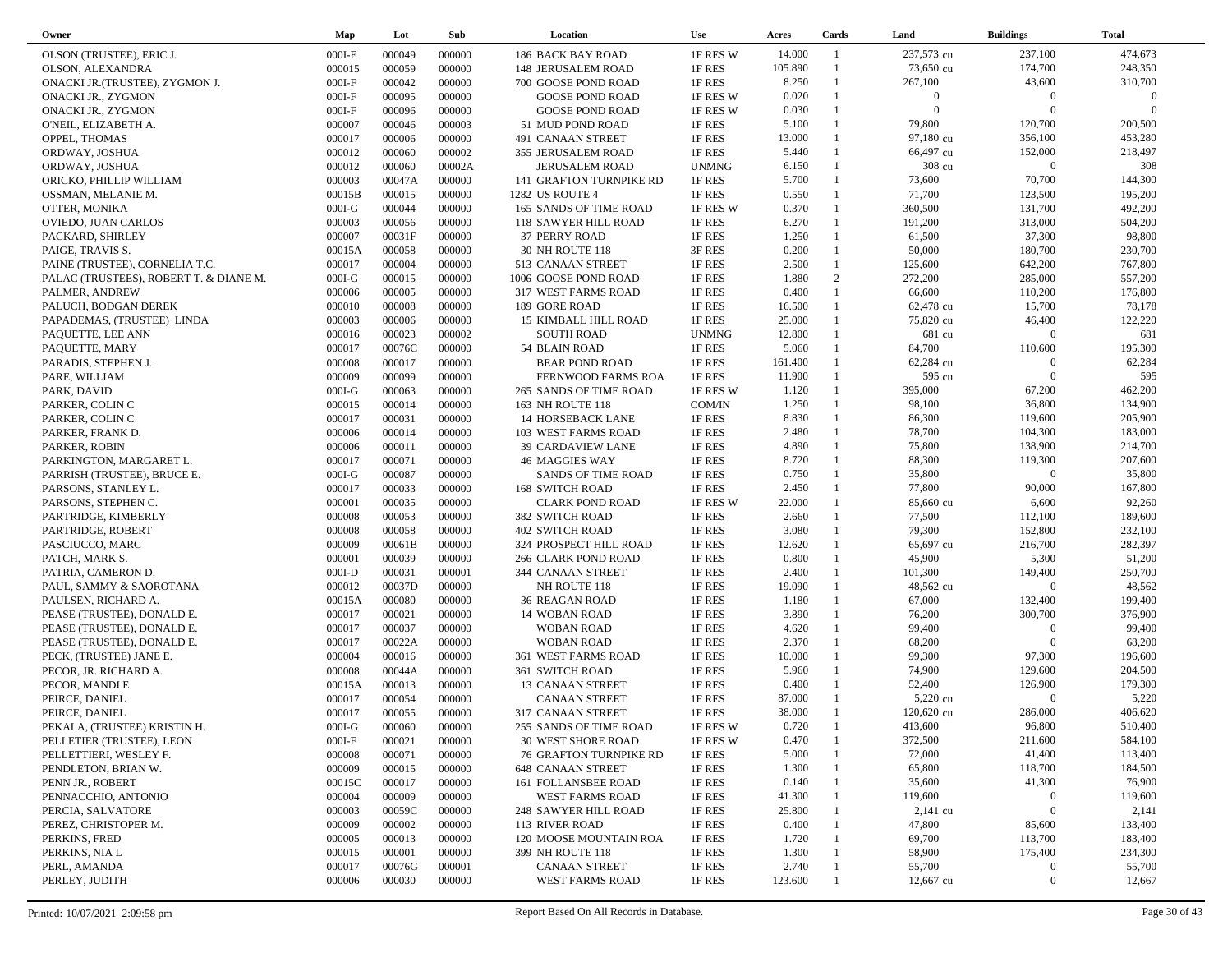| Owner                           | Map      | Lot    | Sub    | Location                       | <b>Use</b>   | Acres  | Cards          | Land           | <b>Buildings</b> | <b>Total</b> |
|---------------------------------|----------|--------|--------|--------------------------------|--------------|--------|----------------|----------------|------------------|--------------|
| PERRON, CLEMENT A.              | 000007   | 000007 | 000000 | 28 HALL ROAD                   | 1F RES       | 3.400  | $\overline{1}$ | 74,300         | 160,100          | 234,400      |
| PERRY, NORMAN                   | 000006   | 000054 | 000000 | 184 GOOSE POND ROAD            | 1F RES       | 5.050  | $\mathbf{1}$   | 96,600         | 48,600           | 145,200      |
| PETERS (TRUSTEE), CLARE & CAREY | $000I-D$ | 000008 | 000000 | 444 CANAAN STREET              | 1F RES W     | 1.440  | -1             | 263,300        | 175,700          | 439,000      |
| PETERS, JOHN E.                 | 000009   | 000020 | 000000 | <b>680 CANAAN STREET</b>       | 1F RES       | 3.000  | $\mathbf{1}$   | 70,000         | 191,300          | 261,300      |
| PETERSON, DAVID A.              | 00015A   | 000075 | 000000 | 8 HIGH STREET                  | 1F RES       | 0.430  | $\mathbf{1}$   | 62,800         | 120,700          | 183,500      |
| PETERSON, JULIE                 | $000I-G$ | 000022 | 000000 | 1050 GOOSE POND ROAD           | 1F RES       | 0.230  | $\mathbf{1}$   | 229,100        | 34,000           | 263,100      |
| PHELPS, JOE HENRY               | 000011   | 000012 | 000000 | <b>138 STEVENS ROAD</b>        | 1F RES       | 0.300  | -1             | 58,500         | 38,400           | 96,900       |
| PHILLIPPE, DEAN W.              | 000017   | 000039 | 000000 | 73 ANDREW LANE                 | 1F RES       | 3.330  | $\mathbf{1}$   | 73,100         | 92,300           | 165,400      |
| PHINNEY, JAMES E.               | 000016   | 000055 | 000000 | 361 GRISTMILL HILL ROAD        | 1F RES       | 24.000 | $\mathbf{1}$   | 77,420 cu      | 117,000          | 194,420      |
| PIANO, EUGENE                   | 000004   | 000004 | 000000 | WEST FARMS ROAD                | 1F RES       | 37.500 | $\mathbf{1}$   | 1,800 cu       | $\overline{0}$   | 1,800        |
| PIANO, EUGENE                   | 000004   | 00009B | 000000 | 541 WEST FARMS ROAD            | 1F RES       | 7.300  | $\mathbf{1}$   | 144,500        | 197,100          | 341,600      |
| PIANO, EUGENE                   | 000004   | 00009C | 000000 | 523 WEST FARMS ROAD            | 1F RES       | 6.400  | $\mathbf{1}$   | 91,200         | 158,200          | 249,400      |
| PIERCE JR., FREEMAN E.          | 00015B   | 000046 | 000000 | 1311 US ROUTE 4                | 1F RES       | 6.000  | $\mathbf{1}$   | 89,000         | 115,300          | 204,300      |
| PIERCE, RANDALL F.              | 000003   | 000028 | 000000 | 440 GRAFTON TURNPIKE RD        | 1F RES       | 2.140  | $\mathbf{1}$   | 67,900         | 100,100          | 168,000      |
| PIERCE, SHANE D.                | 000006   | 000104 | 000000 | <b>69 BLACKWATER ROAD</b>      | 1F RES       | 0.810  | $\mathbf{1}$   | 65,900         | 91,900           | 157,800      |
| PIERCE, SPENCER F.              | 000015   | 000050 | 000000 | 171 ORANGE ROAD                | 1F RES       | 0.160  | $\mathbf{1}$   | 33,800         | 42,600           | 76,400       |
| PIETROWICZ, ERIK                | 000012   | 00055B | 000000 | 265 JERUSALEM ROAD             | 1F RES       | 5.680  | $\mathbf{1}$   | 76,000         | 84,900           | 160,900      |
| PIETROWICZ, VALERIA ANN         | $000I-G$ | 000006 | 000002 | 83 GOULD ROAD                  | 1F RES       | 5.050  | $\mathbf{1}$   | 78,100         | 81,400           | 159,500      |
| PIKE RICHARD M                  | 000012   | 000032 | 000045 | 45 LUNAR DRIVE                 | 1F RES       | 0.000  | $\mathbf{1}$   | $\overline{0}$ | 122,700          | 122,700      |
| PIKE, EARL F.                   | 000008   | 00025H | 000000 | 34 HEMLOCK LANE                | 1F RES       | 2.390  | $\mathbf{1}$   | 65,300         | 63,900           | 129,200      |
| PINKERTON, MARGO T.             | 000017   | 00001A | 000000 | <b>SWITCH ROAD</b>             | 1F RES       | 12.300 | $\mathbf{1}$   | $1,126$ cu     | $\Omega$         | 1,126        |
| PISTEY, ARTHUR J.               | 000014   | 00018C | 000000 | 242 JERUSALEM ROAD             | 1F RES       | 26.100 |                | 98,690 cu      | 247,900          | 346,590      |
| PLACE, NANCY L.                 | 000008   | 000083 | 000000 | 18 CODFISH HILL ROAD           | 1F RES       | 0.300  | $\mathbf{1}$   | 55,400         | 75,000           | 130,400      |
| PLACE, STEWART WALTER           | 000016   | 000020 | 000000 | <b>ABBOTT ROAD</b>             | <b>UNMNG</b> | 17.000 | $\mathbf{1}$   | 876 cu         | $\overline{0}$   | 876          |
| PLEASANT MT. HOMES LLC          | 000013   | 00009D | 000002 | 995 NH ROUTE 118               | 1F RES       | 2.470  | $\mathbf{1}$   | 68,700         | 136,700          | 205,400      |
| PLOURDE, JULIE                  | 000009   | 000095 | 000000 | 497 FERNWOOD FARMS ROA         | 1F RES       | 0.500  | $\mathbf{1}$   | 57,000         | 60,400           | 117,400      |
| PLUME, BRUCE PAUL               | 000012   | 000048 | 000000 | 211 JERUSALEM ROAD             | 1F RES       | 0.350  | $\mathbf{1}$   | 55,800         | 71,200           | 127,000      |
| PLUMLEY, DAVID                  | 000004   | 000055 | 000000 | 394 GOOSE POND ROAD            | 1F RES       | 4.500  | $\mathbf{1}$   | 100,500        | 133,900          | 234,400      |
| PLUMLEY, DAVID A                | 000007   | 000010 | 000000 | 453 US ROUTE 4                 | 1F RES       | 24.300 |                | 69,590 cu      | 130,200          | 199,790      |
| PLUMMER, VALERIE                | 00015B   | 00035A | 000004 | <b>18 MIRROR LAKE HEIGHTS</b>  | 1F RES       | 1.610  | $\mathbf{1}$   | 84,600         | 163,900          | 248,500      |
| POIRIER, ANTHONY J.             | 000003   | 00018D | 000000 | <b>431 GRAFTON TURNPIKE RD</b> | 1F RES       | 2.000  | $\mathbf{1}$   | 67,500         | 237,300          | 304,800      |
| POIRIER, SCOTT                  | 000012   | 000044 | 000008 | 69 DOVE LANE                   | 1F RES       | 54.850 | $\mathbf{1}$   | 72,143 cu      | 261,600          | 333,743      |
| POISSON, RUSSELL D.             | 00015A   | 000089 | 000000 | <b>40 HILL COURT</b>           | 1F RES       | 0.430  | $\mathbf{1}$   | 62,700         | 133,100          | 195,800      |
| POLAND, MARK A & SHAWN MARIE    | 000007   | 00031I | 000000 | <b>39 PERRY ROAD</b>           | 2F RES       | 5.120  | $\mathbf{1}$   | 84,200         | 147,500          | 231,700      |
| POLINSKI, CATHLEEN              | 000008   | 000045 | 000000 | 345 SWITCH ROAD                | 1F RES       | 0.200  | -1             | 44,900         | 31,400           | 76,300       |
| POLLARD, MEGHAN M.              | 000005   | 000004 | 000000 | 75 MOOSE MOUNTAIN ROA          | 1F RES       | 7.900  | $\mathbf{1}$   | 118,200        | 159,500          | 277,700      |
| POLLARD, SHERRY                 | 000012   | 000032 | 000011 | 11 VISTA DRIVE                 | 1F RES       | 0.000  | $\mathbf{1}$   | $\overline{0}$ | 46,500           | 46,500       |
| POLLITT, MICHAEL                | 000016   | 000023 | 000001 | 841 SOUTH ROAD                 | 1F RES       | 28.740 | $\mathbf{1}$   | 86,064 cu      | 328,900          | 414,964      |
| POPICK (TRUSTEE), HOBART F.     | $000I-F$ | 00031B | 000000 | <b>43 TALBERT HILL ROAD</b>    | 1F RES       | 1.090  | -1             | 233,400        | 150,500          | 383,900      |
| PORT PRO LLC                    | 00015B   | 000020 | 000000 | 1306 US ROUTE 4                | 1F RES       | 0.770  | $\mathbf{1}$   | 108,100        | 100,800          | 208,900      |
| PORTER, DENNIS L.               | 000007   | 000091 | 000000 | 5 SMITH DRIVE                  | 1F RES       | 1.800  | $\mathbf{1}$   | 68,700         | 64,400           | 133,100      |
| POTTER, GREGORY M.              | 000007   | 000054 | 000000 | 338 IBEY ROAD                  | 1F RES       | 1.750  | $\mathbf{1}$   | 59,700         | 17,800           | 77,500       |
| POWELL, JESSICA J.              | 000003   | 000060 | 000000 | <b>157 TALBERT HILL ROAD</b>   | 1F RES       | 5.300  | $\mathbf{1}$   | 80,400         | 245,200          | 325,600      |
| POWELL, KENNETH E.              | 000008   | 000043 | 000000 | <b>367 SWITCH ROAD</b>         | 1F RES       | 0.680  | $\mathbf{1}$   | 64,300         | 83,800           | 148,100      |
| POWELL, KENTON                  | 000012   | 000032 | 000040 | <b>4 SOLAR CIRCLE</b>          | 1F RES       | 0.000  |                | $\overline{0}$ | 53,700           | 53,700       |
| POWERS (TRUSTEE), NEIL          | 00015B   | 000049 | 000000 | 1263 US ROUTE 4                | 1F RES       | 0.440  | $\mathbf{1}$   | 63,000         | 125,700          | 188,700      |
| POWERS, (TRUSTEE) JOHN C.       | 000006   | 000110 | 000000 | <b>BLACKWATER ROAD</b>         | 1F RES       | 0.090  |                | 4,600          | $\overline{0}$   | 4,600        |
| POWERS, SPENCER S.              | 000006   | 00018A | 000000 | 55 WEST FARMS ROAD             | 1F RES       | 3.430  | $\overline{1}$ | 77,800         | 182,300          | 260,100      |
| POWERS, TERRY ANN               | 000017   | 000045 | 000004 | 32 ROBERTS ROAD                | 1F RES       | 4.110  |                | 97,900         | 254,400          | 352,300      |
| PRAHL (TRUSTEE), CHRISTOPHER M  | 000005   | 000005 | 000000 | <b>43 MOOSE MOUNTAIN ROA</b>   | 1F RES       | 4.900  |                | 79,200         | 195,400          | 274,600      |
| PRENTICE SR., ROGER F.          | 000012   | 00063B | 000000 | 523 JERUSALEM ROAD             | 1F RES       | 2.020  |                | 67,600         | 42,700           | 110,300      |
| PRENTISS, LANCE V.              | 00015B   | 00035A | 000002 | 22 MIRROR LAKE HEIGHTS         | 1F RES       | 4.410  |                | 93,000         | 245,600          | 338,600      |
| PRESSEY, BONNIE I.              | 000008   | 000008 | 000000 | 176 TALBERT HILL ROAD          | 1F RES       | 8.300  |                | 119,000        | 90,400           | 209,400      |
| PRESTON, APRIL MAY              | 000006   | 000035 | 000000 | 155 GOOSE POND ROAD            | 1F RES       | 6.000  |                | 77,300         | 13,300           | 90,600       |
| PRESTON, APRIL MAY              | 000006   | 000035 | 00000A | GOOSE POND ROAD                | 1F RES       | 4.000  |                | 56,300         | 6,500            | 62,800       |
|                                 |          |        |        | <b>41 WEST FARMS ROAD</b>      |              |        |                |                | 194,500          | 269,600      |
| PRINGLE, TINA                   | 000006   | 000021 | 000000 |                                | 1F RES       | 1.250  |                | 75,100         |                  | 111,200      |
| PRIOR, (TRUSTEE) WILLIAM I.     | 000017   | 00056A | 000000 | <b>20 FOLLANSBEE ROAD</b>      | 1F RES       | 2.850  |                | 73,100         | 38,100<br>36,300 | 114,300      |
| PRITCHARD, DONALD J.            | 000003   | 000014 | 000000 | 60 GOULD ROAD                  | 1F RES       | 6.200  |                | 78,000         |                  |              |
| PROVENCAL, EDWARD F.            | 000008   | 000046 | 000000 | 331 SWITCH ROAD                | 1F RES       | 0.300  |                | 58,500         | 72,900           | 131,400      |
| PRUSACZYK, THOMAS C.            | 000003   | 00063D | 000001 | <b>GRAFTON TURNPIKE RD</b>     | 1F RES       | 5.030  |                | 55,000         | $\mathbf{0}$     | 55,000       |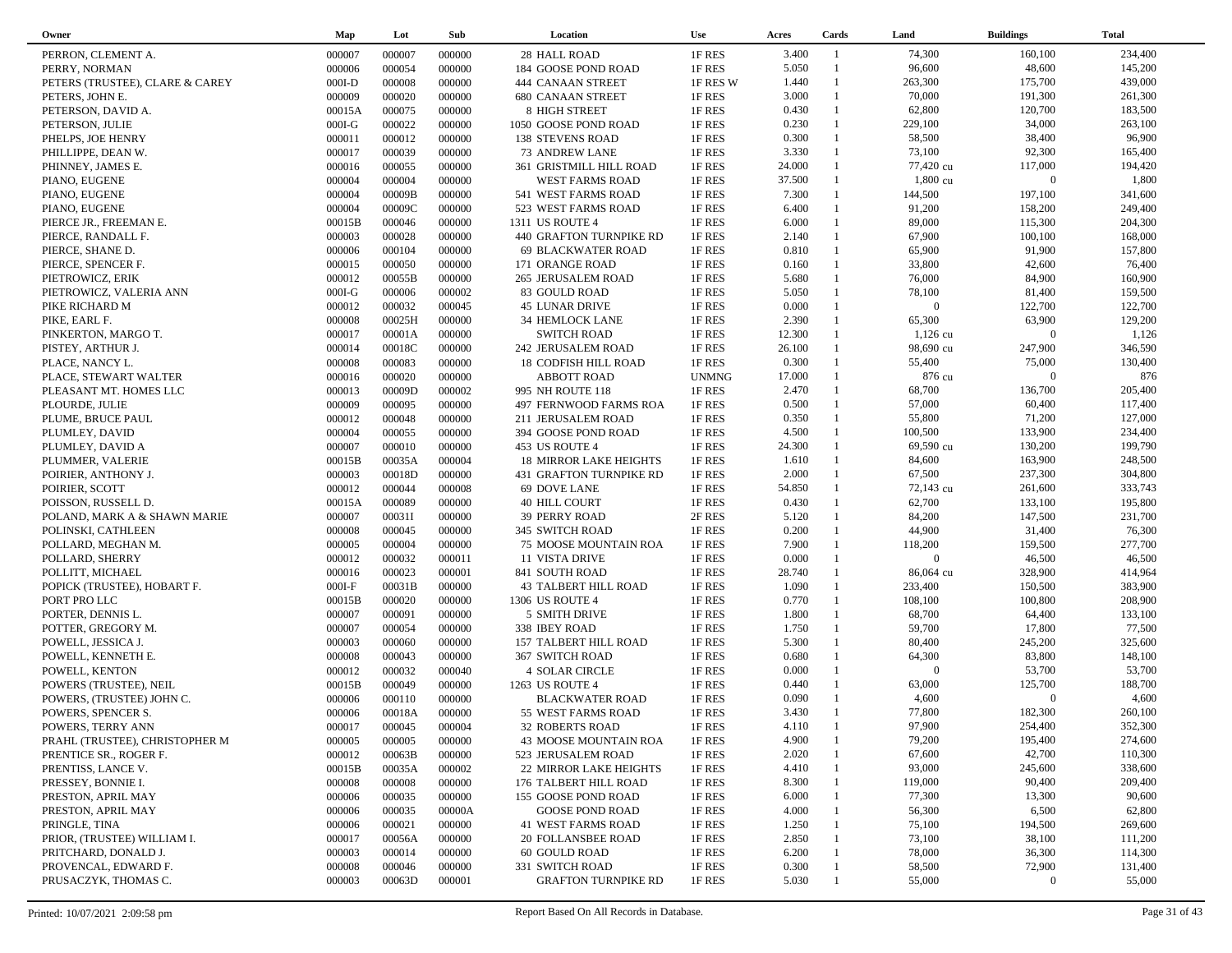| Owner                              | Map              | Lot    | Sub      | Location                                    | <b>Use</b>       | Acres   | Cards        | Land             | <b>Buildings</b> | <b>Total</b> |
|------------------------------------|------------------|--------|----------|---------------------------------------------|------------------|---------|--------------|------------------|------------------|--------------|
| PURCELL, STEPHEN B.                | 000003           | 000031 | 000000   | <b>41 WHISPERING WINDS WA</b>               | 1F RES           | 20.000  | -1           | 68,452 cu        | 173,200          | 241,652      |
| PUSEY (TRUSTEE), NATHAN E.         | 00015A           | 000106 | 000000   | 28 CANAAN STREET                            | 1F RES           | 0.970   | $\mathbf{1}$ | 56,700           | 109,700          | 166,400      |
| PUTNAM JR., JONATHAN E.            | 000006           | 00120A | 000000   | 348 JONES HILL ROAD                         | 1F RES           | 18.980  | $\mathbf{1}$ | 68,087 cu        | 132,800          | 200,887      |
| PUTNUM, CHARLES P.                 | 000007           | 000046 | 000006   | 83 MUD POND ROAD                            | 1F RES           | 3.300   |              | 97,200           | 133,900          | 231,100      |
| PUZZO, ANTHONY J.                  | $000I-G$         | 000079 | 000000   | <b>COVE ROAD</b>                            | 1F RES           | 0.700   | $\mathbf{1}$ | 41,300           | $\boldsymbol{0}$ | 41,300       |
| QUIET COUNTRY, LLC                 | 000010           | 000008 | 000002   | 167 GORE ROAD                               | 1F RES           | 11.800  | $\mathbf{1}$ | 64,489 cu        | 37,500           | 101,989      |
| QUIGLEY JARAS HOLDINGS LLC         | $000I-G$         | 000070 | 000000   | 55 COVE ROAD                                | 1F RES W         | 1.600   | $\mathbf{1}$ | 380,500          | 190,100          | 570,600      |
| <b>QUIMBY, ARTHUR F.</b>           | 000007           | 000028 | 000000   | 366 US ROUTE 4                              | 1F RES           | 5.100   | $\mathbf{1}$ | 79,200           | 153,400          | 232,600      |
| QUIMBY, DANIEL L.                  | 000014           | 000001 | 000000   | <b>JERUSALEM ROAD</b>                       | 1F RES           | 35.000  | $\mathbf{1}$ | 45,840 cu        | $\boldsymbol{0}$ | 45,840       |
| QUIMBY, DANIEL L.                  | 000014           | 000002 | 000000   | 566 JERUSALEM ROAD                          | 1F RES           | 2.500   | 2            | 75,300           | 72,000           | 147,300      |
|                                    | 000012           | 000002 | 000000   |                                             | 1F RES           | 9.700   | $\mathbf{1}$ | 64,628 cu        | 165,300          | 229,928      |
| QUINLAN, SUSAN                     |                  | 00002A | 000000   | 83 FERNWOOD FARMS ROA<br>FERNWOOD FARMS ROA |                  | 4.820   | $\mathbf{1}$ | 206 cu           | $\overline{0}$   | 206          |
| QUINLAN, SUSAN                     | 000012<br>000012 | 000047 | 000002   | 410 NH ROUTE 118                            | 1F RES<br>1F RES | 3.100   | $\mathbf{1}$ | 73,900           | 111,700          | 185,600      |
| RACZKOWSKI MICHAEL J.              |                  | 000045 |          |                                             |                  | 0.730   | $\mathbf{1}$ | 257,200          | 187,100          | 444,300      |
| RAMOS ET AL, EDILBERTO             | $000I-D$         |        | 000000   | 119 CORNO ROAD                              | 1F RES W         |         | $\mathbf{1}$ |                  |                  |              |
| RANCORE, JAMES                     | 000016           | 00002A | 000000   | 588 SOUTH ROAD                              | 1F RES           | 29.700  | $\mathbf{1}$ | 72,048 cu        | 136,500          | 208,548      |
| RANDOLPH, ADRIAN (TRUSTEE)         | $000I-G$         | 000047 | 000000   | 11 STONE WAY                                | 1F RES W         | 0.400   | $\mathbf{1}$ | 348,300          | 172,100          | 520,400      |
| RASSIAS, ATHOS                     | $000I-F$         | 000073 | 000000   | 883 GOOSE POND ROAD                         | 1F RES W         | 0.990   | $\mathbf{1}$ | 377,500          | 151,800          | 529,300      |
| REAGAN (TRUSTEE), SCOTT M.         | 000017           | 000059 | $000B-1$ | 691 FERNWOOD FARMS ROA                      | 1F RES           | 2.800   |              | 74,700           | 156,000          | 230,700      |
| REAGAN (TRUSTEE), SCOTT M.         | 000017           | 00059F | 000000   | FERNWOOD FARMS ROA                          | 1F RES           | 15.000  | $\mathbf{1}$ | 951 cu           | $\Omega$         | 951          |
| REAGAN, MOLLY L.                   | 000017           | 00059B | 000000   | 695 FERNWOOD FARMS ROA                      | 1F RES           | 2.300   | $\mathbf{1}$ | 82,400           | 129,800          | 212,200      |
| RED BARNS COMMONS, LLC             | 000017           | 000044 | 000000   | <b>7 ROBERTS ROAD</b>                       | COM/IN           | 5.880   | 2            | 149,600          | 1,541,700        | 1,691,300    |
| REED, RUSSELL                      | 000017           | 00048B | 000000   | 204 ROBERTS ROAD                            | 1F RES           | 5.080   | $\mathbf{1}$ | 83,500           | 288,100          | 371,600      |
| REESE, JONATHAN N.                 | 000003           | 000040 | 000000   | 288 GRAFTON TURNPIKE RD                     | 1F RES           | 10.000  | $\mathbf{1}$ | 77,800           | 11,800           | 89,600       |
| REILEY III, HENRY B.               | 000003           | 000058 | 000000   | <b>SAWYER HILL ROAD</b>                     | 1F RES           | 11.670  | $\mathbf{1}$ | 80,800           | 21,100           | 101,900      |
| REISCH, JOHN W.                    | $000I-F$         | 000067 | 000000   | 876 GOOSE POND ROAD                         | 1F RES           | 0.780   | $\mathbf{1}$ | 268,900          | 166,600          | 435,500      |
| REITSMA, LEONARD R.                | 000008           | 000016 | 000000   | <b>SWITCH ROAD</b>                          | 1F RES           | 7.500   | $\mathbf{1}$ | 16,900           | $\overline{0}$   | 16,900       |
| REITSMA, LEONARD R.                | 000009           | 000060 | 000000   | 266 PROSPECT HILL ROAD                      | 1F RES           | 41.000  | 2            | 83,910 cu        | 221,000          | 304,910      |
| REITSMA, LEONARD R.                | 000009           | 00076A | 000000   | <b>BACK BAY ROAD</b>                        | 1F RES           | 74.500  | $\mathbf{1}$ | 4,470 cu         | $\Omega$         | 4,470        |
| REMACLE, RICHARD                   | 000012           | 000063 | 000000   | 531 JERUSALEM ROAD                          | 1F RES           | 21.000  |              | 118,730 cu       | 361,800          | 480,530      |
| REMACLE, RICHARD                   | 000012           | 000064 | 000000   | 535 JERUSALEM ROAD                          | 1F RES           | 4.600   | $\mathbf{1}$ | 65,946 cu        | 166,500          | 232,446      |
| REMACLE, RICHARD                   | 000015           | 00032B | 000000   | <b>JERUSALEM ROAD</b>                       | 1F RES           | 179.000 |              | 436,060 cu       | 400              | 436,460      |
| REMACLE, SUSAN                     | 000009           | 00016A | 000000   | <b>652 CANAAN STREET</b>                    | 1F RES           | 0.890   | 1            | 60,500           | 66,100           | 126,600      |
| REMICK, KEVIN S.                   | 00015B           | 000014 | 000000   | 1278 US ROUTE 4                             | 1F RES           | 0.360   | $\mathbf{1}$ | 60,300           | 30,400           | 90,700       |
| RENAUD, SAMANTHA C.                | 00015A           | 00065A | 000000   | 57 NH ROUTE 118                             | 1F RES           | 0.450   | $\mathbf{1}$ | 63,300           | 106,000          | 169,300      |
| REYNOLDS, GARY M.                  | 000003           | 000044 | 000004   | 70 WOLFSON SPRING DRIVE                     | 1F RES           | 16.460  | $\mathbf{1}$ | 65,928 cu        | 197,000          | 262,928      |
| REYNOLDS, JOHN & DORCAS            | $000I-F$         | 000072 | 000000   | 891 GOOSE POND ROAD                         | 1F RES W         | 0.250   | $\mathbf{1}$ | 354,200          | 37,000           | 391,200      |
| REYNOLDS, KARL S.                  | 000003           | 000037 | 000000   | 322 GRAFTON TURNPIKE RD                     | 1F RES           | 6.500   | $\mathbf{1}$ | 78,800           | 101,100          | 179,900      |
| REYNOLDS, SARAH E.                 | $000I-F$         | 000070 | 000000   | 896 GOOSE POND ROAD                         | 1F RES           | 0.730   |              | 244,500          | 126,100          | 370,600      |
| REYNOLDS, SARAH E.                 | $000I-F$         | 000071 | 000000   | <b>GOOSE POND ROAD</b>                      | 1F RES W         | 0.240   | $\mathbf{1}$ | $\overline{0}$   | $\boldsymbol{0}$ | $\Omega$     |
| REYNOLDS, SARAH E.                 | $000I-G$         | 000001 | 000000   | <b>GOOSE POND ROAD</b>                      | 1F RES           | 0.230   | $\mathbf{1}$ | 88,100           | $\mathbf{0}$     | 88,100       |
| REYNOLDS, STEPHEN                  | 000003           | 00043B | 000000   | 16 WOLFSON SPRING DRIVE                     | 1F RES           | 2.900   | $\mathbf{1}$ | 69,800           | 155,900          | 225,700      |
| RICARD, ALAN J.                    | 00015A           | 000060 | 000000   | 48 NH ROUTE 118                             | 1F RES           | 0.260   | $\mathbf{1}$ | 54,000           | 197,800          | 251,800      |
| RICARD, KAREN DEWOLF               | 00015C           | 000056 | 000000   | <b>GRACEVILLE ROAD</b>                      | 1F RES           | 39.000  | 1            | 1,950 cu         | $\mathbf{0}$     | 1,950        |
| RICCIO, MICHAEL J.                 | 000009           | 000061 | 000000   | 282 PROSPECT HILL ROAD                      | 1F RES           | 15.350  | $\mathbf{1}$ | 67,956 cu        | 151,600          | 219,556      |
| RICE, DANA D.                      | 000007           | 00031B | 000000   | <b>45 PERRY ROAD</b>                        | 1F RES           | 1.400   | 1            | 62,000           | 28,000           | 90,000       |
| RICH, PERLEY G.                    | 000015           | 000035 | 000005   | 91 JERUSALEM ROAD                           | 1F RES           | 5.410   | $\mathbf{1}$ | 76,000           | 156,400          | 232,400      |
| RICH, PETER A                      | 000016           | 000006 | 000001   | 117 WESCOTT ROAD                            | 1F RES           | 61.500  |              | 78,572 cu        | 77,200           | 155,772      |
| RICH, PETER A.                     | 000016           | 000006 | 000000   | 116 WESCOTT ROAD                            | 1F RES           | 2.610   | $\mathbf{1}$ | 67,592 cu        | 248,600          | 316,192      |
| RICH, WILLIAM                      | $000I-E$         | 000009 | 000000   | 520 CANAAN STREET                           | 1F RES W         | 2.500   |              | 268,100          | 308,900          | 577,000      |
| RICHARDS, TIMOTHY D.               | 000009           | 00019E | 000000   | 33 OVERLOOK WAY                             | 1F RES           | 1.400   |              | 66,000           | 132,800          | 198,800      |
| RICHARDSON, CHRISTINE A.           | 000001           | 000014 | 000000   | 679 GRAFTON TURNPIKE RD                     | 1F RES           | 20.520  |              | 152,238 cu       | 129,100          | 281,338      |
| RICHARDSON, ROBERT N.              | 000012           | 000028 | 000000   | 633 NH ROUTE 118                            | 1F RES           | 4.000   |              | 72,500           | 123,200          | 195,700      |
| RICHARDSON, SAMANTHA               | 000001           | 00009A | 000000   | 102 BRADBURY ROAD                           | 1F RES           | 13.700  |              | 67,668 cu        | 204,100          | 271,768      |
| RICHER, JOSEPH                     | 000003           | 000050 | 000000   | 297 GRAFTON TURNPIKE RD                     | 1F RES           | 6.800   |              | 76,300           | 105,000          | 181,300      |
|                                    | $000I-G$         | 000026 | 000000   | 1060 GOOSE POND ROAD                        | 1F RES           | 0.520   |              | 243,900          | 193,400          | 437,300      |
| RIDDELL, JOHN M & SUSAN (TRUSTEES) |                  |        |          |                                             |                  | 57.600  |              | 137,922 cu       | 26,200           | 164,122      |
| RIDGE RUNNER PROMOTIONS INC.       | 000015           | 000032 | 000000   | 104 BUNGEE ROAD                             | COM/IN           |         |              |                  |                  |              |
| RIESE, MICHAEL G.                  | $000I-G$         | 000010 | 000000   | 974 GOOSE POND ROAD                         | 1F RES           | 0.300   |              | 291,100          | 173,100          | 464,200      |
| RIFF, JOSHUA                       | 000004           | 000034 | 000000   | <b>KILTON ROAD</b>                          | 1F RES           | 14.330  |              | 534 cu           | $\mathbf{0}$     | 534          |
| RISLEY (TRUSTEE), JOHN T.          | 000007           | 000019 | 000000   | <b>US ROUTE 4</b>                           | 1F RES           | 9.000   |              | $216 \text{ cu}$ | $\overline{0}$   | 216          |
| RISLEY (TRUSTEE), JOHN T.          | 000007           | 000049 | 000000   | <b>IBEY ROAD</b>                            | 1F RES           | 20.300  |              | 7,911 cu         | 10,200           | 18,111       |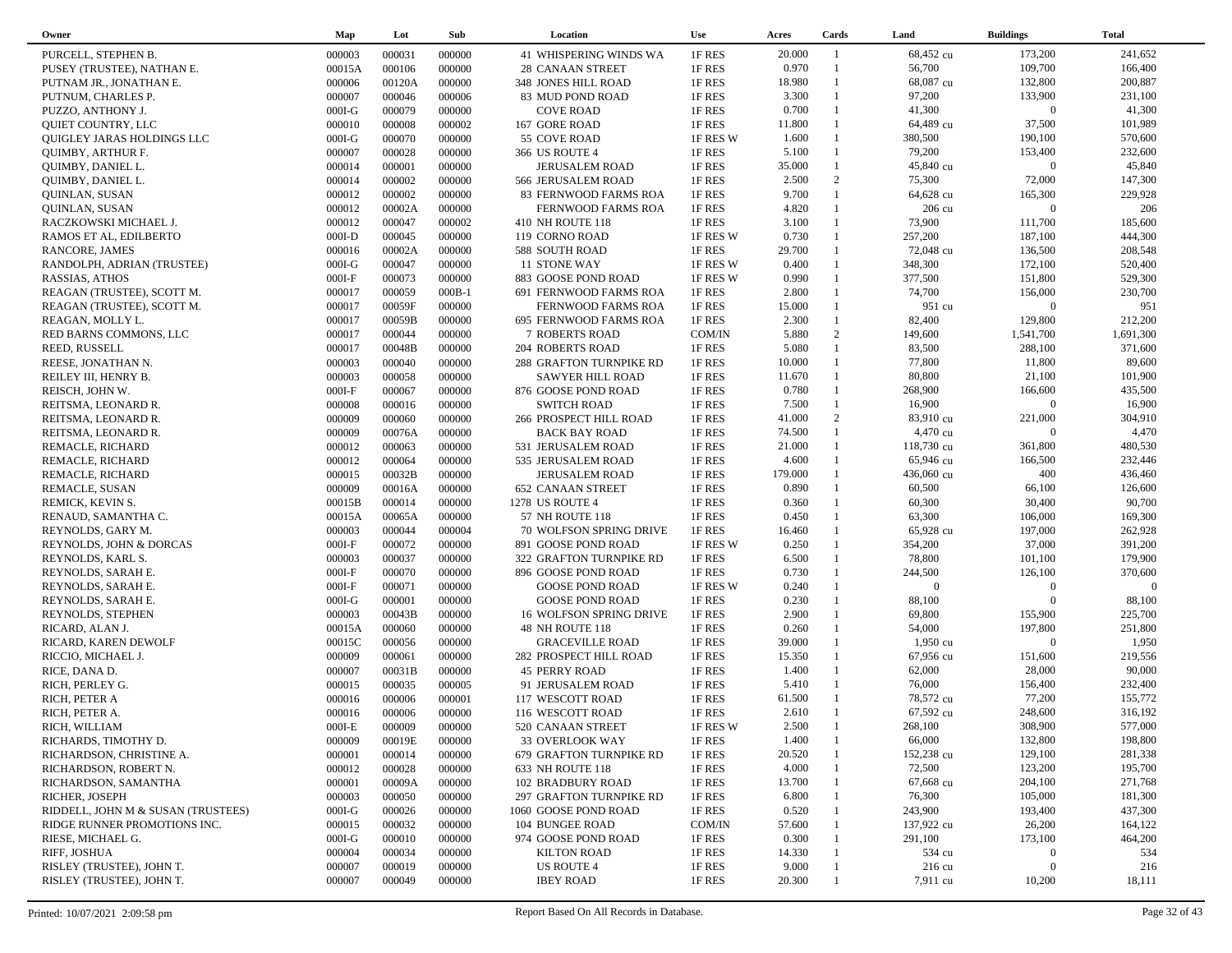| Owner                                         | Map      | Lot    | Sub    | Location                                          | Use          | Acres     | Cards        | Land            | <b>Buildings</b> | <b>Total</b> |
|-----------------------------------------------|----------|--------|--------|---------------------------------------------------|--------------|-----------|--------------|-----------------|------------------|--------------|
| RISLEY (TRUSTEE), JOHN T.                     | 000007   | 000079 | 000000 | 387 SOUTH ROAD                                    | 1F RES       | 169.000   | 2            | 139,046 cu      | 454,200          | 593,246      |
| RISLEY (TRUSTEE), JOHN T.                     | 000007   | 000080 | 000000 | US ROUTE 4                                        | 1F RES       | 8.750     | $\mathbf{1}$ | 13,100          | $\overline{0}$   | 13,100       |
| RISLEY (TRUSTEE), JOHN T.                     | 000007   | 00081A | 000000 | <b>SOUTH ROAD</b>                                 | 1F RES       | 18.610    | $\mathbf{1}$ | 3,406 cu        | $\Omega$         | 3,406        |
| RITCHIE, JEAN BALDWIN                         | $000I-D$ | 000010 | 000002 | 410 CANAAN STREET                                 | 1F RES W     | 2.970     | $\mathbf{1}$ | 335,500         | 371,200          | 706,700      |
| RIVES, SUSAN                                  | $000I-E$ | 000007 | 000000 | 512 CANAAN STREET                                 | 1F RES       | 0.620     | $\mathbf{1}$ | 86,100          | 155,800          | 241,900      |
| ROBB II, PHILIP A.                            | 00015B   | 000057 | 000000 | 80 NH ROUTE 118                                   | 1F RES       | 3.340     | $\mathbf{1}$ | 87,500          | 132,100          | 219,600      |
| ROBBINS, BRYAN                                | 000009   | 000047 | 000000 | PROSPECT HILL ROAD                                | 1F RES       | 13.600    | $\mathbf{1}$ | 67,306 cu       | 4,700            | 72,006       |
| ROBBINS, BRYAN                                | 000009   | 00047A | 000000 | 71 PROSPECT HILL ROAD                             | 1F RES       | 0.500     | $\mathbf{1}$ | 57,000          | 71,500           | 128,500      |
| ROBBINS, DARYL J.                             | 000008   | 000064 | 000000 | <b>657 CANAAN STREET</b>                          | 1F RES       | 1.450     | $\mathbf{1}$ | 68,600          | 141,900          | 210,500      |
| ROBBINS, DARYL J.                             | 000009   | 000065 | 000000 | <b>DERUSH ROAD</b>                                | 1F RES       | 8.500     |              | 295 cu          | $\overline{0}$   | 295          |
| ROBBINS, DARYL J.                             | 000009   | 00065A | 000000 | FERNWOOD FARMS ROA                                | 1F RES       | 62.500    | $\mathbf{1}$ | 2,500 cu        | $\Omega$         | 2,500        |
| ROBBINS, DARYL J.                             | $000I-D$ | 000029 | 000000 | 350 CANAAN STREET                                 | 1F RES W     | 1.310     |              | 92,800          | 1,900            | 94,700       |
| ROBBINS, JAMES                                | 000013   | 000010 | 000000 | 1027 NH ROUTE 118                                 | 1F RES       | 12.000    | $\mathbf{1}$ | 115,600 cu      | 244,800          | 360,400      |
|                                               | 000003   | 00063D | 000000 |                                                   | 1F RES       | 5.870     | $\mathbf{1}$ | 77,200          | 176,900          | 254,100      |
| ROBBINS, ROBERT FRANCIS JR.<br>ROBERGE, JAMES | 000008   | 000074 | 000000 | 227 GRAFTON TURNPIKE RD<br>93 GRAFTON TURNPIKE RD | 1F RES       | 6.200     | $\mathbf{1}$ | 76,200          | 101,900          | 178,100      |
|                                               |          | 000043 |        |                                                   |              | 0.570     | $\mathbf{1}$ | 234,300         | 32,800           | 267,100      |
| ROBERTS, FRANK A.                             | $000I-D$ | 000045 | 000000 | 107 CORNO ROAD                                    | 1F RES W     | 1.300     | $\mathbf{1}$ | 64,700          | $\Omega$         | 64,700       |
| ROBERTS, JONATHAN                             | 000004   |        | 000017 | <b>STRAW BROOK LANE</b>                           | 1F RES       |           | $\mathbf{1}$ |                 |                  |              |
| ROBERTS, JONATHAN                             | 000004   | 000045 | 000018 | 61 STRAW BROOK LANE                               | 1F RES       | 1.210     | $\mathbf{1}$ | 90,600          | 218,100          | 308,700      |
| ROBERTS, JONATHAN                             | 00015A   | 000007 | 000000 | 21 SCHOOL STREET                                  | 3F RES       | 0.370     | $\mathbf{1}$ | 60,700          | 189,000          | 249,700      |
| ROBERTS, MARK                                 | 000017   | 000073 | 000000 | 11 MAGGIES WAY                                    | 1F RES       | 2.500     |              | 70,700          | 68,200           | 138,900      |
| ROBERTS, RICHARD                              | 00015C   | 000037 | 000000 | 113 CANAAN STREET                                 | 1F RES       | 3.240     | 1            | 78,400          | 151,300          | 229,700      |
| ROBERTS, RICHARD                              | 00015C   | 000038 | 000001 | <b>CANAAN STREET</b>                              | 1F RES       | 6.700     | $\mathbf{1}$ | 64,100          | $\overline{0}$   | 64,100       |
| ROBERTS, TRAVIS                               | 000007   | 000058 | 000000 | 390 IBEY ROAD                                     | 1F RES       | 0.780     | $\mathbf{1}$ | 55,500          | 88,100           | 143,600      |
| ROBERTSON, NICHOLAS                           | 000007   | 00048E | 000002 | <b>IBEY ROAD</b>                                  | 1F RES       | 1.460     | $\mathbf{1}$ | 41,600          | $\overline{0}$   | 41,600       |
| ROBINSON, RICHARD G.                          | 000008   | 000087 | 000000 | 72 CODFISH HILL ROAD                              | 1F RES       | 13.500    |              | 53,820 cu       | 249,500          | 303,320      |
| ROBY (TRUSTEE), DAVID M.                      | 000001   | 000027 | 000000 | <b>GRAFTON TURNPIKE RD</b>                        | <b>UNMNG</b> | 2.000     |              | 96 cu           | $\Omega$         | 96           |
| ROBY (TRUSTEE), DAVID M.                      | 000001   | 000029 | 000000 | <b>GRAFTON TURNPIKE RD</b>                        | <b>UNMNG</b> | 136.000   |              | 6,528 cu        | $\Omega$         | 6,528        |
| ROBY (TRUSTEE), DAVID M.                      | 000001   | 000040 | 000000 | <b>CLARK POND ROAD</b>                            | 1F RES W     | 260.000   |              | 13,267 cu       | $\Omega$         | 13,267       |
| ROBY (TRUSTEE), DAVID M.                      | 000001   | 00042A | 000000 | <b>CLARK POND ROAD</b>                            | <b>UNMNG</b> | 1.200     |              | 58 cu           | $\Omega$         | 58           |
| ROBY (TRUSTEE), DAVID M.                      | 000001   | 00042B | 000000 | <b>CLARK POND ROAD</b>                            | 1F RES W     | 38.000    |              | 1,397 cu        | $\Omega$         | 1,397        |
| ROBY (TRUSTEE), DAVID M.                      | 000003   | 000025 | 000000 | WHISPERING WINDS WA                               | 1F RES       | 228.100   |              | 12,319 cu       | $\Omega$         | 12,319       |
| ROBY (TRUSTEE), DAVID M.                      | 000003   | 00025A | 000000 | <b>CLARK POND ROAD</b>                            | <b>UNMNG</b> | 0.500     |              | 24 cu           | $\Omega$         | 24           |
| ROBY (TRUSTEE), DAVID M.                      | 000009   | 000067 | 000000 | FERNWOOD FARMS ROA                                | <b>UNMNG</b> | 39.000    |              | 1,872 cu        | $\Omega$         | 1,872        |
| ROBY (TRUSTEE), DAVID M.                      | 000010   | 000001 | 000000 | <b>CLARK POND ROAD</b>                            | 1F RES       | 100.000   |              | 3,588 cu        | $\Omega$         | 3,588        |
| ROBY (TRUSTEE), DAVID M.                      | 000010   | 000002 | 000000 | <b>RIVER ROAD</b>                                 | 1F RES       | 20.000    |              | 666 cu          | $\Omega$         | 666          |
| ROBY (TRUSTEE), DAVID M.                      | 000010   | 000006 | 000000 | <b>RIVER ROAD</b>                                 | 1F RES       | 2.550     |              | 481 cu          | $\Omega$         | 481          |
| ROBY (TRUSTEE), DAVID M.                      | 000010   | 000007 | 000000 | <b>RIVER ROAD</b>                                 | 1F RES       | 104.000   |              | 3,600 cu        | $\Omega$         | 3,600        |
| ROBY (TRUSTEE), DAVID M.                      | 000010   | 000011 | 000000 | <b>RIVER ROAD</b>                                 | 1F RES       | 457.000   |              | 16,452 cu       | $\Omega$         | 16,452       |
| ROBY (TRUSTEE), DAVID M.                      | 000010   | 000014 | 000000 | <b>RIVER ROAD</b>                                 | 1F RES       | 10.500    |              | 378 cu          | $\Omega$         | 378          |
| ROBY (TRUSTEE), DAVID M.                      | 000010   | 000020 | 000000 | <b>CLARK HILL ROAD</b>                            | 1F RES       | 1,339.500 | 1            | 133,702 cu      | $\Omega$         | 133,702      |
| ROBY (TRUSTEE), DAVID M.                      | 000010   | 000025 | 000000 | 602 PROSPECT HILL ROAD                            | <b>UNMNG</b> | 0.620     |              | $30 \text{ cu}$ | $\Omega$         | 30           |
| ROBY (TRUSTEE), DAVID M.                      | 000010   | 000026 | 000000 | WENTWORTH ARMORY R                                | <b>UNMNG</b> | 53.000    | $\mathbf{1}$ | 3,456 cu        | $\overline{0}$   | 3,456        |
| ROBY (TRUSTEE), DAVID M.                      | 000010   | 000028 | 000000 | 180 CLARK HILL ROAD                               | 1F RES       | 301.000   | 1            | 108,300 cu      | 169,600          | 277,900      |
| ROBY (TRUSTEE), DAVID M.                      | 000011   | 000003 | 000000 | <b>CLARK HILL ROAD</b>                            | 1F RES       | 27.000    |              | 972 cu          | $\Omega$         | 972          |
| ROBY (TRUSTEE), DAVID M.                      | 000011   | 000004 | 000000 | NORTH LARY ROAD                                   | 1F RES       | 41.500    |              | 1,494 cu        | $\Omega$         | 1,494        |
| ROBY (TRUSTEE), DAVID M.                      | 000011   | 000005 | 000000 | NORTH LARY ROAD                                   | <b>UNMNG</b> | 0.300     |              | 14 cu           | $\Omega$         | 14           |
| ROBY (TRUSTEE), DAVID M.                      | 000011   | 000006 | 000000 | <b>STEVENS ROAD</b>                               | 1F RES       | 5.500     |              | 198 cu          | $\Omega$         | 198          |
| ROBY (TRUSTEE), DAVID M.                      | 000011   | 000007 | 000000 | NORTH LARY ROAD                                   | <b>UNMNG</b> | 1.700     |              | 80 cu           | $\Omega$         | 80           |
| ROBY (TRUSTEE), DAVID M.                      | 000011   | 000008 | 000000 | <b>STEVENS ROAD</b>                               | 1F RES       | 210.000   |              | 7,560 cu        | $\Omega$         | 7,560        |
| ROBY (TRUSTEE), DAVID M.                      | 000011   | 000009 | 000000 | <b>STEVENS ROAD</b>                               | <b>UNMNG</b> | 14.000    |              | $1,204$ cu      | $\mathbf{0}$     | 1,204        |
| ROBY (TRUSTEE), DAVID M.                      | 000011   | 000010 | 000000 | <b>STEVENS ROAD</b>                               | MNGD H       | 3.500     |              | 200 cu          | $\Omega$         | 200          |
| ROBY (TRUSTEE), DAVID M.                      | 000011   | 000018 | 000000 | <b>STEVENS ROAD</b>                               | 1F RES       | 42.000    |              | $1,512$ cu      | $\Omega$         | 1,512        |
|                                               |          | 000019 |        |                                                   |              |           |              | 7,790 cu        | $\mathbf{0}$     | 7,790        |
| ROBY (TRUSTEE), DAVID M.                      | 000011   |        | 000000 | CIDER MILL ROAD                                   | 1F RES       | 139.400   |              |                 | $\mathbf{0}$     | 47           |
| ROBY (TRUSTEE), DAVID M.                      | 000012   | 000022 | 000000 | <b>STEVENS ROAD</b>                               | 1F RES       | 1.300     |              | 47 cu           |                  |              |
| ROBY (TRUSTEE), NANCI E.                      | $000I-E$ | 000042 | 000000 | 56 BLUEBERRY WOODS DR.                            | 1F RES       | 1.750     |              | 156,200         | 91,800           | 248,000      |
| ROCKE, GARY                                   | 000017   | 00059H | 000000 | 557 FERNWOOD FARMS ROA                            | 1F RES       | 2.180     |              | 61,500          | 33,200           | 94,700       |
| ROCKE, GARY A & SHIRLEY A CO-TRUSTEES         | 000011   | 000016 | 000000 | 106 STEVENS ROAD                                  | 1F RES       | 0.470     |              | 26,000          | $\mathbf{0}$     | 26,000       |
| ROCKE, MARVIN A.                              | 00015B   | 000004 | 000000 | <b>HIGHLAND AVENUE</b>                            | 1F RES       | 0.790     |              | 6,000           | $\boldsymbol{0}$ | 6,000        |
| ROCKE, REGINA MARIA                           | 000004   | 000057 | 000000 | 408 GOOSE POND ROAD                               | 1F RES       | 0.200     |              | 44,900          | 29,800           | 74,700       |
| ROCKE, RODMAN W.                              | 000006   | 000060 | 000000 | <b>72 STARK HILL ROAD</b>                         | 1F RES       | 5.070     |              | 94,700          | 121,100          | 215,800      |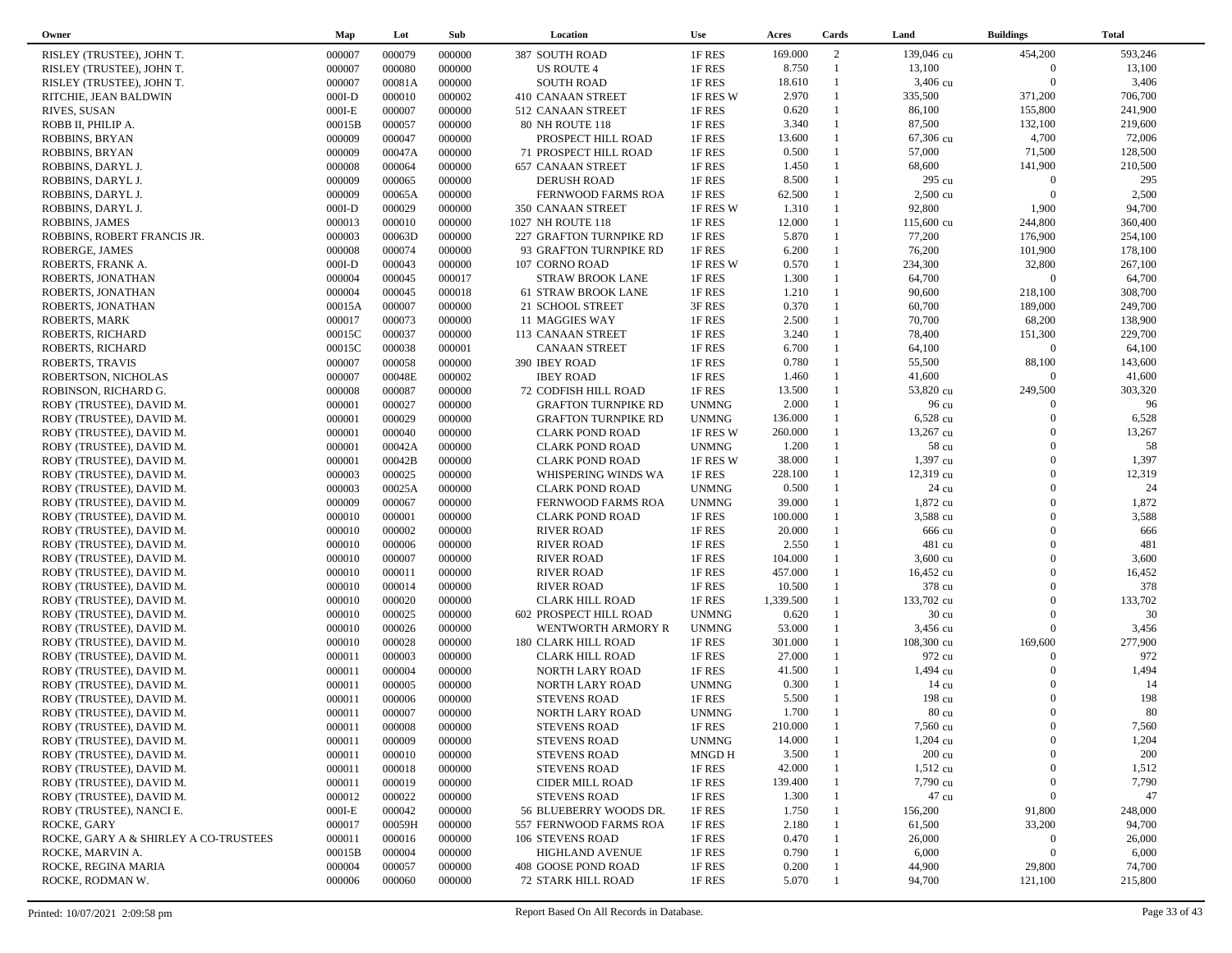| Owner                         | Map      | Lot    | Sub    | Location                  | <b>Use</b>   | Acres  | Cards                        | Land             | <b>Buildings</b>  | <b>Total</b> |  |
|-------------------------------|----------|--------|--------|---------------------------|--------------|--------|------------------------------|------------------|-------------------|--------------|--|
| ROCKE, STEVEN M.              | 000009   | 000016 | 000000 | <b>656 CANAAN STREET</b>  | 1F RES       | 1.400  | $\overline{1}$               | 66,000           | 98,500            | 164,500      |  |
| RODRIGUEZ, MELISSA J.         | 00015B   | 000050 | 000000 | 1253 US ROUTE 4           | 1F RES       | 0.410  | $\mathbf{1}$                 | 62,000           | 64,200            | 126,200      |  |
| ROEBUCK, BILL D.              | 000009   | 000039 | 000000 | 289 PROSPECT HILL ROAD    | 1F RES       | 24.500 | $\mathbf{1}$                 | 66,001 cu        | 220,600           | 286,601      |  |
| ROEBUCK, BILL D.              | 000009   | 000040 | 000000 | PROSPECT HILL ROAD        | 1F RES       | 44.500 | $\mathbf{1}$                 | 11,208 cu        | $\overline{0}$    | 11,208       |  |
| ROEBUCK, BILL D.              | 000009   | 00061C | 000000 | PROSPECT HILL ROAD        | 1F RES       | 15.300 |                              | 625 cu           | $\Omega$          | 625          |  |
| ROESCH, FREDERICK A.          | 000017   | 000058 | 000003 | <b>CORNO ROAD</b>         | 1F RES       | 6.540  | $\mathbf{1}$                 | 235,421 cu       | 5,200             | 240,621      |  |
| ROESCH, FREDERICK A.          | 000017   | 00058A | 000000 | 578 FERNWOOD FARMS ROA    | 1F RES W     | 22.000 | 2                            | 276,117 cu       | 441,700           | 717,817      |  |
| ROGERS SR., STEPHEN W.        | 000006   | 000064 | 000000 | 9 STARK HILL ROAD         | 1F RES       | 2.100  | $\mathbf{1}$                 | 69,800           | 84,300            | 154,100      |  |
| ROGERS, DARCY D.              | $000I-G$ | 000095 | 000000 | <b>SANDS OF TIME ROAD</b> | 1F RES       | 1.060  | $\mathbf{1}$                 | 37,300           | $\overline{0}$    | 37,300       |  |
| ROGERS, JAMES A.              | $000I-G$ | 000096 | 000000 | <b>SANDS OF TIME ROAD</b> | 1F RES       | 66.000 | $\mathbf{1}$                 | 3,076 cu         | $\overline{0}$    | 3,076        |  |
| ROGERS, JASON M.              | 000015   | 00032A | 000012 | 25 BIRCHWOOD LANE         | 1F RES       | 11.070 | $\mathbf{1}$                 | 64,704 cu        | 42,600            | 107,304      |  |
| ROGERS, MARION K.             | 000009   | 000027 | 000000 | <b>8 ROGERS WAY</b>       | 1F RES       | 6.800  | $\mathbf{1}$                 | 73,000           | 209,500           | 282,500      |  |
| ROGERS, MICHAEL C.            | 000008   | 000080 | 000000 | 31 GRAFTON TURNPIKE RD    | 1F RES       | 0.600  | 2                            | 64,900           | 162,600           | 227,500      |  |
| ROMAN, JESSE J                | 00015A   | 000104 | 000000 | 8 REAGAN ROAD             | 1F RES       | 0.340  | $\mathbf{1}$                 | 59,300           | 114,200           | 173,500      |  |
| RONDEAU, DUANE GARRETT        | 000008   | 000082 | 000000 | 12 CODFISH HILL ROAD      | 1F RES       | 0.760  | $\mathbf{1}$                 | 62,100           | 158,100           | 220,200      |  |
| ROOT, JUSTIN                  | 000014   | 000019 | 000000 | 196 JERUSALEM ROAD        | 1F RES       | 12.040 | $\mathbf{1}$                 | 75,298 cu        | 131,900           | 207,198      |  |
|                               | 00015C   | 000033 | 000000 |                           | 1F RES       | 1.650  | $\mathbf{1}$                 | 69,500           | 141,100           | 210,600      |  |
| ROSENBLOOM, MARIE             | 00015C   | 000034 | 000000 | 149 CANAAN STREET         | 1F RES       | 0.490  | $\mathbf{1}$                 | 40,000           | $\overline{0}$    | 40,000       |  |
| ROSENBLOOM, MARIE             |          | 000037 |        | CANAAN STREET             |              | 0.850  | $\mathbf{1}$                 |                  | $\Omega$          | 180,800      |  |
| ROSENTHAL, REGINE             | $000I-E$ |        | 000000 | <b>BERRY WAY</b>          | 1F RES W     | 0.570  | $\mathbf{1}$                 | 180,800          |                   | 272,700      |  |
| ROSHI, DHIMITER               | 00015A   | 000052 | 000000 | 1209 US ROUTE 4           | COM/IN       |        | $\mathbf{1}$                 | 114,000          | 158,700           |              |  |
| ROSS (TRUSTEE), RAYMOND J.    | $000I-G$ | 000006 | 000004 | 930 GOOSE POND ROAD       | 1F RES       | 5.830  | $\mathbf{1}$                 | 259,800          | 110,500<br>11,300 | 370,300      |  |
| ROSTRON, JAMES                | 000007   | 00050A | 000000 | 407 IBEY ROAD             | 1F RES       | 1.140  | $\mathbf{1}$                 | 57,800           |                   | 69,100       |  |
| ROUSSEAU, JOHN T.             | 000013   | 00009B | 000002 | NH ROUTE 118              | 1F RES       | 3.720  | $\mathbf{1}$                 | 45,749 cu        | $\overline{0}$    | 45,749       |  |
| ROUSSEAU, JOHN T.             | 000013   | 00009B | 000003 | NH ROUTE 118              | 1F RES       | 3.230  |                              | 48,220 cu        | $\Omega$          | 48,220       |  |
| ROUSSEAU, JOHN T.             | 000013   | 00009B | 000004 | 941 NH ROUTE 118          | 1F RES       | 3.710  | $\mathbf{1}$                 | 57,654 cu        | $\Omega$          | 57,654       |  |
| ROUSSEAU, JOHN T.             | 000013   | 00009B | 000005 | NH ROUTE 118              | 1F RES       | 2.440  | $\mathbf{1}$                 | 117 cu           | $\overline{0}$    | 117          |  |
| ROUSSEL, ADAM                 | 00015C   | 000062 | 000000 | 114 GRACEVILLE ROAD       | 1F RES       | 3.000  | $\mathbf{1}$<br>$\mathbf{1}$ | 71,300           | 65,200            | 136,500      |  |
| ROWELL III, ELMER C.          | 000008   | 000055 | 000000 | 14 PINE TREE LANE         | 1F RES       | 1.010  |                              | 64,100           | 37,300            | 101,400      |  |
| ROWELL, DERICK                | 000008   | 000076 | 000002 | 61 GRAFTON TURNPIKE RD    | 1F RES       | 2.400  | $\mathbf{1}$                 | 67,300           | 98,500            | 165,800      |  |
| ROY, KEITH                    | $000I-D$ | 000014 | 000000 | 392 CANAAN STREET         | 1F RES W     | 5.470  | $\mathfrak{Z}$               | 439,600          | 459,500           | 899,100      |  |
| ROY, KERRIE E.                | $000I-F$ | 000028 | 000000 | 50 WEST SHORE ROAD        | 1F RES W     | 0.440  | $\mathbf{1}$                 | 370,000          | 137,100           | 507,100      |  |
| RUDDER JR., ROBERT P.         | 000012   | 000011 | 000000 | 447 NH ROUTE 118          | 1F RES       | 4.000  | 2                            | 70,300           | 88,100            | 158,400      |  |
| RUEL, NORMAN H.               | 000007   | 00031E | 000000 | <b>12 PERRY ROAD</b>      | 1F RES       | 1.310  | $\mathbf{1}$                 | 68,400           | 110,400           | 178,800      |  |
| RUGG, STEPHEN PETER           | 000012   | 000067 | 000000 | 635 JERUSALEM ROAD        | 1F RES       | 25.000 | $\mathbf{1}$                 | 75,061 cu        | 183,900           | 258,961      |  |
| RUSSELL, RYAN L.              | 000003   | 00018E | 000000 | 437 GRAFTON TURNPIKE RD   | 1F RES       | 1.630  | $\mathbf{1}$                 | 66,600           | 152,200           | 218,800      |  |
| RVM REAL ESTATE HOLDINGS, LLC | 000006   | 000023 | 000000 | WEST FARMS ROAD           | 1F RES       | 0.800  | $\mathbf{1}$                 | 18,000           | $\overline{0}$    | 18,000       |  |
| RYAN JR., LEWIS E.            | 000010   | 00022B | 000000 | 413 PROSPECT HILL ROAD    | <b>UNMNG</b> | 12.500 |                              | 542 cu           | $\Omega$          | 542          |  |
| RYDER, LEONA QUINN            | 000012   | 000032 | 000030 | 11 LUNAR DRIVE            | 1F RES       | 0.000  | $\mathbf{1}$                 | $\overline{0}$   | 58,800            | 58,800       |  |
| S.K. BEEBE PINNACLE, LLC      | 000017   | 000056 | 000000 | <b>CANAAN STREET</b>      | 1F RES       | 78.700 |                              | 52,495 cu        | $\Omega$          | 52,495       |  |
| SACERDOTE, BRUCE              | $000I-G$ | 000073 | 000000 | <b>COVE ROAD</b>          | 1F RES W     | 0.870  | $\mathbf{1}$                 | 376,900          | 65,800            | 442,700      |  |
| SAGI, DAVID E.                | 000012   | 00002A | 000001 | 93 FERNWOOD FARMS ROA     | 1F RES       | 4.830  | $\mathbf{1}$                 | 66,000           | 140,900           | 206,900      |  |
| SAILER (TRUSTEE), ERIC A.     | $000I-G$ | 000013 | 000000 | 994 GOOSE POND ROAD       | 1F RES       | 0.400  | $\mathbf{1}$                 | 262,200          | 50,100            | 312,300      |  |
| SAILER (TRUSTEE), ERIC A.     | $000I-G$ | 000014 | 000000 | 1002 GOOSE POND ROAD      | 1F RES       | 0.200  | $\mathbf{1}$                 | 227,500          | 5,400             | 232,900      |  |
| SAINSBURY, KIMBERLY J         | 000001   | 000021 | 000000 | <b>65 KING HILL ROAD</b>  | 1F RES       | 8.000  | $\mathbf{1}$                 | 112,500          | 130,400           | 242,900      |  |
| SALVAIL, DENIS                | 000017   | 00106A | 000000 | 51 GRISTMILL HILL ROAD    | 1F RES       | 5.000  | $\mathbf{1}$                 | 86,300           | 146,300           | 232,600      |  |
| SALVAIL, PHILIP               | 00015C   | 000020 | 000000 | 1097 US ROUTE 4           | 1F RES       | 1.700  | $\mathbf{1}$                 | 68,600           | 27,800            | 96,400       |  |
| SAMSON, THERESE               | 000008   | 00053B | 000000 | 6 PINE TREE LANE          | 1F RES       | 1.300  | $\mathbf{1}$                 | 64,800           | 91,300            | 156,100      |  |
| SANBORN, CARL A.              | 000015   | 000052 | 000000 | 159 ORANGE ROAD           | 1F RES       | 1.000  | $\mathbf{1}$                 | 65,000           | 51,900            | 116,900      |  |
| SANBORN, CHARLES BRANT        | 000004   | 00009D | 000000 | 501 WEST FARMS ROAD       | 1F RES       | 6.200  | $\overline{1}$               | 94,400           | 196,000           | 290,400      |  |
| SANBOURNE, MARK E.D.          | 000013   | 000020 | 000001 | NH ROUTE 118              | 1F RES       | 30.500 |                              | 1,756 cu         | $\boldsymbol{0}$  | 1,756        |  |
| SANBOURNE, MARK E.D.          | 000013   | 000020 | 000002 | NH ROUTE 118              | <b>UNMNG</b> | 2.680  |                              | $161 \text{ cu}$ | $\Omega$          | 161          |  |
| SANBOURNE, MARK E.D.          | 000013   | 000020 | 000003 | NH ROUTE 118              | <b>UNMNG</b> | 2.110  |                              | $127 \text{ cu}$ | $\mathbf{0}$      | 127          |  |
| SANBOURNE, MARK E.D.          | 000013   | 000020 | 000004 | NH ROUTE 118              | <b>UNMNG</b> | 1.420  |                              | 85 cu            | $\Omega$          | 85           |  |
| SANBOURNE, MARK E.D.          | 000013   | 000021 | 000001 | <b>RAMEOR ROAD</b>        | <b>UNMNG</b> | 1.370  |                              | 82 cu            | $\mathbf{0}$      | 82           |  |
| SANBOURNE, MARK E.D.          | 000013   | 000021 | 000002 | <b>RAMEOR ROAD</b>        | <b>UNMNG</b> | 1.960  |                              | 118 cu           | $\mathbf{0}$      | 118          |  |
| SANBOURNE, MARK E.D.          | 000013   | 000021 | 000003 | <b>JERUSALEM ROAD</b>     | <b>UNMNG</b> | 5.260  |                              | 316 cu           | $\mathbf{0}$      | 316          |  |
| SANBOURNE, MARK E.D.          | 000013   | 000021 | 000004 | <b>43 RAMEOR ROAD</b>     | 1F RES       | 61.900 |                              | 88,018 cu        | 87,800            | 175,818      |  |
| SANGSTER, DAVID E.            | $000I-F$ | 000030 | 000000 | 56 WEST SHORE ROAD        | 1F RES W     | 0.240  |                              | 318,000          | 192,400           | 510,400      |  |
| SANTAVICCA, ANGELA J.         | $000I-G$ | 000021 | 000000 | 1046 GOOSE POND ROAD      | 1F RES       | 0.230  |                              | 229,100          | 193,900           | 423,000      |  |
| SANTOR, STEPHEN               | 000009   | 000017 | 000000 | <b>668 CANAAN STREET</b>  | 1F RES       | 1.000  | 2                            | 71,500           | 81,100            | 152,600      |  |
|                               |          |        |        |                           |              |        |                              |                  |                   |              |  |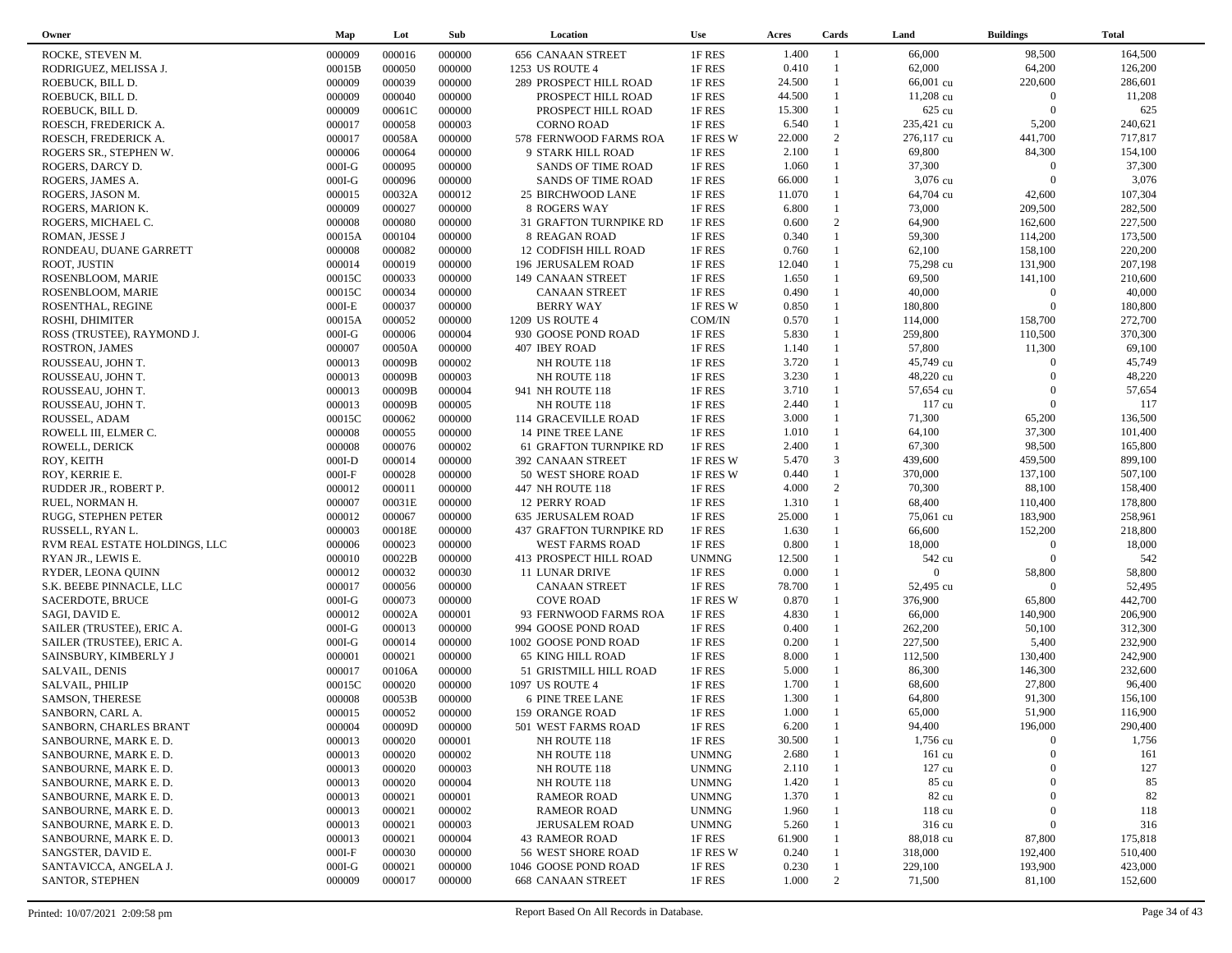| Owner                                          | Map      | Lot    | Sub              | Location                      | <b>Use</b>       | Acres          | Cards                        | Land           | <b>Buildings</b> | <b>Total</b> |  |
|------------------------------------------------|----------|--------|------------------|-------------------------------|------------------|----------------|------------------------------|----------------|------------------|--------------|--|
| SANVILLE, JOHN E. JR.                          | 00015C   | 000042 | 000000           | <b>14 BRUCE ROAD</b>          | 1F RES           | 2.870          | $\overline{1}$               | 65,900         | 39,900           | 105,800      |  |
| SARAUSKY (TRUSTEE), PATRICIA F                 | $000I-E$ | 000004 | 000000           | 496 CANAAN STREET             | 1F RES W         | 2.000          | $\overline{1}$               | 265,800        | 126,600          | 392,400      |  |
| SARGENT, WILLIAM F.                            | 00015C   | 000009 | 000000           | 1075 US ROUTE 4               | 1F RES           | 0.160          | $\mathbf{1}$                 | 40,000         | 41,900           | 81,900       |  |
| SAULNIER, LAWRENCE                             | 000015   | 000013 | 00000A           | 165 NH ROUTE 118              | 1F RES           | 2.650          | $\mathbf{1}$                 | 69,100         | 209,000          | 278,100      |  |
| SAUNDERS (TRUSTEE), RICHARD L.                 | $000I-G$ | 000052 | 000000           | 203 SANDS OF TIME ROAD        | 1F RES W         | 1.460          | $\mathbf{1}$                 | 396,700        | 205,300          | 602,000      |  |
| SAUNDERS (TRUSTEE), RICHARD L.                 | $000I-G$ | 000089 | 000000           | <b>SANDS OF TIME ROAD</b>     | 1F RES           | 0.870          | $\mathbf{1}$                 | 36,400         | $\Omega$         | 36,400       |  |
| SAVANNAHWOOD, LLC                              | 000005   | 000034 | 000000           | <b>MAY STREET</b>             | <b>UNMNG</b>     | 2.050          |                              | 184 cu         | $\Omega$         | 184          |  |
| SAVANNAHWOOD, LLC                              | 000005   | 000035 | 000000           | <b>MAY STREET</b>             | 1F RES           | 121.000        | $\mathbf{1}$                 | 3,485 cu       | $\Omega$         | 3,485        |  |
| SAVANNAHWOOD, LLC                              | 000005   | 000036 | 000000           | <b>MAY STREET</b>             | 1F RES           | 66.000         |                              | 4,541 cu       | $\Omega$         | 4,541        |  |
| SAWYER, DENNIS                                 | 000003   | 000045 | 000000           | 168 GRAFTON TURNPIKE RD       | 1F RES           | 2.190          | $\mathbf{1}$                 | 68,000         | 83,300           | 151,300      |  |
| SAWYER, DENNIS G.                              | 000003   | 00063H | 000000           | 183 GRAFTON TURNPIKE RD       | 1F RES           | 13.060         | $\mathbf{1}$                 | 69,903 cu      | 70,300           | 140,203      |  |
| <b>SCHAFFER, ROBERT R.</b>                     | 000017   | 000008 | 000000           | 471 CANAAN STREET             | 1F RES           | 0.760          | $\mathbf{1}$                 | 90,200         | 138,500          | 228,700      |  |
| SCHLEYER JR., WILLIAM TATE                     | $000I-F$ | 000044 | 000000           | 706 GOOSE POND ROAD           | 1F RES           | 3.380          | $\mathbf{1}$                 | 252,400        | 244,500          | 496,900      |  |
| SCHLEYER JR., WILLIAM TATE                     | $000I-F$ | 000094 | 000000           | <b>GOOSE POND ROAD</b>        | 1F RES W         | 0.010          |                              | $\overline{0}$ | $\Omega$         | $\Omega$     |  |
| <b>SCHORI, ERNST</b>                           | 000007   | 000065 | 000000           | <b>CHOATE ROAD</b>            | 1F RES           | 0.730          | $\mathbf{1}$                 | 47 cu          | $\Omega$         | 47           |  |
| <b>SCHORI, ERNST</b>                           | 000007   | 000066 | 000000           | <b>402 CHOATE ROAD</b>        | 1F RES           | 22.000         |                              | 70,918 cu      | 110,200          | 181,118      |  |
| <b>SCHREIBER, WILSON</b>                       | 000005   | 000027 | 000000           | <b>MAY STREET</b>             | 1F RES           | 11.000         | $\mathbf{1}$                 | 72,200         | $\overline{0}$   | 72,200       |  |
| SCHULTZ-KASABIAN, KIRSTEN                      | 000010   | 00004D | 000000           | <b>RIVER ROAD</b>             | 1F RES           | 26.600         | $\mathbf{1}$                 | 50,746 cu      | $\Omega$         | 50,746       |  |
| SCHWARZ, LINCOLN P.                            | 000017   | 00077B | 000000           | 148 CANAAN STREET             | 1F RES           | 1.500          | $\mathbf{1}$                 | 65,600         | 203,000          | 268,600      |  |
| SCHWARZ, MICHAEL J.                            | 000009   | 00003D | 000000           | 26 COLUMBIA LANE              | 1F RES           | 1.710          | $\mathbf{1}$                 | 66,800         | 178,100          | 244,900      |  |
|                                                | 000004   | 000045 | 000001           | 3 MALLARD DRIVE               | 1F RES           | 1.110          | $\mathbf{1}$                 | 67,800         | 186,000          | 253,800      |  |
| <b>SCOTT JR., RUSSELL</b>                      | 000003   | 00063A | 00001A           |                               | 1F RES           | 5.050          | $\mathbf{1}$                 | 69,900         | 98,200           | 168,100      |  |
| SCOTT, GORDON                                  |          | 000005 |                  | 257 GRAFTON TURNPIKE RD       |                  | 3.240          | $\mathbf{1}$                 | 87,100         | 240,600          | 327,700      |  |
| SCOTT, ROBERT C.<br><b>SCOURAS, CHARLES R.</b> | 00015C   | 000021 | 00000E<br>000000 | 7 GORDON LANE                 | 1F RES<br>1F RES | 1.000          | $\mathbf{1}$                 | 61,800         | 30,000           | 91,800       |  |
|                                                | 000015   |        |                  | 356 NH ROUTE 118              |                  |                | $\mathbf{1}$                 |                |                  |              |  |
| SEAMANS (TRUSTEE), JERRY W                     | 000008   | 000085 | 000000           | <b>36 CODFISH HILL ROAD</b>   | 1F RES           | 1.690<br>1.080 | $\mathbf{1}$                 | 66,600         | 123,100          | 189,700      |  |
| SEAMANS (TRUSTEE), JERRY W                     | 000009   | 00003F | 000000           | 22 COLUMBIA LANE              | 1F RES           |                | $\mathbf{1}$                 | 65,200         | 180,000          | 245,200      |  |
| SEAMANS, EMILY K                               | 000009   | 00003E | 000000           | 24 COLUMBIA LANE              | 1F RES           | 1.000<br>1.370 | $\mathbf{1}$                 | 64,100         | 264,000          | 328,100      |  |
| SEAMANS, KAREN E.                              | 000016   | 000061 | 000001           | 223 GRISTMILL HILL ROAD       | 1F RES           |                |                              | 71,600         | 68,500           | 140,100      |  |
| <b>SEARLES, GARY</b>                           | 00015A   | 000114 | 000000           | 13 HILL COURT                 | 1F RES           | 0.810          | $\mathbf{1}$<br>$\mathbf{1}$ | 56,200         | 135,200          | 191,400      |  |
| <b>SEARLES, GARY</b>                           | 00015A   | 000124 | 000000           | 23 CANAAN STREET              | 1F RES           | 0.390          |                              | 52,100         | 105,700          | 157,800      |  |
| <b>SEARLES, GARY</b>                           | 00015A   | 000124 | 000001           | <b>CANAAN STREET</b>          | 1F RES           | 0.910          | $\mathbf{1}$<br>$\mathbf{1}$ | 42,600         | $\overline{0}$   | 42,600       |  |
| SELBY, CHARLES S.                              | 000009   | 00019H | 000000           | 22 OVERLOOK WAY               | 1F RES           | 1.600          |                              | 65,200         | 116,800          | 182,000      |  |
| SERVISS, GUY A.                                | 00015C   | 000030 | 000000           | 9 LABRADOR LANE               | 2F RES           | 1.470          | $\mathbf{1}$                 | 65,500         | 173,300          | 238,800      |  |
| SETHI, GURDEV SINGH                            | 000001   | 000016 | 000000           | 33 BRAINARD ROAD              | 1F RES           | 6.140          | $\mathbf{1}$                 | 92,900         | 215,900          | 308,800      |  |
| SETHI, GURDEV SINGH                            | 000001   | 000017 | 000000           | <b>BRAINARD ROAD</b>          | 1F RES           | 72.000         | $\mathbf{1}$                 | 3,697 cu       | $\overline{0}$   | 3,697        |  |
| SEVILLE, JANETTE                               | $000I-G$ | 000037 | 000000           | 1159 GOOSE POND ROAD          | 1F RES W         | 0.220          | $\mathbf{1}$                 | 351,700        | 254,700          | 606,400      |  |
| SHADOWENS (TRUSTEE), GEORGE W.                 | 000003   | 000009 | 000000           | <b>GOULD ROAD</b>             | 1F RES           | 16.500         |                              | 792 cu         | $\Omega$         | 792          |  |
| SHADOWENS (TRUSTEE), GEORGE W.                 | $000I-G$ | 000002 | 000000           | 900 GOOSE POND ROAD           | 1F RES           | 0.360          | $\mathbf{1}$                 | 72,700         | 127,500          | 200,200      |  |
| SHAMBO, ESTATE OF WANDA L                      | 000008   | 000075 | 000000           | <b>75 GRAFTON TURNPIKE RD</b> | 1F RES           | 6.000          | $\mathbf{1}$                 | 43,600         | 16,900           | 60,500       |  |
| SHAMPNEY, PERLEY                               | 000013   | 000008 | 000000           | 897 NH ROUTE 118              | 1F RES           | 6.000          | $\mathbf{1}$                 | 110,000        | 124,600          | 234,600      |  |
| SHANNON, JOSEPH N.                             | 000017   | 000072 | 000000           | 30 MAGGIES WAY                | 1F RES           | 5.200          | $\mathbf{1}$                 | 80,100         | 118,300          | 198,400      |  |
| SHATTUCK III, GEORGE H.                        | 000012   | 000050 | 000000           | 217 JERUSALEM ROAD            | 1F RES           | 0.860          | $\mathbf{1}$                 | 63,300         | 40,800           | 104,100      |  |
| SHAW, ELLEN L.                                 | 000004   | 000045 | 000004           | 10 MALLARD DRIVE              | 1F RES           | 1.340          | $\mathbf{1}$                 | 91,000         | 167,100          | 258,100      |  |
| SHEEHAN, JOHN                                  | 000016   | 000005 | 000000           | 56 WESCOTT ROAD               | 2F RES           | 10.250         | $\mathbf{1}$                 | 90,200         | 325,500          | 415,700      |  |
| SHEPARD (TRUSTEE), ELEANOR                     | $000I-F$ | 000055 | 000000           | <b>GOOSE POND ROAD</b>        | 1F RES W         | 1.130          | $\mathbf{1}$                 | 58,200         | $\Omega$         | 58,200       |  |
| SHEPARD (TRUSTEE), ELEANOR                     | $000I-F$ | 000083 | 000000           | 761 GOOSE POND ROAD           | 1F RES W         | 0.200          | $\mathbf{1}$                 | 315,000        | 16,300           | 331,300      |  |
| SHEPARD, CURTIS                                | 000008   | 000010 | 000000           | 213 HALL ROAD                 | 1F RES           | 90.000         |                              | 67,154 cu      | 149,200          | 216,354      |  |
| SHEPHERD, KIMBERLY SHANE                       | 000012   | 00002B | 000000           | 103 FERNWOOD FARMS ROA        | 1F RES           | 11.900         | $\mathbf{1}$                 | 70,058 cu      | 180,000          | 250,058      |  |
| SHERMAN, CARL SPENCER                          | 000009   | 00099C | 000000           | FERNWOOD FARMS ROA            | 1F RES           | 11.000         |                              | 54,100         | $\Omega$         | 54,100       |  |
| SHERWIN, JACQUELINE B.                         | 000007   | 000042 | 000003           | 8 MUD POND ROAD               | 1F RES           | 14.400         |                              | 70,628 cu      | 119,800          | 190,428      |  |
| SHIELDS, THOMAS A.                             | 000016   | 000005 | 00000A           | <b>WESCOTT ROAD</b>           | 1F RES           | 5.160          |                              | 63,100         | $\Omega$         | 63,100       |  |
| SHIELDS, THOMAS A.                             | 000016   | 000005 | 00000B           | <b>WESCOTT ROAD</b>           | 1F RES           | 2.140          |                              | 54,000         | $\boldsymbol{0}$ | 54,000       |  |
| SHIELDS, THOMAS A.                             | 000016   | 000008 | 000000           | 27 WESCOTT ROAD               | 1F RES           | 2.400          |                              | 70,900         | 236,900          | 307,800      |  |
| SHINN, SUSAN                                   | 000008   | 000024 | 000000           | 119 CODFISH HILL ROAD         | 1F RES           | 19.400         |                              | 64,798 cu      | 193,300          | 258,098      |  |
| SHINNLINGER, DAVID F.                          | 000008   | 000091 | 000000           | 144 CODFISH HILL ROAD         | 1F RES           | 24.000         |                              | 65,920 cu      | 250,900          | 316,820      |  |
| SHINNLINGER, DAVID F.                          | $000I-F$ | 000085 | 000000           | 753 GOOSE POND ROAD           | 1F RES W         | 0.120          |                              | 245,700        | 27,700           | 273,400      |  |
| SHUMWAY, DONALD L.                             | 000009   | 00003H | 000000           | 12 COLUMBIA LANE              | 1F RES           | 1.470          |                              | 63,000         | 133,800          | 196,800      |  |
| SILVESTER, CYRUS W.                            | $000I-D$ | 000020 | 000000           | 33 COTTAGE LANE               | 1F RES           | 0.070          |                              | 68,800         | 30,500           | 99,300       |  |
| SIMARD, NICHOLAS                               | 00015A   | 000095 | 000000           | 11 HIGH STREET                | 2F RES           | 0.710          |                              | 65,600         | 176,100          | 241,700      |  |
| SIMON, MARK A.                                 | 000017   | 000002 | 000000           | 531 CANAAN STREET             | 1F RES           | 1.000          |                              | 118,800        | 320,600          | 439,400      |  |
|                                                |          |        |                  |                               |                  |                |                              |                |                  |              |  |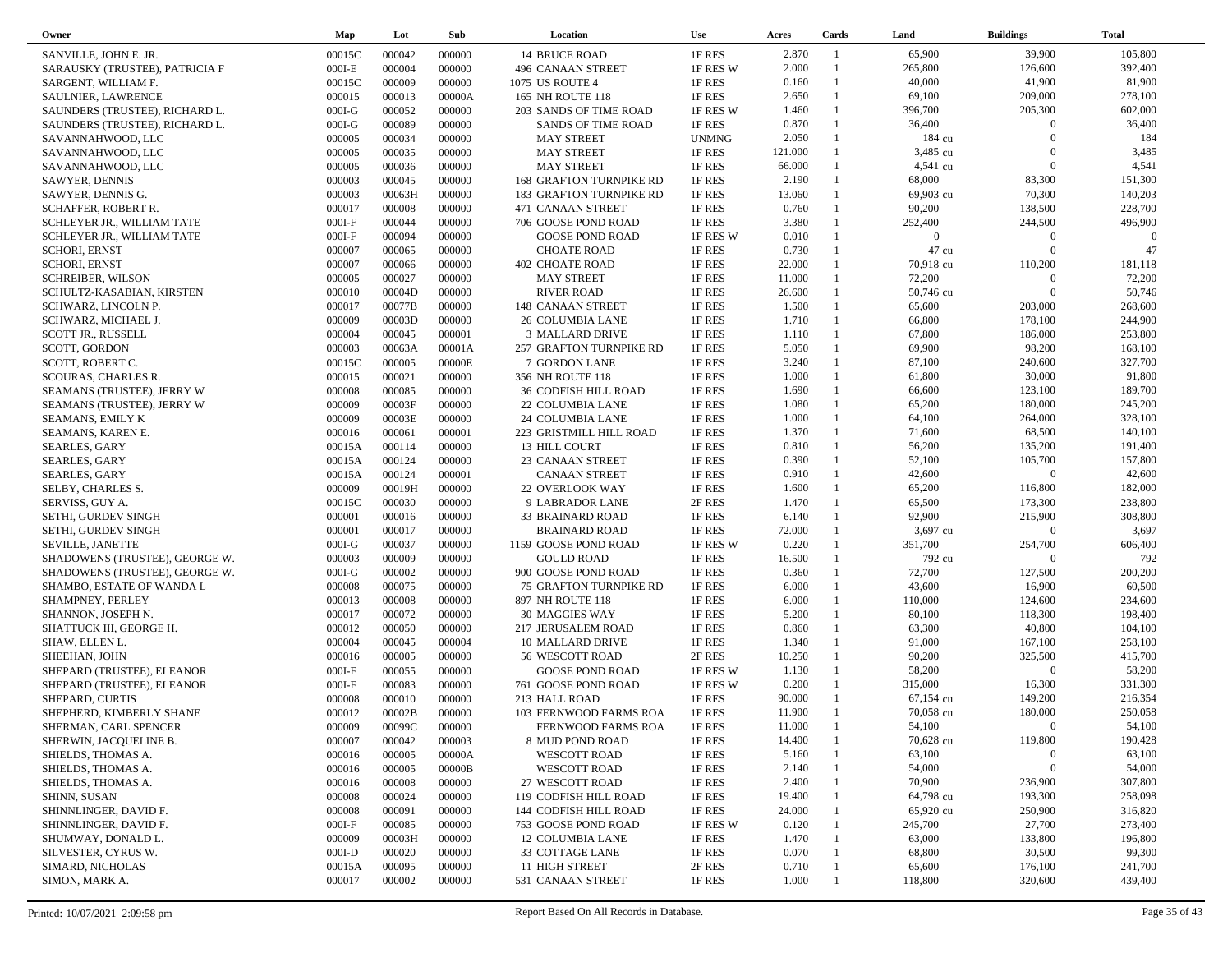| Owner                      | Map      | Lot        | Sub    | Location                | <b>Use</b>   | Acres  | Cards          | Land           | <b>Buildings</b> | <b>Total</b> |
|----------------------------|----------|------------|--------|-------------------------|--------------|--------|----------------|----------------|------------------|--------------|
| SIMON, PAUL MATTHEW        | $000I-F$ | 000098     | 000000 | 599 GOOSE POND ROAD     | 1F RES W     | 0.570  | $\overline{1}$ | 319,200        | 89,300           | 408,500      |
| SIMONEAU, PATRICIA         | 000012   | 000032     | 000022 | <b>42 VISTA DRIVE</b>   | 1F RES       | 0.000  | $\mathbf{1}$   | $\overline{0}$ | 41,600           | 41,600       |
| SIMPSON, TED J.            | $000I-G$ | 000016     | 000000 | 1012 GOOSE POND ROAD    | 1F RES       | 0.960  | $\mathbf{1}$   | 269,500        | 66,200           | 335,700      |
| SINCLAIR, RYAN             | 000001   | 000038     | 000000 | <b>CLARK POND ROAD</b>  | 1F RES       | 3.000  | $\mathbf{1}$   | 50,900         | $\overline{0}$   | 50,900       |
| SINOTTE, ROLAND            | 000007   | 000072     | 000002 | <b>SOUTH ROAD</b>       | <b>MNGDP</b> | 11.220 |                | 640 cu         | $\Omega$         | 640          |
| SINOTTE, ROLAND E.         | 000007   | 000090     | 000A10 | 17 SMITH DRIVE          | 1F RES       | 0.000  | $\mathbf{1}$   | $\overline{0}$ | 47,400           | 47,400       |
| SKEIST, HELEN D.           | $000I-F$ | 000063     | 000000 | 3 GOULD ROAD            | 1F RES       | 0.520  | 1              | 75,100         | 221,700          | 296,800      |
| <b>SKEWES, DAVID</b>       | 000009   | 000069     | 000000 | 56 AMANDA LANE          | 1F RES       | 57.500 | $\mathbf{1}$   | 54,100 cu      | 209,700          | 263,800      |
| SLATER, RICHARD A.         | $000I-G$ | 00033A     | 000000 | 1112 GOOSE POND ROAD    | 1F RES       | 5.000  | $\mathbf{1}$   | 253,300        | 14,800           | 268,100      |
| SLEEPER, LARRY M.          | 000013   | 000025     | 000000 | 714 JERUSALEM ROAD      | 1F RES       | 1.460  | $\mathbf{1}$   | 47,800         | $\overline{0}$   | 47,800       |
| SMALL, EUGENE S.           | 000008   | 000059     | 000000 | 432 SWITCH ROAD         | 1F RES       | 0.920  | $\mathbf{1}$   | 66,700         | 34,300           | 101,000      |
| SMITH (TRUSTEE), LORA K    | 000010   | 000004     | 000000 | <b>RIVER ROAD</b>       | 1F RES       | 7.600  | $\mathbf{1}$   | 3,139 cu       | $\overline{0}$   | 3,139        |
| SMITH (TRUSTEE), LORA K    | 000010   | 000009     | 000000 | 205 GORE ROAD           | 1F RES       | 9.000  | $\mathbf{1}$   | 65,688 cu      | 75,400           | 141,088      |
| SMITH (TRUSTEE), LORA K    | 000010   | 000010     | 000000 | 219 GORE ROAD           | 1F RES       | 9.000  |                | 62,488 cu      | 150,400          | 212,888      |
| SMITH (TRUSTEE), LORA K    | 000010   | 00003D     | 000000 | <b>RIVER ROAD</b>       | 1F RES       | 3.200  | $\mathbf{1}$   | 1,322 cu       | $\Omega$         | 1,322        |
| SMITH (TRUSTEE), DAVID C.  | 000004   | 000023     | 000000 | 486 WEST FARMS ROAD     | 1F RES       | 0.800  | $\mathbf{1}$   | 65,500         | 81,000           | 146,500      |
| SMITH (TRUSTEE), DAVID C.  | 000006   | 000065     | 000000 | 21 STARK HILL ROAD      | 1F RES       | 0.580  | $\mathbf{1}$   | 65,200         | 26,500           | 91,700       |
| SMITH (TRUSTEE), DAVID C.  | 000006   | 000074     | 000000 | <b>205 US ROUTE 4</b>   | 4F RES       | 0.950  | $\mathbf{1}$   | 66,400         | 158,400          | 224,800      |
| SMITH (TRUSTEE), DAVID C.  | 000007   | 000043     | 000000 | 40 MUD POND ROAD        | 1F RES       | 15.600 |                | 78,959 cu      | 84,800           | 163,759      |
| SMITH (TRUSTEE), DAVID C.  | 000007   | 000088     | 000000 | 53 SOUTH ROAD           | 1F RES       | 0.500  | $\mathbf{1}$   | 62,500         | 91,200           | 153,700      |
| SMITH (TRUSTEE), DAVID C.  | 000007   | 00043A     | 000000 | 74 MUD POND ROAD        | 1F RES       | 5.400  |                | 86,100         | 48,600           | 134,700      |
| SMITH (TRUSTEE), DAVID C.  | 000007   | 00043B     | 000000 | 68 MUD POND ROAD        | 1F RES       | 1.400  | $\mathbf{1}$   | 68,100         | 109,900          | 178,000      |
| SMITH (TRUSTEE), DAVID C.  | 000008   | 000025     | 000000 | 35 CODFISH HILL ROAD    | 1F RES       | 1.300  | $\mathbf{1}$   | 65,800         | 100,400          | 166,200      |
| SMITH (TRUSTEE), DAVID C.  | 000008   | 000028     | 000000 | 31 CODFISH HILL ROAD    | 1F RES       | 0.640  | $\mathbf{1}$   | 59,800         | 37,300           | 97,100       |
| SMITH (TRUSTEE), DAVID C.  | 000012   | 00026B     | 000000 | 54 JUNIPER ROAD         | 1F RES       | 1.100  | $\mathbf{1}$   | 65,300         | 36,000           | 101,300      |
| SMITH (TRUSTEE), DAVID C.  | 000015   | 00040A     | 000000 | 78 ORANGE ROAD          | 1F RES       | 1.140  | $\mathbf{1}$   | 52,200         | 115,200          | 167,400      |
| SMITH (TRUSTEE), DAVID C.  | 00015B   | 000022     | 000000 | 1320 US ROUTE 4         | 1F RES       | 0.270  | $\mathbf{1}$   | 68,300         | 49,300           | 117,600      |
| SMITH (TRUSTEE), DAVID C.  | 00015B   | 000024     | 000000 | <b>18 BALLPARK ROAD</b> | 1F RES       | 0.760  | $\mathbf{1}$   | 83,700         | 32,000           | 115,700      |
| SMITH (TRUSTEE), DUDLEY R. | $000I-E$ | 000033     | 000000 | <b>38 BERRY WAY</b>     | 1F RES W     | 1.300  | $\mathbf{1}$   | 251,500        | 172,900          | 424,400      |
| SMITH III, PROCTOR         | 00015A   | 000022     | 000000 | 1137 US ROUTE 4         | 1F RES       | 0.180  | $\mathbf{1}$   | 45,000         | 103,600          | 148,600      |
| SMITH JR., PHILIP G.       | 000015   | 000036     | 000000 | 57 ORANGE ROAD          | 1F RES       | 0.690  | $\mathbf{1}$   | 48,600         | 32,900           | 81,500       |
| SMITH, ANSON V.            | 000009   | 00047B     | 000000 | 69 PROSPECT HILL ROAD   | COM/IN       | 0.400  | $\mathbf{1}$   | 56,200         | 347,800          | 404,000      |
| SMITH, ANSON V.            | 000012   | 000008     | 000000 | FERNWOOD FARMS ROA      | <b>UNMNG</b> | 77.250 | $\mathbf{1}$   | 4,635 cu       | $\Omega$         | 4,635        |
| SMITH, DONNA J.            | 00015B   | 000032     | 000000 | 1344 US ROUTE 4         | 1F RES       | 1.500  | $\mathbf{1}$   | 100,500        | 89,800           | 190,300      |
| SMITH, DOUGLAS             | 000010   | 00003A     | 000003 | <b>RIVER ROAD</b>       | <b>UNMNG</b> | 11.900 | 1              | 1,023 cu       | $\Omega$         | 1,023        |
| SMITH, EARLE E.            | 00015A   | 000113     | 000000 | 19 HILL COURT           | 1F RES       | 0.240  | $\mathbf{1}$   | 44,800         | 143,800          | 188,600      |
| SMITH, EMERSON             | 000015   | 00041C     | 000000 | 118 ORANGE ROAD         | 1F RES       | 5.900  | $\mathbf{1}$   | 99,800         | 191,300          | 291,100      |
| SMITH, EVAN W.             | 000017   | 000011     | 000000 | 275 ROBERTS ROAD        | 1F RES       | 2.010  | $\mathbf{1}$   | 109,000        | 112,800          | 221,800      |
| SMITH, GEORGE H.           | 00015A   | 000025     | 000001 | US ROUTE 4              | 1F RES       | 0.950  | $\mathbf{1}$   | 34,600         | $\Omega$         | 34,600       |
| SMITH, KENNETH A.          | 000009   | 00062A     | 000000 | <b>30 DERUSH ROAD</b>   | 1F RES       | 5.120  | $\mathbf{1}$   | 75,300         | 70,400           | 145,700      |
| SMITH, LEIGHTON            | $000I-E$ | 000006     | 000000 | 510 CANAAN STREET       | 1F RES       | 0.900  | $\mathbf{1}$   | 93,000         | 119,300          | 212,300      |
| SMITH, MARILYN J.          | 000008   | 00020C     | 000000 | 61 BEAR POND ROAD       | 1F RES       | 5.510  | $\mathbf{1}$   | 72,900         | 77,400           | 150,300      |
| SMITH, MICHAEL             | 000006   | 00069D     | 000000 | 94 GOOSE POND ROAD      | 1F RES       | 5.100  | $\mathbf{1}$   | 91,800         | 191,500          | 283,300      |
| SMITH, PATRICK F.          | 000003   | 00017C     | 000001 | 627 GRAFTON TURNPIKE RD | 1F RES       | 3.920  | $\mathbf{1}$   | 77,300         | 236,500          | 313,800      |
| SMITH, PHILLIP G.          | 000007   | 000090     | 000016 | 10 GOODWIN LANE         | 1F RES       | 0.000  | $\mathbf{1}$   | $\overline{0}$ | 66,400           | 66,400       |
| SMITH, PROCTER             | $000I-D$ | 000035     | 000000 | 40 MOSS FLOWER LANE     | 1F RES W     | 0.220  | 1              | 170,600        | 75,700           | 246,300      |
| SMITH, TRAVIS              | 000001   | 000009     | 000000 | 101 BRADBURY ROAD       | 1F RES       | 1.500  | $\mathbf{1}$   | 63,100         | 121,500          | 184,600      |
| SNELL, MERRILL E.          | 000016   | 000015     | 000000 | <b>85 ABBOTT ROAD</b>   | 1F RES       | 19.500 | $\mathbf{1}$   | 55,560 cu      | 23,200           | 78,760       |
| SOBKO, OLGA                | 000007   | 00048E     | 000000 | 301 IBEY ROAD           | 1F RES       | 1.450  | $\mathbf{1}$   | 73,100         | 143,500          | 216,600      |
| SOKOL, HILDA WEYL          | $000I-G$ | 000061     | 000000 | 261 SANDS OF TIME ROAD  | 1F RES W     | 0.750  |                | 413,800        | 38,600           | 452,400      |
| SONG, ARNOLD J.            | 000007   | 000050     | 000000 | 390 SOUTH ROAD          | 1F RES       | 4.380  |                | 94,500         | 157,700          | 252,200      |
| SOUSA (ESTATE), RONALD J.  | 000017   | 000086     | 000000 | 995 US ROUTE 4          | 1F RES       | 1.460  |                | 67,000         | 59,700           | 126,700      |
| SOUSA, MICHAEL             | 000012   | 000036     | 000000 | 868 NH ROUTE 118        | 1F RES       | 7.500  |                | 92,600         | 22,600           | 115,200      |
| SOUSA, MICHAEL             | 000012   | $0026 - 3$ | 000000 | 597 NH ROUTE 118        | 1F RES       | 1.620  |                | 66,600         | 107,900          | 174,500      |
| SOUTHER (TRUSTEE), JOHN T. | $000I-G$ | 000042     | 000000 | 159 SANDS OF TIME ROAD  | 1F RES W     | 0.270  |                | 391,400        | 186,400          | 577,800      |
| SOUZA, BRENDA A.           | 000006   | 000062     | 000000 | 307 US ROUTE 4          | 1F RES       | 0.750  |                | 65,000         | 124,000          | 189,000      |
| SOUZA, BRENDA A.           | 000006   | 000063     | 000000 | US ROUTE 4              | 1F RES       | 0.300  |                | 7,400          | $\overline{0}$   | 7,400        |
| SOUZA, ROBERT J.           | 000017   | 00099K     | 000000 | <b>19 PHEASANT LANE</b> | 1F RES       | 1.880  |                | 70,100         | 172,200          | 242,300      |
| SPAULDING, WILLIAM H.      | 000004   | 000052     | 000000 | 282 GOOSE POND ROAD     | 1F RES       | 1.750  |                | 69,800         | 37,300           | 107,100      |
| SPENCER, CHRISTOPHER       | 000015   | 000043     | 000000 | 148 ORANGE ROAD         | 1F RES       | 1.400  |                | 65,700         | 94,500           | 160,200      |
|                            |          |            |        |                         |              |        |                |                |                  |              |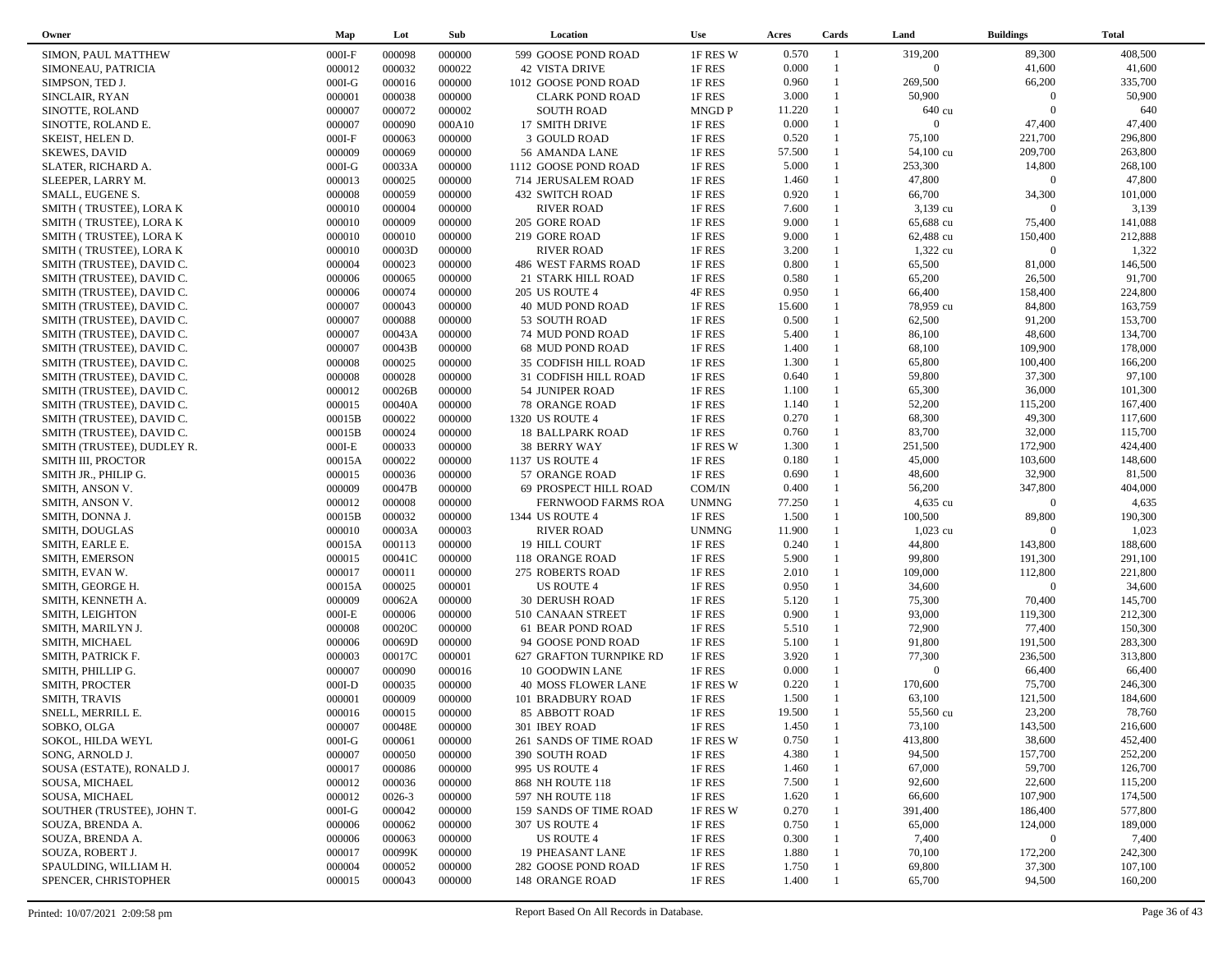| Owner                          | Map      | Lot      | Sub    | Location                     | <b>Use</b>    | Acres   | Cards          | Land             | <b>Buildings</b> | <b>Total</b> |
|--------------------------------|----------|----------|--------|------------------------------|---------------|---------|----------------|------------------|------------------|--------------|
| SPENCER. CHRISTOPHER           | 000015   | 00043A   | 000000 | <b>ORANGE ROAD</b>           | 1F RES        | 0.640   | $\overline{1}$ | 27,700           | $\overline{0}$   | 27,700       |
| SPERRAZZA, CHARLES W.          | 000004   | 00045D   | 000000 | 414 GOOSE POND ROAD          | 1F RES        | 2.820   | $\overline{1}$ | 123,600          | 72,300           | 195,900      |
| SPIEGEL (TRUSTEE), PETER K.    | $000I-G$ | 000059   | 000000 | 249 SANDS OF TIME ROAD       | 1F RES W      | 0.670   | $\overline{1}$ | 413,400          | 187,800          | 601,200      |
| SPRING-ANDREWS, LINDA          | 000001   | 00009B   | 000000 | <b>89 BRADBURY ROAD</b>      | 1F RES        | 55.000  | $\mathbf{1}$   | 2,351 cu         | $\mathbf{0}$     | 2,351        |
| ST. AMAND, MARK                | 000015   | 00032A   | 000007 | <b>FOLIAGE VIEW</b>          | 1F RES        | 1.890   | $\mathbf{1}$   | 48,600           | $\theta$         | 48,600       |
| ST. MARY'S CATHOLIC CHURCH     | 00015A   | 000018   | 000000 | 1157 US ROUTE 4              | 1F RES        | 0.600   | $\mathbf{1}$   | 114,100          | 395,600          | 509,700      |
| ST. ONGE, DAVID MICHAEL        | $000I-G$ | 000006   | 000003 | 73 GOULD ROAD                | 1F RES        | 5.100   | $\overline{1}$ | 87,300           | 71,000           | 158,300      |
| ST. ONGE, DOROTHY J.           | 000012   | 00023C   | 000000 | 99 NORTH LARY ROAD           | 1F RES        | 12.400  | $\mathbf{1}$   | 101,700          | 72,300           | 174,000      |
| ST.PIERRE, AMY T.              | 000017   | 000017   | 000000 | <b>280 ROBERTS ROAD</b>      | 1F RES        | 2.520   | $\mathbf{1}$   | 111,300          | 178,900          | 290,200      |
| STACY, SHARON L.               | 000007   | 00090B   | 0000A2 | <b>14 SMITH DRIVE</b>        | 1F RES        | 0.000   |                | $\overline{0}$   | 31,600           | 31,600       |
| STAMMERS, TIMOTHY              | 000005   | 000032   | 000000 | <b>LOVEJOY BROOK ROAD</b>    | 1F RES        | 47.500  | $\mathbf{1}$   | 2,850 cu         | $\Omega$         | 2,850        |
| STAMMERS, TIMOTHY              | 000005   | 00033A   | 000000 | 180 MAY STREET               | 1F RES        | 19.430  |                | 71,046 cu        | 253,000          | 324,046      |
| STANFORD, SHARON S.            | 000004   | 000022   | 000000 | 474 WEST FARMS ROAD          | 1F RES        | 6.500   | $\mathbf{1}$   | 99,000           | 58,700           | 157,700      |
| STANFORD, SHARON S.            | 000004   | 00021A   | 000000 | <b>WEST FARMS ROAD</b>       | 1F RES        | 11.400  |                | 82,700           | $\mathbf{0}$     | 82,700       |
|                                | $000I-F$ | 000015   | 000000 | <b>28 KILTON ROAD</b>        | 1F RES        | 1.780   | $\mathbf{1}$   | 78,800           | 185,600          | 264,400      |
| STAPELFELD JR, DONALD B.       |          |          |        |                              |               |         | $\mathbf{1}$   |                  |                  |              |
| STARK (TRUSTEE), GREGG ALLAN   | 000001   | $0030-A$ | 000000 | <b>GRAFTON TURNPIKE RD</b>   | 1F RES W      | 1.700   | $\mathbf{1}$   | 70,100           | 13,500           | 83,600       |
| STARK (TRUSTEE), STANLEY ET AL | 000006   | 00044B   | 000000 | 23 GOOSE POND ROAD           | 1F RES        | 1.000   | $\mathbf{1}$   | 82,800           | 120,500          | 203,300      |
| STARK III, ROBERT A.           | 000006   | 00044C   | 000000 | 35 GOOSE POND ROAD           | 1F RES        | 2.500   | $\mathbf{1}$   | 67,800           | 64,800           | 132,600      |
| STARK III, WALTER L.           | 000012   | 00037H   | 000000 | 741 JERUSALEM ROAD           | 1F RES        | 7.000   |                | 87,500           | 95,200           | 182,700      |
| STARK, DONALD                  | 000006   | 000061   | 000000 | 319 US ROUTE 4               | 1F RES        | 7.840   | $\mathbf{1}$   | 102,900          | 205,700          | 308,600      |
| STARK, ELLEN J.                | 000017   | 000028   | 000000 | 194 SWITCH ROAD              | 1F RES        | 1.300   | 2              | 75,000           | 177,000          | 252,000      |
| STARK, ERNEST P (CO-TRUSTEE)   | 000006   | 000042   | 000000 | <b>GOOSE POND ROAD</b>       | 1F RES        | 0.750   | $\overline{1}$ | 1,600            | $\Omega$         | 1,600        |
| STARK, ERNEST P (CO-TRUSTEE)   | 000006   | 000043   | 000000 | <b>GOOSE POND ROAD</b>       | 1F RES        | 0.500   | $\overline{1}$ | 1,100            | $\overline{0}$   | 1,100        |
| STARK, ERNEST P (CO-TRUSTEE)   | 000006   | 00044A   | 000000 | <b>GOOSE POND ROAD</b>       | 1F RES        | 0.230   |                | 700              | $\Omega$         | 700          |
| STARK, RHONDA LEE              | 000007   | 000031   | 000000 | 322 US ROUTE 4               | 1F RES        | 3.140   | $\mathbf{1}$   | 83,600           | 79,700           | 163,300      |
| STARK, STAN                    | 000006   | 000044   | 000000 | 21 GOOSE POND ROAD           | 1F RES        | 1.000   |                | 66,400           | 119,500          | 185,900      |
| STARK-JONES, CINDY             | 000006   | 000057   | 000000 | <b>STARK HILL ROAD</b>       | 1F RES        | 1.000   | $\mathbf{1}$   | 47,300           | $\Omega$         | 47,300       |
| <b>STATE OF NEW HAMPSHIRE</b>  | 000006   | 000037   | 000000 | <b>GOOSE POND ROAD</b>       | <b>EXEMPT</b> | 124.500 |                | 139,900          | $\Omega$         | 139,900      |
| STATE OF NEW HAMPSHIRE         | 000006   | 000081   | 000000 | <b>US ROUTE 4</b>            | <b>EXEMPT</b> | 1.190   | $\mathbf{1}$   | 46,200           | $\Omega$         | 46,200       |
| STATE OF NEW HAMPSHIRE         | 000006   | 000082   | 000000 | <b>US ROUTE 4</b>            | <b>EXEMPT</b> | 91.000  |                | 148,900          | $\Omega$         | 148,900      |
| STATE OF NEW HAMPSHIRE         | 000006   | 000087   | 000000 | <b>US ROUTE 4</b>            | <b>EXEMPT</b> | 9.180   | $\mathbf{1}$   | 64,100           | $\Omega$         | 64,100       |
| STATE OF NEW HAMPSHIRE         | 000006   | 000093   | 000000 | <b>US ROUTE 4</b>            | <b>EXEMPT</b> | 2.500   | $\mathbf{1}$   | 36,300           | $\Omega$         | 36,300       |
| STATE OF NEW HAMPSHIRE         | 000006   | 000109   | 000000 | <b>BLACKWATER ROAD</b>       | <b>EXEMPT</b> | 0.640   | $\mathbf{1}$   | 11,600           | $\Omega$         | 11,600       |
| STATE OF NEW HAMPSHIRE         | 000006   | 00082A   | 000000 | <b>US ROUTE 4</b>            | <b>EXEMPT</b> | 3.790   | $\mathbf{1}$   | 39,700           | $\Omega$         | 39,700       |
| STATE OF NEW HAMPSHIRE         | 000007   | 000035   | 000000 | <b>US ROUTE 4</b>            | <b>EXEMPT</b> | 0.900   | $\mathbf{1}$   | 34,400           | $\Omega$         | 34,400       |
| STATE OF NEW HAMPSHIRE         | 000012   | 000046   | 000000 | 490 NH ROUTE 118             | <b>EXEMPT</b> | 14.000  | 2              | 193,600          | 282,000          | 475,600      |
| STATE OF NEW HAMPSHIRE         | 000017   | 000096   | 000000 | <b>US ROUTE 4</b>            | <b>EXEMPT</b> | 6.500   | $\overline{1}$ | 47,000           | $\Omega$         | 47,000       |
| STATE OF NEW HAMPSHIRE         | 000017   | 00094C   | 000000 | <b>US ROUTE 4</b>            | <b>EXEMPT</b> | 3.700   | $\mathbf{1}$   | 58,700           | $\Omega$         | 58,700       |
| STATE OF NEW HAMPSHIRE         | 00015A   | 000036   | 000000 | <b>DEPOT STREET</b>          | <b>EXEMPT</b> | 7.000   | $\mathbf{1}$   | 6,400            | $\Omega$         | 6,400        |
| STATE OF NEW HAMPSHIRE         | 00015B   | 000052   | 000000 | <b>US ROUTE 4</b>            | <b>EXEMPT</b> | 59.900  |                | 104,800          | $\Omega$         | 104,800      |
| STATE OF NEW HAMPSHIRE         | 00015C   | 000072   | 000000 | <b>GRACEVILLE ROAD</b>       | <b>EXEMPT</b> | 0.500   | $\mathbf{1}$   | 9,600            | $\Omega$         | 9,600        |
| STATE OF NEW HAMPSHIRE         | 00015C   | 000073   | 000000 | <b>GRACEVILLE ROAD</b>       | <b>EXEMPT</b> | 5.290   |                | 26,700           | $\Omega$         | 26,700       |
| STATKIEWICZ, BRIAN             | 000017   | 00076B   | 000000 | <b>BLAIN ROAD</b>            | 1F RES        | 5.030   | $\mathbf{1}$   | 64,400           | $\Omega$         | 64,400       |
| STEARNS JR., THEODORE R.       | 000008   | 008C-1   | 000000 | <b>154 TALBERT HILL ROAD</b> | 1F RES        | 5.000   |                | 113,300          | 185,700          | 299,000      |
| STEINERT, RUSSELL/AILSA TRUSTE | 000016   | 000003   | 000000 | 626 SOUTH ROAD               | 1F RES        | 102.000 | $\mathbf{1}$   | 81,364 cu        | 229,600          | 310,964      |
|                                | 000007   | 000089   | 000000 | <b>45 SOUTH ROAD</b>         | 1F RES        | 1.000   |                | 67,500           | 143,500          | 211,000      |
| <b>STEVENS, BRUCE</b>          |          |          |        |                              |               | 8.500   |                |                  |                  |              |
| STEVENS, JEFFERY               | 000012   | 000059   | 000000 | 343 JERUSALEM ROAD           | 1F RES        |         |                | 77,500           | 32,300           | 109,800      |
| STEWART, ADAM R.               | 000012   | 000071   | 000000 | 980 NH ROUTE 118             | 1F RES        | 4.500   |                | 88,800           | 52,600           | 141,400      |
| STEWART, MICHAEL W.            | 000012   | 000070   | 000000 | 1002 NH ROUTE 118            | 1F RES        | 2.000   |                | 75,000           | 81,300           | 156,300      |
| STONE (TRUSTEE), ROBERT L      | 00015A   | 000002   | 000000 | 9 SCHOOL STREET              | 1F RES        | 0.350   |                | 60,000           | 140,500          | 200,500      |
| STONE (TRUSTEE), ROBERT L.     | 000006   | 000121   | 000001 | 366 JONES HILL ROAD          | 4F RES        | 1.540   |                | 69,100           | 203,100          | 272,200      |
| STONE (TRUSTEE), ROBERT L.     | 00015A   | 000003   | 000000 | 11 SCHOOL STREET             | 1F RES        | 1.110   |                | 66,800           | 70,300           | 137,100      |
| STONE (TRUSTEE), ROBERT L.     | 00015A   | 00093A   | 000000 | <b>HIGH STREET</b>           | 1F RES        | 0.220   |                | 8,000            | $\boldsymbol{0}$ | 8,000        |
| STONE (TRUSTEE), ROBERT L.     | 00015A   | 00109A   | 000000 | <b>HILL COURT</b>            | 1F RES        | 0.180   |                | 17,900           | $\boldsymbol{0}$ | 17,900       |
| STONE JR, ERNEST R.            | 000007   | 00090B   | 0000A6 | 22 SMITH DRIVE               | 1F RES        | 0.000   |                | $\overline{0}$   | 14,000           | 14,000       |
| STONE, BAYNE M.                | 000012   | 00068A   | 000003 | 24 HILL VIEW DRIVE           | 1F RES        | 1.400   |                | 62,800           | 17,600           | 80,400       |
| STONE, GEORGE A.               | 000007   | 00061B   | 000000 | <b>415 CHOATE ROAD</b>       | 1F RES        | 5.270   |                | 72,300           | 82,100           | 154,400      |
| STONE, JEREMY S.               | 000009   | 000071   | 000002 | 332 FERNWOOD FARMS ROA       | 1F RES        | 5.070   |                | 71,000           | 146,700          | 217,700      |
| STONE, ROBERT (CO-TRUSTEE)     | 00015B   | 000039   | 000000 | 1355 US ROUTE 4              | 1F RES        | 0.800   |                | 98,400           | 102,800          | 201,200      |
| STONE, ROLAND J.               | 000007   | 00048B   | 000000 | <b>IBEY ROAD</b>             | 1F RES        | 5.010   |                | $214 \text{ cu}$ | $\bf{0}$         | 214          |
|                                |          |          |        |                              |               |         |                |                  |                  |              |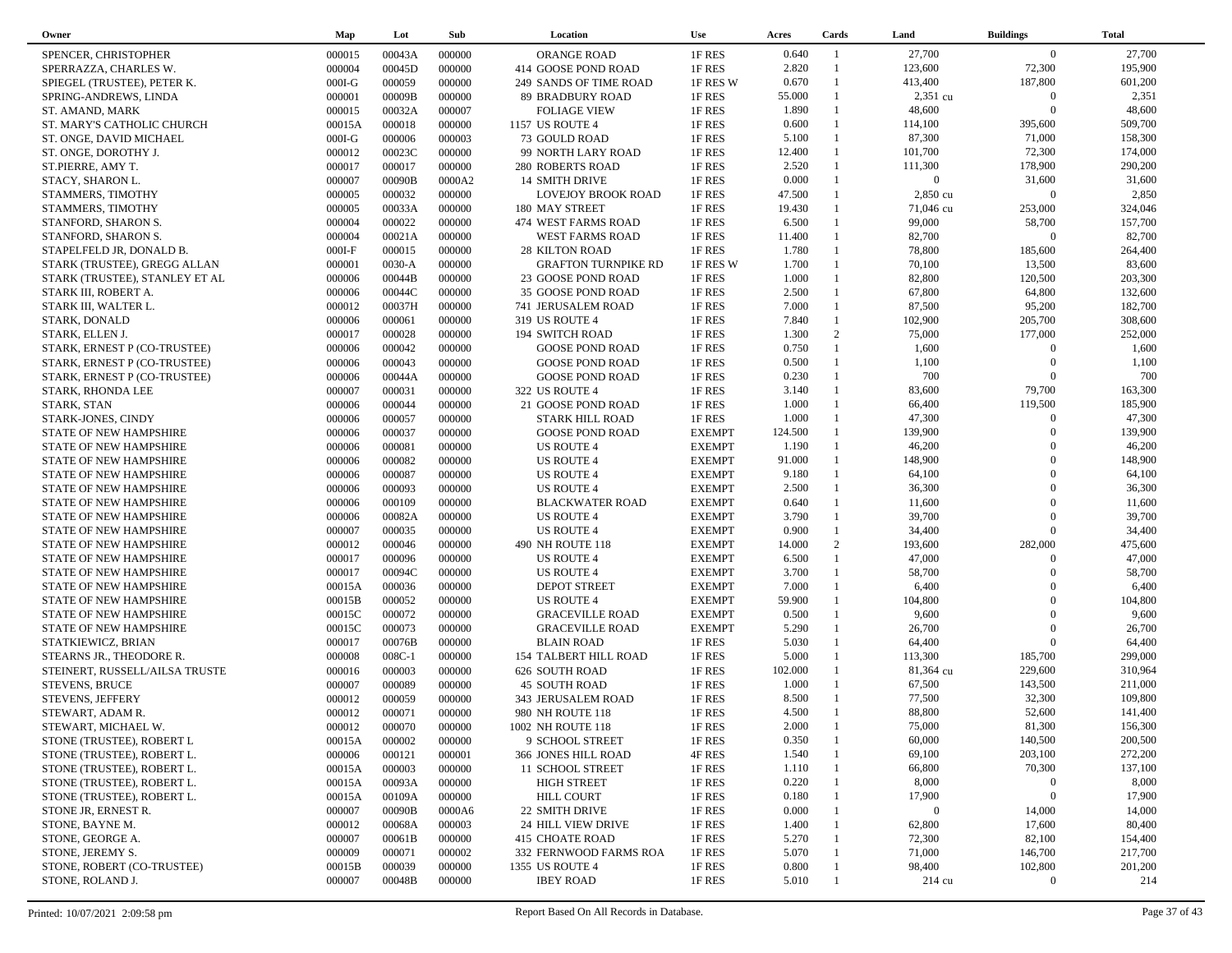| Owner                           | Map      | Lot    | Sub    | Location                  | Use      | Acres  | Cards          | Land            | <b>Buildings</b> | <b>Total</b> |
|---------------------------------|----------|--------|--------|---------------------------|----------|--------|----------------|-----------------|------------------|--------------|
| STONE, ROLAND J.                | 000007   | 00048C | 000000 | <b>IBEY ROAD</b>          | 1F RES   | 5.010  | $\overline{1}$ | 214 cu          | $\overline{0}$   | 214          |
| STONE, ROLAND J.                | 000007   | 00048D | 000000 | 323 IBEY ROAD             | 1F RES   | 5.010  | $\mathbf{1}$   | 60,428 cu       | 232,000          | 292,428      |
| STONE, TRACY A.                 | $000I-G$ | 000048 | 000001 | <b>STONE WAY</b>          | 1F RES   | 0.320  | $\mathbf{1}$   | 14,400          | $\overline{0}$   | 14,400       |
| STONE, TRACY A.                 | $000I-G$ | 000048 | 000002 | 12 STONE WAY              | 1F RES W | 0.310  | $\mathbf{1}$   | 323,300         | 23,500           | 346,800      |
| STONE, VANESSA I (CO-TRUSTEE)   | 00015A   | 000005 | 000000 | 19 SCHOOL STREET          | 1F RES   | 0.110  | $\mathbf{1}$   | 29,900          | 70,500           | 100,400      |
| STONE, WILLIAM C.               | $000I-E$ | 000005 | 000000 | 504 CANAAN STREET         | 1F RES W | 4.280  | $\mathbf{1}$   | 276,100         | 329,500          | 605,600      |
| STRAGNELL (TRUSTEE), STEPHEN T  | 000008   | 000038 | 000000 | 503 SWITCH ROAD           | 1F RES   | 7.000  | $\mathbf{1}$   | 111,900         | 264,300          | 376,200      |
| STREETER, ROBBIE A.             | 00015C   | 000023 | 000001 | 19 BRUCE ROAD             | 1F RES   | 0.850  | $\mathbf{1}$   | 66,100          | 119,100          | 185,200      |
| STYLES, MARK                    | 000007   | 00090B | 0000A4 | 18 SMITH DRIVE            | 1F RES   | 0.000  | $\mathbf{1}$   | $\overline{0}$  | 29,300           | 29,300       |
| SULLIVAN, MARK T.               | 00015A   | 000065 | 000000 | 65 NH ROUTE 118           | 2F RES   | 1.030  | $\mathbf{1}$   | 66,600          | 255,600          | 322,200      |
| SULLIVAN, ROBERT S.             | 000015   | 000041 | 000000 | 102 ORANGE ROAD           | 1F RES   | 6.100  | $\mathbf{1}$   | 59,600          | 140,400          | 200,000      |
| SUMNER, CHRISTOPHER A.          | 000017   | 00106C | 000000 | 59 GRISTMILL HILL ROAD    | 1F RES   | 5.000  | $\mathbf{1}$   | 94,600          | 245,700          | 340,300      |
| SUN, MISTY C.                   | 000015   | 000055 | 000000 | 113 ORANGE ROAD           | 1F RES   | 0.200  | $\mathbf{1}$   | 34,600          | 77,700           | 112,300      |
| SVENSSON (TRUSTEE), MARIA I.    | 00015B   | 000026 | 000000 | 18 ALLEN WAY              | 1F RES   | 20.300 | $\mathbf{1}$   | 112,500         | 135,600          | 248,100      |
| SWAIN, PATRICK JOSEPH           | $000I-F$ | 000007 | 000000 | <b>49 WEST SHORE ROAD</b> | 1F RES   | 0.380  | $\mathbf{1}$   | 73,000          | 78,500           | 151,500      |
| SWAINAMER, JAMES                | 000012   | 000006 | 000000 | FERNWOOD FARMS ROA        | 1F RES   | 50.000 | $\mathbf{1}$   | 3,000 cu        | $\overline{0}$   | 3,000        |
| <b>SWAINAMER, JAMES</b>         | 000012   | 000007 | 000000 | 267 FERNWOOD FARMS ROA    | 1F RES   | 2.660  | $\mathbf{1}$   | 69,200          | 149,300          | 218,500      |
| SWANSON, KENNETH ROBYN          | 000007   | 000041 | 000001 | 124 SOUTH ROAD            | 1F RES   | 2.660  | $\mathbf{1}$   | 72,000          | 309,700          | 381,700      |
| SWETT JR, DONALD                | 000012   | 000057 | 000000 | 321 JERUSALEM ROAD        | 1F RES   | 10.000 | $\mathbf{1}$   | 95,000          | 105,200          | 200,200      |
| <b>SWETT, NICOLE E</b>          | 000012   | 000027 | 000000 | 613 NH ROUTE 118          | 1F RES   | 0.370  | $\mathbf{1}$   | 56,000          | 66,700           | 122,700      |
| TACKLE PARTNERS, LLC            | 000015   | 00032A | 000004 | <b>FOLIAGE VIEW</b>       | 1F RES   | 6.200  | 1              | 57,300          | $\overline{0}$   | 57,300       |
| TALBERT, WILLIAM                | 000003   | 000061 | 000002 | TALBERT HILL ROAD         | MNGD O   | 67.000 | $\mathbf{1}$   | $2,010$ cu      | $\Omega$         | 2,010        |
| TALBERT, WILLIAM                | 000008   | 000007 | 00000H | TALBERT HILL ROAD         | 1F RES   | 5.110  |                | 256 cu          | $\Omega$         | 256          |
| TALBERT, WILLIAM                | 000008   | 000007 | 00000I | TALBERT HILL ROAD         | 1F RES   | 5.110  | $\mathbf{1}$   | 256 cu          | $\Omega$         | 256          |
| TALBERT, WILLIAM                | 000008   | 000007 | 00000J | TALBERT HILL ROAD         | 1F RES   | 5.240  |                | 262 cu          | $\Omega$         | 262          |
| TALLEY, KIMBERLY                | 000007   | 000090 | 000021 | <b>18 GOODWIN LANE</b>    | 1F RES   | 0.000  | $\mathbf{1}$   | $\overline{0}$  | 51,500           | 51,500       |
| TAMBURRINO, FRANK P.            | 000009   | 000058 | 000000 | 226 PROSPECT HILL ROAD    | 1F RES   | 5.760  | $\mathbf{1}$   | 81,000          | 84,800           | 165,800      |
| TANNETTA, DAVID S.              | 000017   | 000065 | 000000 | <b>10 SHELLY LANE</b>     | 1F RES   | 5.340  | $\mathbf{1}$   | 64,400          | 28,200           | 92,600       |
| TARBOX, GEOFFREY H.             | 000004   | 000010 | 000000 | 479 WEST FARMS ROAD       | 1F RES   | 2.000  | $\mathbf{1}$   | 70,500          | 179,800          | 250,300      |
| TARDIFF, BRENT                  | 000017   | 000062 | 000000 | 180 CANAAN STREET         | 1F RES   | 5.000  | $\mathbf{1}$   | 70,100          | 127,700          | 197,800      |
| TATEM, JULIE ANN                | 000016   | 000027 | 000000 | 16 ENGLEHARDT LANE        | 1F RES   | 1.620  | $\mathbf{1}$   | 66,000          | 27,400           | 93,400       |
| TAUSSIG (TRUSTEE), WILLIAM M.   | 000009   | 000012 | 000000 | 543 CANAAN STREET         | 1F RES   | 11.050 | $\mathbf{1}$   | 119,089 cu      | 270,600          | 389,689      |
| TAUSSIG (TRUSTEE), WILLIAM M.   | $000I-E$ | 000035 | 000000 | <b>BERRY WAY</b>          | 1F RES W | 1.170  | $\mathbf{1}$   | 188,400         | $\overline{0}$   | 188,400      |
| TAUSSIG (TRUSTEE), WILLIAM M.   | $000I-E$ | 000036 | 000000 | <b>BERRY WAY</b>          | 1F RES W | 0.890  | $\mathbf{1}$   | 182,600         | $\Omega$         | 182,600      |
| TAYLOR, MARY L.                 | 000017   | 000069 | 000000 | 77 BLAIN ROAD             | 1F RES   | 5.550  | $\mathbf{1}$   | 83,100          | 118,100          | 201,200      |
| TEMPEL, EDDIE W. C.             | 000004   | 000045 | 000010 | 56 STRAW BROOK LANE       | 1F RES   | 1.110  | $\mathbf{1}$   | 90,300          | 156,500          | 246,800      |
| TEMPLE (TRUSTEE), SHARRON       | 000004   | 000002 | 000000 | 781 WEST FARMS ROAD       | 1F RES   | 6.860  | 2              | 123,700         | 144,300          | 268,000      |
| TENNEY, DEBRA J.                | 000016   | 000061 | 000000 | 225 GRISTMILL HILL ROAD   | 1F RES   | 1.070  | $\mathbf{1}$   | 70,700          | 36,000           | 106,700      |
| TENNEY, HEATHER L               | 000012   | 00037H | 000001 | 747 JERUSALEM ROAD        | 1F RES   | 1.500  | $\mathbf{1}$   | 66,300          | 184,300          | 250,600      |
| TERCEIRA, MICHAEL               | 000015   | 000051 | 000000 | <b>ORANGE ROAD</b>        | 1F RES   | 0.210  | $\mathbf{1}$   | $12 \text{ cu}$ | $\overline{0}$   | 12           |
| TERCEIRA, MICHAEL               | 000015   | 00047A | 000000 | 169 ORANGE ROAD           | 1F RES   | 12.250 | $\mathbf{1}$   | 60,040 cu       | 28,700           | 88,740       |
| TERHUNE FAMILY LTD PARTNERSHIP  | $000I-D$ | 000050 | 000000 | 133 CORNO ROAD            | 1F RES W | 0.640  | $\mathbf{1}$   | 251,200         | 190,200          | 441,400      |
| TERHUNE FAMILY LTD PARTNERSHIP  | $000I-D$ | 00043A | 000000 | <b>CORNO ROAD</b>         | 1F RES W | 0.560  | $\mathbf{1}$   | 175,100         | $\Omega$         | 175,100      |
| TETREAULT, KEVIN                | 000017   | 000064 | 000000 | 19 SHELLY LANE            | 1F RES   | 5.100  | $\mathbf{1}$   | 87,300          | 228,500          | 315,800      |
| TETZLAFF, DEVIN                 | 000015   | 000011 | 000000 | 203 NH ROUTE 118          | 1F RES   | 4.950  | $\mathbf{1}$   | 74,900          | 137,400          | 212,300      |
| THAKER, AMISH A.                | 000006   | 000018 | 000000 | 57 WEST FARMS ROAD        | 1F RES   | 5.630  | $\mathbf{1}$   | 84,400          | 128,200          | 212,600      |
| THE APPLE BARN LLC              | 000003   | 000055 | 000000 | 96 SAWYER HILL ROAD       | 1F RES   | 39.750 | $\mathbf{1}$   | 150,825 cu      | 500,600          | 651,425      |
| THE BANK OF NEW YORK MELLON     | $000I-E$ | 000022 | 000000 | 577 CANAAN STREET         | 1F RES W | 13.780 | $\mathbf{1}$   | 329,355 cu      | 370,900          | 700,255      |
| THE RUSTIC BARN, LLC            | 000012   | 000047 | 000001 | 390 NH ROUTE 118          | COM/IN   | 3.000  | $\mathbf{1}$   | 93,800          | 72,600           | 166,400      |
| THE WILLIAM PONTIOUS TRUST      | 000005   | 000001 | 000000 | 141 MOOSE MOUNTAIN ROA    | 1F RES   | 2.080  |                | 70,700          | 201,600          | 272,300      |
| THERRIAULT (TRUSTEE), NELSON    | 00015A   | 000023 | 000000 | 1134 US ROUTE 4           | 1F RES   | 0.760  |                | 59,100          | 107,100          | 166,200      |
| THERRIAULT (TRUSTEE), NELSON    | 00015A   | 000024 | 000000 | 1136 US ROUTE 4           | 1F RES   | 0.520  |                | 58,600          | 48,300           | 106,900      |
| THERRIEN (TRUSTEE), PATRICIA A. | 000016   | 00010A | 000000 | 56 HARVEY LANE            | 1F RES   | 33.900 |                | 71,714 cu       | 114,000          | 185,714      |
| THIBEAULT, JEREMY B             | 000006   | 00122A | 000000 | 404 JONES HILL ROAD       | 1F RES   | 1.500  |                | 75,500          | 193,300          | 268,800      |
| THIBODEAU, FRANK E.             | 000009   | 000044 | 000000 | 173 PROSPECT HILL ROAD    | 1F RES   | 3.500  |                | 70,700          | 383,300          | 454,000      |
| THIBODEAU, ISAAC                | 000012   | 000032 | 000020 | 13 ARBOR LANE             | 1F RES   | 0.000  |                | $\bf{0}$        | 47,500           | 47,500       |
| THIBODEAU, JONATHAN D.          | 000015   | 00056A | 000000 | 16 GILBY LANE             | 1F RES   | 1.110  |                | 62,100          | 52,400           | 114,500      |
| THIBODEAU, JULIE ANNE           | 000009   | 00103B | 000000 | 297 FERNWOOD FARMS ROA    | 1F RES   | 2.100  |                | 67,500          | 127,200          | 194,700      |
| THOMASON (TRUSTEE), STEPHEN S.  | 00015A   | 000070 | 000000 | 37 NH ROUTE 118           | 1F RES   | 0.760  |                | 65,800          | 142,700          | 208,500      |
| THOMPSON, LINDSEY A.            | 000017   | 000044 | 00001A | <b>33 ROBERTS ROAD</b>    | 1F RES   | 3.000  |                | 72,900          | 93,500           | 166,400      |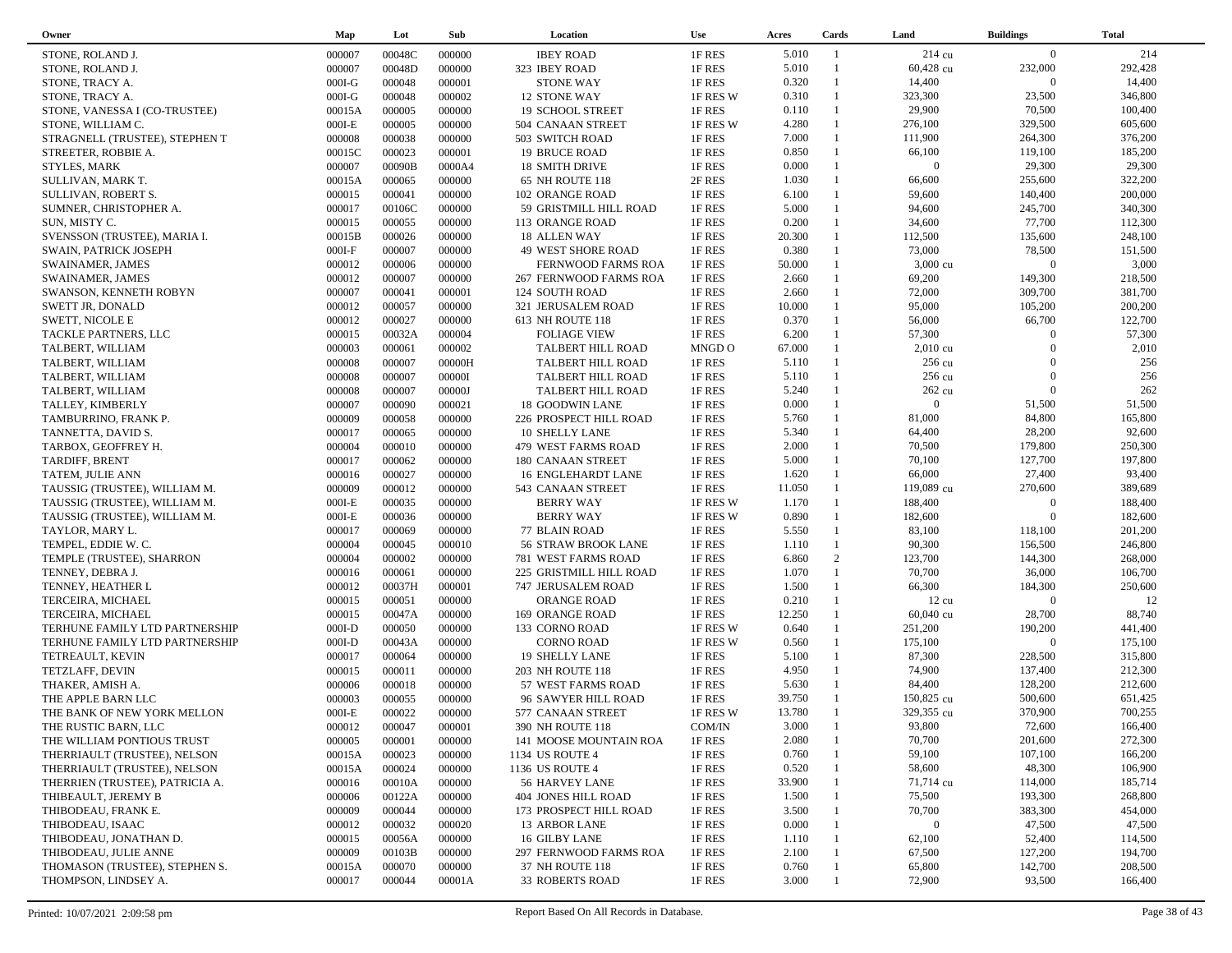| Owner                | Map      | Lot    | Sub      | Location                  | <b>Use</b>    | Acres   | Cards          | Land           | <b>Buildings</b> | <b>Total</b> |
|----------------------|----------|--------|----------|---------------------------|---------------|---------|----------------|----------------|------------------|--------------|
| THOMPSON, WILLIAM H. | 000006   | 000112 | 000000   | <b>48 BLACKWATER ROAD</b> | 1F RES        | 1.100   | $\overline{1}$ | 66,800         | 103,000          | 169,800      |
| THOMSON, JOAN E.     | 000012   | 00007A | 000000   | 277 FERNWOOD FARMS ROA    | 1F RES        | 1.310   | $\mathbf{1}$   | 65,800         | 109,000          | 174,800      |
| THURBER, PETER J.    | 00015A   | 000094 | 000000   | <b>19 HIGH STREET</b>     | 1F RES        | 0.290   | $\mathbf{1}$   | 56,000         | 138,000          | 194,000      |
| THURBER, WILLIAM J.  | 000013   | 00026A | 000000   | <b>JERUSALEM ROAD</b>     | 1F RES        | 56.400  | $\mathbf{1}$   | 68,700 cu      | $\overline{0}$   | 68,700       |
| THURSTON, PATRICK    | 000008   | 000007 | 00000E   | 62 TALBERT HILL ROAD      | 1F RES        | 6.500   | 1              | 84,000         | 130,700          | 214,700      |
| TIBBETS, CYNTHIA     | 000003   | 000029 | 000000   | 428 GRAFTON TURNPIKE RD   | 1F RES        | 6.750   | $\mathbf{1}$   | 76,200         | 45,000           | 121,200      |
| TIBBITS, WILLIAM     | 000008   | 00058B | 000000   | 414 SWITCH ROAD           | 1F RES        | 2.000   | $\mathbf{1}$   | 73,000         | 58,900           | 131,900      |
| TIMMINS, JOHN J.     | 000008   | 00058A | 000000   | 412 SWITCH ROAD           | 1F RES        | 3.010   | $\mathbf{1}$   | 72,300         | 82,200           | 154,500      |
| TIMMONS, RICHARD A.  | 000017   | 000042 | 000003   | <b>78 ANDREW LANE</b>     | 1F RES        | 3.050   | $\mathbf{1}$   | 87,200         | 156,400          | 243,600      |
| <b>TORRES, SUSAN</b> | 000012   | 0032-2 | 000000   | <b>15 VISTA DRIVE</b>     | 1F RES        | 0.000   | $\mathbf{1}$   | $\overline{0}$ | 24,000           | 24,000       |
| TORREY, RANDALL E.   | 000008   | 000063 | 000000   | 649 CANAAN STREET         | 1F RES        | 1.500   | $\mathbf{1}$   | 68,700         | 109,000          | 177,700      |
| TOSTENSON, LAURIE L. | 000004   | 000054 | 000000   | 358 GOOSE POND ROAD       | 1F RES        | 5.100   | $\mathbf{1}$   | 79,800         | 38,300           | 118,100      |
| TOURVILLE BARBARA J. | $000I-E$ | 000043 | 000000   | 42 BLUEBERRY WOODS DR.    | 1F RES        | 1.500   | $\mathbf{1}$   | 149,500        | 148,500          | 298,000      |
| TOURVILLE, EDMUND S  | $000I-E$ | 000047 | 000000   | 162 BACK BAY ROAD         | 1F RES        | 2.170   | $\mathbf{1}$   | 135,200        | 100,200          | 235,400      |
| TOWER, WILLIAM A.    | 000009   | 000019 | 000000   | 676 CANAAN STREET         | 1F RES        | 1.020   | $\mathbf{1}$   | 65,100         | 119,700          | 184,800      |
| TOWLE, KEVIN A.      | 000009   | 00027A | 000001   | <b>3 ROGERS WAY</b>       | 1F RES        | 2.000   | $\mathbf{1}$   | 67,500         | 110,300          | 177,800      |
| TOWN OF CANAAN       | 000003   | 000047 | 000000   | 149 GRAFTON TURNPIKE RD   | <b>EXEMPT</b> | 5.600   | $\mathbf{1}$   | 73,300         | 81,800           | 155,100      |
| TOWN OF CANAAN       | 000006   | 000079 | 000000   | US ROUTE 4                | <b>EXEMPT</b> | 4.000   | $\mathbf{1}$   | 7,500          | $\overline{0}$   | 7,500        |
| TOWN OF CANAAN       | 000007   | 000012 | 000000   | 565 US ROUTE 4            | <b>EXEMPT</b> | 100.000 |                | 310,100        | 21,800           | 331,900      |
| TOWN OF CANAAN       | 000007   | 000021 | 000000   | <b>US ROUTE 4</b>         | <b>EXEMPT</b> | 3.750   | $\mathbf{1}$   | 62,200         | $\Omega$         | 62,200       |
| TOWN OF CANAAN       | 000007   | 000036 | 000000   | <b>SOUTH ROAD</b>         | <b>EXEMPT</b> | 11.000  |                | 77,000         | $\Omega$         | 77,000       |
| TOWN OF CANAAN       | 000009   | 000063 | 000000   | <b>66 DERUSH ROAD</b>     | <b>EXEMPT</b> | 6.300   | $\mathbf{1}$   | 76,900         | 50,500           | 127,400      |
| TOWN OF CANAAN       | 000009   | 000090 | 000000   | <b>FERNWOOD FARMS ROA</b> | <b>EXEMPT</b> | 0.220   |                | 300            | $\Omega$         | 300          |
| TOWN OF CANAAN       | 000009   | 00019B | 000000   | <b>OVERLOOK WAY</b>       | <b>EXEMPT</b> | 2.300   | $\mathbf{1}$   | 49,500         | $\Omega$         | 49,500       |
| TOWN OF CANAAN       | 000010   | 00003A | 000002   | <b>RIVER ROAD</b>         | <b>EXEMPT</b> | 5.020   | $\mathbf{1}$   | 54,900         | $\Omega$         | 54,900       |
| TOWN OF CANAAN       | 000012   | 000042 | 000000   | NH ROUTE 118              | <b>EXEMPT</b> | 130.000 | $\mathbf{1}$   | 215,300        | $\Omega$         | 215,300      |
| TOWN OF CANAAN       | 000012   | 000052 | 000000   | <b>JERUSALEM ROAD</b>     | <b>EXEMPT</b> | 0.690   | $\mathbf{1}$   | 39,400         | $\Omega$         | 39,400       |
| TOWN OF CANAAN       | 000014   | 00018D | 000000   | 7 OLD LOG ROAD            | <b>EXEMPT</b> | 1.730   | $\mathbf{1}$   | 66,800         | 75,600           | 142,400      |
| TOWN OF CANAAN       | 000015   | 000042 | 000000   | 123 TRANSFER STATION RD.  | <b>EXEMPT</b> | 150.000 | 2              | 316,300        | 164,500          | 480,800      |
| TOWN OF CANAAN       | 000015   | 00032A | 000013   | <b>BIRCHWOOD LANE</b>     | <b>EXEMPT</b> | 5.690   | $\mathbf{1}$   | 61,400         | $\overline{0}$   | 61,400       |
| TOWN OF CANAAN       | 000016   | 00010A | 000002   | <b>15 HARVEY LANE</b>     | <b>EXEMPT</b> | 5.300   | $\mathbf{1}$   | 63,500         | $\Omega$         | 63,500       |
| TOWN OF CANAAN       | 000017   | 000014 | 000000   | 465 CANAAN STREET         | <b>EXEMPT</b> | 0.650   | $\mathbf{1}$   | 108,800        | 318,200          | 427,000      |
| TOWN OF CANAAN       | 000017   | 000015 | 000000   | <b>CANAAN STREET</b>      | <b>EXEMPT</b> | 3.000   | $\mathbf{1}$   | 80,300         | $\overline{0}$   | 80,300       |
| TOWN OF CANAAN       | 000017   | 000045 | 000000   | US ROUTE 4                | <b>EXEMPT</b> | 4.340   | $\mathbf{1}$   | 57,300         | $\overline{0}$   | 57,300       |
| TOWN OF CANAAN       | 000017   | 000060 | 000000   | FERNWOOD FARMS ROA        | <b>EXEMPT</b> | 20.000  | 1              | 41,000         | $\Omega$         | 41,000       |
| TOWN OF CANAAN       | 000017   | 000076 | $000A-1$ | <b>CHIEFS DRIVE</b>       | <b>EXEMPT</b> | 3.190   | $\mathbf{1}$   | 74,100         | 62,000           | 136,100      |
| TOWN OF CANAAN       | 000017   | 000100 | 000000   | 980 US ROUTE 4            | <b>EXEMPT</b> | 1.500   |                | 44,400         | 38,200           | 82,600       |
| TOWN OF CANAAN       | 000017   | 00057A | 000001   | <b>CANAAN STREET</b>      | <b>EXEMPT</b> | 0.000   | $\mathbf{1}$   | $\overline{0}$ | 7,700            | 7,700        |
| TOWN OF CANAAN       | 00015A   | 000015 | 000000   | 1169 US ROUTE 4           | <b>EXEMPT</b> | 0.300   |                | 99,200         | 369,100          | 468,300      |
| TOWN OF CANAAN       | 00015A   | 000029 | 000000   | 1166 US ROUTE 4           | <b>EXEMPT</b> | 0.100   | $\mathbf{1}$   | 49,000         | 233,800          | 282,800      |
| TOWN OF CANAAN       | 00015A   | 000030 | 000000   | 1172 US ROUTE 4           | <b>EXEMPT</b> | 0.390   | $\mathbf{1}$   | 107,300        | 2,500            | 109,800      |
| TOWN OF CANAAN       | 00015A   | 000032 | 000000   | 16 DEPOT STREET           | <b>EXEMPT</b> | 1.000   | $\mathbf{1}$   | 131,500        | 249,400          | 380,900      |
| TOWN OF CANAAN       | 00015A   | 000033 | 000000   | <b>DEPOT STREET</b>       | <b>EXEMPT</b> | 2.400   | $\mathbf{1}$   | 33,200         | $\Omega$         | 33,200       |
| TOWN OF CANAAN       | 00015A   | 000034 | 000000   | <b>DEPOT STREET</b>       | <b>EXEMPT</b> | 0.260   | $\mathbf{1}$   | 40,500         | 5,800            | 46,300       |
| TOWN OF CANAAN       | 00015A   | 000039 | 000000   | <b>28 DEPOT STREET</b>    | <b>EXEMPT</b> | 0.020   | $\mathbf{1}$   | 17,900         | 56,100           | 74,000       |
| TOWN OF CANAAN       | 00015A   | 000048 | 000000   | US ROUTE 4                | <b>EXEMPT</b> | 0.070   | $\mathbf{1}$   | 11,000         | 1,800            | 12,800       |
| TOWN OF CANAAN       | 00015A   | 000050 | 000000   | 1206 US ROUTE 4           | <b>EXEMPT</b> | 6.750   | $\mathbf{1}$   | 131,300        | 58,200           | 189,500      |
| TOWN OF CANAAN       | 00015A   | 000061 | 000000   | NH ROUTE 118              | <b>EXEMPT</b> | 0.420   | $\mathbf{1}$   | 121,800        | 5,200            | 127,000      |
| TOWN OF CANAAN       | 00015A   | 000062 | 000000   | 62 NH ROUTE 118           | <b>EXEMPT</b> | 4.480   | $\overline{4}$ | 125,700        | 1,644,400        | 1,770,100    |
| TOWN OF CANAAN       | 00015A   | 00049A | 000000   | 1202 US ROUTE 4           | <b>EXEMPT</b> | 0.180   |                | 69,700         | 74,000           | 143,700      |
| TOWN OF CANAAN       | 00015A   | 00049B | 000000   | 1198 US ROUTE 4           | <b>EXEMPT</b> | 0.120   |                | 33,000         | $\overline{0}$   | 33,000       |
| TOWN OF CANAAN       | 00015A   | 00049C | 000000   | US ROUTE 4                | <b>EXEMPT</b> | 0.120   |                | 38,500         | $\Omega$         | 38,500       |
| TOWN OF CANAAN       | 00015B   | 000036 | 000000   | US ROUTE 4                | 1F RES        | 0.130   |                | 16,900         | $\theta$         | 16,900       |
| TOWN OF CANAAN       | 00015B   | 00011B | 000000   | <b>FIRST STREET</b>       | <b>EXEMPT</b> | 0.500   |                | 56,300         | $\theta$         | 56,300       |
| TOWN OF CANAAN       | 00015C   | 000006 | 000000   | <b>US ROUTE 4</b>         | <b>EXEMPT</b> | 0.350   |                | 29,300         | $\theta$         | 29,300       |
| TOWN OF CANAAN       | $000I-D$ | 000005 | 000000   | 464 CANAAN STREET         | <b>EXEMPT</b> | 1.650   |                | 264,200        | 6,500            | 270,700      |
| TOWN OF CANAAN       | $000I-D$ | 000006 | 000000   | 462 CANAAN STREET         | <b>EXEMPT</b> | 0.470   |                | 278,400        | 128,700          | 407,100      |
| TOWN OF CANAAN       | $000I-D$ | 00040A | 000000   | 704 FERNWOOD FARMS ROA    | <b>EXEMPT</b> | 0.600   |                | 87,300         | 118,100          | 205,400      |
| TOWNSEND, CHARLES    | 000007   | 000005 | 000000   | 49 HALL ROAD              | 2F RES        | 9.520   |                | 79,938 cu      | 257,300          | 337,238      |
| TOWNSEND, CHARLES    | 000007   | 000006 | 000000   | <b>HALL ROAD</b>          | 1F RES        | 52.000  |                | 59,310 cu      | 37,900           | 97,210       |
|                      |          |        |          |                           |               |         |                |                |                  |              |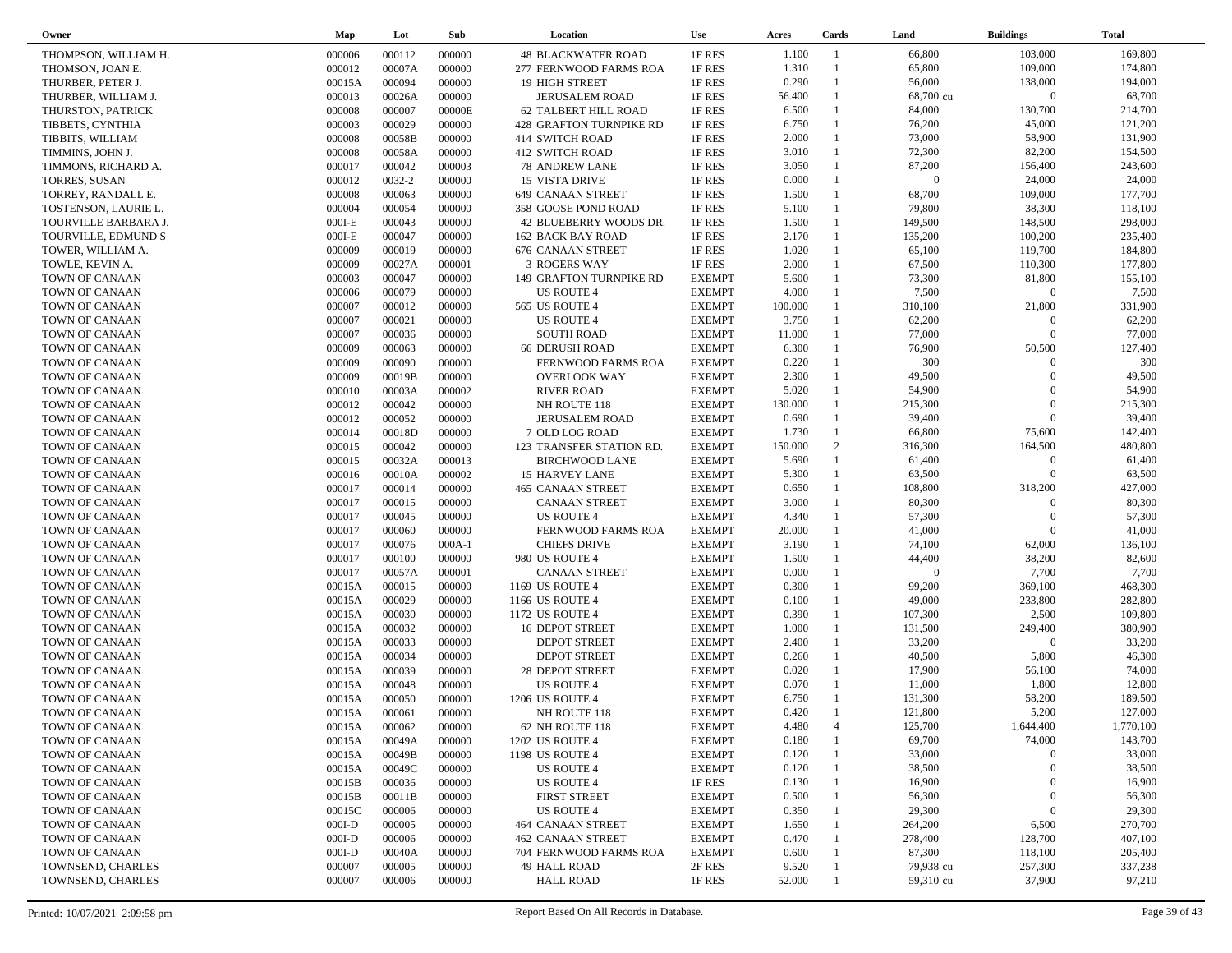| Owner                              | Map           | Lot    | Sub        | Location                   | <b>Use</b>   | Acres   | Cards          | Land           | <b>Buildings</b> | <b>Total</b> |
|------------------------------------|---------------|--------|------------|----------------------------|--------------|---------|----------------|----------------|------------------|--------------|
| TREADWELL, THOMAS L (TRUST)        | $000I-D$      | 000031 | 000002     | <b>17 MOSS FLOWER LANE</b> | 1F RES W     | 3.590   | $\mathbf{1}$   | 273,000        | 169,600          | 442,600      |
| TREMBLAY, DIANE                    | 00015A        | 000090 | 000000     | 53 REAGAN ROAD             | 1F RES       | 0.900   | $\overline{1}$ | 72,700         | 122,000          | 194,700      |
| TREMBLAY, LAWRENCE                 | 000016        | 000045 | 000000     | 958 SOUTH ROAD             | 1F RES       | 1.090   | $\mathbf{1}$   | 67,800         | 122,100          | 189,900      |
| TREMBLAY, STEVE M.                 | 000008        | 00053A | 000000     | 9 PINE TREE LANE           | 1F RES       | 1.000   | $\mathbf{1}$   | 64,100         | 93,700           | 157,800      |
| TREMBLEY, STEPHANIE                | 000017        | 00099E | 000000     | <b>48 PHEASANT LANE</b>    | 1F RES       | 5.570   | $\mathbf{1}$   | 81,500         | 213,400          | 294,900      |
|                                    |               | 00042B | 000000     |                            | 2F RES       | 3.070   | $\mathbf{1}$   | 73,700         | 211,700          | 285,400      |
| TRENCHARD, GABRIEL                 | 000016        |        |            | 957 SOUTH ROAD             |              |         | $\mathbf{1}$   |                |                  |              |
| TRIPPETT, DAVID                    | 000016        | 000018 | 000000     | <b>112 SUGAR HILL ROAD</b> | 1F RES       | 4.000   | $\mathbf{1}$   | 49,500         | 11,300           | 60,800       |
| TRIPPETT, DAVID                    | 000016        | 000019 | 000000     | OFF ABBOTT ROAD            | 1F RES       | 6.500   |                | 19,200         | $\overline{0}$   | 19,200       |
| TRUE REAL ESTATE CANAAN LLC        | $000I-E$      | 000013 | 000001     | 532 CANAAN STREET          | 1F RES       | 1.950   | $\mathbf{1}$   | 162,200        | 151,500          | 313,700      |
| TRUELOVE, JESSICA J.               | 000003        | 000044 | 000002     | 257 RIVER ROAD             | 1F RES       | 5.180   | $\mathbf{1}$   | 74,400         | 207,500          | 281,900      |
| TRUELOVE, JESSICA J.               | 000003        | 000044 | $0002 - 1$ | <b>RIVER ROAD</b>          | 1F RES       | 5.110   | $\mathbf{1}$   | 55,100         | $\overline{0}$   | 55,100       |
| TRUESDELL, DANIEL P.               | $000I-D$      | 000017 | 000000     | 27 COTTAGE LANE            | 1F RES       | 0.070   | $\mathbf{1}$   | 68,800         | 25,700           | 94,500       |
| TRUSSELL, LARRY J.                 | 000006        | 000107 | 000000     | 51 BLACKWATER ROAD         | 1F RES       | 1.150   | $\mathbf{1}$   | 60,500         | 116,700          | 177,200      |
| TUCKER, BRENT W. &                 | 000009        | 000098 | 000000     | 451 FERNWOOD FARMS ROA     | 1F RES       | 2.000   | $\mathbf{1}$   | 67,300         | 128,000          | 195,300      |
| TUCKER, HALEY E.                   | 000016        | 000054 | 000000     | 369 GRISTMILL HILL ROAD    | 1F RES       | 2.300   | 2              | 85,600         | 170,500          | 256,100      |
| TUCKER, JESSE                      | 000007        | 000090 | 000019     | 17 GOODWIN LANE            | 1F RES       | 0.000   | $\mathbf{1}$   | $\overline{0}$ | 50,300           | 50,300       |
| TUCKER, LAURA S.                   | 000008        | 000050 | 000000     | <b>287 SWITCH ROAD</b>     | 1F RES       | 1.500   | $\mathbf{1}$   | 68,700         | 122,100          | 190,800      |
| TUGBOAT CONSERVATION, LLC          | 000004        | 000025 | 000000     | WEST FARMS ROAD            | 1F RES       | 412.100 | $\mathbf{1}$   | 14,912 cu      | $\overline{0}$   | 14,912       |
| TULLMAN, JEFFREY S                 | 000009        | 000011 | 000000     | 551 CANAAN STREET          | 1F RES       | 2.380   | $\mathbf{1}$   | 101,200        | 354,000          | 455,200      |
| TUNIS TIMBER, LLC                  | $000I-G$      | 000067 | 000000     | <b>COVE ROAD</b>           | 1F RES W     | 0.850   | $\mathbf{1}$   | 94,200         | $\overline{0}$   | 94,200       |
| TUNIS TIMBER, LLC                  | $000I-G$      | 000075 | 000000     | <b>COVE ROAD</b>           | 1F RES       | 1.130   | $\mathbf{1}$   | 44,300         | $\Omega$         | 44,300       |
| TURCOTTE, DAVID A.                 | 00015A        | 000103 | 000000     | 12 CANAAN STREET           | 1F RES       | 0.750   | $\mathbf{1}$   | 56,100         | 128,100          | 184,200      |
| TURNER, DANIEL                     | 000007        | 000042 | 000002     | 144 SOUTH ROAD             | 1F RES       | 5.600   | $\mathbf{1}$   | 78,300         | 100,500          | 178,800      |
| TURNER, KATHARINE E.               | 000013        | 000009 | 000000     | 925 NH ROUTE 118           | 1F RES       | 29.550  | $\mathbf{1}$   | 87,860 cu      | 179,300          | 267,160      |
| UNITED METHODIST CHURCH            | 00015A        | 000014 | 000000     | 9 CANAAN STREET            | 1F RES       | 0.820   | $\mathbf{1}$   | 56,300         | 150,100          | 206,400      |
| UNITED METHODIST CHURCH            | 00015A        | 000026 | 000000     | 1150 US ROUTE 4            | 1F RES       | 1.750   | $\mathbf{1}$   | 117,600        | 337,000          | 454,600      |
|                                    | 000004        | 00045A | 000000     | <b>GOOSE POND ROAD</b>     | 1F RES       | 12.200  | $\mathbf{1}$   | 698 cu         | $\overline{0}$   | 698          |
| UPPER VALLEY LAND TRUST INC        | 000004        | 00045B | 000000     | <b>GOOSE POND ROAD</b>     | <b>UNMNG</b> | 1.700   | $\mathbf{1}$   | 207 cu         | $\boldsymbol{0}$ | 207          |
| UPPER VALLEY LAND TRUST INC        |               |        |            |                            |              |         | $\mathbf{1}$   |                | $\Omega$         |              |
| UPPER VALLEY LAND TRUST INC        | 000008        | 000015 | 000000     | <b>HALL ROAD</b>           | <b>UNMNG</b> | 923.710 |                | 32,307 cu      |                  | 32,307       |
| VALIA, LEON K.                     | 000007        | 000090 | 0000A9     | <b>19 SMITH DRIVE</b>      | 1F RES       | 0.000   |                | $\mathbf{0}$   | 48,400           | 48,400       |
| VALLEY, THOMAS M.                  | 000008        | 000009 | 000000     | 221 HALL ROAD              | 1F RES       | 118.000 | $\mathbf{1}$   | 54,755 cu      | $\overline{0}$   | 54,755       |
| VAN ABS, ANDREW J.                 | 000004        | 000014 | 000001     | 399 WEST FARMS ROAD        | 1F RES       | 5.510   | $\mathbf{1}$   | 91,000         | 239,400          | 330,400      |
| VAN BEEST, KOBUS                   | 000006        | 000056 | 000000     | 110 STARK HILL ROAD        | 1F RES       | 78.040  | $\mathbf{1}$   | 72,159 cu      | 307,500          | 379,659      |
| VAN BEEST, KOBUS                   | 000006        | 000068 | 000000     | <b>STARK HILL ROAD</b>     | 1F RES       | 0.460   | $\mathbf{1}$   | 1,322 cu       | $\overline{0}$   | 1,322        |
| VAN DORN JR (TRUSTEE), EDWARD M.   | 000011        | 000014 | 000000     | <b>122 STEVENS ROAD</b>    | 1F RES       | 0.470   | $\mathbf{1}$   | 53,900         | 109,100          | 163,000      |
| VAN ETTEN, JANE H                  | $000I-E$      | 000019 | 000000     | 554 CANAAN STREET          | 1F RES       | 2.600   | $\mathbf{1}$   | 229,300        | 121,300          | 350,600      |
| VANASSE, JAMES W.                  | 000009        | 000036 | 000000     | 235 RIVER ROAD             | 1F RES       | 3.000   | $\mathbf{1}$   | 61,000         | 45,300           | 106,300      |
| VANDALL FAMILY L. L. C.            | 000017        | 000058 | 000000     | <b>38 WARBONNET ROAD</b>   | 1F RES       | 11.400  | 2              | 136,632 cu     | 133,800          | 270,432      |
| VANDIVER, LISA                     | 00015C        | 000008 | 000000     | 1071 US ROUTE 4            | 2F RES       | 1.070   | $\mathbf{1}$   | 66,700         | 175,300          | 242,000      |
| VANIER, DEAN G.                    | 000008        | 00044A | 000001     | <b>BULL ROAD</b>           | 1F RES       | 1.740   | $\mathbf{1}$   | 51,700         | $\overline{0}$   | 51,700       |
| VANIER, DEAN G.                    | 000015        | 000045 | 000000     | <b>EASTMAN ROAD</b>        | 1F RES       | 16.500  | $\mathbf{1}$   | 825 cu         | $\Omega$         | 825          |
| VANNOY, THOMAS                     | 000012        | 000044 | 000001     | 538 NH ROUTE 118           | 1F RES       | 6.870   | $\mathbf{1}$   | 109,800        | 187,300          | 297,100      |
| VANZANDT, ELENA M.                 | 000017        | 000045 | 000006     | <b>44 ROBERTS ROAD</b>     | 1F RES       | 5.020   | $\mathbf{1}$   | 83,900         | 184,500          | 268,400      |
| VANZANDT, WILLIAM T.               | 000017        | 000013 | 000000     | <b>285 ROBERTS ROAD</b>    | 1F RES       | 2.200   | 2              | 120,400        | 389,100          | 509,500      |
| VARGO, MICHAEL D.                  | 00015C        | 000013 | 000000     | 157 FOLLANSBEE ROAD        | 1F RES       | 1.000   | $\overline{2}$ | 73,000         | 134,200          | 207,200      |
| VELLA, CHARLES E.                  | 000007        | 000051 | 00002A     | <b>IBEY ROAD</b>           | <b>UNMNG</b> | 1.150   | $\mathbf{1}$   | 434 cu         | $\overline{0}$   | 434          |
| VELLA, CHARLES E.                  | 000007        | 000051 | 00002B     | 355 IBEY ROAD              | 1F RES       | 9.550   | $\mathbf{1}$   | 60,801 cu      | 174,200          | 235,001      |
| VER HOEVE, DANIEL                  | 000016        | 000037 | 000000     | 198 GRISTMILL HILL ROAD    | 1F RES       | 17.500  | $\overline{1}$ | 71,224 cu      | 8,900            | 80,124       |
| VERMEER SOLAR LLC                  | 000004        | 00014A | 000000     | <b>LOVEJOY BROOK ROAD</b>  | 1F RES       | 22.300  | $\overline{1}$ | $1,115$ cu     | $\overline{0}$   | 1,115        |
| VERMEER SOLAR LLC                  | 000005        | 000037 | 000000     | <b>LOVEJOY BROOK ROAD</b>  | 1F RES       | 304.000 |                | 12,093 cu      | $\overline{0}$   | 12,093       |
| VERMEER SOLAR LLC                  | <b>OSOLAR</b> | 000002 | 000000     | 9 ON THE COMMON LANE       | COM/IN       | 0.000   |                | $\mathbf{0}$   | 116,600          | 116,600      |
| VICK, JR. ALLEN R.                 | 000017        | 000041 | 000000     | <b>149 ROBERTS ROAD</b>    | 1F RES       | 2.540   |                | 71,200         | 70,800           | 142,000      |
|                                    | 000005        | 000026 | 000000     |                            | 1F RES       | 0.950   |                | 67,000         | 126,600          | 193,600      |
| VIELGUTH, JANET                    |               |        |            | 112 MAY STREET             |              |         |                |                | $\mathbf{0}$     |              |
| VINCENT, RICHARD H.                | 000006        | 000122 | 000005     | <b>JONES HILL ROAD</b>     | <b>UNMNG</b> | 18.000  |                | 913 cu         |                  | 913          |
| VINCENT, RICHARD H.                | 000006        | 000122 | 000006     | <b>JONES HILL ROAD</b>     | 1F RES       | 1.590   |                | 37,532 cu      | 21,900           | 59,432       |
| VINIKOOR (TRUSTEE), HELEN          | $000I-F$      | 000056 | 000000     | <b>GOOSE POND ROAD</b>     | 1F RES       | 3.880   |                | 66,400         | $\mathbf{0}$     | 66,400       |
| VINIKOOR (TRUSTEE), HELEN          | $000I-F$      | 000082 | 000000     | 775 GOOSE POND ROAD        | 1F RES W     | 0.630   |                | 375,700        | 56,100           | 431,800      |
| VITALE, FRANK E.                   | 000003        | 000066 | 000000     | 57 SAWYER HILL ROAD        | 1F RES       | 7.100   |                | 100,900        | 162,700          | 263,600      |
| VON DER LINDEN, RUSSELL            | 000009        | 000050 | 000000     | 30 FOX HILL ROAD           | 1F RES       | 0.960   |                | 61,300         | 56,200           | 117,500      |
| <b>VOWLES, PETER &amp; CHRISTY</b> | 000003        | 00023A | 000000     | 517 GRAFTON TURNPIKE RD    | 1F RES       | 5.200   |                | 51,500         | 32,600           | 84,100       |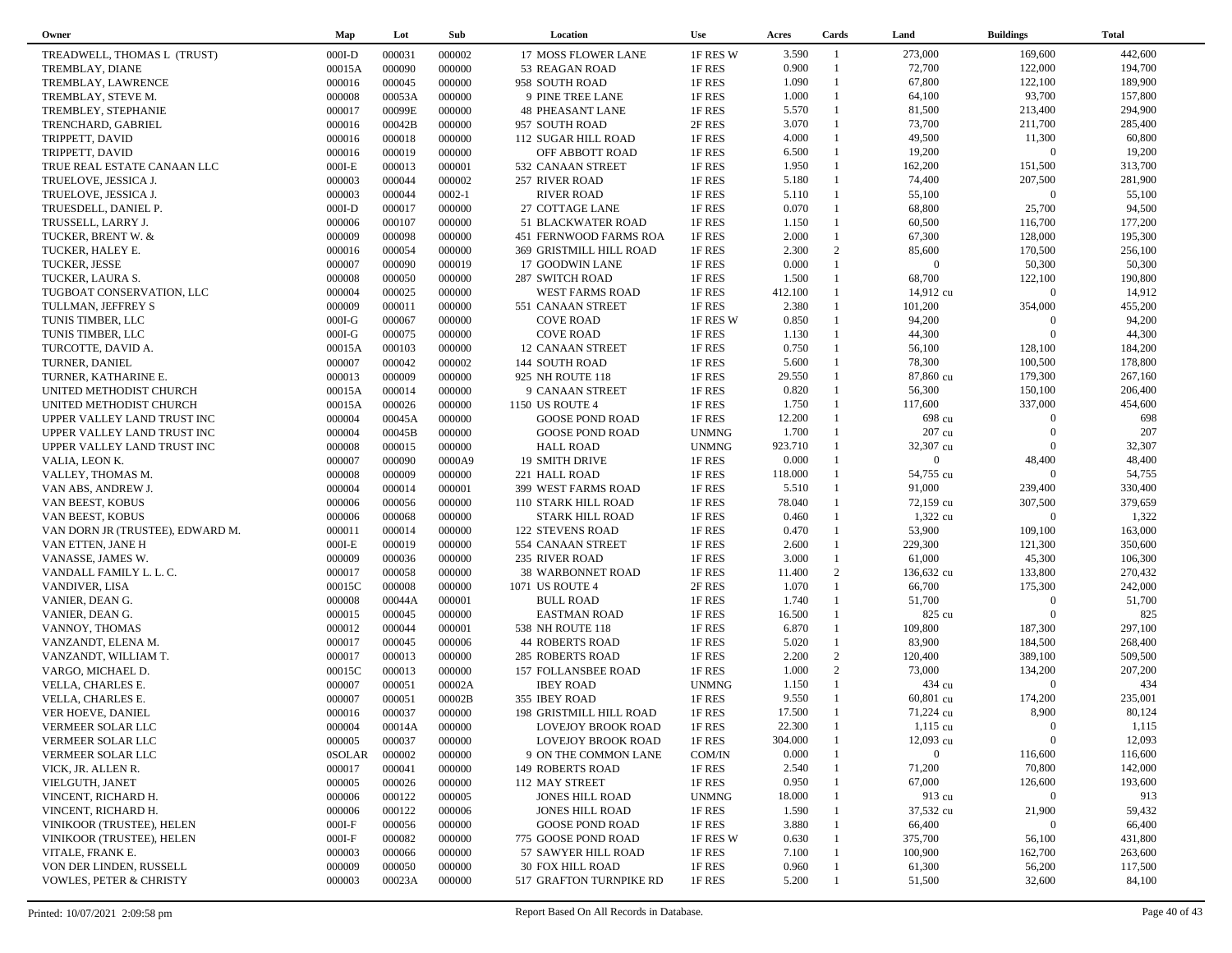| Owner                                                 | Map                | Lot              | Sub              | Location                    | <b>Use</b>    | Acres   | Cards        | Land             | <b>Buildings</b> | <b>Total</b>   |
|-------------------------------------------------------|--------------------|------------------|------------------|-----------------------------|---------------|---------|--------------|------------------|------------------|----------------|
| VRIES, MARIA ELISABETH                                | 000016             | 00007A           | 000001           | 143 WESCOTT ROAD            | 1F RES        | 8.900   | -1           | 87,800           | 56,800           | 144,600        |
| VYSOCKY, LAWRENCE C                                   | 000004             | 00037A           | 000000           | 93 KILTON ROAD              | 1F RES        | 15.100  |              | 70,755 cu        | 198,100          | 268,855        |
| WADE, DONLON (TRUSTEE)                                | 000003             | 000002           | 000000           | 47 KIMBALL HILL ROAD        | 1F RES        | 10.000  | $\mathbf{1}$ | 84,300           | 52,400           | 136,700        |
| WADLEIGH ET AL, NICHOLAS,                             | 000005             | 00027A           | 000000           | 114 MAY STREET              | 1F RES        | 1.260   |              | 68,300           | 183,000          | 251,300        |
| WADSWORTH, CHRISTOPHER D.                             | 000017             | 000090           | 000001           | 915 US ROUTE 4              | 1F RES        | 12.160  | $\mathbf{1}$ | 89,631 cu        | 326,400          | 416,031        |
| WAGER JR., RALPH D.                                   | 000013             | 00026E           | 000000           | 700 JERUSALEM ROAD          | 1F RES        | 16.100  |              | 101,800          | 96,600           | 198,400        |
| WAGNER DE ROMERO, LAURA                               | 000005             | 000016           | 000000           | <b>MOOSE MOUNTAIN ROA</b>   | 1F RES        | 9.500   | $\mathbf{1}$ | 570 cu           | $\Omega$         | 570            |
| WAHL, MARTIN E.                                       | 000009             | 00019F           | 000000           | 29 OVERLOOK WAY             | 1F RES        | 1.800   | 1            | 67,000           | 117,800          | 184,800        |
| WALKER, LINDA L.                                      | 000012             | 000032           | 000026           | 5 LEDGE LANE                | 1F RES        | 0.000   |              | $\overline{0}$   | 50,600           | 50,600         |
| WALKER, MATTHEW                                       | 000005             | 00009C           | 000000           | 60 MOOSE MOUNTAIN ROA       | 1F RES        | 6.200   | $\mathbf{1}$ | 79,700           | 177,900          | 257,600        |
| WALKER, PHILLIP JAMES                                 | 000012             | 000062           | 000000           | 507 JERUSALEM ROAD          | 1F RES        | 15.000  |              | 67,070 cu        | 122,700          | 189,770        |
| WALLACE, JAMES M.                                     | 00015A             | 000091           | 000000           | <b>43 REAGAN ROAD</b>       | 1F RES        | 1.350   | $\mathbf{1}$ | 67,600           | 125,900          | 193,500        |
| WALLACE, JOHN                                         | 000008             | 000041           | 000000           | 397 SWITCH ROAD             | 1F RES        | 0.800   | 1            | 65,500           | 109,200          | 174,700        |
| WALLACE, STAN                                         | 000014             | 000018           | 000000           | 13 OLD LOG ROAD             | 1F RES        | 34.300  | $\mathbf{1}$ | 72,900 cu        | 149,600          | 222,500        |
| WALLIN, LEO                                           | 000012             | 000001           | 000000           | FERNWOOD FARMS ROA          | 1F RES        | 28.000  |              | 1,344 cu         | $\boldsymbol{0}$ | 1,344          |
| WANNER, WILLIAM K.                                    | 000008             | 000013           | 000000           | 114 HALL ROAD               | 1F RES        | 64.800  |              | 50,084 cu        | $\mathbf{0}$     | 50,084         |
| WANNER, WILLIAM K.                                    | 000008             | 000014           | 000000           | 200 HALL ROAD               | 1F RES        | 81.000  |              | 67,180 cu        | 197,100          | 264,280        |
| WARD (TRUSTEE), STEPHEN T.                            | $000I-F$           | 000014           | 000000           | 21 WEST SHORE ROAD          | 1F RES        | 2.400   |              | 80,700           | 43,100           | 123,800        |
| WARD (TRUSTEE), VICTORIA B.                           | $000I-F$           | 000018           | 000000           | <b>18 WEST SHORE ROAD</b>   | 1F RES W      | 0.700   | $\mathbf{1}$ | 305,300          | 285,700          | 591,000        |
| WARD, BRADLEY H.                                      | 000006             | 000111           | 000000           | <b>BLACKWATER ROAD</b>      | 1F RES        | 1.030   |              | 34,500           | $\overline{0}$   | 34,500         |
| WARD, JONATHAN M.                                     | $000I-F$           | 000061           | 000000           | 812 GOOSE POND ROAD         | 1F RES        | 2.410   | $\mathbf{1}$ | 237,300          | 27,200           | 264,500        |
| WARD, JONATHAN M.                                     | $000I-F$           | 00071A           | 000000           | <b>GOOSE POND ROAD</b>      | 1F RES W      | 0.080   |              | $\overline{0}$   | $\overline{0}$   | $\overline{0}$ |
|                                                       | $000I-D$           | 000021           | 000000           | 37 COTTAGE LANE             | 1F RES        | 0.080   | $\mathbf{1}$ | 73,000           | 29,900           | 102,900        |
| WARNER ET AL, SCOTT & BRENDA<br>WARNER ET AL, TIMOTHY | $000I-D$           | 000019           | 000000           | 31 COTTAGE LANE             | 1F RES        | 0.070   | $\mathbf{1}$ | 68,800           | 25,600           | 94,400         |
| WARNER, MELISSA N.                                    | 000014             | 000014           | 000000           | 364 JERUSALEM ROAD          | 1F RES        | 17.900  | 1            | 66,453 cu        | 118,300          | 184,753        |
|                                                       |                    | 000025           | 000000           |                             |               | 2.220   | $\mathbf{1}$ | 171,800          | 187,400          | 359,200        |
| WARNER, TIMOTHY M.                                    | $000I-D$<br>000008 | 000007           | 00000F           | 10 COTTAGE LANE             | 1F RES        | 5.700   | $\mathbf{1}$ | 78,800           | 147,600          | 226,400        |
| WARREN, SHERRYL                                       |                    |                  |                  | <b>74 TALBERT HILL ROAD</b> | 1F RES        | 1.500   | $\mathbf{1}$ |                  | 118,600          | 186,900        |
| WASHBURN, FREDA M.                                    | 00015C             | 000036<br>000047 | 000000<br>000001 | 135 CANAAN STREET           | 1F RES        | 1.780   | $\mathbf{1}$ | 68,300<br>52,500 | $\mathbf{0}$     | 52,500         |
| <b>WASHBURN, TYLER</b>                                | 000016             |                  |                  | <b>SUGAR HILL ROAD</b>      | 1F RES        |         | $\mathbf{1}$ |                  |                  |                |
| WASHBURN, TYLER N.                                    | 000016             | 000047           | 000002           | <b>14 SUGAR HILL ROAD</b>   | 1F RES        | 1.110   | $\mathbf{1}$ | 47,600           | 187,600          | 235,200        |
| WASHER, FREDERIC L.                                   | 000012             | 00023A           | 000000           | <b>163 STEVENS ROAD</b>     | 1F RES        | 10.800  | $\mathbf{1}$ | 102,100          | 119,600          | 221,700        |
| WATERBURY, STEPHEN M.                                 | 000012             | 000030           | 000000           | 719 NH ROUTE 118            | 1F RES        | 0.500   | $\mathbf{1}$ | 57,000           | 123,400          | 180,400        |
| WAY, DARREN T.                                        | 000007             | 000070           | 000000           | 428 SOUTH ROAD              | 1F RES        | 0.500   | $\mathbf{1}$ | 62,500           | 164,400          | 226,900        |
| WAYE, OMER H.                                         | 000010             | 000017           | 000000           | 703 RIVER ROAD              | 1F RES        | 0.230   | $\mathbf{1}$ | 50,300           | 69,800           | 120,100        |
| WEAVER, BOBBIE-JO                                     | 00015C             | 000005           | 00000H           | 79 FOLLANSBEE ROAD          | 1F RES        | 5.020   |              | 77,100           | 128,100          | 205,200        |
| WEAVER, ROBERT E.                                     | 00015C             | 000005           | 000000           | <b>63 FOLLANSBEE ROAD</b>   | 1F RES        | 5.060   |              | 77,200           | 113,200          | 190,400        |
| WEAVER, ROY W.                                        | 000010             | 00024A           | 000000           | 31 DERUSH ROAD              | 1F RES        | 10.500  | $\mathbf{1}$ | 65,447 cu        | 113,700          | 179,147        |
| WEAVER, ROY W.                                        | 000010             | 00024B           | 000000           | <b>DERUSH ROAD</b>          | 1F RES        | 3.400   |              | 181 cu           | $\theta$         | 181            |
| <b>WEAVER, SHARON</b>                                 | 000010             | 00022A           | 000000           | PROSPECT HILL ROAD          | 2F RES        | 20.800  | 1            | 1,178 cu         | $\Omega$         | 1,178          |
| WEBB (TRUSTEE), GARY E.                               | $000I-D$           | 000056           | 000001           | 91 CORNO ROAD               | 1F RES W      | 2.400   |              | 290,300          | 274,000          | 564,300        |
| WEBBERSON, ADAM W.                                    | 000016             | 000028           | 000001           | 727 SOUTH ROAD              | 1F RES        | 1.800   | $\mathbf{1}$ | 53,000           | $\Omega$         | 53,000         |
| WEBBERSON, AMY N.                                     | 000017             | 000034           | 000001           | <b>13 ANDREW LANE</b>       | 1F RES        | 0.960   | 1            | 67,100           | 84,300           | 151,400        |
| WEBSTER (TRUSTEE), DAVID H.                           | 000007             | 000074           | 000000           | POTATO ROAD                 | MNGD O        | 110.000 |              | 5,623 cu         | $\mathbf{0}$     | 5,623          |
| WEBSTER (TRUSTEE), DAVID H.                           | 000017             | 000090           | 000002           | <b>US ROUTE 4</b>           | <b>FARM L</b> | 97.000  |              | 4,564 cu         | $\mathbf{0}$     | 4,564          |
| WEBSTER (TRUSTEE), DAVID H.                           | $000I-D$           | 00044A           | 000000           | 115 CORNO ROAD              | 1F RES W      | 0.500   | $\mathbf{1}$ | 266,200          | 265,300          | 531,500        |
| WEINREB (TRUSTEE), RUTH P.                            | 000009             | 000076           | 000000           | <b>BACK BAY ROAD</b>        | 1F RES        | 33.370  |              | 2,386 cu         | $\overline{0}$   | 2,386          |
| WEINREB (TRUSTEE), RUTH P.                            | 000009             | 000077           | 000000           | 207 BACK BAY ROAD           | 1F RES        | 20.000  |              | 72,450 cu        | 205,000          | 277,450        |
| WEINREB (TRUSTEE), RUTH P.                            | 000009             | 000080           | 000000           | 210 BACK BAY ROAD           | 1F RES        | 0.920   | $\mathbf{1}$ | 70,400           | 40,100           | 110,500        |
| WEINREB (TRUSTEE), RUTH P.                            | 000009             | 00076B           | 000000           | <b>BACK BAY ROAD</b>        | 1F RES        | 17.150  |              | 858 cu           | $\mathbf{0}$     | 858            |
| WEINREB (TRUSTEE), RUTH P.                            | 000009             | 00081A           | 000002           | <b>BACK BAY ROAD</b>        | 1F RES W      | 5.280   |              | 281 cu           | $\overline{0}$   | 281            |
| WEINREB (TRUSTEE), RUTH P.                            | $000I-E$           | 000031           | 000000           | <b>BERRY WAY</b>            | 1F RES W      | 1.570   |              | 190,400          | 2,900            | 193,300        |
| WEINREB (TRUSTEE), RUTH P.                            | $000I-E$           | 000050           | 000000           | <b>BACK BAY ROAD</b>        | 1F RES W      | 13.000  |              | 454 cu           | $\mathbf{0}$     | 454            |
| WEISMANN, PRISCILLA E.                                | 000003             | 000042           | 000000           | 240 GRAFTON TURNPIKE RD     | 1F RES        | 21.000  |              | 67,909 cu        | 64,600           | 132,509        |
| WEISS (TRUSTEE), DOUGLASS ROBERT                      | $000I-G$           | 000062           | 000000           | 263 SANDS OF TIME ROAD      | 1F RES W      | 0.840   |              | 517,300          | 101,800          | 619,100        |
| WEISS, DOUGLASS R.                                    | 000007             | 000048           | 000000           | 318 SOUTH ROAD              | 1F RES        | 2.760   |              | 105,500          | 179,800          | 285,300        |
| WEISS, SUSAN ELIZABETH                                | 000012             | 00037F           | 000000           | 970 NH ROUTE 118            | 1F RES        | 41.000  |              | 69,407 cu        | 59,400           | 128,807        |
| WEST (TRUSTEE), KAREN R.                              | 000007             | 00065A           | 000000           | <b>CHOATE ROAD</b>          | 1F RES        | 8.000   |              | 585 cu           | $\mathbf{0}$     | 585            |
| WEST (TRUSTEE), KAREN R.                              | 000007             | 00065B           | 000000           | 360 CHOATE ROAD             | 1F RES        | 35.300  |              | 125,060 cu       | 158,500          | 283,560        |
| WEST CANAAN 4-H,SPONSORING GRP                        | 000006             | 00070A           | 000000           | <b>297 US ROUTE 4</b>       | <b>EXEMPT</b> | 0.680   |              | 65,500           | 93,500           | 159,000        |
| WEST CANAAN METHODIST CHURCH                          | 000006             | 000089           | 000000           | 172 US ROUTE 4              | 1F RES        | 3.180   |              | 136,800          | 85,000           | 221,800        |
|                                                       |                    |                  |                  |                             |               |         |              |                  |                  |                |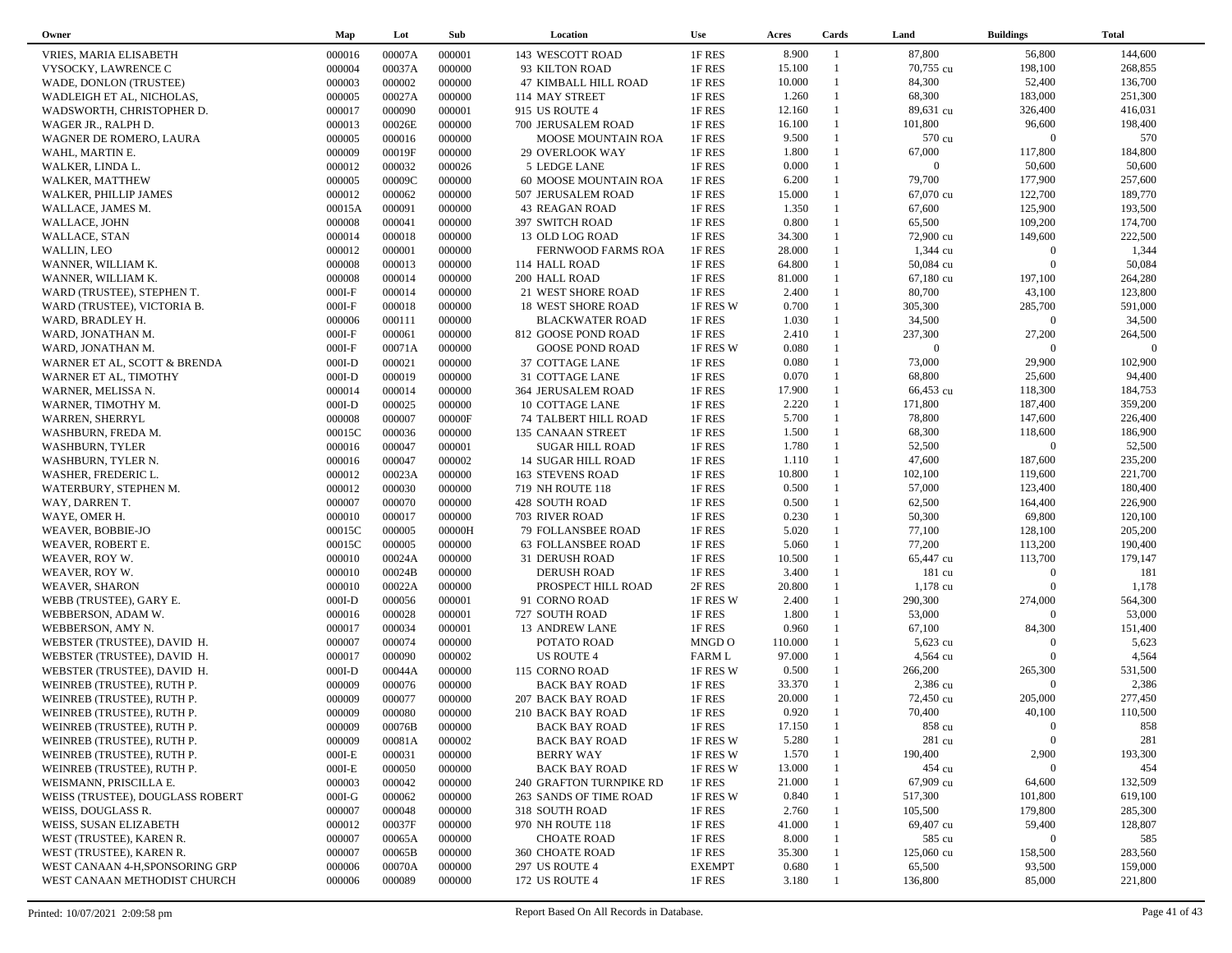| Owner                                   | Map              | Lot              | Sub    | Location                                      | <b>Use</b>       | Acres  | Cards                        | Land              | <b>Buildings</b>  | <b>Total</b>       |  |
|-----------------------------------------|------------------|------------------|--------|-----------------------------------------------|------------------|--------|------------------------------|-------------------|-------------------|--------------------|--|
| WEST, STEPHANIE K.                      | 000003           | 000033           | 000000 | 362 GRAFTON TURNPIKE RD                       | 1F RES           | 24.500 | $\overline{1}$               | 81,091 cu         | 137,300           | 218,391            |  |
| WESTERMANN, SVEN                        | 000003           | 00063G           | 000000 | CODFISH HILL ROAD                             | 1F RES           | 11.000 | $\mathbf{1}$                 | 590 cu            | $\overline{0}$    | 590                |  |
| WESTGATE, MATTHEW                       | 000006           | 00057A           | 000000 | 148 STARK HILL ROAD                           | 1F RES           | 0.560  |                              | 53,600            | 98,100            | 151,700            |  |
| WESTRAN, KENNETH E.                     | $000I-F$         | 000083           | 00000A | <b>GOOSE POND ROAD</b>                        | 1F RES W         | 0.080  | $\mathbf{1}$                 | $\overline{0}$    | $\overline{0}$    | $\Omega$           |  |
| WESTRAN, KENNETH E.                     | $000I-F$         | 00055A           | 000000 | 766 GOOSE POND ROAD                           | 1F RES W         | 1.930  | $\mathbf{1}$                 | 272,400           | 133,000           | 405,400            |  |
| WETHERBEE, HAILEY K.                    | 00015B           | 000030           | 000000 | 1324 US ROUTE 4                               | 1F RES           | 2.250  | $\mathbf{1}$                 | 110,300           | 124,400           | 234,700            |  |
| WHALEN, JOANNE                          | $000I-E$         | 000010           | 000000 | 522 CANAAN STREET                             | 1F RES W         | 1.400  | $\mathbf{1}$                 | 263,100           | 297,300           | 560,400            |  |
| WHEELER ET AL, WILFRED                  | 000005           | 000014           | 000000 | 130 MOOSE MOUNTAIN ROA                        | 1F RES           | 4.600  | $\mathbf{1}$                 | 78,300            | 40,200            | 118,500            |  |
| WHEELER, KARLYA J.                      | $000I-F$         | 000062           | 000000 | 840 GOOSE POND ROAD                           | 1F RES           | 0.340  | $\mathbf{1}$                 | 223,300           | 69,400            | 292,700            |  |
| WHEELER, KARLYA J.                      | $000I-F$         | 000076           | 000000 | <b>GOOSE POND ROAD</b>                        | 1F RES W         | 0.040  | $\mathbf{1}$                 | $\overline{0}$    | $\overline{0}$    | $\Omega$           |  |
| WHEELER, RICHARD A.                     | 000015           | 000003           | 000000 | 349 NH ROUTE 118                              | 1F RES           | 15.000 | $\mathbf{1}$                 | 66,325 cu         | 131,000           | 197,325            |  |
| WHITE, CARRIE ANN                       | 000005           | 000010           | 000000 | 92 MOOSE MOUNTAIN ROA                         | 1F RES           | 2.400  |                              | 79,200            | 110,600           | 189,800            |  |
| WHITE, DONALD R.                        | 000012           | 000032           | 000024 | 12 LEDGE LANE                                 | 1F RES           | 0.000  | $\mathbf{1}$                 | $\overline{0}$    | 77,300            | 77,300             |  |
| WHITE, ERIK                             | 000016           | 000052           | 000000 | 414 GRISTMILL HILL ROAD                       | 1F RES           | 21.200 |                              | 80,668 cu         | 182,300           | 262,968            |  |
| WHITE, FRANK J                          | 000017           | 000101           | 000000 | 1012 US ROUTE 4                               | COM/IN           | 3.500  | $\mathbf{1}$                 | 87,600            | 131,200           | 218,800            |  |
| WHITE, ROGER J.                         | 000012           | 00029A           | 000002 | 8 STARLIGHT LANE                              | 1F RES           | 1.170  | $\mathbf{1}$                 | 62,200            | 46,800            | 109,000            |  |
| WHITTY, MARK F.                         | 000003           | 000023           | 000000 | 523 GRAFTON TURNPIKE RD                       | 1F RES           | 3.000  | $\mathbf{1}$                 | 70,000            | 117,200           | 187,200            |  |
|                                         |                  | 00017A           | 000001 |                                               |                  | 28.800 | $\mathbf{1}$                 | 69,614 cu         | 320,200           | 389,814            |  |
| WIDER, RONALD                           | 000003<br>00015A | 000071           | 000000 | <b>26 UPPER GATES ROAD</b><br>35 NH ROUTE 118 | 1F RES<br>1F RES | 0.520  | 1                            | 65,100            | 101,500           | 166,600            |  |
| WILLEMS, ERZI                           |                  | 000040           | 000000 |                                               |                  | 6.000  | $\mathbf{1}$                 | 79,500            | 145,800           | 225,300            |  |
| WILLIAMS, DORIS A.                      | 000016           |                  |        | 242 GRISTMILL HILL ROAD<br>29 NH ROUTE 118    | 1F RES           | 0.220  | 1                            |                   | 127,700           | 179,000            |  |
| WILLIAMS, ERIC C.                       | 00015A           | 00072A<br>000013 | 000000 |                                               | 1F RES           | 5.410  | $\mathbf{1}$                 | 51,300<br>88,700  | 90,900            | 179,600            |  |
| WILLIAMS, III, DONALD                   | 000006           |                  | 000000 | 109 WEST FARMS ROAD                           | 1F RES           | 0.600  | $\mathbf{1}$                 |                   |                   |                    |  |
| WILLIAMS, STEPHANIE M.                  | 00015A           | 000077           | 000000 | <b>18 HIGH STREET</b>                         | 1F RES           | 0.500  | $\mathbf{1}$                 | 65,300<br>242,000 | 116,700<br>93,400 | 182,000<br>335,400 |  |
| WILLIAMS, W. J.                         | $000I-D$         | 000046           | 000000 | 123 CORNO ROAD                                | 1F RES W         |        |                              |                   |                   |                    |  |
| WILLIAMSON, ALLEN R.                    | $000I-F$         | 000017           | 000000 | <b>WEST SHORE ROAD</b>                        | 1F RES           | 0.310  | $\mathbf{1}$<br>$\mathbf{1}$ | 38,900            | $\Omega$          | 38,900             |  |
| WILSON (TRUSTEE), ELLEN-MARIE           | 000017           | 00058B           | 000000 | <b>46 CORNO ROAD</b>                          | 1F RES           | 11.100 |                              | 63,336 cu         | 156,300           | 219,636            |  |
| WILSON II, JAMES W.                     | 000006           | 000003           | 000001 | 309 WEST FARMS ROAD                           | 1F RES           | 1.260  | $\mathbf{1}$                 | 75,100            | 80,800            | 155,900            |  |
| WILSON IV (TRUSTEE), W. H.              | 000017           | 00099D           | 000000 | 56 PHEASANT LANE                              | 1F RES           | 11.110 | $\mathbf{1}$                 | 89,585 cu         | 248,000           | 337,585            |  |
| WILSON, JAMES                           | 000004           | 000020           | 000000 | 418 WEST FARMS ROAD                           | 1F RES           | 0.300  | $\mathbf{1}$                 | 58,500            | 94,500            | 153,000            |  |
| WILSON, JANE M.                         | 000004           | 000019           | 000000 | 398 WEST FARMS ROAD                           | 1F RES           | 3.500  | 2                            | 89,300            | 189,900           | 279,200            |  |
| WILSON, KRISTI                          | 000017           | 00009A           | 000000 | 32 APPLE BLOSSOM LANE                         | 1F RES           | 2.100  | $\mathbf{1}$                 | 114,700           | 153,900           | 268,600            |  |
| WILSON, LEE ANN                         | 000007           | 00057A           | 000000 | 380 IBEY ROAD                                 | 1F RES           | 2.060  | $\mathbf{1}$                 | 60,600            | 61,800            | 122,400            |  |
| WILSON, LEE ANN                         | 000016           | 000038           | 000001 | 218 GRISTMILL HILL ROAD                       | 1F RES           | 2.080  | $\mathbf{1}$                 | 84,200            | 206,200           | 290,400            |  |
| WILSON, LEE ANN                         | 000016           | 000038           | 000002 | <b>GRISTMILL HILL ROAD</b>                    | <b>UNMNG</b>     | 25.580 | $\mathbf{1}$                 | 1,535 cu          | $\overline{0}$    | 1,535              |  |
| WILSON, LEEANN                          | 00015A           | 000119           | 000002 | <b>63 CANAAN STREET</b>                       | 1F RES           | 0.270  | $\mathbf{1}$                 | 46,500            | 115,200           | 161,700            |  |
| WILSON, MARK                            | 00015C           | 000054           | 000000 | 1096 US ROUTE 4                               | 1F RES           | 1.070  | $\mathbf{1}$                 | 66,700            | 112,100           | 178,800            |  |
| WILSON, MARK                            | 00015C           | 000055           | 000000 | <b>US ROUTE 4</b>                             | 1F RES           | 1.500  | $\mathbf{1}$                 | 1,400             | $\overline{0}$    | 1,400              |  |
| WILSON, MARY LEE                        | 00015A           | 00001A           | 000000 | <b>7 SCHOOL STREET</b>                        | 1F RES           | 1.170  | $\mathbf{1}$                 | 63,800            | 87,200            | 151,000            |  |
| WILSON, MATTHEW                         | 00015C           | 000012           | 000000 | 172 FOLLANSBEE ROAD                           | 1F RES           | 0.300  | $\mathbf{1}$                 | 56,700            | 32,500            | 89,200             |  |
| WILSON, MATTHEW                         | 00015C           | 000014           | 000000 | 159 FOLLANSBEE ROAD                           | 1F RES           | 0.250  | $\mathbf{1}$                 | 45,300            | 29,600            | 74,900             |  |
| WILSON, MATTHEW                         | 00015C           | 000015           | 000000 | <b>FOLLANSBEE ROAD</b>                        | 1F RES           | 2.500  | $\mathbf{1}$                 | 3,400             | $\Omega$          | 3,400              |  |
| WILSON, MATTHEW                         | 00015C           | 000016           | 000000 | <b>FOLLANSBEE ROAD</b>                        | 1F RES           | 0.140  | $\mathbf{1}$                 | 6,000             | $\overline{0}$    | 6,000              |  |
| WILSON, MATTHEW                         | 00015C           | 000054           | 000001 | 1088 US ROUTE 4                               | 1F RES           | 0.310  | $\mathbf{1}$                 | 71,700            | 66,700            | 138,400            |  |
| WILSON, MATTHEW                         | 00015C           | 00012A           | 000000 | <b>FOLLANSBEE ROAD</b>                        | 1F RES           | 0.200  | $\mathbf{1}$                 | 7,500             | $\overline{0}$    | 7,500              |  |
| WILSON, RAYMOND E. WILSON JR            | 000012           | 00032C           | 000000 | 51 STEVENS ROAD                               | 1F RES           | 2.000  | $\mathbf{1}$                 | 67,500            | 59,900            | 127,400            |  |
| WILSON, RICHARD A.                      | 000006           | 000122           | 00000A | <b>180 BLACKWATER ROAD</b>                    | 1F RES           | 5.100  |                              | 75,600            | 82,800            | 158,400            |  |
| WILSON, RICHARD A.                      | 000006           | 000122           | 00000B | <b>BLACKWATER ROAD</b>                        | <b>UNMNG</b>     | 11.000 |                              | 2,276 cu          | $\Omega$          | 2,276              |  |
| WILSON, RYAN A.                         | 00015C           | 000046           | 000000 | 1119 US ROUTE 4                               | 1F RES           | 0.860  | $\mathbf{1}$                 | 66,100            | 78,400            | 144,500            |  |
| WILSON, WILLIAM D.                      | 000014           | 00018B           | 000000 | 246 JERUSALEM ROAD                            | 1F RES           | 26.800 |                              | 65,869 cu         | 270,100           | 335,969            |  |
| WITHINGTON JR., ROBERT S.               | 000012           | 000031           | 000000 | 729 NH ROUTE 118                              | 1F RES           | 77.000 |                              | 79,699 cu         | 102,600           | 182,299            |  |
| WITHINGTON JR., ROBERT S.               | 000012           | 000038           | 000000 | NH ROUTE 118                                  | 1F RES           | 2.700  |                              | $162 \text{ cu}$  | $\Omega$          | 162                |  |
| WITHINGTON JR., ROBERT S.               | 000012           | 00029C           | 000000 | 701 NH ROUTE 118                              | 1F RES           | 11.400 |                              | 69,420 cu         | 105,400           | 174,820            |  |
| WITHINGTON JR., ROBERT S.               | 000015           | 000038           | 000000 | <b>39 ORANGE ROAD</b>                         | COM/IN           | 71.500 |                              | 102,235 cu        | 44,700            | 146,935            |  |
| WITHINGTON, BRETT                       | 000012           | 00031A           | 000000 | <b>117 STEVENS ROAD</b>                       | 1F RES           | 3.080  |                              | 86,500            | 120,100           | 206,600            |  |
| WITHINGTON, DAVID                       | 000011           | 00009A           | 000000 | 90 STEVENS ROAD                               | 1F RES           | 0.690  |                              | 60,800            | 31,700            | 92,500             |  |
| WITHINGTON, ROBERT T.                   | 000012           | 000031           | 0000MH | 727 NH ROUTE 118                              | 1F RES           | 0.000  |                              | $\overline{0}$    | 47,000            | 47,000             |  |
| WOLFSOHN (CO-TRUSTEES), DONALD & CHERYL | 000003           | 000052           | 000000 | 47 SAWYER HILL ROAD                           | 1F RES           | 27.000 |                              | 76,280 cu         | 169,800           | 246,080            |  |
| WOLK (TRUSTEE), KAREN P.                | $000I-D$         | 000004           | 000000 | 468 CANAAN STREET                             | 1F RES W         | 0.670  |                              | 240,900           | 303,800           | 544,700            |  |
| WONG, JIMMY                             | 00015A           | 000006           | 00MH-2 | <b>18 BATTEN LANE</b>                         | 1F RES           |        |                              | $\Omega$          | 45,900            | 45,900             |  |
| WOOD (TRUSTEE), MARY D.                 | 000007           | 00041A           | 000000 | 118 SOUTH ROAD                                | 1F RES           | 2.580  |                              | 71,800            | 194,000           | 265,800            |  |
|                                         |                  |                  |        |                                               |                  |        |                              |                   |                   |                    |  |